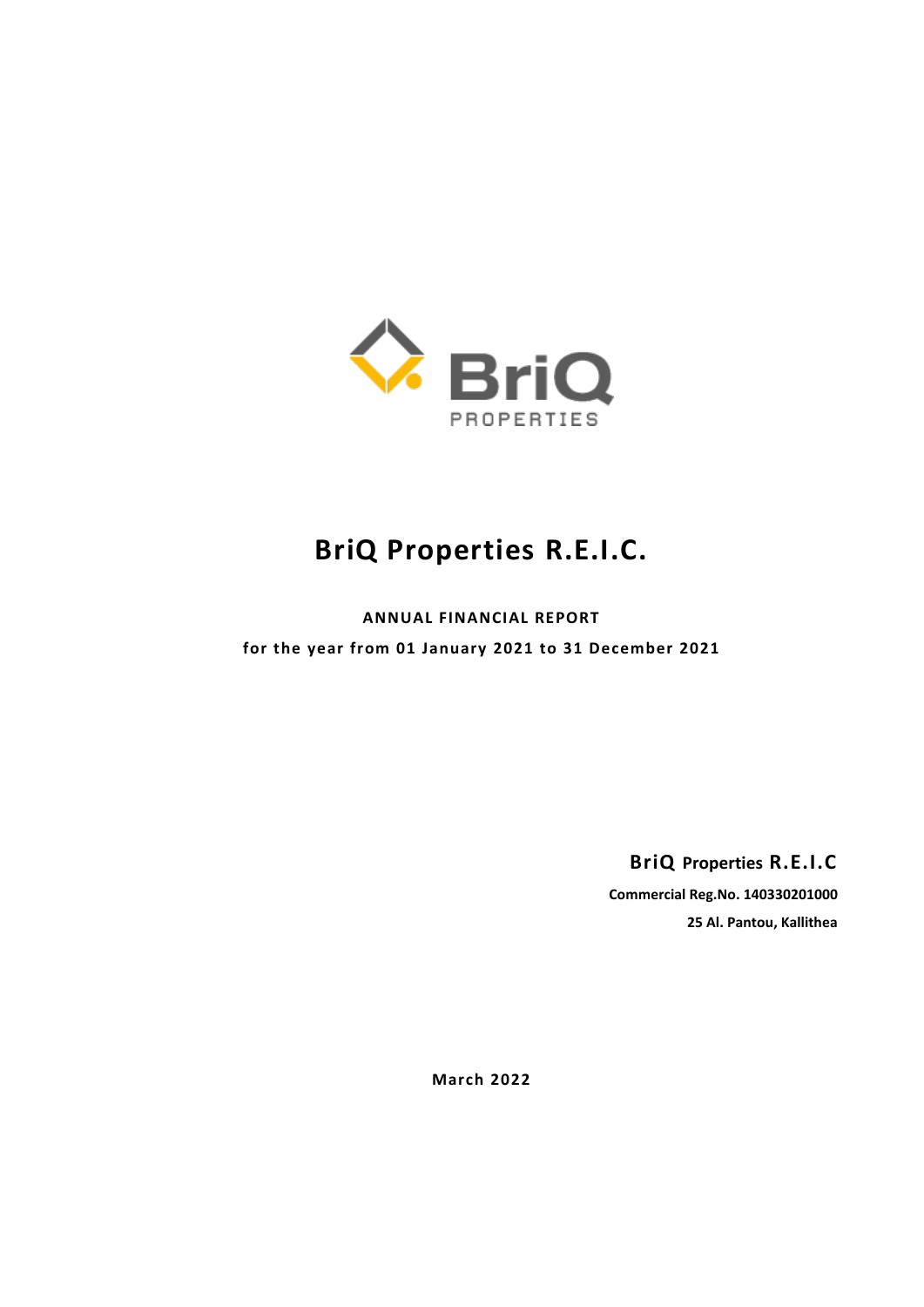

| <b>Table of Contents</b>                                                     |    |
|------------------------------------------------------------------------------|----|
| A.Statement Of The Board Of Directors Of The Company                         | 2  |
| <b>B.Board of Directors' Annual Report</b>                                   | з  |
| <b>C.Independent Auditor's Report</b>                                        | 33 |
| <b>D.Separate and Consolidated Annual Financial Statements</b>               | 41 |
| Group and Company Statement of financial position                            | 42 |
| Group and Company Statement of profit or loss and other comprehensive income | 43 |
| Group Statement of changes in Equity                                         | 44 |
| Company Statement of changes in Equity                                       | 45 |
| Group Cash Flow Statement                                                    | 46 |
| <b>Company Cash Flow Statement</b>                                           | 47 |
| Notes to the Financial Statements                                            | 48 |
| 1. General Information                                                       | 48 |
| 2. Principles for the preparation of the Financial Statements                | 49 |
| 3. Financial risk management                                                 | 57 |
| 4. Significant accounting estimates and judgments of the Management          | 60 |
| 5. Segment reporting                                                         | 62 |
| 6. Investment Property                                                       | 64 |
| 7. Acquisition of Subsidiaries                                               | 67 |
| 8. Property, plant and equipment                                             | 68 |
| 9. Intangible Assets                                                         | 68 |
| 10. Right of Use Assets                                                      | 69 |
| 11. Trade and other receivables                                              | 69 |
| 12. Cash and cash equivalents                                                | 70 |
| 13. Share Capital and purchase of treasury shares                            | 70 |
| 14. Reserves                                                                 | 70 |
| 15. Retirement Benefit Obligations                                           | 71 |
| 16. Borrowings                                                               | 72 |
| 17. Trade and other payables                                                 | 73 |
| 18. Rental Income                                                            | 73 |
| 19. Direct property related expenses                                         | 74 |
| 20. Single Property Tax (ENFIA)                                              | 75 |
| 21. Personnel expenses                                                       | 75 |
| 22. Other operating expenses                                                 | 75 |
| 23. Financial income and costs                                               | 76 |
| 24. Taxes                                                                    | 76 |
| 25. Dividends per share                                                      | 76 |
| 26. Earnings per share                                                       | 77 |
| 27. Contingent Liabilities                                                   | 77 |
| 28. Guarantees                                                               | 77 |
| 29. Related party transactions                                               | 78 |
| 30. Unaudited tax fiscal years                                               | 79 |
| 31. Events after the end of the reporting period                             | 79 |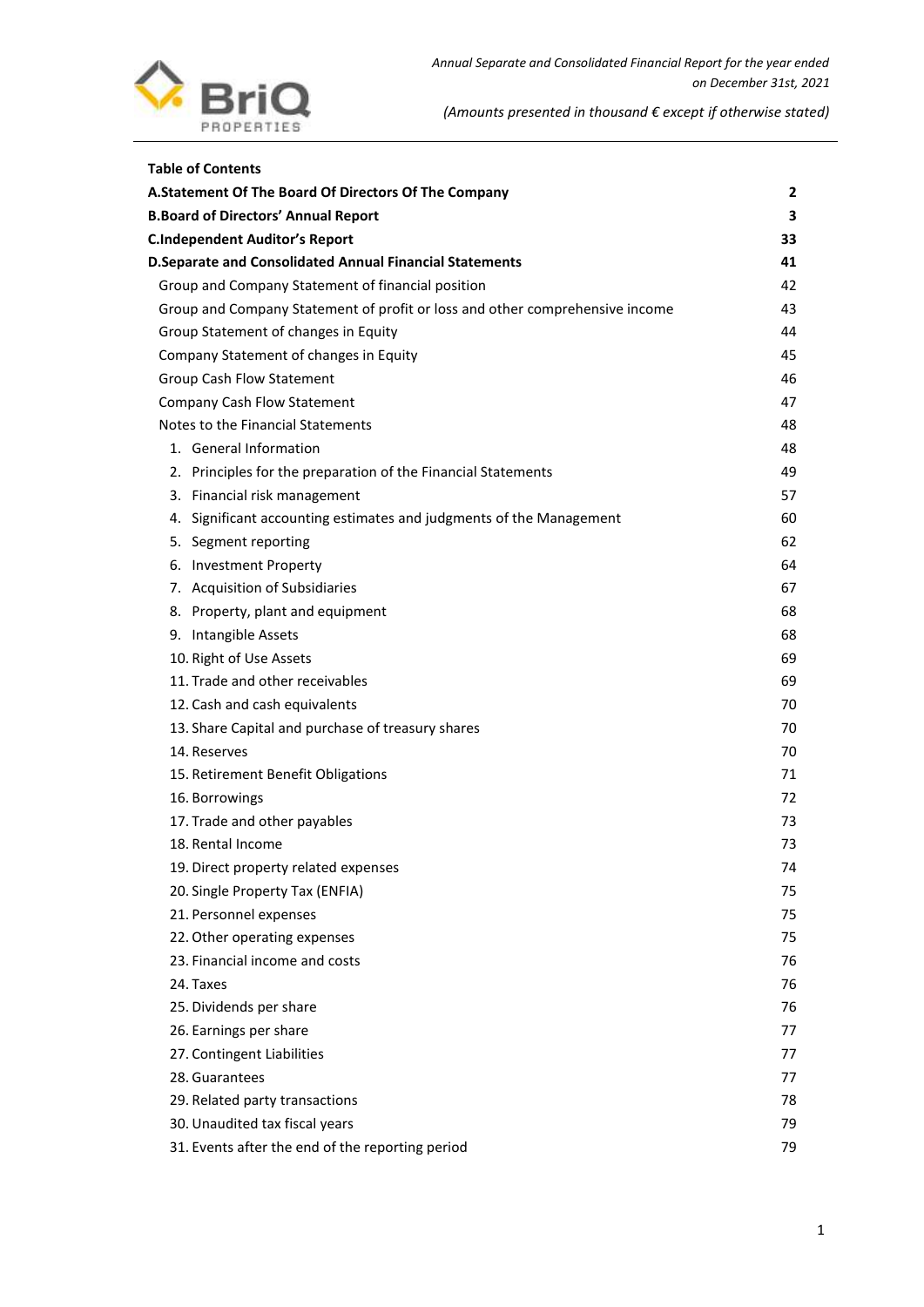

# **Statement Of The Board Of Directors Of The Company**

**(According to the article 4 of the Law 3556/2007)**

<span id="page-2-0"></span>The members of the Board of Directors of the company BriQ Properties R.E.I.C, Theodoros Fessas, Chairman, Anna Apostolidou, Chief Executive Officer and Apostolos Georgantzis, Executive member of the BoD state that to the best of our knowledge:

- The Separate and Consolidated Financial Statements of "BriQ Properties R.E.I.C." (Company and Group) for the year ended December 31<sup>st</sup>, 2021, according to the International Financial Reporting Standards, fairly represent the assets and liabilities, the equity and income statements of the Company and the Group.
- The annual Report of the Board of Directors fairly represents the evolution, the performance and the financial position of the Company and the consolidated entities as a group and includes a description of the main risks and uncertainties they face, as well as the Corporate Governance Statement according to the article 152 of the Law 4548/2018.

 **Kallithea, March 28th, 2022**

**Chairman of the BoD Chief Executive Officer Executive member of the BoD**

**Theodoros Fessas Anna Apostolidou Apostolos Georgantzis ID AΕ106909 ID AΜ540378 ID F090096**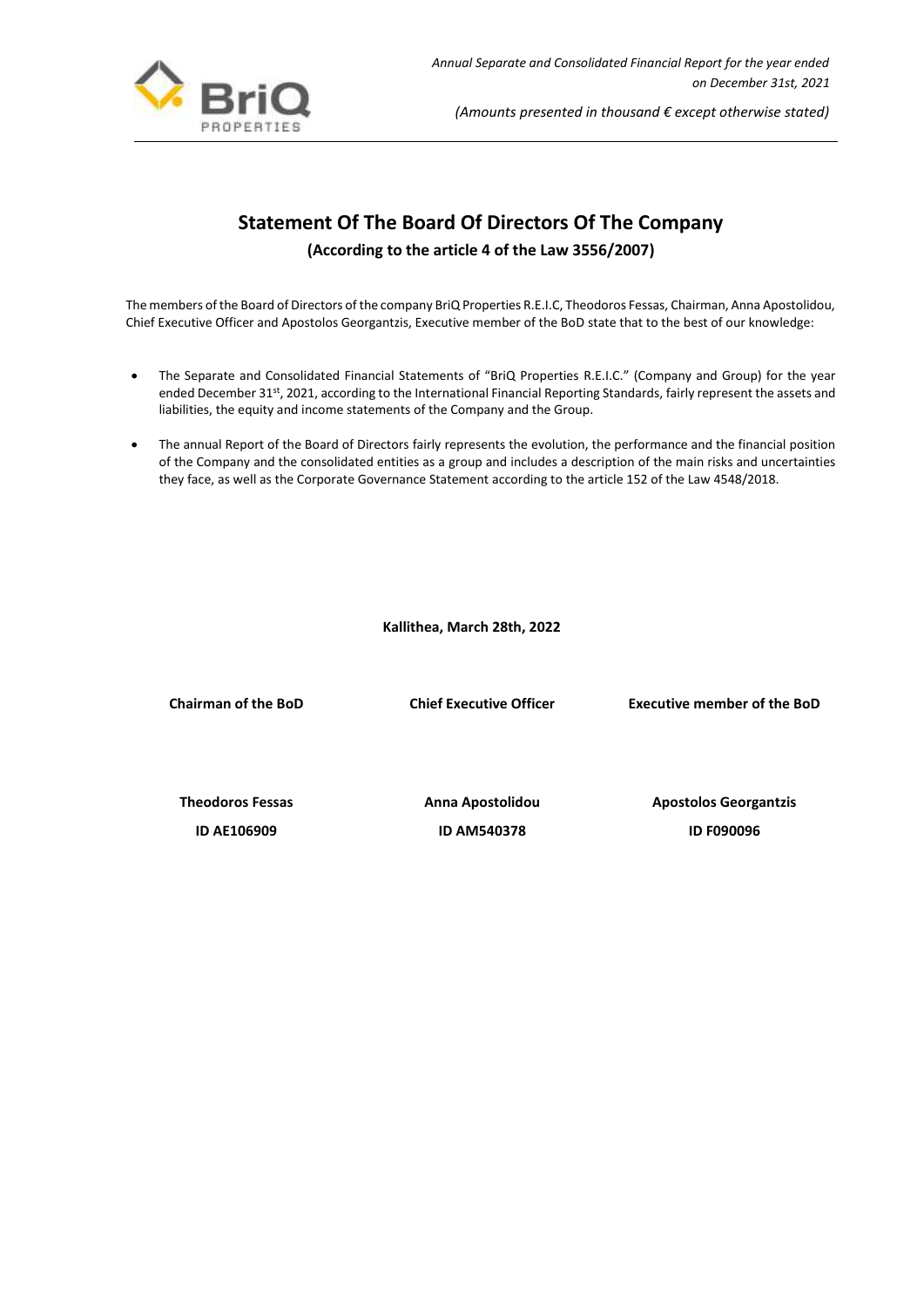

# **Board of Directors' Annual Report «BRIQ PROPERTIES Real Estate Investment Company» for the year ended on December 31st, 2021**

## <span id="page-3-0"></span>**Dear Shareholders,**

This Report of the Board of Directors of "BriQ Properties SA" and its subsidiaries (hereinafter the "Company" and the "Group") has been prepared with reference to the financial year 2021, i.e. the period from January 1st, 2021 to December 31st, 2021 and presents fairly the evolution, the performance, the objectives, the strategy and the important events of the Company and the Group in order to provide sufficient information, which will enable the investors to form a complete opinion on the evolution of operations of the Company and the Group during the period under discussion.

This Report also contains the description of the anticipated significant risks and uncertainties, the non-financial data, the corporate governance statement, the significant transactions of the Company and the Group with related parties, as well as additional information as required by law.

This Report has been prepared in accordance with the relevant provisions of Law 4548/2018, paragraph 7 of article 4 of Law 3556/2007 and decision 8/754 / 14.04.2016 of the Board of the Hellenic Capital Market Commission.

According to the legislation, this report should include the following:

- Management commentary for the year from January 1st, 2021 to December 31st 2021
- Significant events for the year ended December 31, 2021
- Prospects, significant risks and uncertainties
- Significant transactions with related parties
- Corporate Governance Statement

Other information according to par. 7 and 8 of article 4 of law 3556/2007, as in force

#### **CONSOLIDATED FINANCIAL STATEMENTS**

These consolidated Financial Statements, include the Company and its subsidiaries which the Parent Company controls, either directly or indirectly beginning from the day of their acquisition.

These separate and consolidated Financial Statements, have been prepared in accordance to International Financial Reporting Standards (I.F.R.S.), they have been approved by the Board of Directors on March 28<sup>th</sup>, 2022, they are posted along with the Auditors report and the Annual Report of the Board of Directors on the Company's website www.brigproperties.gr and they are subject to the final approval of the Annual General Shareholders meeting.

The financial statements of the consolidated entities of the Group, are posted on the Company's website [www.briqproperties.gr.](http://www.briqproperties.gr/)

During the fiscal year 2021, the Company's activities were in line with the legislation and its articles of association.

The Board of Directors attempting a review of the Company's operations and results for the year, is informing the public about the following: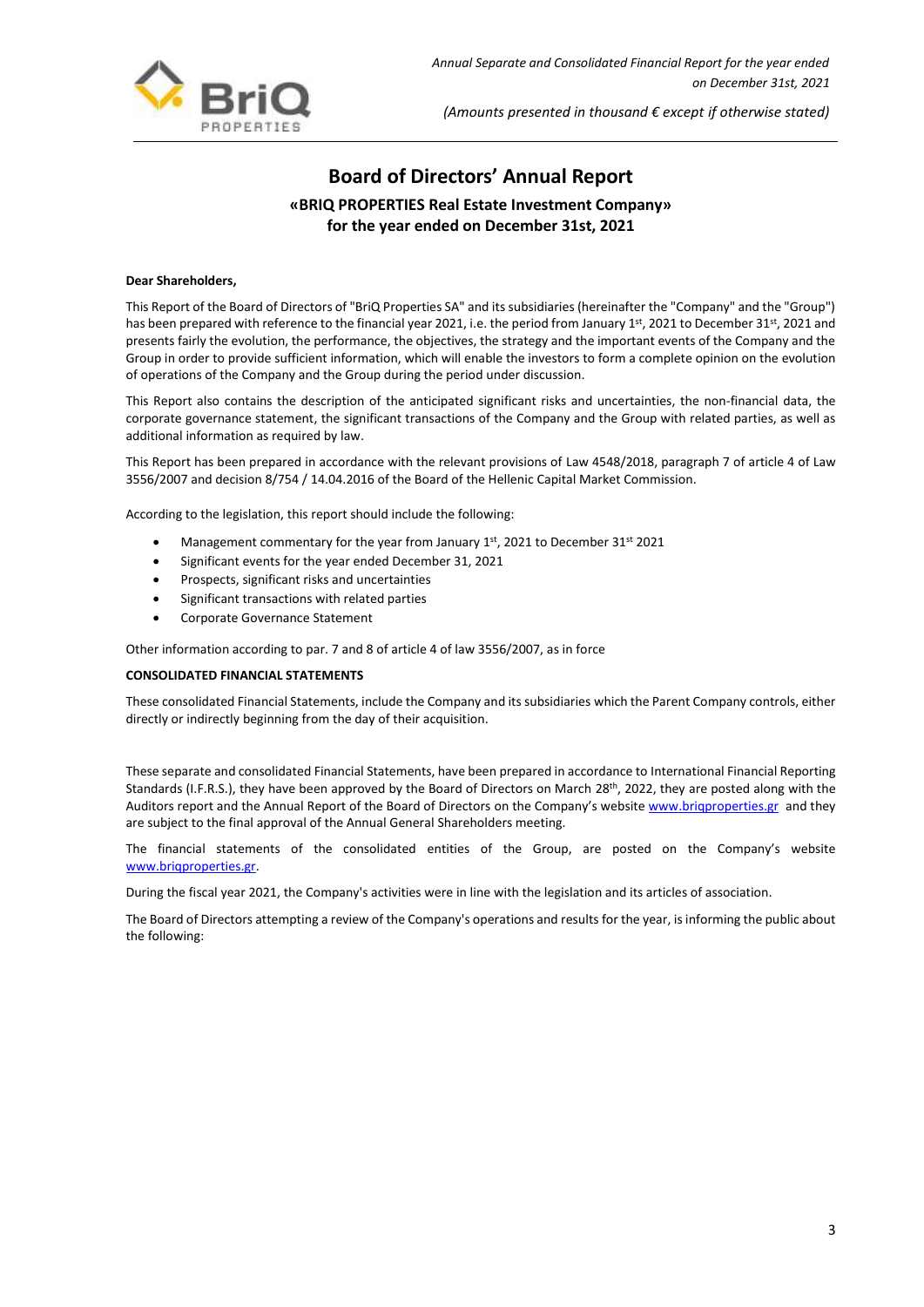

## **REVIEW OF FINANCIAL RESULTS FOR THE YEAR ENDED DECEMBER 31, 2021**

#### **Effects of the Coronavirus COVID-19 pandemic**

The COVID-19 coronavirus pandemic started affecting the Group in mid-March 2020, when the first government measures were taken to deal with the crisis. According to government measures, the affected companies were exempted from the obligation to pay part or the total rent for the months during which they were affected.

For 2020, these reductions concerned 40% of the rent for almost all the Group's employees for the months of March, April, May, November and December 2020. In addition, hotel companies were exempted from paying 40% of the rent for in July, August, September and October 2020.

For 2021, these reductions concerned almost all the Group's employees for the months from January to April 2021. In addition, hotel companies were exempted from paying 100% of the rent for the months from January to in June 2021, while the owner was compensated by the state for 60% of the loss.

The total reduction of the Group's rental income for the year 2021 due to the Covid-19 pandemic amounted to € 877 thousand, an amount that corresponds to approximately 13% of the expected rental income of 2021, while for the corresponding period last year the reduction amounted to € 954 thousand (20% of the expected rental income of 2020).

Although 2021 started with the restrictions on travel during the first four months and the aforementioned reductions, the activities and financial figures of the Group were strengthened as a result of the management of long-term leases, the penetration in the logistics sector and through the acquisitions at the end of 2020. The resumption of tourism activity from the beginning of June 2021 and especially during the third quarter of 2021 in combination with the vaccination rate, led to a recovery of the Greek economy compared to the previous year, with the purchase of real estate, which is in transition, showing price increases and signs of resilience and adaptability.

For 2022, the emerging de-escalation of the pandemic in combination with the lifting of restrictive measures, creates restrained optimism mainly for the course of tourism and the gradual return to normalcy. However, there is concern about the increase in inflation and the surge in energy costs, which seems likely to slow down the growth rate of the country, which in turn may indirectly affect the financial size of the Company.

Management continues to closely monitor trends in the investment property market, especially hotels, as the impact of the Covid-19 extension, due to potential new mutations, could lead to far-reaching implications that are difficult to assess reliably.

#### **Investments in Real Estate**

As of December 31, 2021, the Group's portfolio included 27 properties with a total area of 302.298 sq.m. against 28 properties on December 31, 2020 with a total area of 283.281 sq.m. The number of properties appears to have decreased by one, because the Company sold one property while purchased two new properties and four new plots which incorporated in its existing properties. (see Note 6).

The Group's real estate portfolio consists of 9 office and mixed properties (offices with ground floor stores), 6 logistics buildings, which includes the under-construction logistics park in Apropyrgos, Attica, 5 hotels, 2 stores, 2 special purpose properties and 2 plots.

The fair value of the Group's properties, including investment and own used properties, as determined by the independent appraisers of the companies "ATHENS ECONOMIC LTD", "HVS HOSPITALITY CONSULTING SERVICES SA" and "Cushman & Wakefield Proprius Ltd." amounted to € 122.017 thousand versus € 106.186 thousand on 31.12.2020. The increase in the value of real estate on December 31, 2021, was € 15.831 thousand (+ 14,9%) compared to December 31, 2020.

The fair value of the Real Estate Investments as at 31 December 2021 amounted to € 120.768 thousand (excluding the value of the Company's own property worth € 1.249 thousand) compared to the value of € 106.001 thousand (excluding the property of the Company worth € 185 thousand) as at 31 December 2020.

This increase of € 14.767 thousand is analyzed in a) amount of € 3.234 thousand from the addition of two (2) new real estate offices that took place within 2021, b) amount of € 1.067 thousand from the addition of plots for the development of a storage building and distribution and an amount of € 208 thousand from the addition of a plot of land for the development of a hotel unit, c) an amount of € 7.819 thousand from subsequent capital expenditures for renovation and development of real estate, d) an amount of  $\epsilon$  4.431 thousand from an adjustment of the existing portfolio, while e) reduction of the amount of  $\epsilon$  948 thousand concerns the sale of one (1) property and f) reduction of the amount of  $\epsilon$  1.044 concerns the transfer of one (1) property from investments in real estate, to self-used for the operational needs of the Company (see Note 6 ).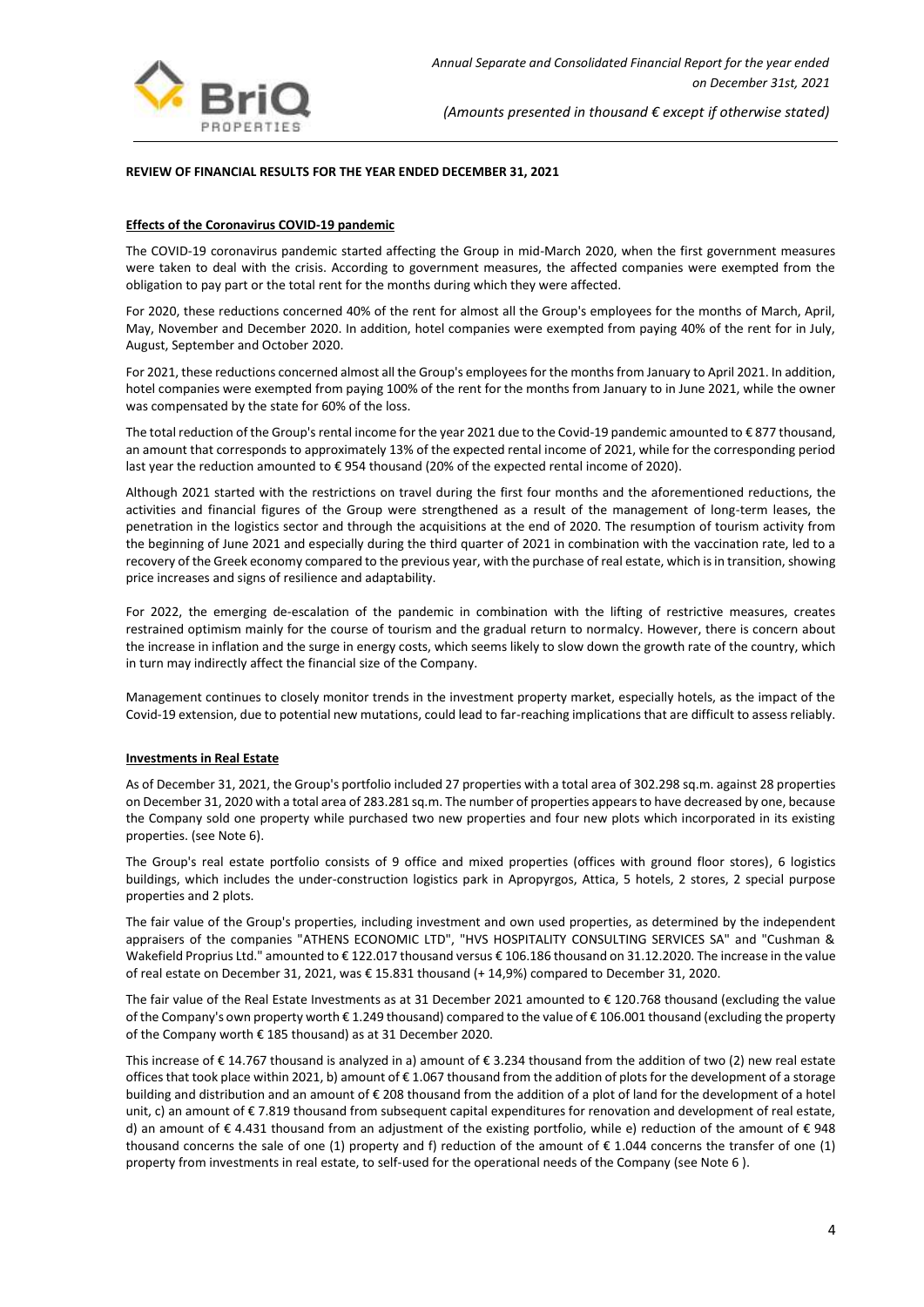

#### **Revenues**

The Group's Rental Income for the year 2021 amounted to € 6.064 thousand compared to € 3.681 thousand for the year 2020, showing an increase of €2.383 thousand or 64,7%. This increase is mainly due to the integration of the revenues from the new investments of the Company and mainly the revenues from the investments in the logistics sector. The Group's Rental Income for the year 2021 arises after the reduction of € 877 thousand which concerns the reduction of rent in the affected companies due to the measures against the spread of Covid-19 against a reduction of € 954 for the year 2020.

At the date of approval of the financial statements for the year 2021, the percentage of annual rental income derived from subsidiaries and affiliates of the Quest Holdings Group SA. amounted to 37,6% compared to 28,7% on 31.12.2020 of total rental income. It is also noted that the percentage of annualized rental income from Sarmed Logistcs SA currently stands at 27,7%.

On December 31, 2021 the total occupancy rate (the total leased space through the total lettable area not including plots, buildings under construction and privately owned property) of the Group's properties was 98,5% while on 31.12.2020 it was 98,8%. The occupancy rate appears reduced compared to 31.12.2020 as in the office building of the Company located at 42 Poseidonos Avenue, renovation and energy upgrade works are being carried out, therefore it has not been leased since November 2021 and therefore remained without lease for a month in 2021.

#### **Net profit from fair value adjustments on investment properties**

The Group's profits from revaluation of investments in real estate at fair value for the year 2021 amounted to € 4.431 thousand compared to € 416 thousand for the year 2020. From the total amount of € 4.431 thousand, amount of € 2.611 thousand concerns the logistics sector.

## **Profits from the sale of investment properties**

On November 30, 2021, the Company proceeded with the sale of a real estate - commercial store, with a total area of 168,40 sq.m., on 283 Kifissias Avenue, in Kifissia for a price of € 1.023 thousand. The property was acquired on November 28, 2017 for a price of € 755 thousand (excluding acquisition costs), while the last available fair value amounted to € 948 thousand. From the sale the Company recorded profits from the sale of investment properties amounting to € 75 thousand for the year 2021.

## **Operating expenses**

The **Direct Property Related Expenses** (see Note 19) for the year 2021 amounted to € 260 thousand compared to € 176 thousand for the year 2020. These expenses mainly concern the real estate insurance expenses of € 103 thousand (31.12. 2020: € 65 thousand) and real estate valuation fees amounting to € 38 thousand (31.12.2020: € 36 thousand).

The **Property Tax** (ENFIA, see Note 19) for the year 2021 amounted to € 643 thousand compared to € 393 thousand for 2020, an increase of 63,5% due to the increase in the number of investment properties on 01.01.2021 (28 properties) compared to 01.01.2020 (22 properties).

**Other Operating Expenses** (see Note 20) amounted to € 374 thousand compared to € 464 thousand last year, i.e., they increased by 19,5% or € 90 thousand.

#### **Financial Income/Expenses**

**Financial expenses** amounted to € 262 thousand compared to € 491 thousand for the year 2020. The amount of financial expenses appears reduced as for the year 2021, interest on a bond loan amounting to € 188 thousand was capitalized, which concerns the financing of the storage and distribution center under development in Aspropyrgos based on IAS 23.

#### **Operating Profits - Earnings before Taxes**

The Group's **operating profit** for the year 2021 amounted to € 8.686 thousand compared to € 2.649 thousand for the previous year, while the operating profit excluding revaluation profits on fair value of investment property, amounted to € 4.255 thousand compared to € 2.233 thousand for the previous year, reaching an increase of € 2.022 thousand or 90,6%.

**Earnings before taxes** amounted to € 8.424 thousand compared to € 2.158 thousand in the previous year. The results before taxes, excluding revaluation profits on fair value of investment property, amounted to € 3.993 thousand compared to € 1.742 thousand in the previous year, reaching an increase of € 2.251 thousand or 129,2%.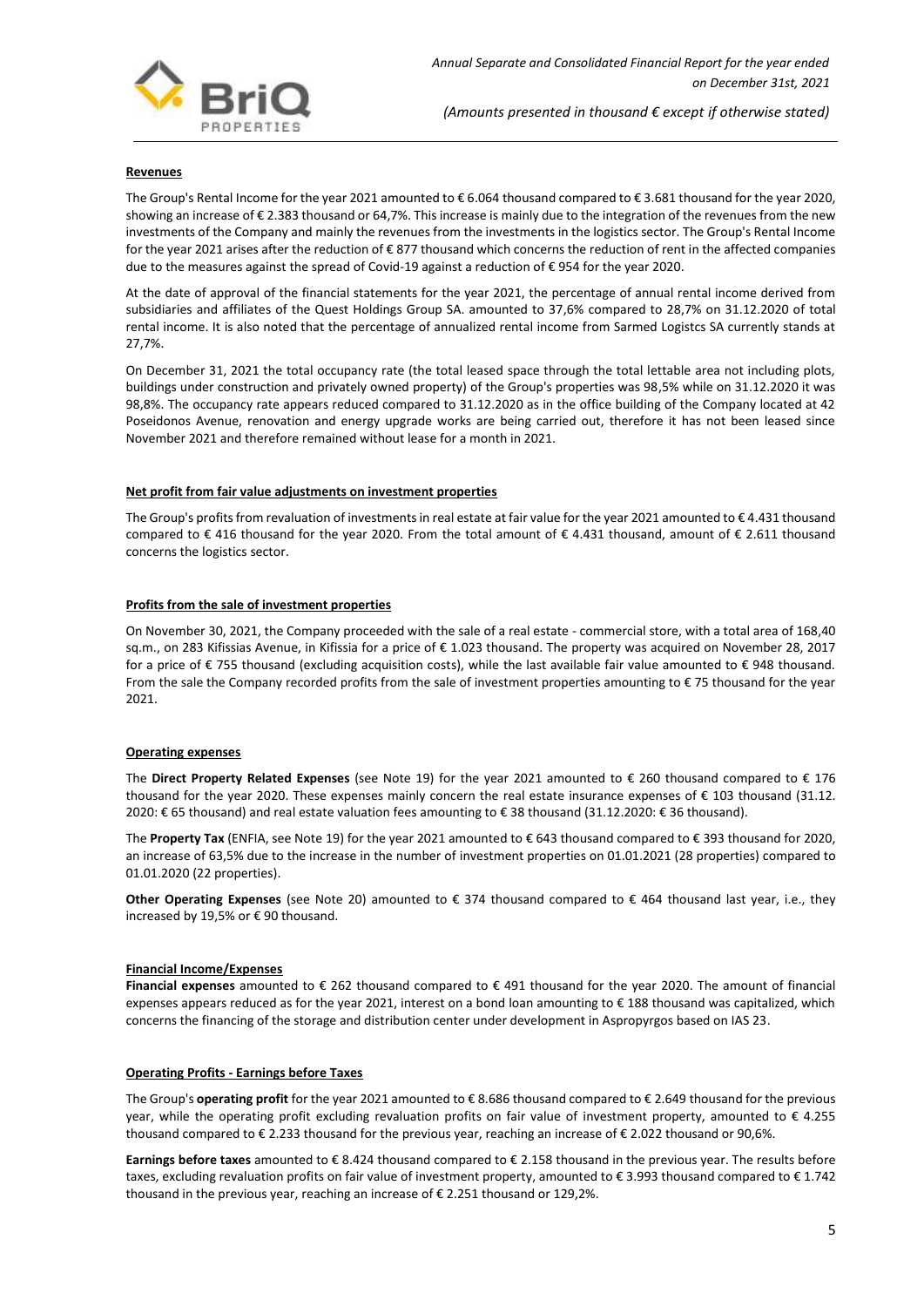

## **Alternative Performance Measures (EBITDA and Adjusted EBITDA)**

The Group uses alternative performance measures (APMs) in assessing its financial performance. The measures used are "Earnings before Interest, Taxes, Depreciation and Amortization (EBITDA)", as well as "Adjusted Earnings before Interest, Taxes, Depreciation and Amortization (Adjusted EBITDA)", which are analyzed below. Such measures are not a substitute for financial measures under IFRS and should be read in conjunction with Group published financial statements.

Adjusted Earnings before Interest, Taxes, Depreciation and Amortization amounted to € 4.209 thousand compared to € 2.249 thousand in the previous year, reaching an increase of 87,1%, as shown in the table below:

|                                                                  | $01.01.2021 -$<br>31.12.2021 | $01.01.2020 -$<br>31.12.2020 |
|------------------------------------------------------------------|------------------------------|------------------------------|
| <b>Profit before taxes</b>                                       | 8.424                        | 2.158                        |
| Plus: Depreciation and amortization                              | 29                           | 16                           |
| Plus: Net Financial (income) / expenses (Note 23)                | 262                          | 491                          |
| Earnings before interest, taxes, depreciation and amortization   |                              |                              |
| (EBITDA)                                                         | 8.715                        | 2.665                        |
| Less: Net gain on fair value adjustment of investment properties | (4.431)                      | (416)                        |
| Less: Profits from the sale of investment properties             | (75)                         |                              |
| Adjusted Earnings before interest, taxes, depreciation and       |                              |                              |
| amortization (Adjusted EBITDA)                                   | 4.209                        | 2.249                        |

## **Taxes**

The Group's taxes for the year 2021 amounted to € 128 thousand compared to € 88 thousand for the year 2020, reaching a decrease of € 40 thousand or 45,7% due to the increase in the value of the investments of the Group companies.

Specifically, under the provision of article 31 par. 3 of law 2778/1999 regarding taxation of real estate investment companies was amended the threshold of tax due for each semester has been abolished of the average of investments now available, and the tax rate now stands at 10,0% of the current intervention rate of the European Central Bank increased by 1 basis point (10,0% \* (ECB reference rate + 1,0%)), and it is applied on the average of their six-month investments at current prices plus cash and cash equivalents. Under the new provisions, the corporate tax for each semester of 2021 was set at 0,05% of the average investment plus cash and cash equivalents of each semester.

## **Net profit after tax**

Considering the above, the Net profits of the Group for the fiscal year 2021, amounted to  $\epsilon$  8.296 thousand compared to profits of € 2.070 thousand in the fiscal year 2020.

Net income, excluding revaluation profits on fair value of investment property, amounted to €3.865 thousand compared to € 1.654 thousand in 2020, reaching an increase of €2.211 thousand or 133,7%.

## **Statement of Financial Position**

The total equity of the Group attributable to the shareholders of the Company for the year ended December 31, 2021 amounts to € 89.259 thousand from € 84.016 thousand for the previous year.

The cash and cash equivalents of the Group on December 31, 2021 amounts to € 4.277 thousand compared to € 2.067 cash on December 31, 2020.

As of December 31, 2020, the Group's loan liabilities amounted to € 30.153 thousand compared to € 18.313 thousand as of December 31, 2020.

The leverage ratio (Loans liabilities / Investments in real estate) of the Company on December 31, 2021 was 25,0% and the Net Debt Ratio ((Loans liabilities - Cash and Cash Investments) was 21,4%, while on December 31, 2020 the ratios were 17,3% and 15,3% respectively.

The Net Asset Value (NAV) attributable to the shareholders of the Company on December 31, 2021, amounted to € 89.259 thousand and the Net Asset Value (NAV) per share, amounted to € 2,52, while on December 31, 2020 ratios were € 84.016 thousand and € 2,37 respectively. corresponding to an increase of 6,3% of the Internal Accounting Value (NAV).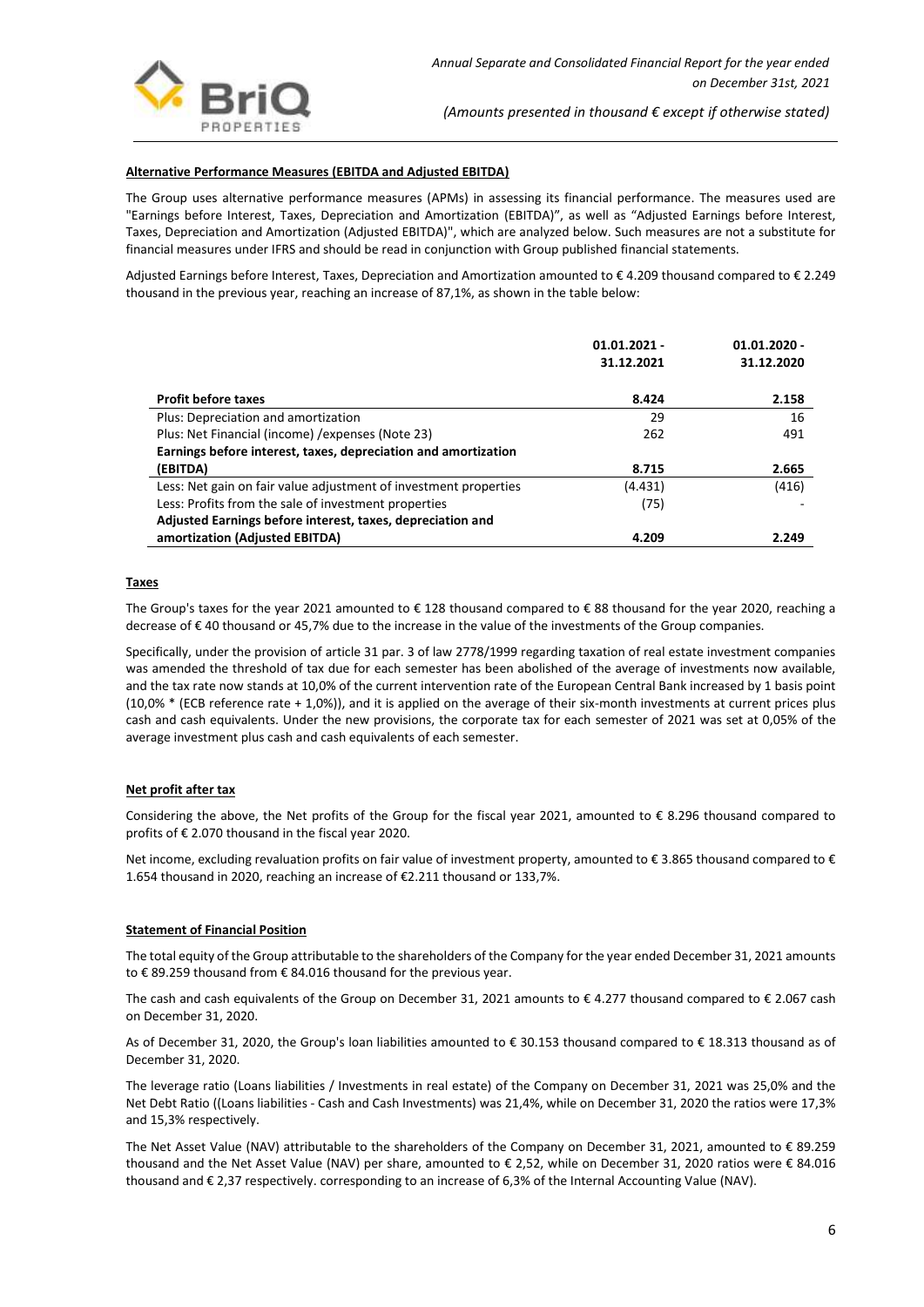

#### **Financial Ratios**

|                                                             | 31.12.2021 |       | 31.12.2020 |       |
|-------------------------------------------------------------|------------|-------|------------|-------|
| <b>Liquidity ratio</b>                                      |            |       |            |       |
| Current assets                                              | 5.589      |       | 4.040      |       |
| <b>Current liabilities</b>                                  | 3.714      | 1,50x | 11.806     | 0.34x |
|                                                             |            |       |            |       |
| Leverage Ratio                                              |            |       |            |       |
| Loans Liabilities                                           | 30.153     | 23,5% | 18.313     | 16,5% |
| <b>Total Assets</b>                                         | 128.402    |       | 110.758    |       |
| Loans Liabilities                                           | 30.153     |       | 18.313     |       |
| Less: Cash and cash equivalents                             | (4.277)    | 20,8% | (2.067)    | 14,9% |
| <b>Total Assets</b>                                         | 128.402    |       | 110.759    |       |
| Less: Cash and cash equivalents                             | (4.277)    |       | (2.067)    |       |
| L.T.V. (Loan to value)                                      |            |       |            |       |
| Loans Liabilities                                           | 30.153     | 25,0% | 18.313     | 17,2% |
| Investment properties                                       | 120.768    |       | 106.001    |       |
| Net L.T.V. (Net Loan to value)                              |            |       |            |       |
| Loans Liabilities                                           | 30.153     |       | 18.313     |       |
| Less: Cash and cash equivalents                             | (4.277)    | 21,4% | (2.067)    | 15,3% |
| Investment properties                                       | 120.768    |       | 106.001    |       |
| <b>Equity</b><br>Total equity attributable to the           |            |       |            |       |
| shareholders of the parent Company                          | 89.259     | 2,52€ | 84.016     | 2,37€ |
| Shares outstanding at the end of the<br>year (in thousands) | 35.421     |       | 35.492     |       |

# **Funds from Operations (F.F.O.)**

Operating capital, defined as profit or loss, excluding fair value adjustments of investment properties, results from the sale of investment properties, depreciation and amortization, impairment losses, non-recurring expenses and net financial results, are as follows:

| 01.01.2021- | 01.01.2020-<br>31.12.2020 |
|-------------|---------------------------|
| 8.424       | 2.158                     |
| (4.431)     | (416)                     |
| 29          | 16                        |
| 262         | 491                       |
| (75)        | ٠                         |
| 4.209       | 2.249                     |
|             | 31.12.2021                |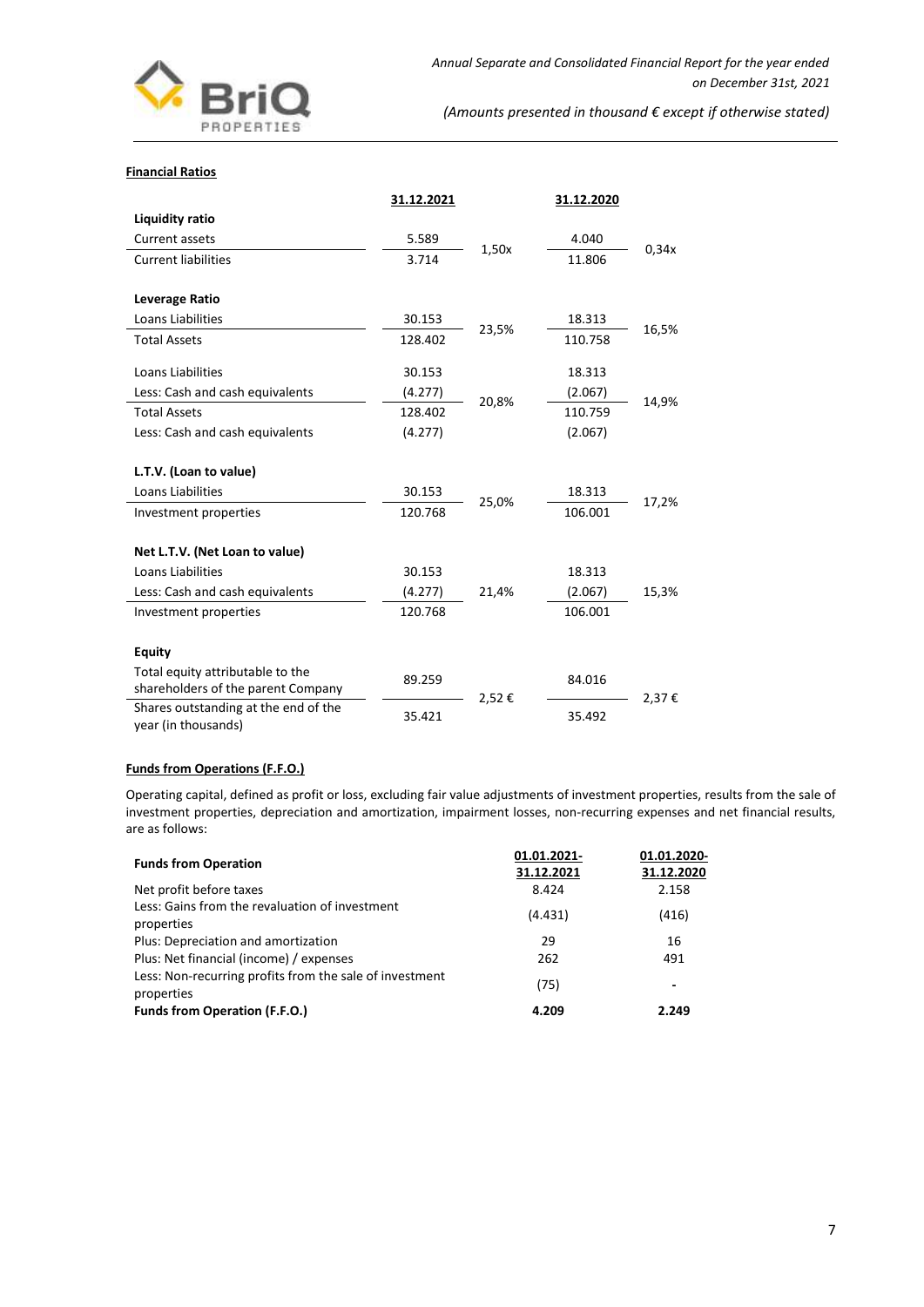

## **SIGNIFICANT EVENTS DURING THE PERIOD**

#### **A. Corporate events**

#### 1. Dividend distribution

On April 21, 2021, the Ordinary General Meeting of the shareholders of the Company, decided the distribution of a total dividend of € 2.124 thousand or € 0,06 per share (net), from the profits of the year 2020 and previous years, which was paid to the shareholders on April 28, 2021. On April 7, 2020, a dividend distribution of a total amount of € 1.395 thousand was paid to the shareholders, i.e. € 0,039 per share (net), from the profits for the year 2019 and previous years.

#### 2. Purchase of treasury shares

During the fiscal year 2021, the Company proceeded to the purchase of 86.206 treasury shares, while on 22.12.2021 they were made available free of charge by the Company to Ms. Anna Apostolidou, Managing Director, 15.000 own shares issued by the Company in accordance with the provisions of article 114 of Law 4548/2018. The disposal took place following the decision of the Ordinary General Meeting of Shareholders dated 21.04.2021, which approved the Establishment of a Free Sharing Program for the staff and members of the Board of Directors and approved the above disposal.

Following this decision, the Company on 31.12.2021 held in its possession a total of 358.618 own shares with a total nominal value of € 722 thousand and an acquisition of € 598 thousand. The own shares held on 31.12.2021 correspond to 0,96% of its share capital Company.

#### **B. Corporate Governance**

#### 1. Corporate Governance 4706/2020

Due to the entry into force of the provisions of Law 4706/2020 for corporate governance from July 17, 2021, the Company took the necessary actions in order to comply with the relevant requirements of the new law. Indicatively, the Company approved the Political Suitability of the members of the Board of Directors, the Political Evaluation of the Internal Control System, the restructuring of the Board of Directors and its Committees, updating of its Rules of Procedure and the Committees of the Board of Directors, updating or drafting new policies and procedures. complies with Law 4706/2020. At the same time, the Company adopted the Hellenic Code of Corporate Governance (EKED) 2021 of the Hellenic Corporate Governance Council (ESED) in its operation.

#### 2. Election of a new Board of Directors and its composition

Following the resignation of Mr. Faidonas Tamvakakis, Vice Chairman of the Board of Directors of the Company, due to nonfulfillment of the independence criteria of article 9 of Law 4706/2020, the Board of Directors of the Company in its meeting of 14.07.2021 and following the recommendation of the Remuneration Committee of the Company, elected Mr. Efstratios Papaefstratiou, until recently Independent Non - Executive Member of the Board of Directors, as its Vice President.

Following the above, the Board of Directors, with its composition remaining unchanged, was reorganized for the remainder of its four-year term, until April 1, 2024, which may be automatically extended until the first Ordinary General Meeting of the Company's shareholders after its expiration, as follows:

- 1. Theodoros, Dimitriou, Fessas, Chairman of the Board, Non-Executive Member
- 2. Efstratios, Dimitriou, Papaefstratiou, Independent Non-Executive Member
- 3. Anna, Georgiou, Apostolidou, CEO, Executive Member
- 4. Apostolos, Miltiadi, Georgantzis, Executive Member
- 5. Eftychia, Sophocles, Koutsoureli, Non-Executive Member
- 6. Markos, Grigoriou, Bitsakos, Non-Executive Member
- 7. Eleni, Dimitriou, Linardou, Independent Non-Executive Member

The above change in the composition of the Board of Directors will be announced at the next General Assembly in accordance with art. 7 of the Company's Articles of Association, art. 82 of Law 4548/2018 and art. 9 par. 4 of law 4706/2020.

#### 3. Sustainable Development Committee

The Company with the decision of its Board of Directors dated 29.10.2021 approved the establishment of the Sustainable Development Committee of the Company. The composition of the Committee on Sustainable Development is as follows:

- 1. Eftychia Koutsoureli, Committee President
- 2. Anna Apostolidou, Member
- 3. Eleni Linardou, Member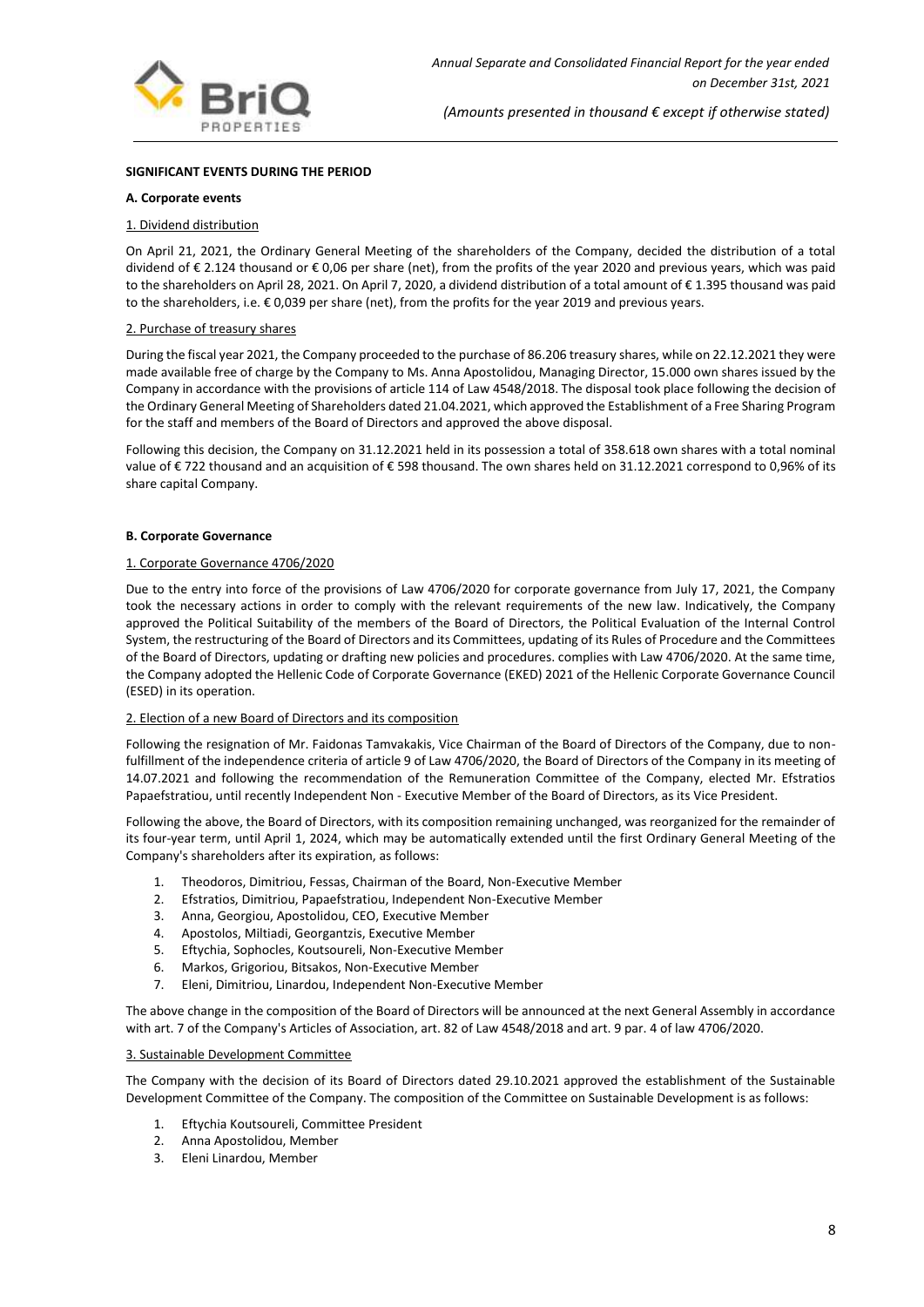

Following the approval of the recommendation of the Sustainable Development Committee, the Sustainable Development Report of the Company for the year 2020 was approved, which is published in the following web address: <https://www.briqproperties.gr/el/sustainable-development>

#### **Β. Investments**

- 1. On February 11, 2021, the Company proceeded with the purchase of an independent office building with a ground floor store located at 3 Dimitriou Gounari Street in Piraeus for a price of € 2.100 thousand (not including acquisition costs of € 46 thousand). The building consists of a ground floor store, five office floors and underground storage spaces and has a total area of 2.428 sq.m. and is fully leased.
- 2. On the 20th of May 2021 and the 29th of June 2021, the Company proceeded with the purchase of three (3) adjacent plots with a total area of 18.083 sq.m. located in Aspropyrgos, Attica at "Imeros Topos". The total price for the purchase of the three plots amounted to  $\epsilon$  1.038 thousand, not including acquisition costs of  $\epsilon$  27 thousand. These plots are adjacent to the existing plots of the Company on which is already developing a modern Storage and Distribution building. As a result, today the single plot area for development in Aspropyrgos amounts to a total area of 103.001 sq.m.
- 3. On July 30, 2021, the Company was announced as the highest bidder in an auction of a plot of land located in Naoussa, Paros, with a total area of 501 sq.m., which borders a plot of the Company on which Mr & Mrs White Paros Hotel is located. The total price for the purchase of the plot amounted to  $\epsilon$  203 thousand, not including acquisition costs of € 5 thousand.
- 4. On September 24, 2021, the Company proceeded to the purchase of horizontal property of office space with a total area of 258,13 sq.m., 3rd floor in an office building located on Metropolis 3, in which the Company already owns office space on the 4th floor. The price for the acquisition of the property amounted to € 1.050 thousand (excluding acquisition costs € 49 thousand).
- 5. On October 27, 2021, the share capital increase of the Subsidiary Plaza Hotel Skiathos M.A.E. was approved. by € 4,200 with cash payment by the Company and the issue of 3,314,329 new registered shares, with a nominal value of one Euro and thirty-four cents (€ 1,34) each. Through the share capital increase, the renovation of the propertyhotel owned by Plaza Hotel Skiathos MAE, "Radisson Skiathos Plaza Resort" is financed.
- 6. On November 30, 2021, the Company proceeded with the sale of a real estate commercial store, with a total area of 168,40 sq.m., on 283 Kifissias Avenue, in Kifissia for a price of € 1.023.000. The property was acquired on November 28, 2017 for a price of € 755 thousand (excluding acquisition costs), while its fair value before sale amounted to € 948 thousand. From the sale the Company recorded profits from the sale of investment properties amounting to € 75 thousand for the year 2021.

## **EVENTS AFTER THE BALANCE SHEET DATE**

- 1. On January 31, 2022, the construction of a modern logistics center with fire protection specifications of category Z3 and a total area of 20.797 sq.m. were completed and delivered to the Company in Aspropyrgos, Attica, which is expected to offer significant results in the future results of the Company. The property from 01.02.2022 is fully leased to Info Quest Technologies M.A.E.B.E.
- 2. On January 18, 2022, the subsidiary "Plaza Hotel Skiathos M.A.E" signed an agreement with the international hotel chain "Radisson Hospitality" and the leasing company Hotel Brain A.E. for the utilization of a modern hotel unit of the Company located in the Kanapitsa area of Skiathos, which will operate under the name "Radisson Resort Plaza Skiathos".
- 3. On January 18, 2022, the Company issued additional bonds totaling € 2.000 thousand from the bond loan program with Alpha Bank A.E. and on March 1, 2022, provided additional financing in the amount of € 2.100 thousand from the mutual loan program that it has concluded with Alpha Bank A.E. to finance the renovation of the hotel of the subsidiary Plaza Hotel Skiathos.S.A..
- 4. The subsidiary "Plaza Hotel Skiathos M.A.E" on 24, 26 and 28 January 2022 proceeded with the repayment of a total amount of € 430 thousand from the mutual loan program that it has concluded with the National Bank of Greece SA.
- 5. Recent geopolitical developments in Ukraine, military action and subsequent economic sanctions have led to increases in energy costs and, consequently, to further increases in raw material prices. The companies of the Group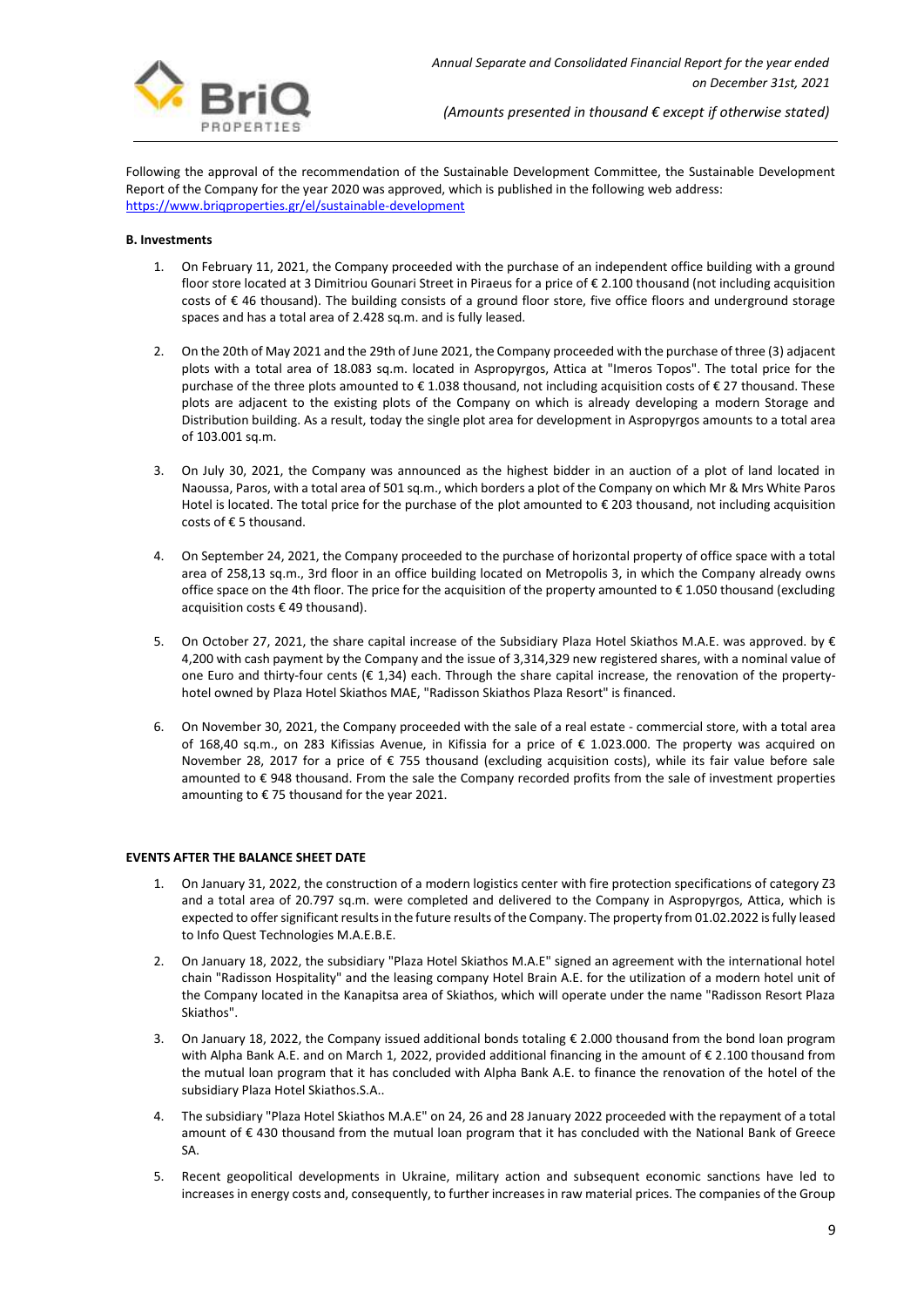

have not undertaken major construction projects to be directly affected by these increases, while the energy costs are borne by the tenants of the properties and not the owner. The companies of the Group are active only in the Greek territory and their activities do not seem to be significantly affected. However, a possible deterioration of conditions that could further affect the global and consequently the Greek economy cannot be reliably estimated at this time. The Management is constantly re-evaluating the situation and its possible effects, and as far as possible, ensures that all necessary and possible measures are taken in time to minimize any impact on the Group's activities.

No other significant events have occurred after the Balance Sheet date, that affect these financial statements.

## **PERSPECTIVES FOR 2022**

For 2022, the emerging de-escalation of the pandemic combined with the lifting of restrictive measures, creates optimism for a gradual return to normalcy which, combined with the warming of the economy and favorable conditions for strong investment growth in the medium term, offers better prospects for further financial figures of the Group.

The Company having a long-term horizon in its investments, having sufficient liquidity and having a low exposure to borrowing (31.12.2021: Loans less Cash to Invest in Net Real Estate LTV21.4%) has the ability to cope with the current conditions and to continue with responsibility its investment program.

In addition, on January 31, 2022, the construction was completed and a modern logistics and distribution center, fire protection specifications of category Z3 and a total area of 20,797 sq.m. were delivered to the Company. in Aspropyrgos, Attica, which is expected to offer significant results in the future results of the Company.

The main priority of the Company for 2022 is the development of its real estate portfolio through investments in professional income properties that offer attractive returns and / or have characteristics that can bring added value to shareholders in combination with the continuous strengthening of the Company's dividend return.

The Company responsibly monitors the inflationary pressures in the economy that started from the increase of the prices of goods and materials due to the pandemic and have intensified with the dramatic increase of the energy prices due to the war in Ukraine. The Company's exposure to these inflationary pressures is relatively limited as rents on all leases are adjusted for inflation. Nevertheless, the general impact of these developments on the economy and any slowdown in the country's GDP growth rate may, as expected, affect the growth of the Company.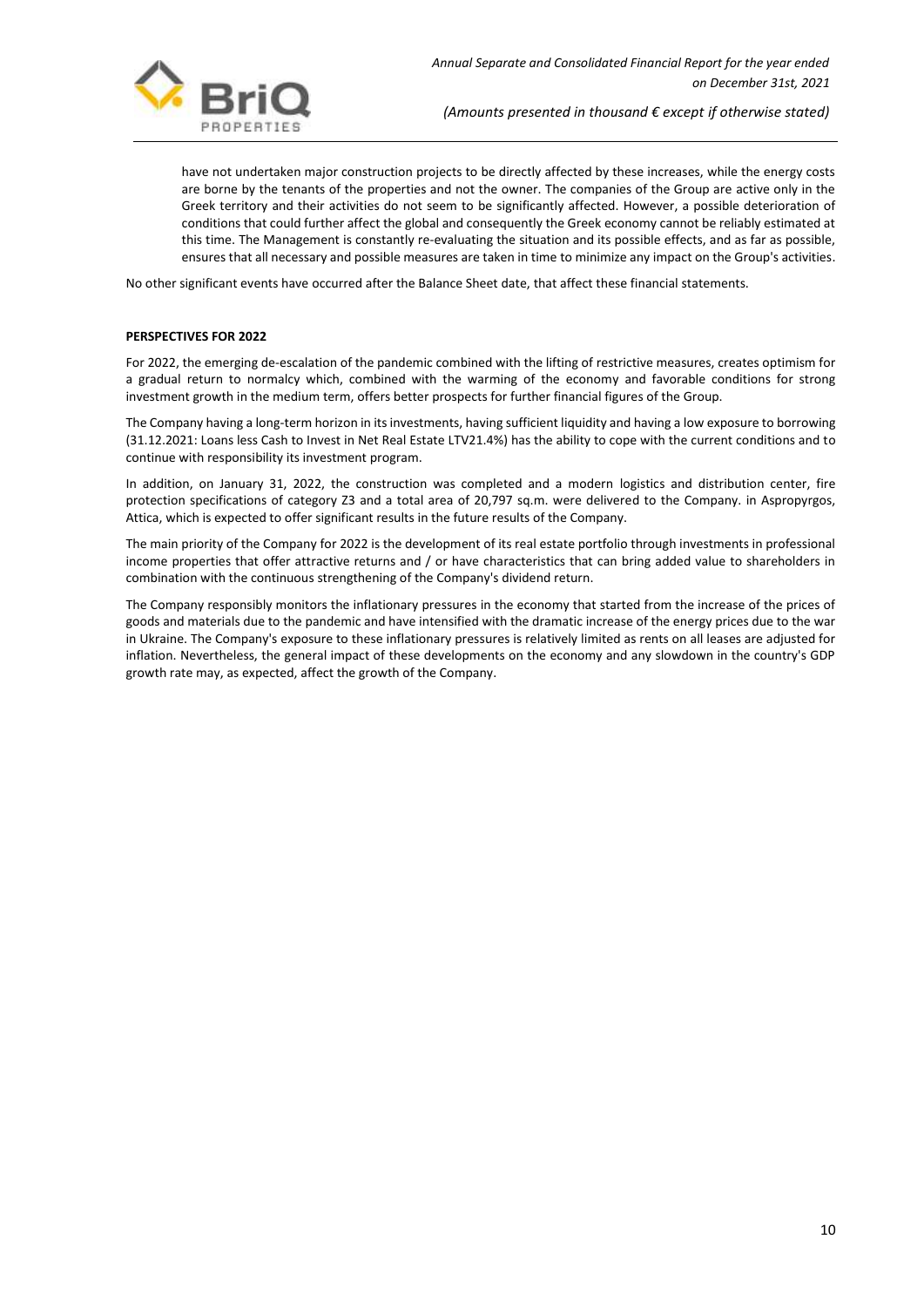

#### **SIGNIFICANT RISKS**

#### **A) Market Risk**

#### **i) Foreign exchange risk**

The Group operates in Greece, its transactions are carried out in  $(\epsilon)$  Euros and therefore it is not exposed to risks from foreign currency.

#### **ii) Fluctuations in Property Values**

The Group is exposed to risk from the change in the value of real estate that has an impact on the income statement and the statement of financial position. To reduce this risk, the Group has entered into long-term leases with trusted tenants and has increased the spread of the real estate portfolio in more categories of real estate. In the current year, the Group recorded profits from the revaluation of investments in real estate at fair value.

#### **iii) Inflation Risk**

The Group's exposure to inflation risk is minimized, as most lease agreements provide for annual rent adjustments linked to the Consumer Price Index.

In addition, most leases provide that in the event of negative inflation there is no negative impact on rents. The rental income of the Group is not subject to seasonal fluctuations, except for some individual leases where there is, in addition to the monthly (basic) rent, a percentage of the excess turnover which is calculated at the beginning of each year based on turnover of the previous calendar year.

The Group is not significantly exposed to the increase in the prices of construction costs as most of the projects that the Group Companies have committed to carry out, are almost completed at the date of issuance of the financial statements.

#### **iv) Cash flow and fair value risk due to the interest rate changes**

The Group's exposure to interest rate risk arises from current deposits (see Note 12) held at banks, as well as from floating rate bank loans (see Note 15) which expose the Group to cash flow risk due to a possible change. of interest rates.

The Group is exposed to fluctuations in market interest rates that affect its financial position, as borrowing costs may increase as a result of such changes.

The Group's exposure to interest rate risk is not significant due to the Group's low exposure to borrowing (31.12.2021: Net Loan to Value Ratio 21,4%).

#### **B) Credit Risk**

The Group has credit risk concentrations in relation to lease receivables from its operating leases and cash and cash equivalents. Credit risk may arise in case of default of counterparties to meet their transaction obligations.

A significant part of the Group's exposure to credit risk comes from transactions with related parties, as a large part of the Company's real estate portfolio is leased to Quest Group companies. The Group has managed to increase the spread of its portfolio to different lessees. As a result, the percentage of annual rental income, on total rental income, from subsidiaries and affiliates of the Quest Holdings SA group as at 31.12.2021 had decreased significantly to 37,6% from 28,7% on 31.12.2020.

No significant losses are expected, as real estate lease agreements are made with tenants who have sufficient creditworthiness. In addition, the Group for the reduction of credit risk receives collateral such as guarantees of an amount ranging between 2 and 12 leases.

#### **C) Liquidity Risk**

The current or future risk for profits and capital arises from the inability of the Group to liquidate / collect overdue receivables without suffering significant losses. The Group secures the required liquidity in time to meet its obligations in a timely manner, through the regular monitoring of liquidity needs and the collection of debts from employees and the prudent management of cash. The liquidity of the Group is monitored by the Management on a regular basis.

## **D) External Factors**

The Group invests only in the Greek territory. The Group may be affected by factors such as financial instability, political turmoil, tourism, tax changes and health crises such as the COVID-19 pandemic.

Recent geopolitical developments in Ukraine and the ensuing economic sanctions could further lead to a deterioration in energy prices, raw materials and economic conditions in general.

The outlook for the real estate market is affected by the wider economic environment and the attraction of investment, but in times of uncertainty, investment in real estate is considered more attractive, as it provides increased security compared to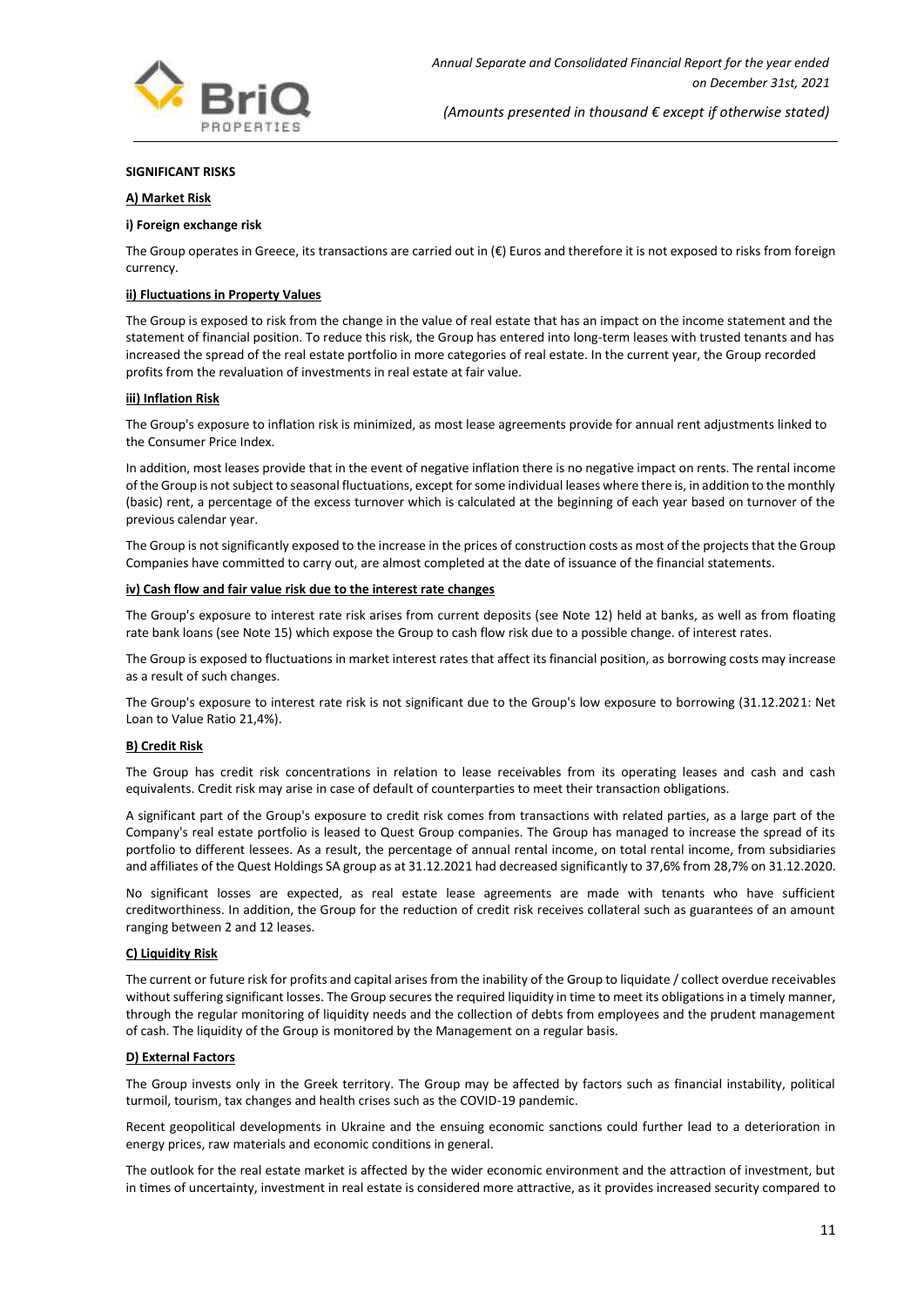

other investments and "prime real estate" prices are not expected to fall. The Company monitors the developments in Ukraine as while it does not appear to be significantly affected by its activities, the developments that could negatively affect the Greek economy are beyond the control of the Group and the Management is not able to reliably predict any effects. of them.

The Management constantly evaluates the situation and its possible effects, in order to ensure that all necessary and possible measures and actions are taken in time to minimize any impact on the Group's activities.

#### **RELATED PARTIES TRANSACTIONS**

Although the Company is not a member of the Group of companies of Quest Holdings SA, nevertheless it is an affiliated party with the above Group, due to the existence of common key shareholders in the Company and in this Group.

All transactions with related parties are objective and are carried out on an arm's length basis, with the usual commercial terms for similar transactions with unrelated third parties. Significant related party transactions, as defined in IAS 24, are also described in detail in Note 28 of the Consolidated Financial Statements for the year ended 31 December 2021.

#### **BRANCHES**

On 13.12.2021 the Company started a branch in the Municipality of Athens, on Mitropoleos Street no. 3, T.K. 10557, in privately owned horizontal property.

#### **ENVIRONMENTAL ISSUES**

The Company recognizes both its obligations towards the environment in accordance with the current environmental legislation and the need for a balanced economic growth.

The Company in the context of its operation has set the following objectives:

- Monitoring the environmental performance of investment properties and continuous upgrade of their energy efficiency where possible.
- Selection of partners and suppliers who respect the environment and aim to reduce their environmental footprint.
- Informing its employees about environmental issues and cultivating environmental awareness.

The Company, due to the nature of its activities, does not generate much waste and therefore does not significantly affect the environment. Its environmental footprint is mainly related to the energy consumption and the consumables it uses where through the practices it has adopted it takes care to minimize their impact on the environment.

The actions for the implementation of the above focus on the measurement of the electricity consumed, on the improvement of the infrastructures and on the use of technologies for the reduction of the energy consumption as well as the collection of waste of consumables and electrical devices for recycling, also encouraging its staff for active participation.

During 2021 the Company implemented the 1st annual Sustainable Development Report according to the ESG 2019 Information Disclosure Guide of the Athens Stock Exchange for the period 1.1.2020 - 31.12.2020. The aim of the Exhibition is to inform in a transparent way to the interested parties about the strategy, the goals and the performance of the Company in the essential issues of sustainable development.

It is also pointed out that in December 2021 the Company was the first societe anonyme for real estate investments (A.E.E.A.P.) that entered the Athex ESG index of the Athens Stock Exchange. The "Athex ESG" index includes those listed with good practices and performance in environmental, society and corporate governance issues as evaluated and distinguished (ESG Scoring).

#### **Indicative indicators for 2021**

| <b>HUMAN RESOURCES</b>  | 2020          |            | 2021          |            |
|-------------------------|---------------|------------|---------------|------------|
|                         |               | Percentage |               | Percentage |
|                         | <b>Number</b> | (%)        | <b>Number</b> | (%)        |
| Male employees          |               | 33%        | 4             | 50%        |
| <b>Female employees</b> | 4             | 67%        | 4             | 50%        |
| ΣΥΝΟΛΟ                  | 6             | 100%       | 8             | 100%       |

| <b>Female employees</b> |           |                                       |  |
|-------------------------|-----------|---------------------------------------|--|
| <b>BriQ</b>             | Female    | <b>Female employees in Management</b> |  |
| <b>Properties</b>       | employees | Positions*                            |  |
| 2020                    | 67%       | 17%                                   |  |
| 2021                    | 50%       | 13%                                   |  |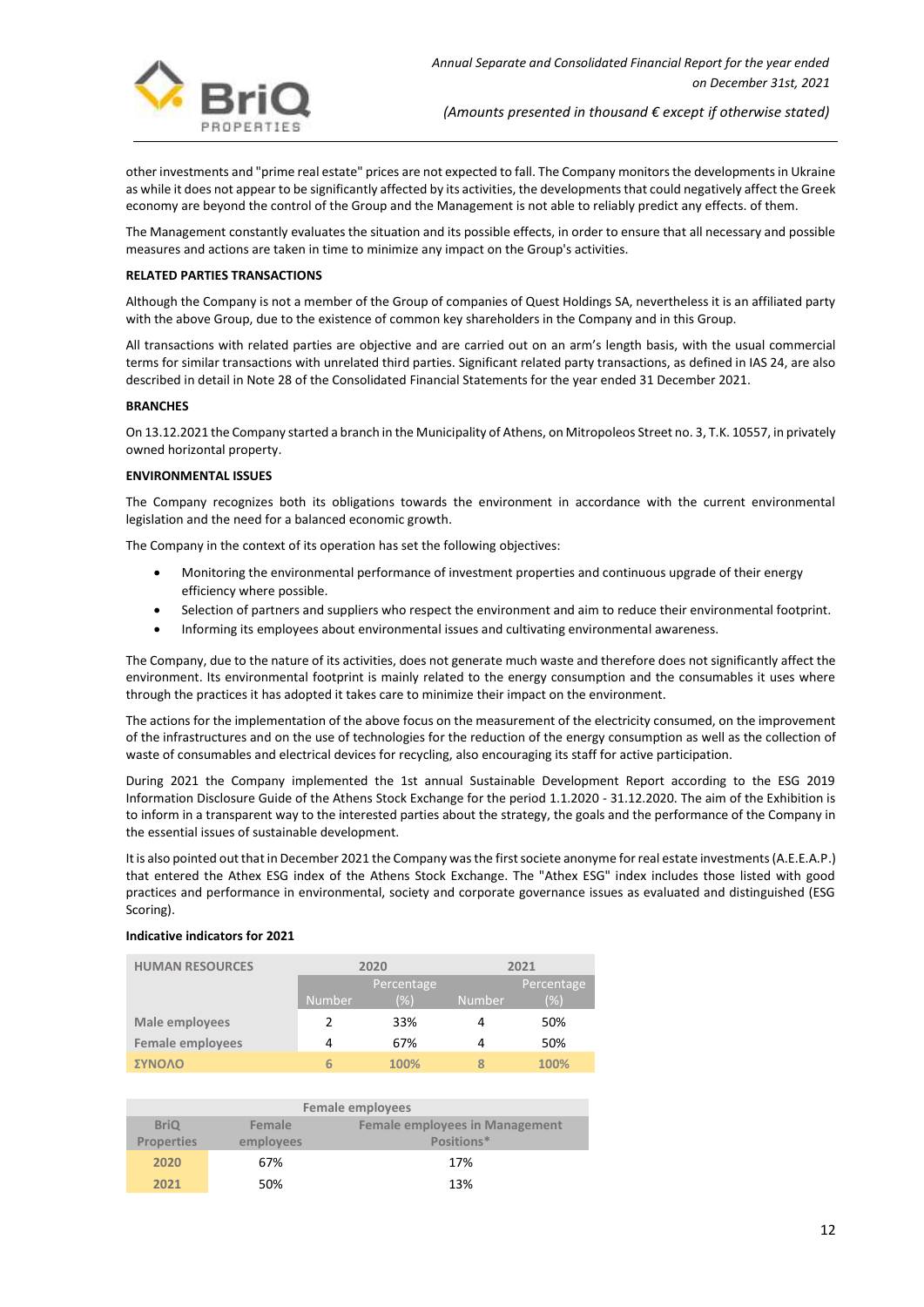

*\* Due to the size of the Company, only the Managing Director of the Company is considered as a Managing Director.*

| Indirect emissions (Total amount of energy consumption)                                 | <b>kWh</b> | Tones equivalent CO <sub>2</sub> |
|-----------------------------------------------------------------------------------------|------------|----------------------------------|
| 2020                                                                                    | 23.327     | 10.05                            |
| 2021                                                                                    | 25.764     | 11.10                            |
| Σημείωση: For conversion to CO2, the conversion factor given by DAPEEP for our provider |            |                                  |

*Σημείωση: For conversion to CO2 , the conversion factor given by DAPEEP for our provider NRG was used (0,431 kgr Co2 / KW, source dapeep.gr)*

Detailed data on the Company's approach will be presented in the Sustainable Development Report for 2021 which will be prepared in accordance with the updated ESG 2022 Information Disclosure Guide of the Athens Stock Exchange.

## **PERSONEL AND OTHER ISSUES**

The number of employees of the Company as at 31st December 2021 was eight (8) persons of which 4 women and 4 men, compared to four (6) persons on 31<sup>st</sup> December 2020. Within the Group, no other Company employed personnel during on 31.12.2021.

The Company is in full compliance with the applicable labor legislation and has not received any fine by the authorities for law violation.

#### *Attracting and developing of personnel*

Through the implementation of its internal policies and procedures, the Company has established a framework that aims to promote meritocracy and transparency while respecting their rights and providing equal opportunities to all its employees and potential employees.

The Company promotes equal opportunities and does not discriminate in the recruitment and selection of candidates, the determination of their salaries and promotions, the provision of training or any other work activity.

#### *Health and safety*

The Company is in full compliance with the Greek legislation and ensures that all its staff adhere to health and safety rules, the systematic maintenance of the facilities, the upgrade of the infrastructure and the general conditions that prevail in the workplaces while also providing its staff with the required training on these issues.

#### *GDPR*

The Company has established a comprehensive program for its compliance with the General Regulation of Personal Data Protection as well as the current national legislation which is supported by internal staff training programs. It is pointed out that in the year 2021 there was no case of violation of this framework.

## **CORPORATE GOVERNANCE DECLARATION**

This Corporate Governance Statement is included in the Annual Management Report of the Board of Directors as a special section, prepared in accordance with the provisions of article 152 of Law 4548/2018, articles 1-24 of Law 4706/2020, as well as the Greek Corporate Code Government 2021 and includes the following sections:

A. Declaration of Compliance with the Corporate Governance Code

B. Deviations from the Corporate Governance Code and justifications

C. Description of the main characteristics of the Company's internal control and risk management systems in relation to the process of preparation of the financial statements

D. Composition and mode of operation of the administrative, management and supervisory bodies and their committees

D.1. Basic information on the operation of the General Meeting of Shareholders, their basic responsibilities, and the description of their rights and how to exercise them.

D.2. Information on the composition and operation of the Board and other committees

- *D.2.1. Suitability Policy adopted by the Company, in accordance with article 3 of 4706/2020*
- *D.2.2. Responsibilities and Operation of the Board of Directors*
- *D.2.3. Composition of the Board of Directors*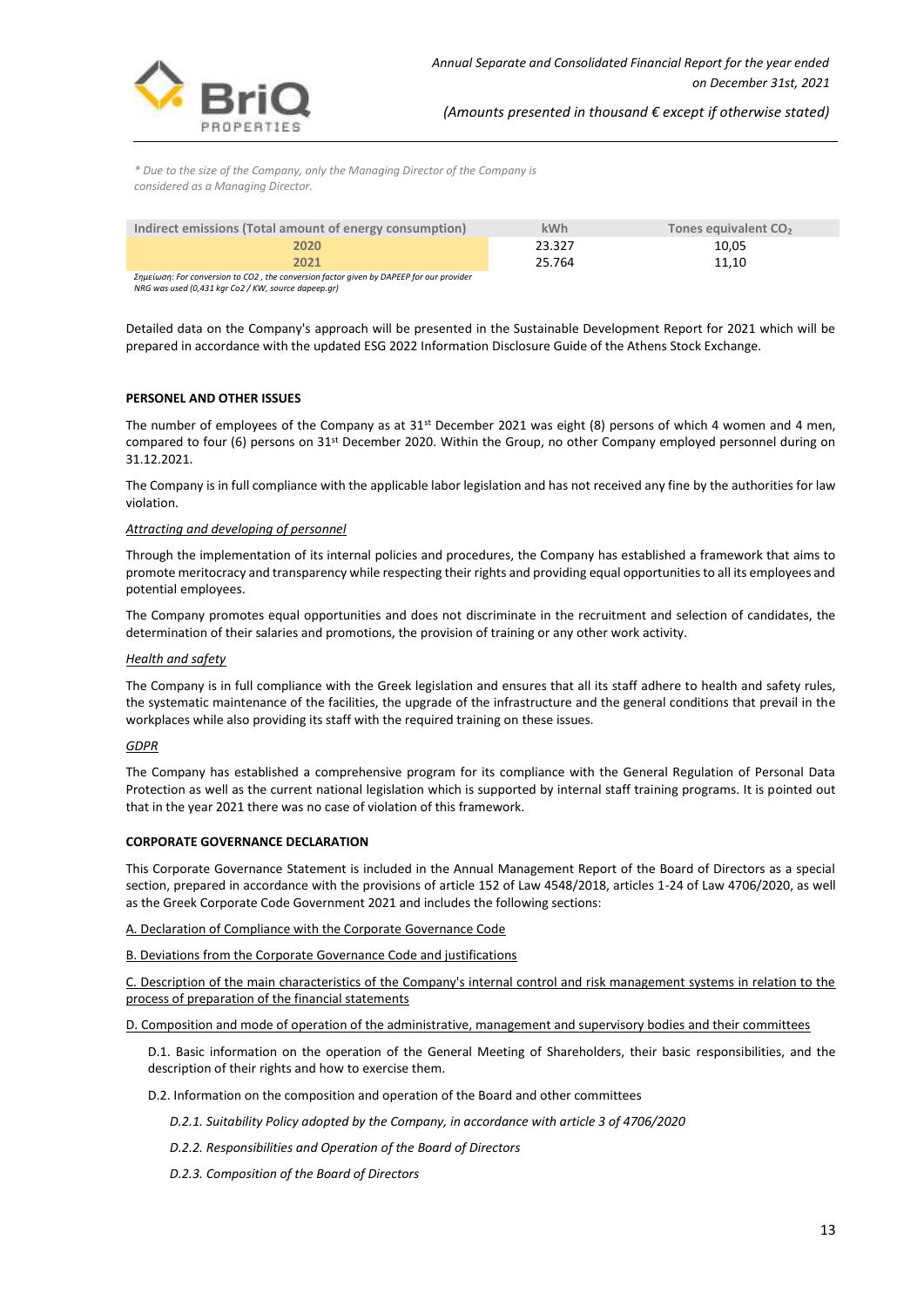

- *D.2.4. Curriculum vitae of Members of the Board of Directors*
- *D.2.5. Information regarding the participation of the members of the Board of Directors in its meetings.*
- *D.2.6. Information on the number of shares held by each member of the Board of Directors and each senior executive.*
- *D.2.7. Conflict of Interest - Other professional commitments*
- *D.2.8. Committees of the Board of Directors*

## **A. Corporate Governance Code**

The Company has adopted the Hellenic Code of Corporate Governance (issued June 2021) of the Hellenic Corporate Governance Council (ESDC) for Listed Companies (hereinafter referred to as the "Code") as it has replaced the Greek Code of Corporate Governance for 2013. This Code is published on the website of ESED https://www.esed.org.gr/web/guest/codelisted and on the website of the Company and on the website of the Company https://www.briqproperties.gr/el/corporategovernance.

The Company, during 2021, updated the Internal Operating Regulations based on Law 4706/2020, and complied with the provisions of the above Code, while intending to adopt appropriate policies and proposals in order to minimize existing discrepancies in relation to specific practices of the Code. The Company, in addition to the provisions of the Code, complied during 2021 with all relevant provisions of Greek law.

#### **B. Deviations from the Corporate Governance Code and justifications**

The following are the cases of deviation of the Company from the special practices of the Corporate Governance Code and their justification:

| <b>Hellenic Code of Corporate Governance</b>                                                                                                                                                                                                                                                                                                                                                                                                         | Explanation / Justification of deviation from the<br>specific practices of the Greek Code of Corporate                                                                                                                                                                                                                                                                                                                                                                                |
|------------------------------------------------------------------------------------------------------------------------------------------------------------------------------------------------------------------------------------------------------------------------------------------------------------------------------------------------------------------------------------------------------------------------------------------------------|---------------------------------------------------------------------------------------------------------------------------------------------------------------------------------------------------------------------------------------------------------------------------------------------------------------------------------------------------------------------------------------------------------------------------------------------------------------------------------------|
|                                                                                                                                                                                                                                                                                                                                                                                                                                                      | Governance                                                                                                                                                                                                                                                                                                                                                                                                                                                                            |
| <b>BOARD OF DIRECTORS</b>                                                                                                                                                                                                                                                                                                                                                                                                                            |                                                                                                                                                                                                                                                                                                                                                                                                                                                                                       |
| <b>Role and Responsibilities of the Board</b>                                                                                                                                                                                                                                                                                                                                                                                                        |                                                                                                                                                                                                                                                                                                                                                                                                                                                                                       |
| 1.13. The non-executive members of the Board of Directors<br>meet at least annually, or even extraordinarily when deemed<br>appropriate without the presence of executive members in<br>order to discuss the performance of the latter. In these<br>meetings the non-executive members do not act as a de facto<br>body or committee of the Board of Directors.                                                                                      | The Company in its Internal Rules of Procedure regarding<br>the responsibilities of non-executive members includes<br>the monitoring and control of their performance while<br>providing for the submission of reports regarding their<br>responsibilities to the Board. However, as they do not act<br>as an organ or committee of the Board. it was not<br>considered necessary to predict the frequency of<br>meetings.                                                            |
| 1.15. The Board of Directors adopts its Rules of Procedure,<br>which describe at least the way it meets and makes decisions<br>and the procedures it follows, considering the relevant<br>provisions of the Articles of Association and the mandatory<br>provisions of the law.<br>1.16. The Rules of Procedure of the Board of Directors are<br>drafted in accordance with the principles of the Code or<br>otherwise explaining the discrepancies. | The term, composition, operation, responsibilities of the<br>Board. as well as the mandatory provisions of the Law for<br>the operation of the Board. are described in detail in the<br>Internal Operating Regulations of the Company,<br>therefore it was not considered appropriate to prepare<br>a separate Operating Regulations for the BoD. which<br>would include the same references.                                                                                         |
| 1.17. At the beginning of each calendar year, the Board of<br>Directors adopts a meeting calendar and an annual action plan,<br>which is reviewed according to the developments and needs of<br>the company, to ensure the correct, complete, and timely<br>fulfillment of its duties, as well as the examination of all issues<br>on which it takes decisions of the Board.                                                                         | At the beginning of each year, a financial calendar of the<br>year is prepared and published with the obligations of<br>publishing the financial data of the Company.<br>For the other issues, it has not been deemed necessary<br>to adopt a Meeting Calendar and an Annual Action Plan<br>by the Board. as the BoD meets regularly and<br>extraordinarily, as provided by the legal framework and<br>if deemed necessary depending on the developments<br>and needs of the company. |
| <b>Size and Composition of the Board</b>                                                                                                                                                                                                                                                                                                                                                                                                             |                                                                                                                                                                                                                                                                                                                                                                                                                                                                                       |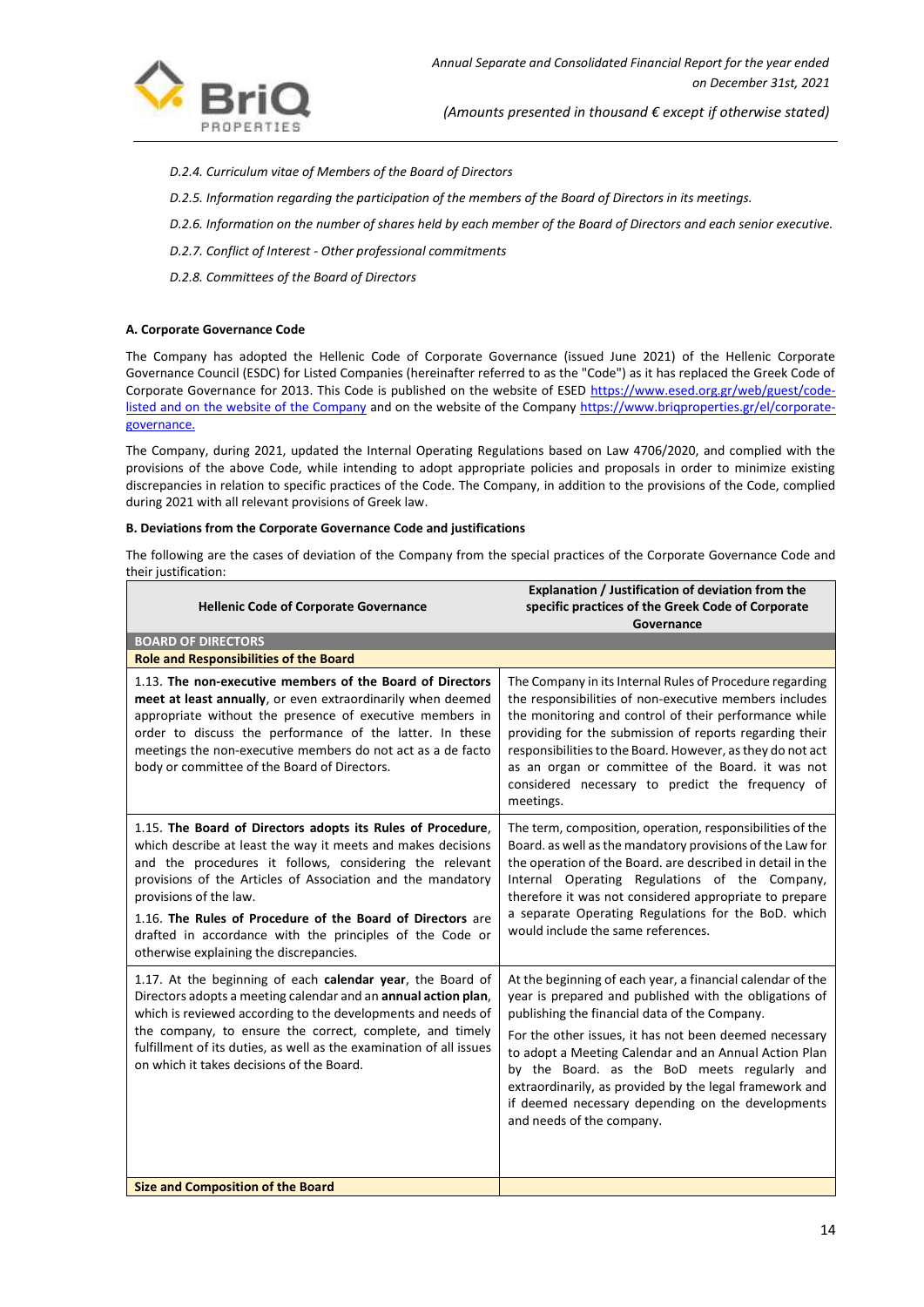

| 2.2.16. The selection criteria of the members of the Board of<br>Directors ensure that the Board of Directors, collectively, can<br>understand and manage issues related to the environment,<br>social responsibility, and governance (ESG), within the<br>framework of the strategy it forms.                                                                                                                                                                                                                                                                                                                                                                                                                                                  | The core values of the Company are respect for the<br>in<br>environment,<br>investment<br>people<br>and<br>the<br>development of a strong corporate governance system<br>that promotes transparency in decision making and the<br>interests of stakeholders. These criteria are taken into<br>account, but it was decided that it is not necessary to be<br>a recorded criterion for the evaluation of the members<br>of the Board.                                                          |
|-------------------------------------------------------------------------------------------------------------------------------------------------------------------------------------------------------------------------------------------------------------------------------------------------------------------------------------------------------------------------------------------------------------------------------------------------------------------------------------------------------------------------------------------------------------------------------------------------------------------------------------------------------------------------------------------------------------------------------------------------|----------------------------------------------------------------------------------------------------------------------------------------------------------------------------------------------------------------------------------------------------------------------------------------------------------------------------------------------------------------------------------------------------------------------------------------------------------------------------------------------|
| <b>Succession of the Board</b>                                                                                                                                                                                                                                                                                                                                                                                                                                                                                                                                                                                                                                                                                                                  |                                                                                                                                                                                                                                                                                                                                                                                                                                                                                              |
| 2.3.1. The company has a framework for filling positions and<br>succession of members of the Board of Directors, to identify<br>the needs for filling positions or replacement and to ensure the<br>smooth continuation of management and the achievement of<br>the company's goal.<br>2.3.2. The company ensures the smooth succession of the<br>members of the Board of Directors with their gradual<br>replacement in order to avoid the lack of management<br>2.3.3. The succession framework shall consider in particular the<br>findings of the Board's evaluation in order to achieve the<br>required changes in composition or skills and to maximize<br>the effectiveness and the collective suitability of the Board of<br>Directors. | The term of office of the members of the Board of<br>Directors begins and ends at the same point in time and<br>is renewed accordingly. The Board of Directors has<br>enough members so that in case of emergency<br>resignation there is no issue of lack of management.<br>also<br>provided<br>alternative<br>The<br>Company<br>has<br>representations to ensure the smooth continuation of<br>the corporate activity in case of extraordinary departure<br>of a Board Member. or the CEO. |
| 2.3.4. The company also has a succession plan for the CEO.                                                                                                                                                                                                                                                                                                                                                                                                                                                                                                                                                                                                                                                                                      |                                                                                                                                                                                                                                                                                                                                                                                                                                                                                              |
| <b>Remuneration of Board Members</b>                                                                                                                                                                                                                                                                                                                                                                                                                                                                                                                                                                                                                                                                                                            |                                                                                                                                                                                                                                                                                                                                                                                                                                                                                              |
| 2.4.4 The additional remuneration of members of the Board of<br>Directors who participate in committees for reasons of<br>transparency and information appear separately in the<br>remuneration report, but also in their approval by the general<br>meeting.                                                                                                                                                                                                                                                                                                                                                                                                                                                                                   | Almost all the Members of the Board of Directors take<br>part in committees of the Company, therefore it was not<br>deemed necessary to make a distinction for the<br>remuneration per committee in which they participate.                                                                                                                                                                                                                                                                  |
| 2.4.14. The contracts of the executive members of the Board<br>of Directors stipulate that the Board of Directors may demand<br>the return of all or part of the bonus awarded, due to breach<br>of contract terms or inaccurate financial statements of previous<br>years or generally based on incorrect financial data, used for its<br>calculation, bonus of this.                                                                                                                                                                                                                                                                                                                                                                          | 2.4.14. The contracts of the executive members of the<br>Board of Directors stipulate that the Board of Directors<br>may demand the return of all or part of the bonus<br>awarded, due to breach of contract terms or inaccurate<br>financial statements of previous years or generally based<br>on incorrect financial data, used for its calculation. bonus<br>of this.                                                                                                                    |
|                                                                                                                                                                                                                                                                                                                                                                                                                                                                                                                                                                                                                                                                                                                                                 |                                                                                                                                                                                                                                                                                                                                                                                                                                                                                              |
|                                                                                                                                                                                                                                                                                                                                                                                                                                                                                                                                                                                                                                                                                                                                                 |                                                                                                                                                                                                                                                                                                                                                                                                                                                                                              |
| <b>BoD and CEO Evaluation</b>                                                                                                                                                                                                                                                                                                                                                                                                                                                                                                                                                                                                                                                                                                                   |                                                                                                                                                                                                                                                                                                                                                                                                                                                                                              |
| 3.3.3. The Board of Directors annually evaluates its<br>effectiveness, the fulfillment of its duties, as well as its<br>committees.<br>3.3.4. The Board of Directors collectively, as well as the<br>Chairman, the Chief Executive Officer and the other members<br>of the Board of Directors are evaluated annually for the<br>effective fulfillment of the their duties. At least every three<br>years this evaluation is facilitated by an external consultant.<br>3.3.5. The evaluation process is chaired by the President in<br>cooperation with the nominations committee. The Board of<br>Directors also evaluates the performance of its Chairman, a<br>process chaired by the Nominations Committee.                                  | As the Corporate Governance Code came into force in<br>June 2021 and the BoD was reconstructed on<br>14.07.2021, until 31.12.2021 no evaluation had been<br>carried out.<br>The evaluation is scheduled to take place within the year<br>2022.                                                                                                                                                                                                                                               |
|                                                                                                                                                                                                                                                                                                                                                                                                                                                                                                                                                                                                                                                                                                                                                 |                                                                                                                                                                                                                                                                                                                                                                                                                                                                                              |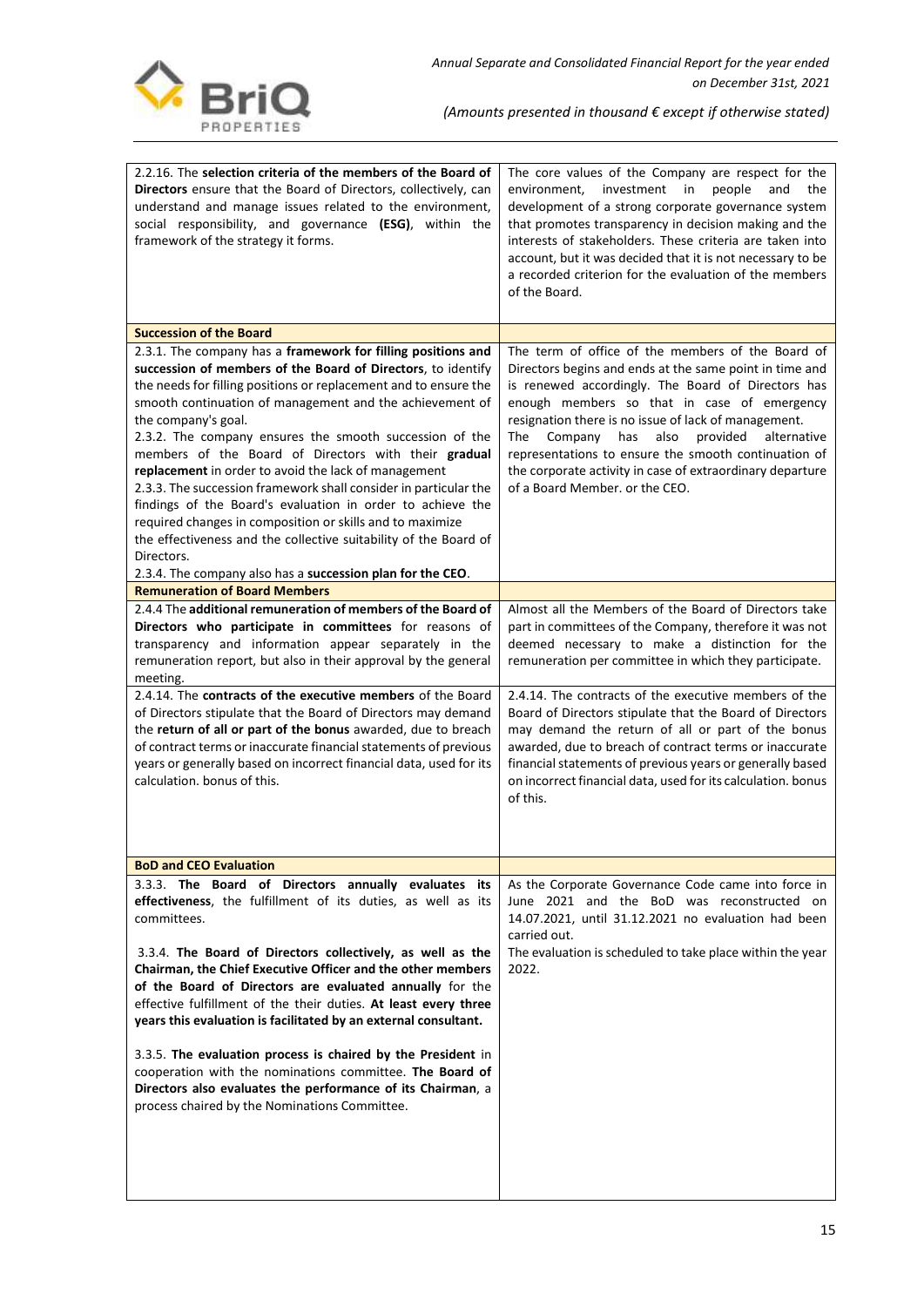| <b>CORPORATE INTEREST</b>                                                                               |                                                                                                                                                                                                                                                                                                                                                                      |
|---------------------------------------------------------------------------------------------------------|----------------------------------------------------------------------------------------------------------------------------------------------------------------------------------------------------------------------------------------------------------------------------------------------------------------------------------------------------------------------|
| Sustainability                                                                                          |                                                                                                                                                                                                                                                                                                                                                                      |
| 5.6 The company adopts and implements ESG and sustainable<br>development policy (Sustainability Policy) | The core values of the Company are respect for the<br>environment, investment in<br>the<br>people<br>and<br>development of a strong corporate governance system<br>that promotes transparency in decision making and the<br>interests of stakeholders. The Sustainable Development<br>Committee of the Board has undertaken to establish a<br>sustainability policy. |

#### **C. Description of the main characteristics of the Company's Internal Audit and Risk Management system in relation to the process of preparation of the financial statements**

The Company adopts and implements a corporate governance system, in accordance with current legislation, considering the size, nature, scope and complexity of its activities. Among the other elements included in the corporate governance system is an adequate and effective Internal Audit System.

"Internal Control System" is defined as "the set of internal control mechanisms and procedures, including risk management, internal control and regulatory compliance, which covers on a continuous basis every activity of the Company and contributes to its safe and effective operation." The Company implements an Internal Audit System that covers its activities and contributes to its safe and efficient operation. This system is based on the internationally recognized COSO (Committee of Sponsoring Organizations of the Treadway) standard.

The adequacy of the Internal Audit System is monitored on a systematic basis by the Audit Committee through reports submitted to it by the Internal Audit Service, while it is also evaluated on an annual basis by the Board of Directors. The reports contain the observations and the findings of the audits, their importance, the proposals for improvement of the weaknesses, the responses of the executives for the treatment of the issues with the respective solution timetable.

Also, the Audit Committee monitors the process and the performance of the mandatory audit of the Company's financial statements. In this context, it informs the Board of Directors about the issues that arose from the mandatory audit, explaining in detail:

i) The contribution of the statutory audit to the quality and integrity of the financial information, i.e. to the accuracy, completeness and correctness of the financial information, including the relevant disclosures, approved by the Board of Directors and made public.

ii) The role of the Audit Committee in the procedure under i) above, ie recording of the actions taken by the Audit Committee during the statutory audit process.

In the context of the above information of the Board of Directors, the Audit Committee considers the content of the supplementary report, which is submitted by the CPA, and which contains the results of the statutory audit carried out and meets at least the specific requirements in accordance with Article 11. of Regulation (EU) No Regulation (EC) No 537/2014 of the European Parliament and of the Council of 16 April 2014. The Audit Committee monitors, examines and evaluates the process of preparing financial information, ie the mechanisms and systems of production, the flow and dissemination of financial information produced by the organizations involved. units of the Company.

The above actions of the Audit Committee include other disclosed information in any way (e.g. stock market announcements, press releases) in relation to financial information. In this context, the Audit Committee informs the Board of Directors with its findings and submits proposals for improvement of the process, if deemed appropriate.

In particular, the Audit Committee is informed about the procedure and the timetable for the preparation of the financial information by the Management.

The Audit Committee is also informed by the chartered accountant of the annual statutory audit program before its implementation, evaluates it and ensures that the annual statutory audit program will cover the most important areas of audit, considering the main areas of business and the company's financial risk. Furthermore, the Audit Committee submits proposals and other important issues when it deems it appropriate.

For the implementation of the above, the Audit Committee may hold meetings with the Management / competent executives during the preparation of the financial reports, as well as with the chartered accountant during the planning stage of the audit, during its execution and during the stage of preparation of audit reports.

Within the framework of its responsibilities, the Audit Committee must consider and examine the most important issues and risks that may have an impact on the Company's financial statements as well as the significant judgments and estimates of the Management during their preparation.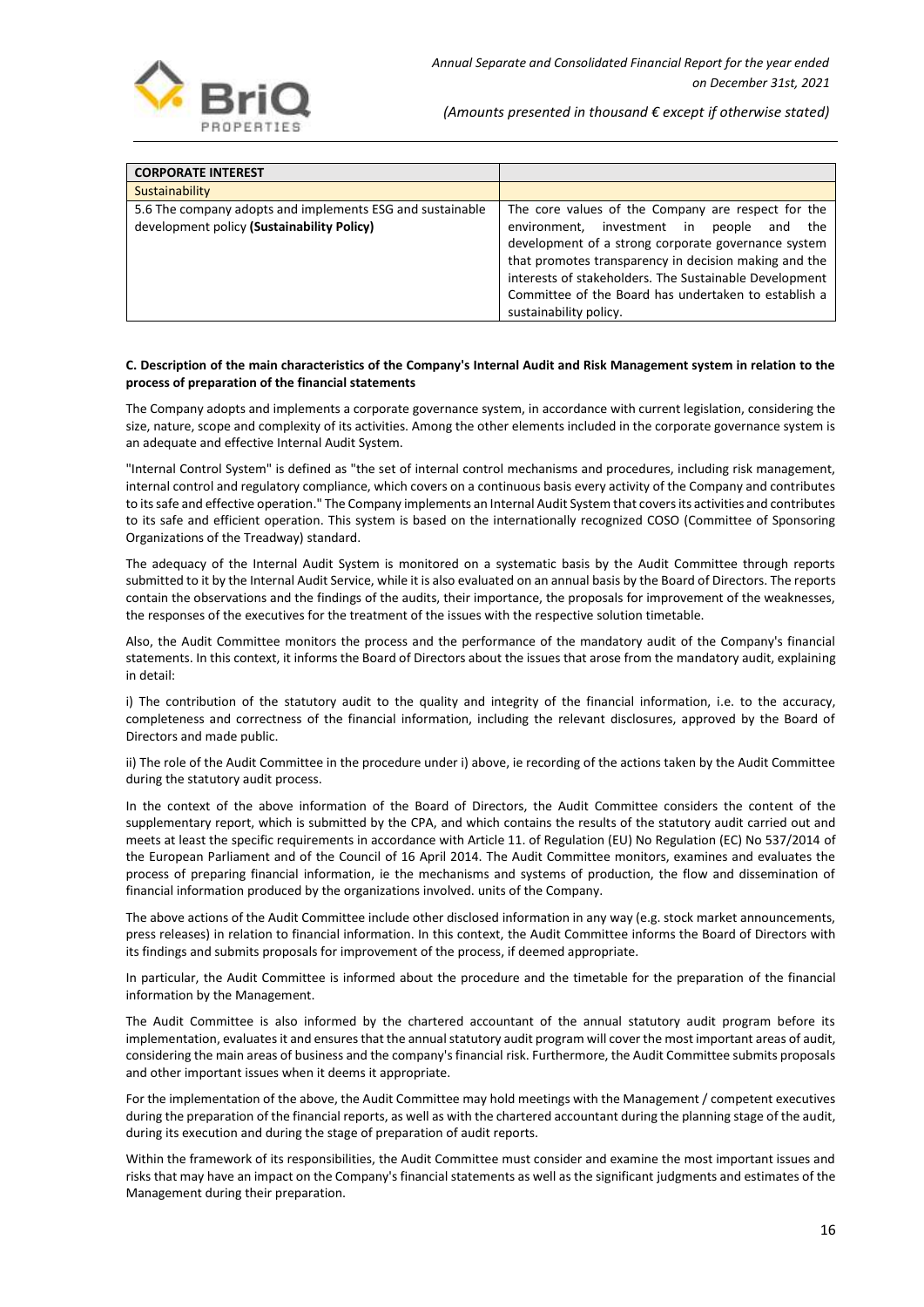

The operation of the Audit Committee is regulated in detail by its Rules of Procedure approved by the Board of Directors.

## **C.1. Internal Audit unit**

Since the beginning of the Company's operation, an independent Internal Audit unit was established, which informs in writing the Board of Directors and / or the Audit Committee about the results of its work by submitting a relevant report to the Board of Directors and / or the Audit Committee with reference to the location. and addressing the most significant risks and the effectiveness of the internal control system. The Head of Internal Audit unit is appointed by the Board of Directors of the Company upon the recommendation of the Audit Committee and is full-time and exclusive, reports hierarchically directly to the Board of Directors and is supervised through the Audit Committee.

During the exercise of his duties, the Head of Internal Audit unit is entitled to take note of any book, file or document of the Company and to have full and unhindered access to any Address-Service of the Company. In addition, it acts in harmonization with the International Standards for the Professional Practice of Internal Auditing (International Standards for the Professional Practice of Internal Auditing). The members of the Board of Directors, the executives and the employees of the Company must cooperate and provide information to the Head of the Internal Audit Service and generally to facilitate in any way his work.

The Internal Audit unit (IAU) has the following responsibilities:

- Prepares and, if necessary, updates and implements the annual Audit program, which includes the required resources and the consequences of their reduction or the audit work of the IAU in general. The program is prepared based on the Company's risk assessment and is submitted to the Audit Committee for approval.
- Monitors, controls, and evaluates:
	- The implementation of the Rules of Procedure and the Corporate Governance Code of the Company
	- The implementation of the internal control system, as regards the adequacy and correctness of the financial and non-financial information provided, risk management and regulatory compliance
	- Quality assurance mechanisms
	- − Corporate Governance mechanisms
	- − Compliance with the commitments of the Company's prospectuses and business plans regarding the use of funds raised from the regulated market
- Prepares reports to the audited Units, based on the provisions of article 16 of Law 4706/20 and submits them quarterly to the Audit Committee
- Prepares and submits to the Audit Committee, at least quarterly, reports that include its most important issues and proposals, as they arise from its reports to the audited Units and the execution of its other duties, based on article 16 of Law 4706/20
- Monitors the progress of the execution of the corrective actions approved by the Board and reports the results to the Audit Committee

## **C.2. Regulatory Compliance unit**

The Regulatory Compliance unit (external consultant) is part of the internal audit system and reports administratively to the Chief Executive Officer and functionally to the Audit Committee. With its reports to the Audit Committee, it contributes to the improvement and adequacy of the internal audit system as its purpose is to ensure the establishment and implementation of appropriate and up-to-date policies and procedures, in order to achieve in time, the full and continuous compliance of the Company with the current regulatory framework.

The main responsibilities of the Regulatory Compliance unit include:

- The establishment and implementation of appropriate procedures with the aim of timely and continuous compliance of the Company with the current institutional and supervisory framework.
- Monitoring and controlling the compliance of the Company with the regulatory and legislative requirements.
- Informing the Board of Directors through the Audit Committee on regulatory compliance issues.
- Ensuring the continuous information and training of employees on the developments in the institutional and supervisory framework related to their responsibilities.

## **C.3 Risk Management unit**

The Company has established appropriate policies and procedures in order to manage the risks associated with the process of preparing the Company's financial statements. The Board of Directors determines the business strategy in the context of the approval of the annual budget with medium-term estimates, for the next financial year. A key point of this exercise is the overview of business risks and opportunities and the measures taken to manage them. The Company implements risk management systems to identify, measure, manage and monitor all relevant risks in terms of the investment strategy that the Company has decided to follow. Risk management systems are regularly reviewed and updated whenever necessary.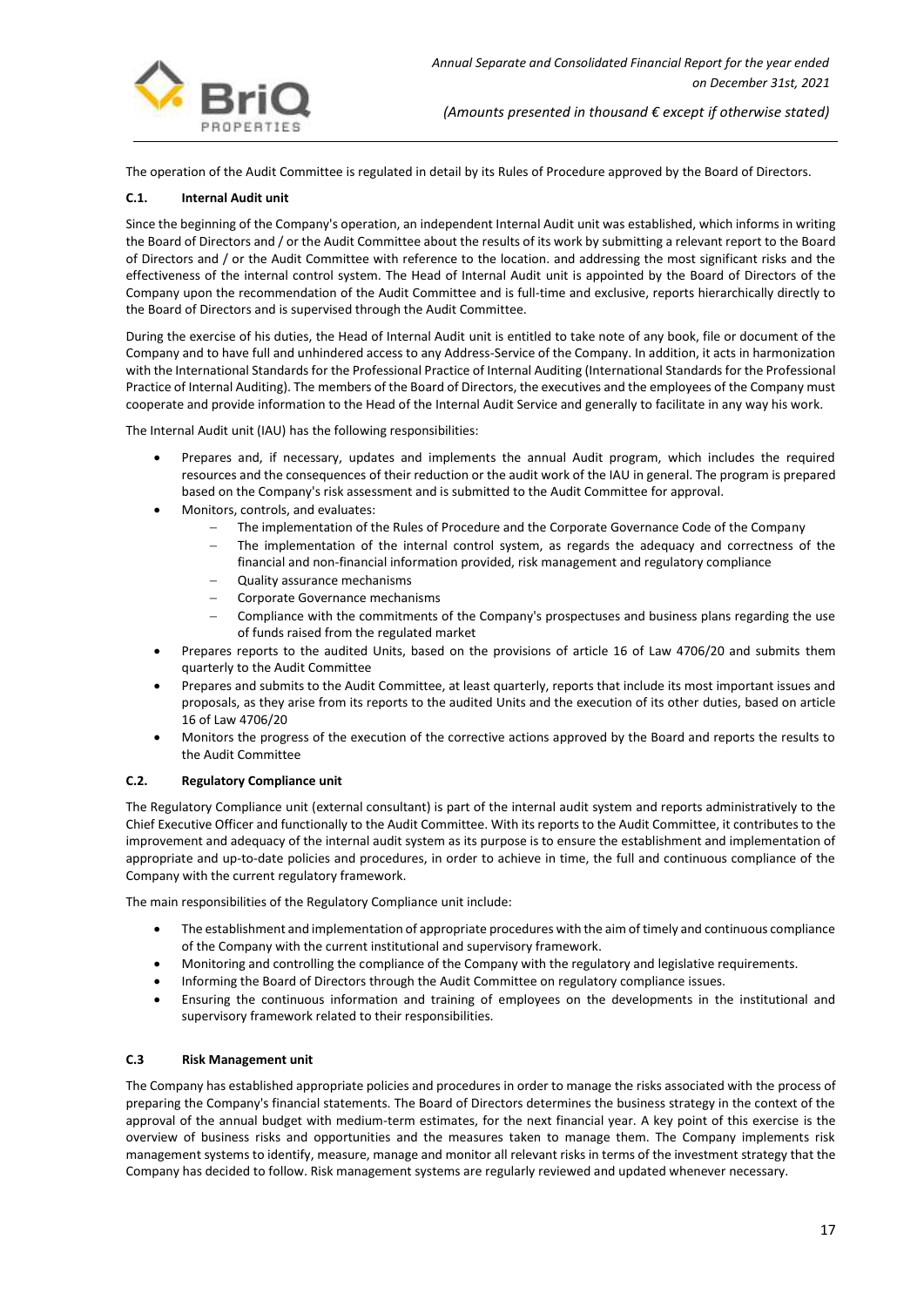

The operational and financial performance is examined on a regular basis, while a comparison of the budget with the results of previous years is foreseen with the aim of the optimal performance. Also, monthly, the analysis of the discrepancies between the actual results, the budget ones and the comparative ones is foreseen in order to ensure the accuracy and completeness of the results.

All activities of the Company are subject to audits by the Internal Audit unit, the results of which are presented to the Board of Directors of the Company. In addition, the Audit Committee reviews the management of the Company's main risks and uncertainties and their periodic review. In this context, it evaluates the methods used by the Company for the identification and monitoring of risks, the treatment of the main ones through the internal control system and the Internal Audit unit as well as their disclosure to the published financial information in a correct manner. An internationally recognized auditing firm carries out the statutory audit of financial statements.

The basic responsibilities and duties of the Company Risk Management Service include:

- Risk management, to which the Company is either exposed or undertakes.
- The determination of acceptable risk limits, which the Company can undertake, according to its strategic objectives, in direct and continuous cooperation with the Management and the competent officers, depending on the category and the classification of the risk.
- Defining criteria for early detection of hazards and identifying the areas in which increased monitoring is recommended, due to the high probability of occurrence of hazards.
- The evaluation of the adequacy of the methods and systems for the identification, measurement and monitoring of risks and, if deemed appropriate, and suggests the necessary corrective actions.
- The preparation of reports for Risk Management, on a regular basis, for the adequate information of the Board of Directors in matters of its competence.
- The reassessment of all the risks that the Company can undertake and redefines the high-risk areas.

## **C.3 Information Technology Systems**

The Company uses the IT services and computer systems of the affiliated company Info Quest Technologies SA.

The associated company Info Quest Technologies SA, the IT services provider, has developed systems specialized in the company's activities, such as SAP RE (Real Estate), and has applied policies and processes covering the provided services to the Company. Among the most important processes implemented by the associated company Info Quest Technologies S.A. are the security procedures and in particular: backups (daily, monthly and yearly), recovery process, disaster recovery plan, host hall security and incident log, as well as protection procedures and in particular antivirus security, e-mail security and firewall.

#### **D. Composition and mode of operation of the administrative, management and supervisory bodies and their committees**

## **D.1 Basic information on the operation of the General Meeting of Shareholders, their basic powers and the description of their rights and how to exercise them**

According to the Company's Articles of Association, the General Meeting is the supreme body of the Company, convened by the Board of Directors and entitled to decide on any case concerning the Company, in which the shareholders are entitled to participate, either in person or through a legally authorized representative, according to with the legal procedure provided for in each case. Following a relevant decision of the Board of Directors and in accordance with the definitions of the law: (a) the work of the General Meeting may be carried out remotely by audiovisual or other electronic means, (b) the shareholders may participate remotely in the work and in vote of the General Meeting and (c) the appointment and revocation of a representative and their notification to the Company can be done by electronic means, and in particular by sending the necessary documents for the appointment or revocation to the email address to be determined by the Board Council at the invitation to a General Assembly.

The General Meeting is temporarily chaired by the Chairman of the Board of Directors, or when he is prevented, by his legal deputy. The duties of Secretary are temporarily performed by the person appointed by the President. After the list of shareholders entitled to vote is approved, the General Meeting proceeds to the election of its Chairman and a Secretary who also acts as a voter.

The minutes of the meetings of the General Assembly are signed by the Chairman and the Secretary of the Assembly. Copies or extracts of these minutes are issued by the persons entitled to issue copies and extracts of Minutes of the Board of Directors.

The Annual Ordinary General Meeting is held once a year in accordance with the provisions of the current legislation and the Articles of Association of the Company, in order, among other things, to approve the annual financial statements of the Company, to decide on the distribution or not of profits and dismissal of members of the Board and the Auditors from all responsibility.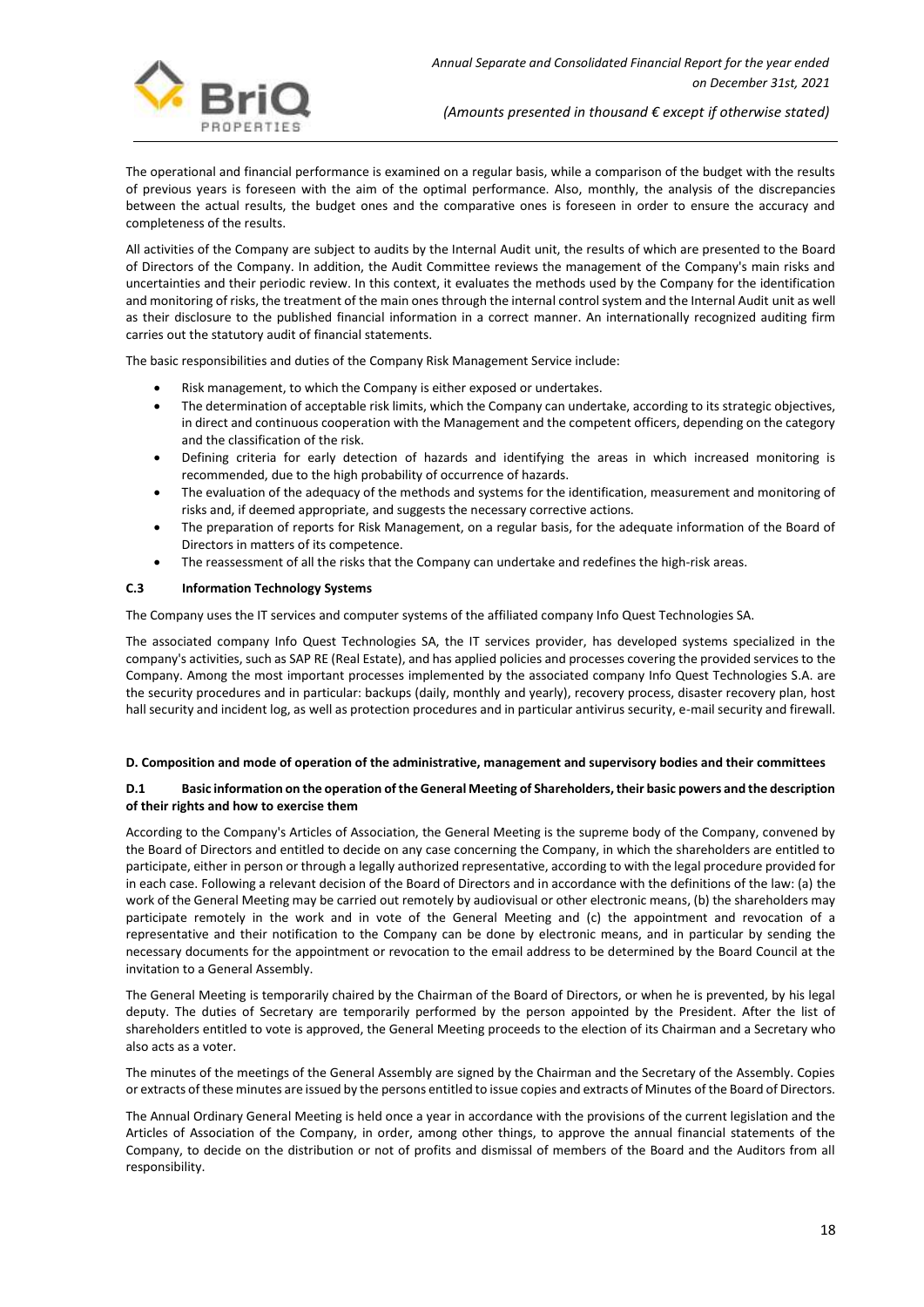The Company discloses all information related to the General Meeting of Shareholders in a way that ensures easy and equal access to all shareholders. All publications and related documents are published on the Company's website in Greek and English. The Company publishes and posts on its website the specific information defined by Law 3884/2010, as in force, regarding the preparation of the General Meeting, but also information about the activities of the General Meetings, to facilitate the effective exercise of the rights. of shareholders. At least the Chairman of the Board of Directors or the Chief Executive Officer are present at the General Meeting and are available to provide information and information on the issues raised by the shareholders for discussion.

Every shareholder who has the shareholder status on the Registration Date, as defined below, is entitled to participate, and vote in the General Meeting. Each share of the Company provides the right to one (1) vote. Anyone who appears as a shareholder in the files of the body "Hellenic Central Securities Depository S.A." is entitled to participate in the General Meeting. (GM), where the securities (shares) of the Company are kept. The capacity of the shareholder must exist at the beginning of the fifth (5th) day before the day of the meeting of the General Meeting. The rights of the shareholders of the Company are defined in the Articles of Association and in law 4548/2018, as in force.

The information of the shareholders is ensured through the operation of the Investment Relations Department of the Company, which implements the communication policy with the shareholders of the Company. The Shareholder Service and Corporate Announcements Service is responsible on the one hand for informing and supporting the shareholders for the exercise of their rights and on the other hand it makes the necessary announcements to the investing public.

The Board of Directors has appointed the head of the Shareholder Service and Corporate Announcements with the main duties of direct, accurate and equal information of the Company's shareholders as well as their support regarding the exercise of their rights, according to the current legislation and the articles of association.

In addition, regarding corporate announcements, it is responsible for ensuring the Company's compliance with the current institutional framework and the Company communicating with the competent authorities, namely the Hellenic Capital Market Commission, the Stock Exchange, and other competent bodies. The head of the Shareholder Service provides answers to questions from the investing public and the shareholders of the Company.

The Company also maintains an active website where useful information is posted for both shareholders and investors under the responsibility of the head of the Shareholder Service and Corporate Announcements.

## **D.2. Information on the composition and operation of the Board and other committees or bodies**

## **D.2.1. Suitability Policy adopted by the Company, in accordance with article 3 of 4706/2020**

The Company has established a policy of suitability of the members of the Board of Directors (the "Suitability Policy") which aims to ensure the quality staffing, efficient operation, and fulfillment of the role of the Board of Directors, based on its overall strategy and medium-term business goals. Company with the aim of promoting corporate interest.

It includes the principles concerning the selection or replacement of the members of the Board of Directors and the renewal of the term of office of the existing members, the criteria for the evaluation of the collective and individual suitability of the members of the Board of Directors, the provision of diversity criteria.

The Suitability Policy was approved by the Extraordinary General Meeting of July 7, 2021, following the approval of the Board of Directors, after considering the recommendation of the Remuneration and Nominations Committee, the provisions of article 3 of Law 4706/2020, Circular 60/2020 of Capital Market Commission, the Internal Rules of Operation of the Company, the Code of Corporate Governance, and international best practices.

The Eligibility Policy is posted on the Company's website:

[www.briqproperties.gr/sites/default/files/pdf/2021/BriQ\\_eligibility\\_policy\\_07.07.2021.pdf.](http://www.briqproperties.gr/sites/default/files/pdf/2021/BriQ_eligibility_policy_07.07.2021.pdf)

## **D.2.2. Responsibilities and Operation of the Board of Directors**

The Board of Directors is responsible for deciding any act concerning the management of the Company, the management of its assets and the general pursuit of its purpose, without any restrictions (except for matters falling within the exclusive competence of the General Meeting) and to represent the Company in court and out of court.

The Board of Directors may assign the exercise of all or part of its management and representation powers to one or more persons, members of the Board of Directors or not, employees of the Company or third parties, determining the extent of the delegated powers. The persons to whom the above powers are assigned bind the Company, as its organs, to the full extent of the powers assigned to them. In addition to the responsibilities provided by law, the Board of Directors is responsible for issuing all types of bond loans except those that by law fall under the exclusive competence of the General Meeting.

The powers and responsibilities of the Board of Directors of the Company are those described in its Articles of Association and in the updated Internal Rules of Operation of the Company, in the Greek Code of Corporate Governance, in law 4548/2018 and other current legislation.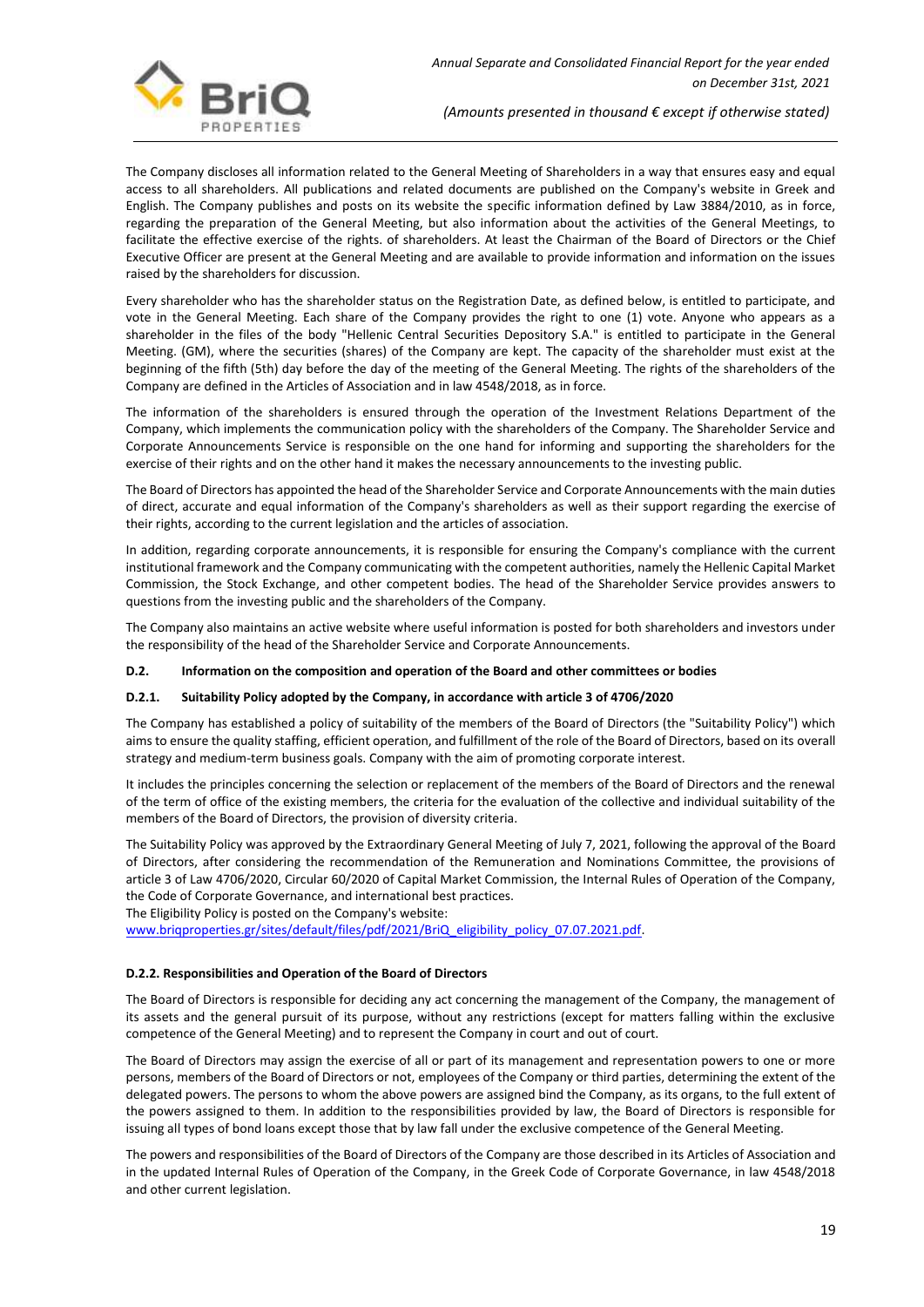

The Company is governed by a Board of Directors, which is elected by the General Meeting in accordance with the Company's Articles of Association and Law 4706/2020, based on the benefit of the Company and the shareholders. The Board of Directors is the supreme governing body of the Company that primarily formulates its development strategy and policy, while supervising and controlling the management of its assets.

#### **Chairman of the Board**

The Chairman of the Board is a non-executive member. In case the Board of Directors appoints as Chairman one of the executive members of the Board of Directors, it obligatorily appoints a vice-chairman from among the non-executive members.

The Chairman of the Board of Directors determines the issues of the agenda, convenes a meeting of the members of the Board of Directors and chairs its Meetings, is in charge of promoting all corporate issues and represents the Company before any authority.

#### **Vice Chairman of the Board**

The Vice Chairman of the Board of Directors replaces the Chairman in his duties, where provided by the Articles of Association, law and policy of the Company and is in charge of the evaluation process of the Board of Directors, coordinates effective communication between executive and non-executive members of the Board of Directors and in the evaluation of the Chairman by the Board of Directors, in accordance with the provisions of the Corporate Governance Code.

#### **CEO**

The CEO is a member of the Board of Directors of the Company and reports to the Board of Directors of the Company. The Chief Executive Officer heads all the services of the Company, directs their work, makes the necessary decisions within the provisions governing the operation of the Company, the approved programs and budgets, the decisions of the Board of Directors, the business plans, the strategic objectives, and the action plan of the Company. According to the Company's Articles of Association, the Chief Executive Officer exercises all the essential administrative responsibilities and all the other responsibilities assigned to him by the Board of Directors.

#### **Executive Members:**

The executive members of the Board of Directors are responsible, in particular, for the implementation of the strategy determined by the Board of Directors and consult at regular intervals with the non-executive members of the Board of Directors on the appropriateness of the applied strategy.

In existing situations of crisis or risk, as well as when circumstances require it to take measures that are reasonably expected to significantly affect the Company, such as when decisions are to be made regarding the evolution of the business and the risks that are expected to be taken. affect the financial situation of the Company, the executive members inform the Board of Directors in writing without delay, either jointly or separately, submitting a relevant report with their estimates and proposals.

#### **Non-Executive Parties:**

The non-executive members of the Board of Directors, including the independent non-executive members, are responsible, in particular for monitoring and examining the Company's strategy and its implementation, as well as the achievement of its objectives, ensuring the effective supervision of the executive members including monitor and control their performance, consider and express views on proposals submitted by executive members, based on existing information.

The independent non-executive members submit, jointly or individually, submit reports and reports to the regular or extraordinary general meeting of the Company, regardless of the reports submitted by the Board of Directors.

## **D.2.3. Composition of the Board of Directors**

According to the Company's Articles of Association, the Board of Directors consists of five (5) to nine (9) members, who are divided into executive, non-executive, and independently non-executive, in accordance with the provisions of the applicable legal framework. The executive members are engaged in the Company with the daily management issues of the Company. The non-executive members of the Board of Directors (not less than 1/3 of the total number of members) do not exercise managerial duties in the Company, but can make independent assessments, especially regarding the Company's strategy, its performance, and its assets.

On March 30, 2020, the Board of Directors of the Company was reconstituted in accordance with the decision of the Ordinary General Meeting of Shareholders of March 30, 2020, with the addition of Mrs. Eleni Linardou. The eight-member Board of Directors elected by the Ordinary General Meeting of Shareholders of March 30, 2020, which appointed its independent nonexecutive members in accordance with article 87 par. 5 of Law 4548/2018 and article 3 of Law 3016 / 2002, was formed on the same day in a body, has a four-year term, ie until April 1, 2024, and its term will be automatically extended until the first Ordinary General Meeting of the Company's shareholders after its expiration.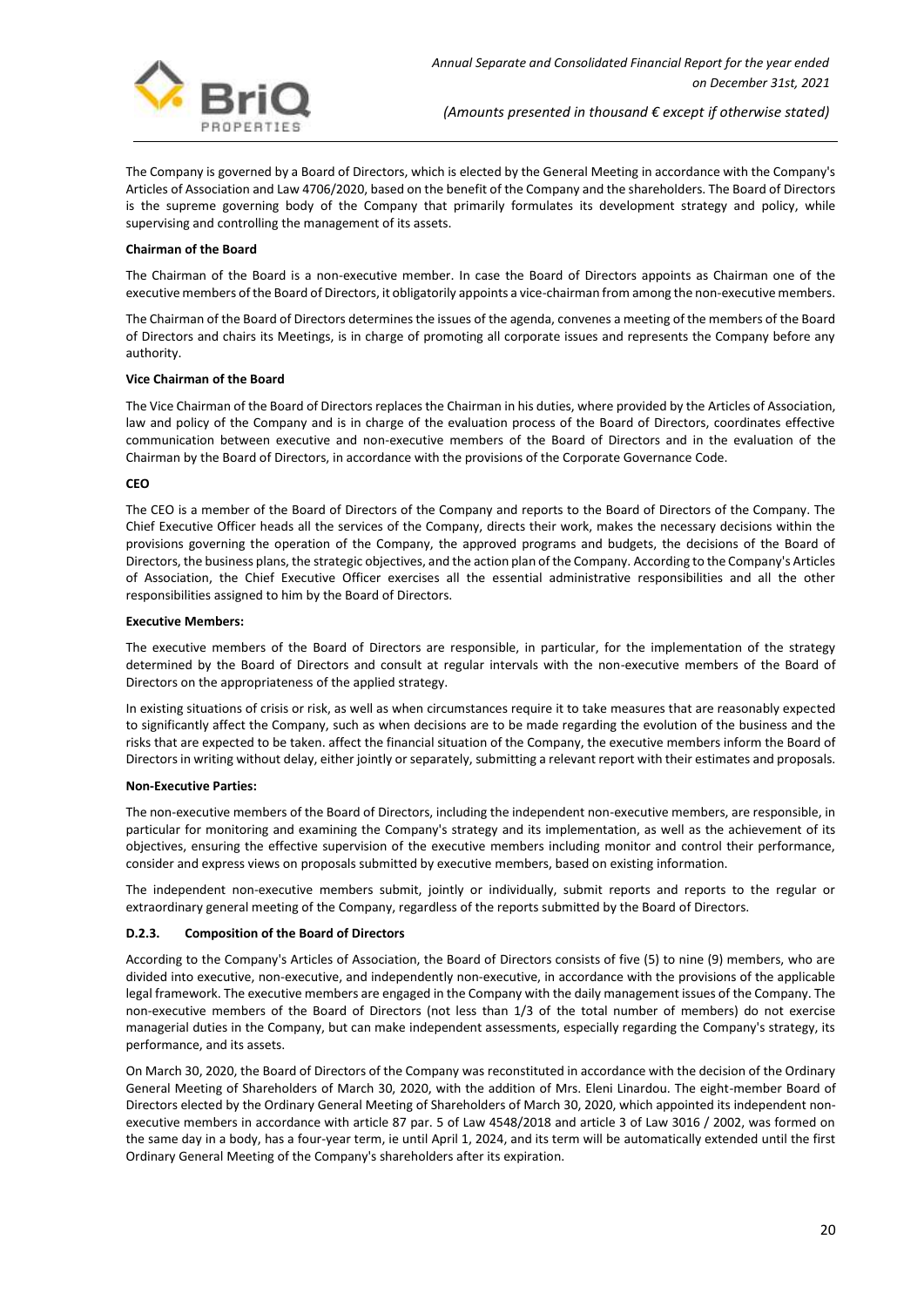

Following the resignation of Mr. Tamvakakis, Vice Chairman of the Board of Directors of the Company, the Board of Directors of the Company in its meeting of 14.07.2021 and following a proposal of the Remuneration and Nominations Committee of the Company, elected Mr. Papaefstratiou- Independent Council, as its Vice-President.

Following the above, the new seven-member Board of Directors, with its composition remaining unchanged, was reorganized into a body for the remainder of its four-year term, until April 1, 2024, which may be automatically extended until the first Ordinary General Meeting of the Company's shareholders after its expiration, as follows:

| <b>NAME</b>                      | <b>POSITION</b>                                        | <b>DATE OF TAKING DUTY</b>                          | <b>EXPIRATION</b>                   |
|----------------------------------|--------------------------------------------------------|-----------------------------------------------------|-------------------------------------|
| <b>Theodoros Fessas</b>          | Chairman - Non-Executive<br>Member                     | 7.10.2016 (Company Est.)<br>14.7.2021 (reelection)  | 1.4.2024<br>Or next Ordinary<br>G.M |
| <b>Phaedon Tamvakakis</b>        | Vice Chairman -<br>Independent Non-Executive<br>Member | 7.10.2016 (Company Est.)<br>30.3.2020 (reelection)  | 14.07.2021<br>(Resignation)         |
| Anna Apostolidou                 | Chief executive officer -<br><b>Executive Member</b>   | 7.10.2016 (Company Est.)<br>14.7.2021 (reelection)  | 1.4.2024<br>Or next Ordinary<br>G.M |
| <b>Apostolos Georgantzis</b>     | <b>Executive Member</b>                                | 7.10.2016 (Company Est.)<br>14.7.2021 (reelection)  | 1.4.2024<br>Or next Ordinary<br>G.M |
| Eftichia Koutsoureli             | Non-Executive Member                                   | 7.10.2016 (Company Est.)<br>14.7.2021 (reelection)  | 1.4.2024<br>Or next Ordinary<br>G.M |
| <b>Markos Bitsakos</b>           | Non-Executive Member                                   | 7.10.2016 (Company Est.)<br>14.7.2021 (reelection)  | 1.4.2024<br>Or next Ordinary<br>G.M |
| <b>Efstratios Papaefstratiou</b> | Independent Non-Executive<br>Member                    | 30.3.2020 (Ordinary G.M.)<br>14.7.2021 (reelection) | 1.4.2024<br>Or next Ordinary<br>G.M |
| Eleni Linardou                   | Independent Non-Executive<br>Member                    | 30.3.2020 (Ordinary G.M.)<br>14.7.2021 (reelection) | 1.4.2024<br>Or next Ordinary<br>G.M |

The above composition of the Board of Directors will be ratified at the next General Assembly in accordance with art. 7 of the Company's Articles of Association, art. 82 of Law 4548/2018 and art. 9 par. 4 of law 4706/2020.

## **D.2.4. Curriculum vitae of Members of the Board of Directors**

Brief biographical notes of those who served during the corporate year 2021 members of the Board of Directors are listed below. In addition, the CVs of the current members of the Board of Directors are also listed on the Company's website: <https://www.briqproperties.gr/el/board-of-directors>

## **Theodoros Fessas - Chairman - Non-Executive Member**

Mr Theodore Fessas is the founder and major shareholder of Quest Holdings. Quest Holdings was founded in 1981 (as Info-Quest), is listed on the Athens Stock Exchange (1998) and operates through its affiliates in the IT sector (InfoQuest Technologies, iSquare, iStorm, Uni Systems, FoQus) in e-commerce (www.you.gr), in courier services (ACS Courier Services), in renewable energy sources (Quest Energy) and in air conditioning products and services (Clima Quest).

He served as President of SEV - Hellenic Federation of Enterprises (2014-2020). He is the Honorary President of the Federation of Hellenic Information Technology and Communications Enterprises (SEPE) and member of the Board of the Foundation for Economic and Industrial Research (IOBE).

He studied Electrical Engineering at the National Technical University of Athens and holds a Master in Thermodynamics from the University of Birmingham, UK.

#### **Anna Apostolidou - Chief executive officer - Executive Member**

Mrs. Apostolidou is the Chief Executive Officer of BriQ Properties REIC since the Company's establishment in 2016. From July 2015 until June 2016, she served on the Board of Directors of NBG Pangaea REIC as a non-Executive Director. Prior to that she assumed various management positions in Lamda Development S.A. from 2003 until 2015. She was the Managing Director of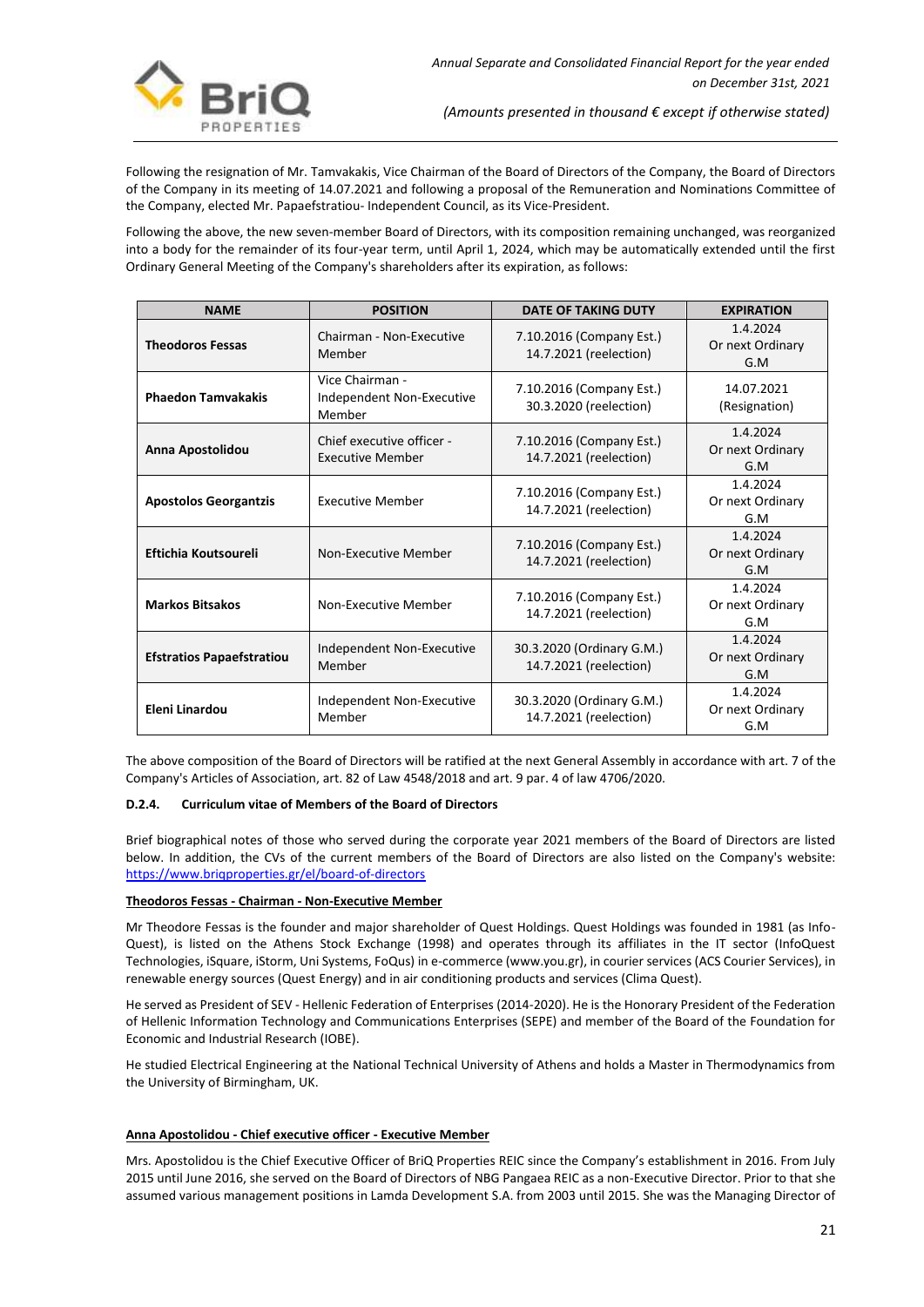

Lamda Property Management (2003-2006) and the Commercial Director of Lamda Development (2006-2015). She also served on the Board of Directors of ECE - Lamda Hellas and MC Property Management.

In the period 1997-2003 she worked and lived in New York where she was employed as an investment banker at Lazard LLC (1997-2000), she started her own internet venture, ShipVertical (2000-2001) and worked in NYSE-listed Seacor Holdings as the Director of Strategy and Business Development (2001-2003).

Before 1997 she was employed by Barclays Bank in London, Athens and Piraeus and received training in various managerial positions under bank's challenging Management Development Program.

She holds a bachelor's degree in Physics from National University of Athens and a postgraduate degree in Shipping, Trade & Finance from City University Business School of London.

#### **Apostolos Georgantzis - Executive Member**

Apostolos Georgantzis holds the position of CEO of Quest Holdings from the end of 2015 while holds the position of CEO of ACS since the end of 2003.

He has studied Mechanical Engineering at Imperial College of Science Technology and Medicine (Great Britain) where he completed his postgraduate studies and holds BEng and MSc.

He has worked as an executive, freelancer, and entrepreneur in various positions in the fields of construction, investment, and IT. A. Georgantzis was born in Piraeus in 1968, speaks English, French, is married and father of two children.

#### **Markos Bitsakos - Non-Executive Member**

Markos Bitsakos is an Executive Board Member of Quest Holdings and from 2010 to 2013 he served as Managing Director of Quest Holdings. Prior to that, between 2003 and early 2007, he served Quest Group as Chief Financial and Administrative Officer and then held the position of CEO in the Print media company, Daphne Communications (2007-2010). He has experience in numerous business sectors (services, trade, industry, mass media) and, in his career, has held the post of Financial Manager, Administration Manager, CFO and General Manager.

He studied economics at the University of Piraeus, graduated from the one-year MBA program run by the Hellenic Management Association, and graduated top of the class from the FIPP one-year Management Certificate course.

#### **Eftichia Koutsoureli - Non-Executive Member**

Ms. Koutsoureli is a graduate of the Deere College with studies in Business Administration and Economics. She has developed her own business in the sector of trade and has worked with Info-Quest as a shareholder since its inception phase until 1984 when the SA was founded and, as a founding member, is a major shareholder. She worked in various administrative areas of the company, contributing to the development and transformation of the company to a Group of Companies with activities in the fields of ΙΤ and Digital Technology, Postal Services and Renewable Energy Sources.

For many years she was leading the Marketing and Communications department of the ICT sector, while today she holds the position of Director of Corporate Affairs and Communications of the Group's companies. In 2013 she was appointed President of the CSR Committee of the Board for the introduction of CSR and Sustainability Strategy in the companies of the Group.

Since 2015 she is Vice Chairwoman of Quest Holdings and a member of the Board of the Group's companies, while in 2007- 2010 she served as a member of the Board of Directors of the Federation of Hellenic Information Technology and Communications Enterprises (SEPE). She also serves as Board member in various organizations and charities.

#### **Phaedon Tamvakakis-Vice Chairman -Independent Non-Executive Member**

He is a graduate of the Athens University of Economics and Business, with a Master's degree in Econometrics and Mathematical Economics. He has worked at Mobil Oil Hellas, Investment Bank, ABN-AMRO as Deputy General Manager and Deputy Governor at National Mortgage Bank and National Bank of Greece. He was then Chairman and Chief Executive Officer of LAMDA DEVELOPMENT, and since March 2009 he has been in charge of the Latsis Group's strategy and business development in Geneva. From December 2009 until June 2012 he was Chief Executive Officer of the National Bank of Greece. He has served as Vice Chairman of the HELEX Group, Chairman of the Steering Committee of the Interalpha Group of Banks, President of Ethnokarta, National Stock Exchange and ETEBA, President of the Southeastern European Board of the Europay Mastercard Group and has been a member of many boards and committees.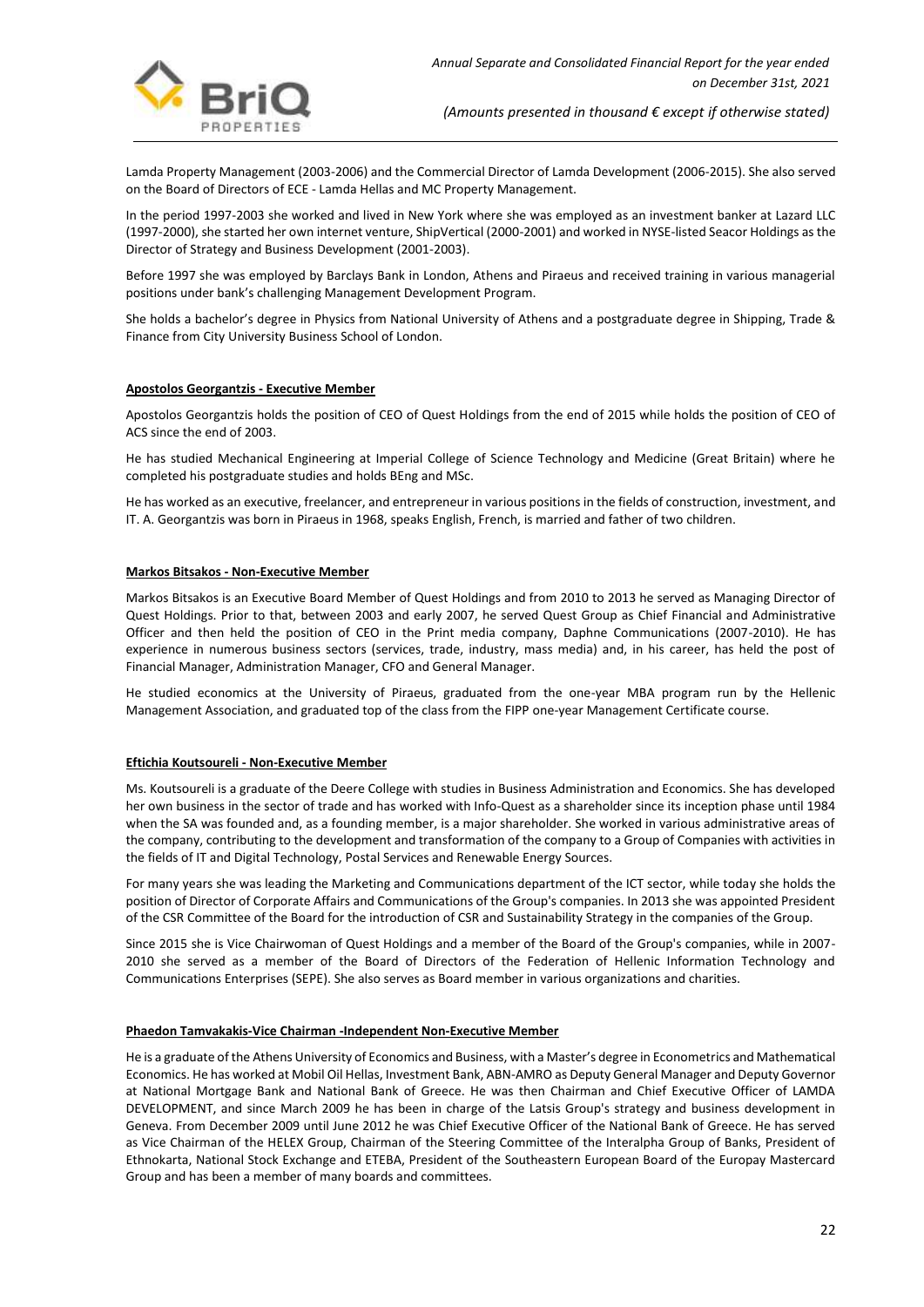

## **Efstratios Papaefstratiou - Independent Non-Executive Member**

Mr. Papaefstratiou studied at Yale University (B.A. Economics, 1970) and Columbia University (MBA,1972). Initially he worked at American Express International Banking Corp. (1971) and Morgan Guaranty Trust Co. of New York (1972 – 1979).

He served as Advisor to the Governor of the Bank of Greece (1979 – 1984) and Vice Governor of the Hellenic Industrial Development Bank (1984-1987). Subsequently he worked for "S&B Industrial Minerals Group" (1989 – 2011) as Finance Director, Corporate Relations Director and Head of Real Estate Enterprises. Currently he is the manager of Kyriacopoulos Family Office and Board Member of "Orymil S.A".

#### **Eleni Linardou -Independent Non-Executive Member**

Mrs. Linardou is the CIO of Ethniki, Hellenic General Insurance Co. S.A., the President of the Investment Committee of Occupational Pension Fund for Food Co Employees (TEAYET) and member of the Investment Committee of Insurers Occupational Pension Fund (TEA EAPAE).

She has over 35 years of experience in the field of Investment, having been active in the field from many different positions and perspectives either as a trader / market maker or as a CIO or as a Supervisor.

She started her career at NBG Group through the Bank's Network and Treasury, being specialized in bond management (sales and trading) with an emphasis on either trading the Bank's own portfolio (1983-1995) or then servicing mainly the institutional clients and insurance funds (1996-2000).

Then she worked in the Allianz Group, as Head of Sales at Asset Management, being a member of the Pan-European Sales Team of Allianz Global Investors (2001-2006).

From 2007 to 2010 she served at the Supervision Authority for Insurance Companies (EPEIA) being responsible for the Investment Supervision and the Financial & Accounting control of the sector.

Since 2011, she is the CIO of Ethniki, Hellenic General Insurance Co. S.A. She holds a Msc in Statistics from AUEB and a Bachelor's in Economics from the University of Athens.

From the above it is concluded that the composition of the Board of Directors reflects the knowledge, skills and experience required to exercise its responsibilities, in accordance with the suitability policy and the business model and strategy of the Company.

#### **D.2.5. Information regarding the participation of the members of the Board of Directors in its meetings.**

The Board of Directors meets either at the Company's headquarters or by teleconference in accordance with the Articles of Association, whenever the Law or needs require it. The Board of Directors met 39 times during the fiscal year 2021 (ie from 01.01.2021-31.12.2021). The attendances of each member of the Board of Directors during the year 2021 are shown in the following table:

| <b>NAME</b>                      | <b>MEMBERSHIP</b>                                          | <b>NUMBER OF</b><br><b>MEETING</b> | <b>COMMENTS</b>                               |
|----------------------------------|------------------------------------------------------------|------------------------------------|-----------------------------------------------|
| <b>Theodoros Fessas</b>          | Chairman - Non-Executive Member                            | 39/39                              |                                               |
| <b>Phaedon Tamvakakis</b>        | Vice Chairman -Independent Non-<br><b>Executive Member</b> | 20/20                              | End of term as vice<br>president 14.07.2021   |
| Anna Apostolidou                 | CEO - Executive Member                                     | 39/39                              |                                               |
| <b>Apostolos Georgantzis</b>     | Executive Member                                           | 39/39                              |                                               |
| Eftichia Koutsoureli             | Non-Executive Member                                       | 39/39                              |                                               |
| <b>Markos Bitsakos</b>           | Non-Executive Member                                       | 39/39                              |                                               |
| <b>Efstratios Papaefstratiou</b> | Independent Non-Executive Member                           | 39/39                              | Start of term as vice<br>president 14.07.2021 |
| Eleni Linardou                   | Independent Non-Executive Member                           | 39/39                              |                                               |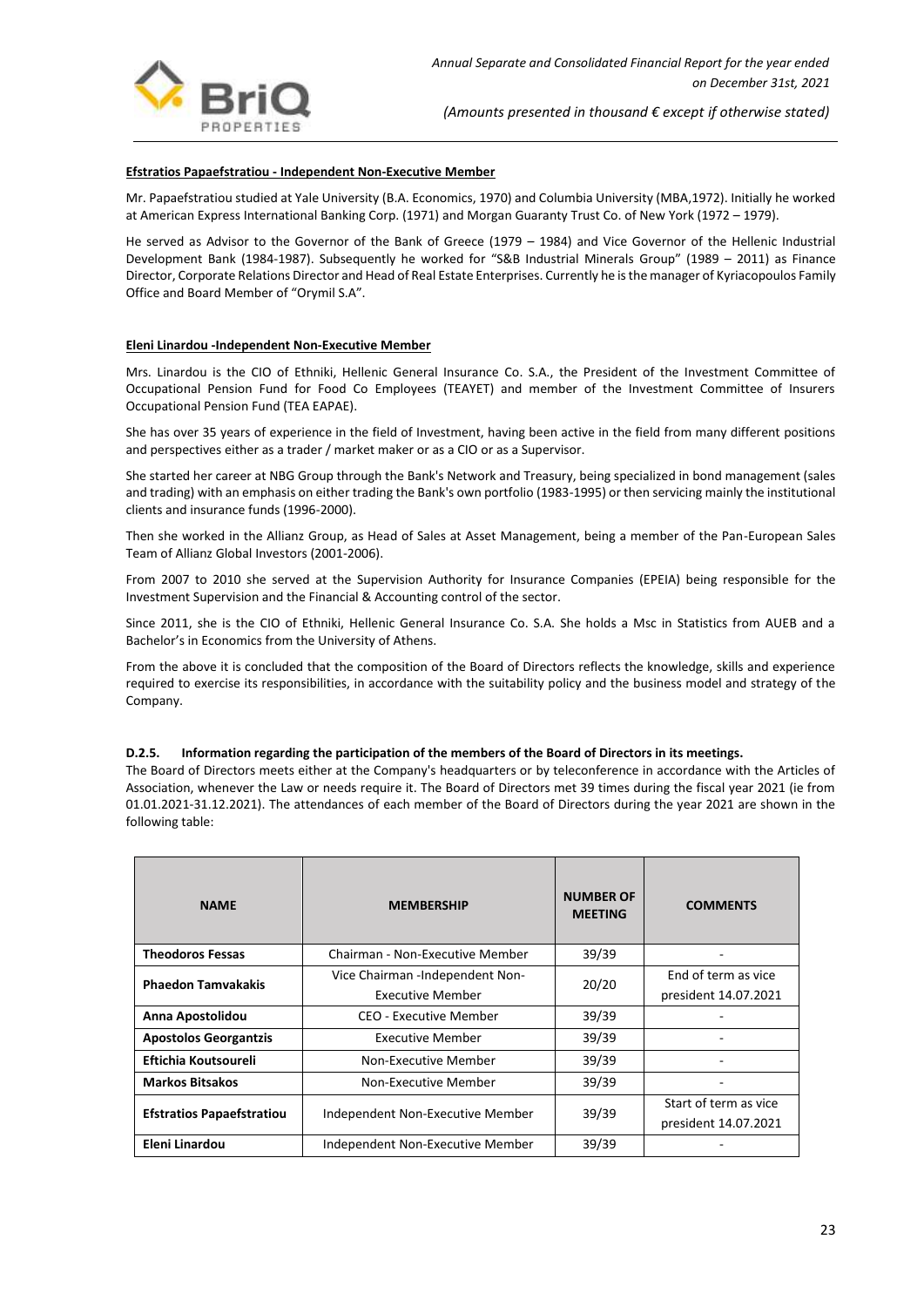

## **D.2.6. Information on the number of shares held by each member of the Board of Directors and each senior executive.**

According to article 18, par. 3 of Law 4706/2020, below is a table with the number of shares held by each member of the Board of Directors and each senior manager in the Company as at 31.12.2021.

| <b>NAME</b>                      | <b>MEMBERSHIP</b>                | Number of<br><b>Shares of</b><br>the<br>Company | % of the total shares of<br>the Company |
|----------------------------------|----------------------------------|-------------------------------------------------|-----------------------------------------|
| <b>Theodoros Fessas</b>          | Chairman - Non-Executive Member  | 13.444.093                                      | 37,59%                                  |
| Anna Apostolidou                 | CEO - Executive Member           | 15.000                                          | 0.04%                                   |
| <b>Apostolos Georgantzis</b>     | <b>Executive Member</b>          | 19.791                                          | 0,06%                                   |
| Eftichia Koutsoureli             | Non-Executive Member             | 6.014.689                                       | 16,80%                                  |
| <b>Markos Bitsakos</b>           | Non-Executive Member             | 0                                               | 0,00%                                   |
| <b>Efstratios Papaefstratiou</b> | Independent Non-Executive Member | 0                                               | 0,00%                                   |
| Eleni Linardou                   | Independent Non-Executive Member | 0                                               | 0,00%                                   |

## **D.2.7. Conflict of Interest - Other professional commitments**

Each member of the Board of Directors has an obligation of loyalty to the Company. The members of the Board of Directors act with integrity and in the interest of the Company and safeguard the confidentiality of non-publicly available information. They must not have a competitive relationship with the Company and must avoid any position or activity that creates or appears to create a conflict between their personal interests and those of the Company.

• The members of the Board of Directors, as well as any third party, to whom responsibilities have been assigned by the Board of Directors, must refrain from pursuing their own interests that are contrary to the interests of the Company and not have a competitive relationship with the Company.

• The members of the Board of Directors, as well as any third party, to whom the responsibilities have been assigned by the Board of Directors, must report to the Board of Directors any conflict or relationship of own interests with those of the Company or related companies that arises during the exercise of their duties.

• For the valid representation, management of the corporate affairs and undertaking of any obligation on the part of the Company, two signatures are required under the corporate name, unless otherwise specified by a relevant decision of the Board of Directors.

• The Company has undertaken, towards the members of the Board of Directors and its Executives who by its decision has been assigned the management of the Company and / or the fulfillment of certain obligations and / or the exercise of part of its powers and responsibilities, the obligation to compensate them in full in the performance of their duties.

• During 2021 the Company adopted a separate policy for the Prevention and Management of Conflict of Interests, further specifying, which was approved by the Board of Directors of the Company with its decision of 14/07/2021.

The members of the Board of Directors have notified the Company of the following other professional commitments (including significant non-executive commitments to companies and non-profit institutions), which on 31.12.2021 are as follows:

| <b>NAME</b>                                                      | A/A                                | <b>COMPANY</b>                 | <b>POSITION</b>                                  |
|------------------------------------------------------------------|------------------------------------|--------------------------------|--------------------------------------------------|
|                                                                  |                                    | <b>QUEST HOLDINGS S.A</b>      | PRESIDENT OF THE BOD, EXECUTIVE<br><b>MFMBFR</b> |
| <b>Theodoros</b><br>Fessas<br>UNI SYSTEMS M.A.E.<br>ACS M.A.E.E. | INFO QUEST TECHNOLOGIES M.A.E.B.E. | <b>BOARD MEMBER, EXECUTIVE</b> |                                                  |
|                                                                  |                                    |                                | <b>BOARD MEMBER, EXECUTIVE</b>                   |
|                                                                  |                                    |                                | <b>BOARD MEMBER, EXECUTIVE</b>                   |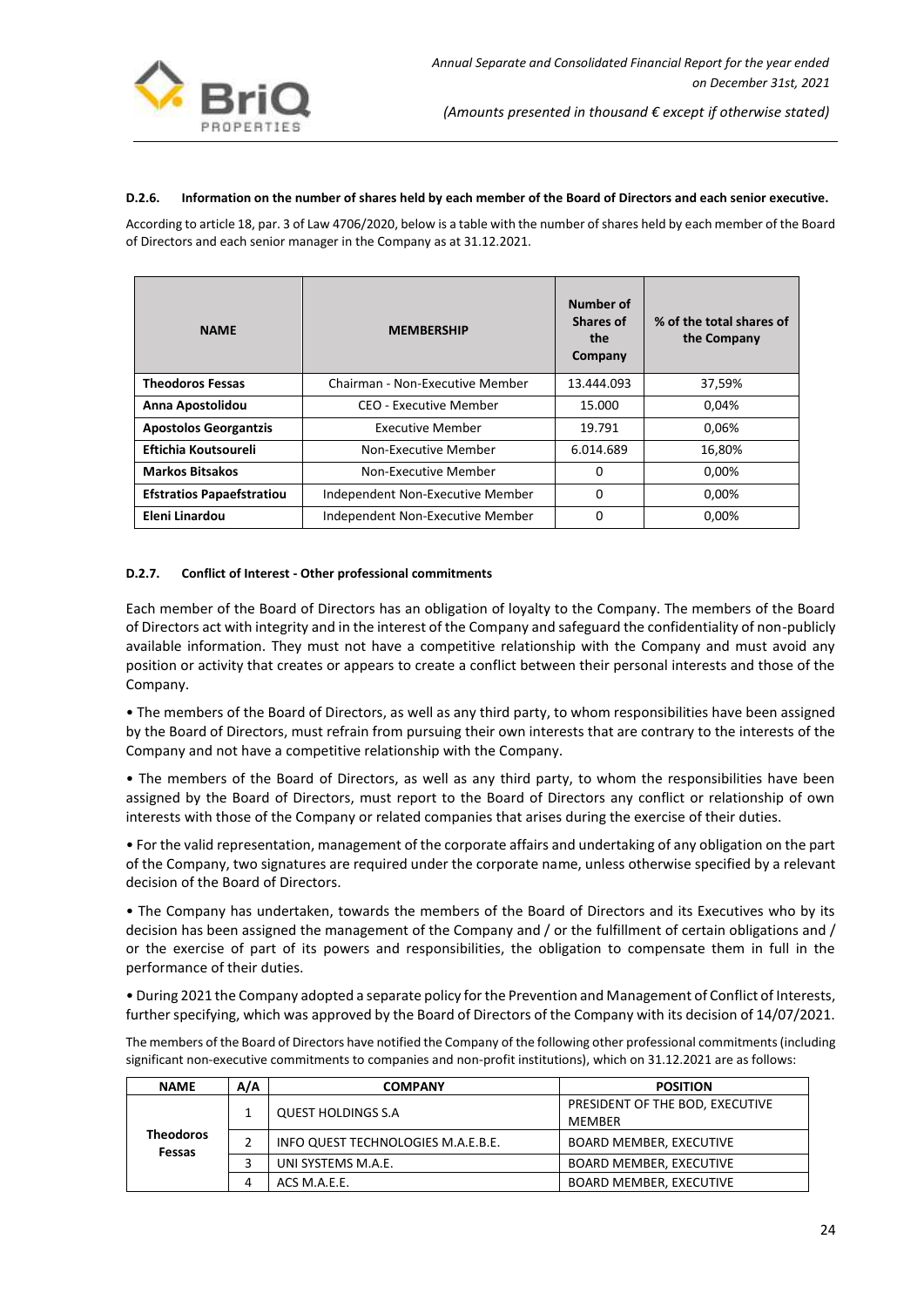

|                   | 5              | <b>ISQUARE M.A.E.</b>                                   | <b>BOARD MEMBER, EXECUTIVE</b>                         |
|-------------------|----------------|---------------------------------------------------------|--------------------------------------------------------|
|                   | 6              | QUESTONLINE M.A.E.                                      | <b>BOARD MEMBER, EXECUTIVE</b>                         |
|                   | 7              | <b>QUEST ENERGY S.A.</b>                                | <b>BOARD MEMBER, EXECUTIVE</b>                         |
|                   | 8              | WIND FARM OF VIOTIA AMALIA S.A                          | <b>BOARD MEMBER</b>                                    |
|                   | 9              | WIND FARM OF VIOTIA MEGALO PLAI S.A.                    | <b>BOARD MEMBER</b>                                    |
|                   | 10             | XILADES S.A.                                            | <b>BOARD MEMBER</b>                                    |
|                   | 11             | BETA SYNENERGIA KARVALI M.A.E.                          | <b>BOARD MEMBER</b>                                    |
|                   | 12             | FOS ENERGIA KAVALAS S.A.                                | <b>BOARD MEMBER</b>                                    |
|                   | 13             | NUOVO KAVALA PHOTTOPOWER M.A.E.                         | <b>BOARD MEMBER</b>                                    |
|                   | 14             | ENERGIA FOTOS BETA XANTHI S.A.                          | <b>BOARD MEMBER</b>                                    |
|                   | 15             | PETROX SOLAR POWER A.E.                                 | <b>BOARD MEMBER</b>                                    |
|                   | 16             | PHOTTOPOWER EVMIRIO BETA M.A.E.                         | <b>BOARD MEMBER</b>                                    |
|                   | 17             | MILOPOTAMOS FOS 2 S.A.                                  | <b>BOARD MEMBER</b>                                    |
|                   | 18             | WIND SIEBEN S.A                                         | <b>BOARD MEMBER</b>                                    |
|                   | 19             | KINIGOS S.A                                             | <b>BOARD MEMBER</b>                                    |
|                   | 20             | CLIMA QUEST SMSA                                        | <b>BOARD MEMBER</b>                                    |
|                   | 21             | FOQUS M.A.E.                                            | <b>BOARD MEMBER</b>                                    |
|                   |                | FOUNDATION FOR ECONOMIC AND INDUSTRIAL                  |                                                        |
|                   | 22             | RESEARCH (IOBE)                                         | <b>BOARD MEMBER</b>                                    |
|                   | 23             | <b>IVYDALE TRADING LIMITED</b>                          | <b>MANAGER</b>                                         |
|                   | 24             | THEOLINA ESTATE M.IKE                                   | MANAGER                                                |
|                   | 25             | THEOLINA SERVICES M.IKE                                 | MANAGER                                                |
|                   | $\mathbf{1}$   | ORYMIL S.A.                                             | <b>BOARD MEMBER</b>                                    |
|                   | $\overline{2}$ | BLUE CREST HOLDING S.A.                                 | <b>DIRECTOR</b>                                        |
| <b>Efstratios</b> | 3              | BLUE WATER HOLDING S.A.                                 | <b>DIRECTOR</b>                                        |
| Papaefstratiou    | 4              | <b>KKFMS BV</b>                                         | <b>BOARD MEMBER</b>                                    |
|                   | 5              | PROP-CO ENA S.A.                                        | <b>BOARD MEMBER</b>                                    |
|                   | 6              | AVGI S.A.                                               | <b>BOARD MEMBER</b>                                    |
| Anna              | 1              | PLAZA HOTEL SKIATHOS S.A.                               | <b>BOARD MEMBER</b>                                    |
| Apostolidou       | 2              | SARMED WAREHOUSES S.A.                                  | <b>BOARD MEMBER</b>                                    |
|                   | 3              | SPRING STREET M.IKE                                     | UNIQUE PARTNER AND MANAGER                             |
|                   | 1              | <b>QUEST HOLDINGS S.A</b>                               | CEO - EXECUTIVE BOARD MEMBER                           |
|                   | $\overline{2}$ | INFO QUEST TECHNOLOGIES M.A.E.B.E.                      | <b>BOARD MEMBER</b>                                    |
|                   | 3              | ACS M.A.E.E.                                            | PRESIDENT OF THE BOD & CEO -                           |
|                   |                |                                                         | EXECUTIVE BOARD MEMBER                                 |
|                   | 4              | ACS UK LTD                                              | <b>DIRECTOR</b>                                        |
|                   | 5              | UNI SYSTEMS M.A.E.                                      | VICE-CHAIRMAN, EXECUTIVE BOARD<br>MEMBER               |
|                   | 6              | ISQUARE M.A.E.                                          | VICE-CHAIRMAN, EXECUTIVE MEMBER                        |
|                   | 7              | ISTORM S.A.                                             | VICE-CHAIRMAN, EXECUTIVE MEMBER                        |
|                   | 8              | CARDLINK S.A.                                           | PRESIDENT OF THE BOD, EXECUTIVE<br><b>BOARD MEMBER</b> |
| <b>Apostolos</b>  | 9              | CARDLINK ONE A.E.                                       | PRESIDENT OF THE BOD                                   |
| Georgantzis       | 10             | QUEST ONLINE M.A.E.                                     | VICE-CHAIRMAN, EXECUTIVE BOARD<br><b>MEMBER</b>        |
|                   | 11             | QUEST INTERNATIONAL SOCIÉTÉ À<br>RESPONSABILITÉ LIMITÉE | <b>BOARD MEMBER</b>                                    |
|                   | 12             | SUNMED LAND INVEST INC                                  | <b>DIRECTOR</b>                                        |
|                   | 13             | QUEST ENEPFEIAKH KTHMATIKH M.A.E.B.E.                   | VICE-CHAIRMAN                                          |
|                   | 14             | XILADES S.A.                                            | VICE-CHAIRMAN                                          |
|                   | 15             | WIND ZIEBEN ENEPFEIAKH M.A.E.                           | VICE-CHAIRMAN                                          |
|                   | 16             | FOS ENERGIA KAVALAS S.A.                                | VICE-CHAIRMAN                                          |
|                   | 17             | MILOPOTAMOS FOS 2 S.A.                                  | VICE-CHAIRMAN                                          |
|                   | 18             | NUOVO KAVALA PHOTTOPOWER M.A.E.                         | VICE-CHAIRMAN                                          |
|                   | 19             | PETROX SOLAR POWER A.E.                                 | VICE-CHAIRMAN                                          |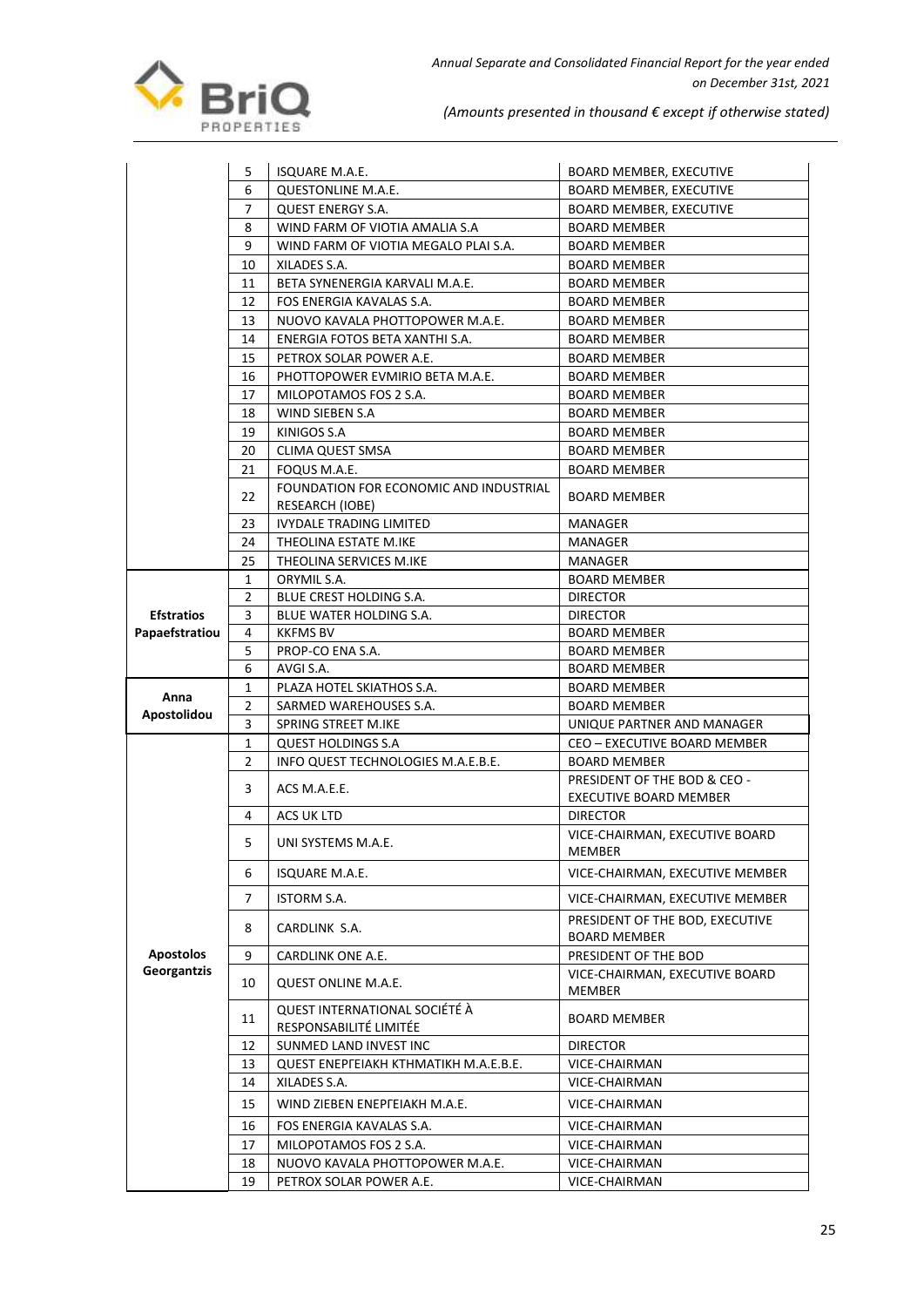

|                 | 20                                   | BETA SYNENERGIA KARVALI M.A.E.                          | VICE-CHAIRMAN                               |  |
|-----------------|--------------------------------------|---------------------------------------------------------|---------------------------------------------|--|
| 21              |                                      | PHOTTOPOWER EVMIRIO BETA M.A.E.                         | VICE-CHAIRMAN                               |  |
|                 | 22<br>ENERGIA FOTOS BETA XANTHI S.A. |                                                         | VICE-CHAIRMAN                               |  |
|                 | 23                                   | KINIGOS S.A                                             | VICE-CHAIRMAN                               |  |
|                 | 24                                   | CLIMA QUEST M.A.E.                                      | <b>BOARD MEMBER</b>                         |  |
|                 | 25                                   | PLAZA HOTEL SKIATHOS M.A.E.                             | <b>BOARD MEMBER</b>                         |  |
|                 | 26                                   | SARMED WAREHOUSES A.E.                                  | <b>BOARD MEMBER</b>                         |  |
|                 | 1                                    | <b>QUEST HOLDINGS S.A</b>                               | DEPUTY CEO- EXECUTIVE MEMBER                |  |
|                 | 2                                    | INFO QUEST TECHNOLOGIES M.A.E.B.E.                      | <b>BOARD MEMBER, EXECUTIVE</b>              |  |
|                 | 3                                    | ACS M.A.E.E.                                            | <b>BOARD MEMBER, EXECUTIVE</b>              |  |
|                 | 4                                    | <b>QUEST ENERGY S.A.</b>                                | <b>CHAIRMAN &amp; CEO</b>                   |  |
|                 | 5                                    | UNI SYSTEMS M.A.E.                                      | <b>BOARD MEMBER, EXECUTIVE</b>              |  |
|                 | 6                                    |                                                         |                                             |  |
|                 |                                      | ISQUARE M.A.E.                                          | BOARD MEMBER, EXECUTIVE                     |  |
|                 | 7                                    | UNISYSTEMS LUXEMBOURG S.A.R.L.                          | <b>DIRECTOR</b>                             |  |
|                 | 8                                    | ISTORM M.A.E.                                           | <b>CHAIRMAN &amp; CEO</b>                   |  |
|                 | 9                                    | XILADES S.A.                                            | <b>CHAIRMAN &amp; CEO</b>                   |  |
|                 | 10                                   | WIND ZIEBEN ENEPFEIAKH M.A.E.                           | <b>CHAIRMAN &amp; CEO</b>                   |  |
|                 | 11                                   | FOS ENERGIA KAVALAS S.A.                                | <b>CHAIRMAN &amp; CEO</b>                   |  |
|                 | 12                                   | MILOPOTAMOS FOS 2 S.A.                                  | <b>CHAIRMAN &amp; CEO</b>                   |  |
| <b>Markos</b>   | 13                                   | NUOVO KAVALA PHOTTOPOWER M.A.E.                         | <b>CHAIRMAN &amp; CEO</b>                   |  |
| <b>Bitsakos</b> | 14                                   | PETROX SOLAR POWER A.E.                                 | <b>CHAIRMAN &amp; CEO</b>                   |  |
|                 | 15                                   | BETA SYNENERGIA KARVALI M.A.E.                          | <b>CHAIRMAN &amp; CEO</b>                   |  |
|                 | 16                                   | PHOTTOPOWER EVMIRIO BETA M.A.E.                         | <b>CHAIRMAN &amp; CEO</b>                   |  |
|                 | 17                                   | ENERGIA FOTOS BETA XANTHI S.A.                          | <b>CHAIRMAN &amp; CEO</b>                   |  |
|                 | 18                                   | WIND FARM OF VIOTIA AMALIA S.A                          | VICE-CHAIRMAN                               |  |
|                 | 19                                   | WIND FARM OF VIOTIA MEGALO PLAI S.A.                    | VICE-CHAIRMAN                               |  |
|                 | 20                                   | KINIGOS S.A                                             | <b>CHAIRMAN &amp; CEO</b>                   |  |
| 22<br>23<br>24  | 21                                   | QUEST INTERNATIONAL SOCIÉTÉ À<br>RESPONSABILITÉ LIMITÉE | <b>BOARD MEMBER</b>                         |  |
|                 |                                      | SPORTS CLUB KIFISSIA                                    | PRESIDENT OF THE BOD                        |  |
|                 |                                      | CLIMA QUEST M.A.E.                                      | <b>BOARD MEMBER</b>                         |  |
|                 |                                      | PLAZA HOTEL SKIATHOS M.A.E.                             | BOARD MEMBER                                |  |
|                 | 25                                   | SARMED WAREHOUSES A.E.                                  | <b>BOARD MEMBER</b>                         |  |
|                 | 26                                   | FOQUS M.A.E.                                            | <b>BOARD MEMBER</b>                         |  |
|                 |                                      |                                                         |                                             |  |
|                 | 1                                    | <b>QUEST HOLDINGS S.A</b>                               | VICE-CHAIRMAN, MH EXECUTIVE BOARD<br>MEMBER |  |
|                 | 2                                    | ELLINIKI AKTI S.A.                                      | PRESIDENT OF THE BOD & CEO,                 |  |
|                 |                                      |                                                         | EXECUTIVE BOARD MEMBER                      |  |
|                 | 3                                    | ACS M.A.E.E.                                            | VICE-CHAIRMAN                               |  |
|                 | 4                                    | UNI SYSTEMS M.A.E.                                      | BOARD MEMBER                                |  |
|                 | 5                                    | QUEST ONLINE M.A.E.                                     | <b>BOARD MEMBER</b>                         |  |
|                 | 6                                    | ISQUARE M.A.E.                                          | VICE-CHAIRMAN                               |  |
|                 | 7                                    | ISTORM M.A.E.                                           | VICE-CHAIRMAN                               |  |
|                 | 8                                    | XILADES S.A.                                            | VICE-CHAIRMAN                               |  |
| <b>Eftichia</b> | 9                                    | BETA SYNENERGIA KARVALI M.A.E.                          | VICE-CHAIRMAN                               |  |
| Koutsoureli     | 10                                   | FOS ENERGIA KAVALAS S.A.                                | VICE-CHAIRMAN                               |  |
|                 | 11                                   | NUOVO KAVALA PHOTTOPOWER M.A.E.                         | VICE-CHAIRMAN                               |  |
|                 | 12                                   | ENERGIA FOTOS BETA XANTHI S.A.                          | VICE-CHAIRMAN                               |  |
|                 | 13                                   | PHOTTOPOWER EVMIRIO BETA M.A.E.                         | VICE-CHAIRMAN                               |  |
|                 | 14                                   | MILOPOTAMOS FOS 2 S.A.                                  | VICE-CHAIRMAN                               |  |
|                 | 15                                   | PETROX SOLAR POWER A.E.                                 | VICE-CHAIRMAN                               |  |
|                 | 16                                   | QUEST ENERGY S.A.                                       | VICE-CHAIRMAN                               |  |
|                 | 17                                   | INFO QUEST TECHNOLOGIES SA                              | VICE-CHAIRMAN                               |  |
|                 |                                      |                                                         |                                             |  |
|                 | 18                                   | KINIGOS S.A                                             | VICE-CHAIRMAN                               |  |
|                 | 19                                   | FOQUS M.A.E.                                            | VICE-CHAIRMAN                               |  |
|                 | 20                                   | CLIMA QUEST M.A.E.                                      | VICE-CHAIRMAN                               |  |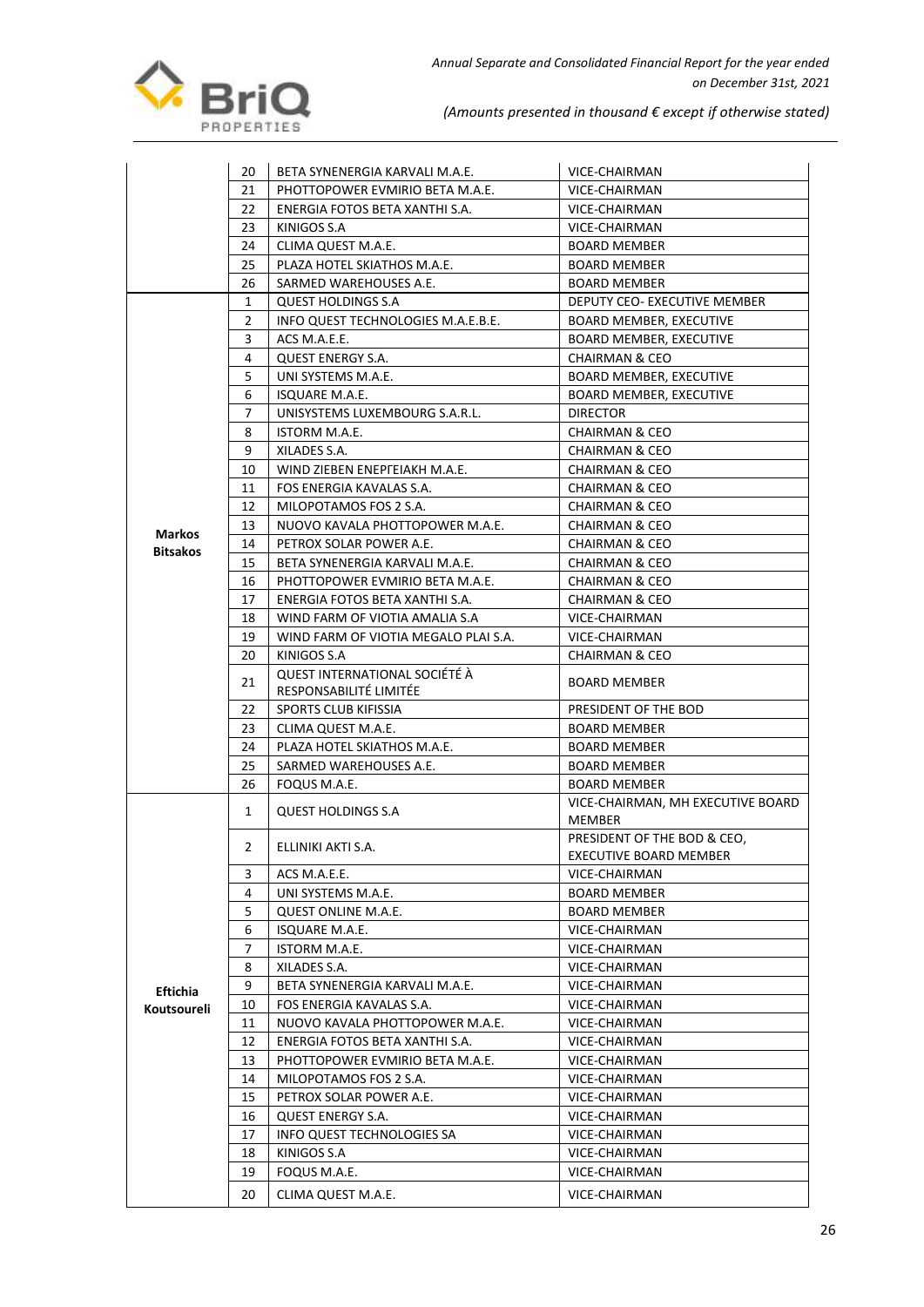

|                |                                                                           | ETHNIKI, HELLENIC GENERAL INSURANCE CO.<br>S.A. | INVESTMENT MANAGEMENT MANAGER                                |
|----------------|---------------------------------------------------------------------------|-------------------------------------------------|--------------------------------------------------------------|
| Eleni Linardou | TEAYET PROFESSIONAL INSURANCE OF<br><b>EMPLOYEES</b><br><b>FOOD TRADE</b> | CHAIRMAN OF THE INVESTMENT<br><b>COMMITTEE</b>  |                                                              |
|                |                                                                           | T.E.A. EAPAE                                    | MEMBER OF THE INVESTMENT<br>COMMITTEE (RESIGNED ON 7/6/2021) |
|                | 4                                                                         | ALPHA TRUST-ANDROMEDA INVESTMENT<br>TRUST S.A.  | INDEPENDENT NON-EXECUTIVE BOARD<br>MEMBER                    |

None of the members of the Board of Directors of the Company (executive, non-executive and independently non-executive) held during the year 2021 a position on the Boards of Directors of more than five (5) companies listed in total and companies not affiliated with the Company.

## **D.2.8. Committees of the Board of Directors**

#### **Audit Committee**

The Audit Committee, according to article 44 of Law 4449/2017, is a committee of the Board of Directors, consisting only of members of the Board of Directors, and the term of office of its members is the same as their term of office as members of the Board of Directors. The Audit Committee has 3 members, consisting entirely of non-executive members of the Board of Directors. The members of the Audit Committee have all proven, sufficient knowledge in the field in which the Company operates, while at least one member, who also has sufficient knowledge and experience in accounting / auditing, always attends the meetings of the Committee concerning the approval of financial situations.

The main tasks of the Audit Committee include, among others, monitoring the process and the performance of the statutory audit of the Company's financial statements, monitors, examines and evaluates the process of preparing the financial information and monitors the effectiveness of the Internal Audit System. and Regulatory Compliance of the Company.

The operating principles and duties of the Committee are described in detail in its regulation which is available on the Company's website:

[www.briqproperties.gr/sites/default/files/pdf/2021/5.%20BriQ\\_regulation\\_EEE\\_17062021.pdf](http://www.briqproperties.gr/sites/default/files/pdf/2021/5.%20BriQ_regulation_EEE_17062021.pdf)

The Board of Directors of the Company in the meeting of May 10, 2021 after examining the fulfillment of the appropriate criteria and the conditions of independence of article 44 of Law 4449/2017 and articles 10 and 74 par. 4 of Law 4706/2020, decided the replacement of the member of the Audit Committee of the Company Mr. Faidonas Tamvakakis, by Mrs. Eleni Linardou, who meets the criteria of independence of article 9 of Law 4706/2020 as well as the criteria of article 44 of Law 4449/2017. Subsequently, the Audit Committee of the Company during the meeting of May 10, 2021 elected Mr. Efstratios Papaefstratiou as chairman and was formed into a body.

It is pointed out that the Ordinary General Meeting of 30.03.2020 had unanimously decided to elect a three-member Audit Committee, in accordance with the provisions of article 44 of law 4449/2017, which will be a committee of the Board of Directors, and which will consist of two Independent Non-Executive members of the Board and a Non-Executive member of the Board. The General Assembly of 30.03.2020 had also authorized the Board of Directors to appoint its members.

Following the above, the Company's Audit Committee consists of the following:

- Efstratios Papaefstratiou Dimitriou, Chairman of the Audit Committee, Independent Non-Executive Member of the Board.
- Marco Bitsako, of Grigoriou, Member of the Audit Committee, non-Executive Member of the Board.
- Eleni Linardou, of Dimitriou, Member of the Audit Committee, Independent Non-Executive Member of the Board.

In 2021, the Audit Committee met on a regular basis (12 times in total) in the presence of all members as shown in the table below and all Commission decisions were taken unanimously.

## **Audit Committee meetings and attendances in 2021**

| <b>NAME</b>                      | <b>MEMBERSHIP</b> | <b>NUMBER OF MEETING</b> | <b>COMMENTS</b> |
|----------------------------------|-------------------|--------------------------|-----------------|
| <b>Efstratios Papaefstratiou</b> | President         | 12/12                    | -               |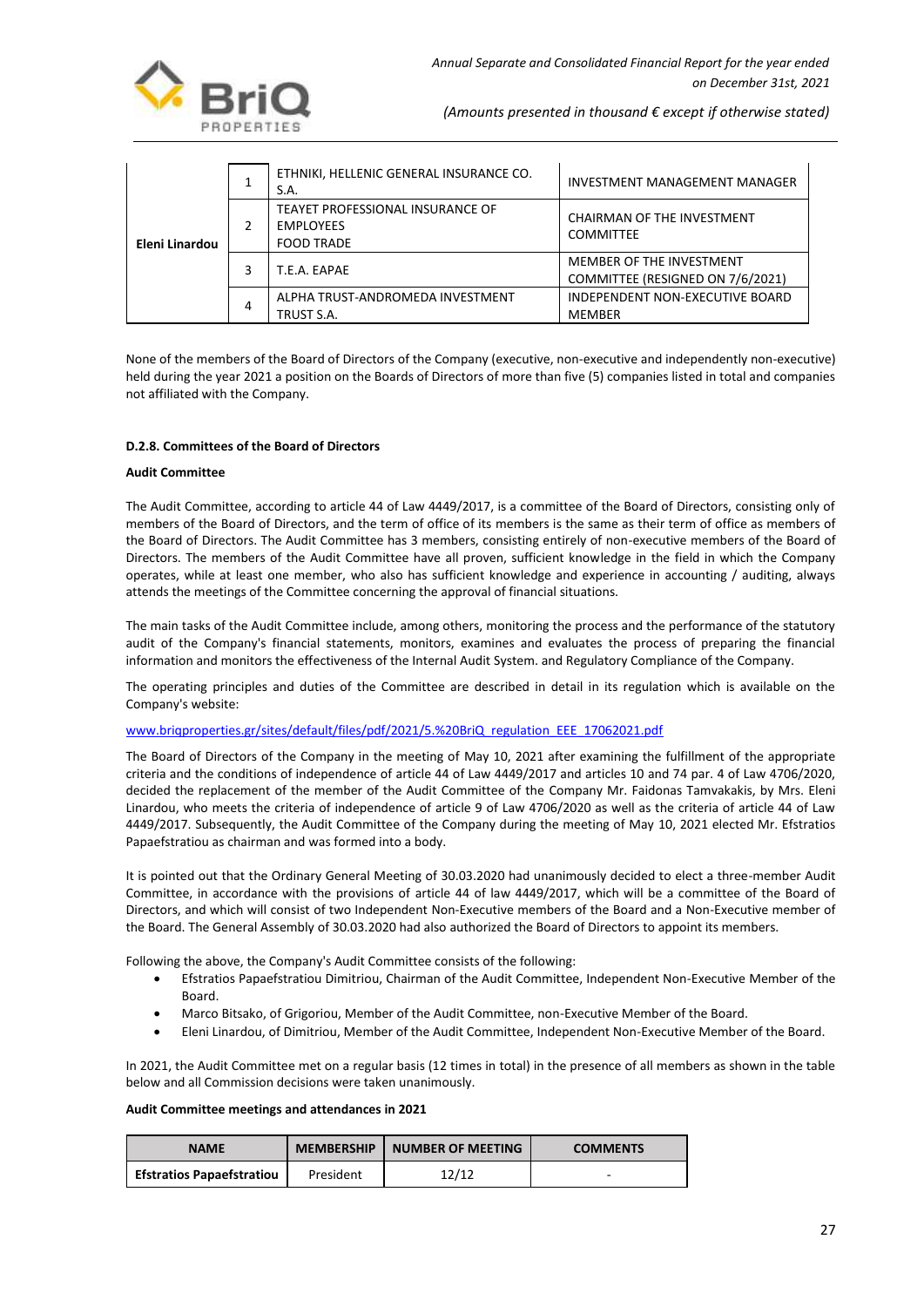

| <b>Markos Bitsakos</b>    | Member | 12/12 | -                        |
|---------------------------|--------|-------|--------------------------|
| <b>Phaedon Tamvakakis</b> | Member | 4/4   | End of term 10.05.2021   |
| Eleni Linardou            | Member | 8/8   | Start of term 10.05.2021 |

The Audit Committee met 4 times with the external auditors of PricewaterhouseCoopers (PWC), in the presence of the Head of the Internal Audit Service, as part of its responsibilities for the process of monitoring the annual financial statements and did not report any violations or irregularities to the Committee. In addition, the meetings of the Committee concerning the approval of the financial statements and the statement of investments were attended at the invitation of the Committee and the Head of Financial Control of the Company.

#### Proceedings of the Audit Committee

The main ones handled by the Audit Committee in the year 2021 are categorized as follows:

#### **In relation to the Financial Information process**

1. Reviewed the Investment Statements and the Financial Reports for the year 2020 and for the interim statements for the year 2021 before their approval by the board of directors and evaluated their completeness and consistency in relation to the information that has been taken into account as well. and with the accounting principles applied by the company and informed the Board of Directors

2. It was informed through meetings by the competent bodies of the Company and the certified auditors about the schedule and the important audit issues, the important crises, assumptions and estimates during the preparation of the financial statements.

#### **In relation to external auditors (Certified Public Accountants)**

1. In accordance with the provisions of Law 4449/2017 on the selection of statutory auditors, the Audit Committee decided to propose to the Board of Directors the maintenance of PwC as an auditing company that will carry out the statutory audit of the annual and consolidated financial statements. use 2021.

2. The statutory auditors submitted to the Commission the declaration of independence from the Company in accordance with the Code of Ethics for Professional Auditors of the Council of International Standards of Ethics of Auditors (Code of ECHR) and the ethical requirements related to the audit of financial statements. The Commission has ensured the independence and objectivity of statutory auditors (PwC).

## **In relation to Corporate Governance and the process of compliance of the Company with the requirements of the Corporate Governance Law 4706/2020**

- 1. Study and approve:
	- updating the Operating Regulations of the Internal Audit Unit,
	- the modification of the Internal Audit Service Manual,
	- the drafting of the evaluation process of the Internal Control System,
	- drafting the regulatory framework monitoring process
	- the drafting of the Risk Management process
- 2. Evaluated and recommended to the Board of Directors
	- the amendment of the Code of Ethics and Conduct,
	- the modification of the Regulatory Compliance Policy,
	- the modification of the Risk Management Policy,
	- the drafting of the Evaluation Policy of the Internal Control System,
	- the amendment of the Rules of Procedure of the Internal Audit Committee.

#### **In relation to Internal Audit, Risk Management and Regulatory Compliance**

- 1. Updated and approved the annual planning of activities of the Internal Audit Service for 2021 and evaluated the identification and risk assessment of the Company on which this planning was based.
- 2. Monitored the work of the Internal Audit Service through its quarterly reports. The audit work of the Internal Audit for the year 2021 focused on:
	- Evaluation and control of the observance of the commitments of the prospectuses and the business plans of the Company regarding the raising of funds amounting to € 50,070 thousand.
	- Evaluation of the implementation of the law on Corporate Governance
	- Evaluation of value estimates of real estate investments 31.12.2020 & 30.6.2021
	- Rent income control
	- Control of undertaking financial Services by the Company.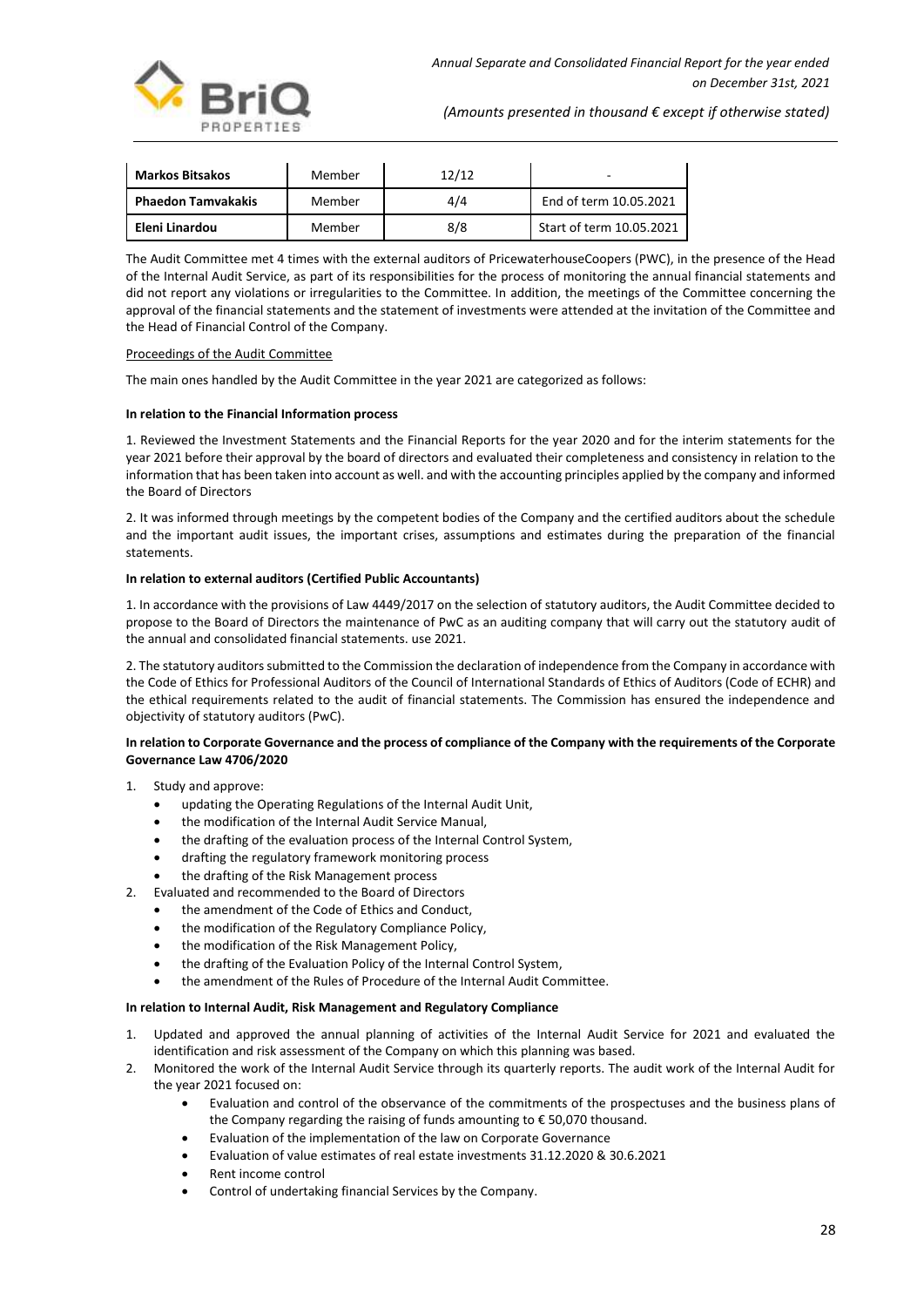

- 3. Evaluate and approve the reports of the Regulatory Compliance Service and approve its work program for the year 2021<br>4. Approved the provision of Services of Risk Manager of the Company by the external symbol "G. D. PEL
- Approved the provision of Services of Risk Manager of the Company by the external symbol "G. D. PELEKANAKIS & CO. EE".
- 5. Evaluate the progress report of the Risk Management Service and the preparation of the Company's risk register.
- 6. Evaluated the adequacy and staffing of the Internal Audit Service and suggested to the Board of Directors the replacement of the Head of the Internal Audit Service of the Company.

#### **Remuneration and Nominations Committee**

In the context of the implementation of the new Law 4706/2020, the Remuneration and Nominations Committee was reorganized after the decision of the Company's Board of Directors dated 10.06.2021.

The purpose of the Human Resources and Remuneration Committee is to assist the Company's Board of Directors in fulfilling its duties regarding the determination and monitoring of the implementation of the Company's staff remuneration policy, as well as the attraction of specialized executives and their preservation, utilization and development. Furthermore, the purpose, composition and responsibilities of the Human Resources & Remuneration Committee are contained in its Rules of Procedure which were revised in the context of harmonization with Law 4706/2020 with the decision of the Board of Directors dated 14.07.2021. The operating principles and duties of the Committee are described in detail in its regulation which is available on the Company's website:

## www.brigproperties.gr/sites/default/files/pdf/2021/1\_BriQ\_Commitee\_Regulation\_14.07.2021.pdf.

The members of the Committee are appointed by the Board of the Company. The Committee has three members and consists of non-executive members of the Board of Directors. Two (2) members are independent non-executive including the Chairman.

Based on the restructuring of the Committee from 10.06.2021, the Independent Non-Executive Member Mr. Faidonas Tamvakakis wasreplaced by the Independent Non-Executive Member Mrs. Eleni Linardou. The term of office of the Committee is identical with that of the Board of Directors, ie until 01.04.2024.

The following is the composition of the Human Resources and Remuneration Committee of the Company as at 31.12.2021 is as follows:

- Efstratios Papaefstratiou, Independent Non-Executive Member, President
- Eleni Linardou, Independent Non-Executive Member, Member
- Markos Bitsakos, Non-Executive Member, Member

In 2021, the Remuneration and Nominations Committee met 3 times in the presence of all the members as shown in the table below and all the decisions of the Committee were taken by unanimity.

| <b>NAME</b>                      | <b>MEMBERSHIP</b> | <b>NUMBER OF MEETING</b> | <b>COMMENTS</b>          |
|----------------------------------|-------------------|--------------------------|--------------------------|
| <b>Efstratios Papaefstratiou</b> | President         | 3/3                      | -                        |
| <b>Markos Bitsakos</b>           | Member            | 3/3                      | -                        |
| <b>Phaedon Tamvakakis</b>        | Member            | 1/1                      | End of term 10.06.2021   |
| Eleni Linardou                   | Member            | 2/2                      | Start of term 10.06.2021 |

#### **Meetings of the Remuneration and Nominations Committee and attendances in 2021**

#### **Proceedings of the Remuneration and Nominations Committee**

The Remuneration and Nominations Committee in the year 2021 met 3 times in the presence of all its members. The main ones handled by the Remuneration and Nominations Committee in the year 2021 can be summarized as follows:

- 1. Overview of the Remuneration Report of the Board of Directors for the year 2020 and proposal to the Board.
- 2. Proposal to the Board of Directors about the remuneration and compensations of the members of the Board of Directors for the year 2020 and for the year 2021
- 3. Proposal for distribution of profits to the staff and the Board of Directors from the profits for the year 2020
- 4. Establishment of a Free Sharing Program for the staff and members of the Board of Directors.
- 5. Proposal for free distribution of own shares to members of the Board of Directors of the Company
- 6. Review of the Remuneration Policy in accordance with the provisions of Law 4706.2020
- 7. Approval of the Political Suitability of the Members of the Board of Directors in accordance with the provisions of Law 4706.2020
- 8. Approval of the Suitability Procedure of the Members of the Board of Directors in accordance with the provisions of Law 4706.2020.
- 9. Proposal for the restructuring of the Board of Directors
- 10. Proposal for remuneration of the Deputy Chairman of the Board of Directors
- 11. Overview of the revision of the Rules of Procedure of the Remuneration and Nominations Committee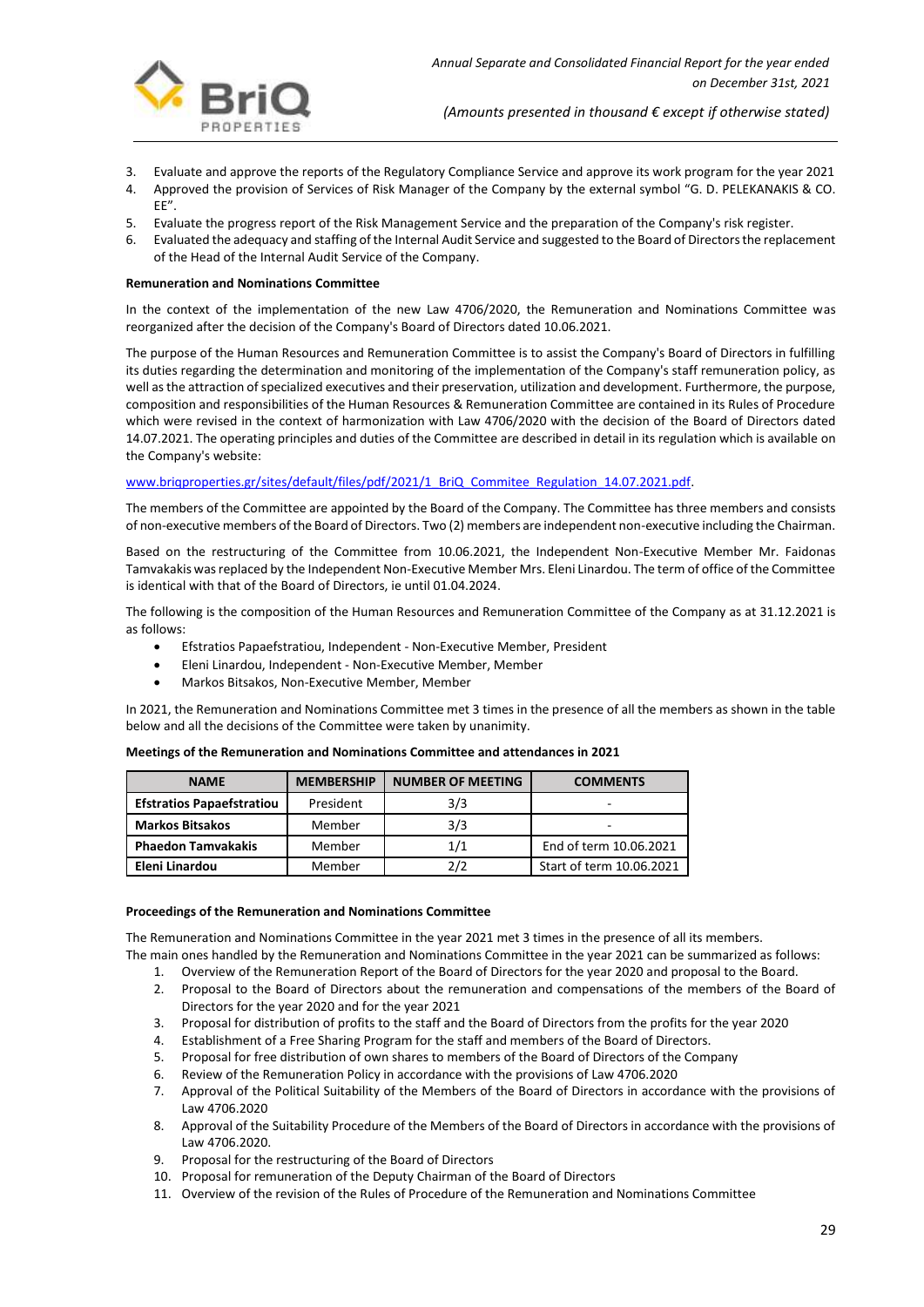

12. Approval of the Procedure for the nomination of candidate members of the Board of Directors.

#### **Other Committees of the Board of Directors**

#### **A. Investment Committee**

The Investment Committee is a collective body, which was established by the Board of Directors of the Company. It consists of a maximum of three (3) to seven (7), one of which is the Chairman of the Investment Committee while members of the Committee may also be external advisors. The Members are appointed by the Board of Directors, based on significant relevant professional experience and recognition.

The Investment Committee is responsible for proposing to the Board of Directors for the formulation and implementation of the Company's investment strategy, the making of new investments, the liquidation of existing ones, as well as the management of its portfolio based on the current market conditions and opportunities.

Following the restructuring of the Board of Directors from 14.07.2021, the composition of the Investment Committee is as follows:

- Anna Apostolidou, President,
- Theodoros Fessas, Member,
- Eftychia Koutsoureli, Member,
- Apostolos Georgantzis, Member

The term of the committee coincides with the term of the Board of Directors of the Company, ie until April 1, 2024, and may be automatically extended until the first Ordinary General Meeting of the Company's shareholders after its expiration.

#### **B. Committee on Sustainable Development**

With the decision of the Board of Directors of the Company dated 29.10.2021, a Sustainable Development Committee was established which deals with the issues of Sustainable Development of the Company.

The main mission of the Committee is to provide support and assistance to the Board of Directors to set the strategy, goals and priorities for sustainable development, cooperation with the Executive management of the Company in matters of sustainable development, monitoring on behalf of the Board of implementation strategy of the Company in matters of sustainable development, as well as the implementation of the activities and the achievement of the objectives of the Company in these matters, the report to the Board on issues of sustainable development and the support of the Board in supervising the strategy of sustainable development in the Company.

The Sustainable Development Committee consists of at least three (3) members of the Board of Directors, most of them nonexecutive, who are appointed by the Board of Directors of the Company.

The Sustainable Development Committee consists of three (3) members and was elected on 29.10.2021 by the Company's Board of Directors.

The composition of the Sustainable Development Committee as elected by the decision of the Board of Directors dated 29.10.2021 is the following:

- Eftychia Koutsoureli, President,
- Anna Apostolidou, President,
- Eleni Linardou, Member.

The term of the committee coincides with the term of the Board of Directors of the Company, ie until April 1, 2024, and may be automatically extended until the first Ordinary General Meeting of the Company's shareholders after its expiration.

#### **OTHER INFORMATION FOR THE COMPANY ACCORDING TO PAR. 7 AND 8 OF ARTICLE 4 OF LAW 3556/2007, AS IT APPLIES**

#### **1. Share capital structure of the Company**

All the shares of the Company are common, registered, with voting rights, have been listed on the Athens Stock Exchange and have all the rights and obligations arising from the Company's Articles of Association and are determined by law.

The share capital of the Company currently amounts to € 75.106 thousand and is divided into 35.764.593 common registered shares, with a nominal value of € 2,10 each. All the shares of the Company are common, registered, with voting rights, they are listed in the Athens Stock Exchange and have all the rights and obligations arising from the Company's Articles of Association and are determined by law.

The Company on 31.12.2021 owned a total of 343.618 treasury shares with a total nominal value of € 722 thousand and acquisition cost of € 598 thousand. The treasury shares held on 31.12.2021 correspond to the 0,96% of the Company's share capital.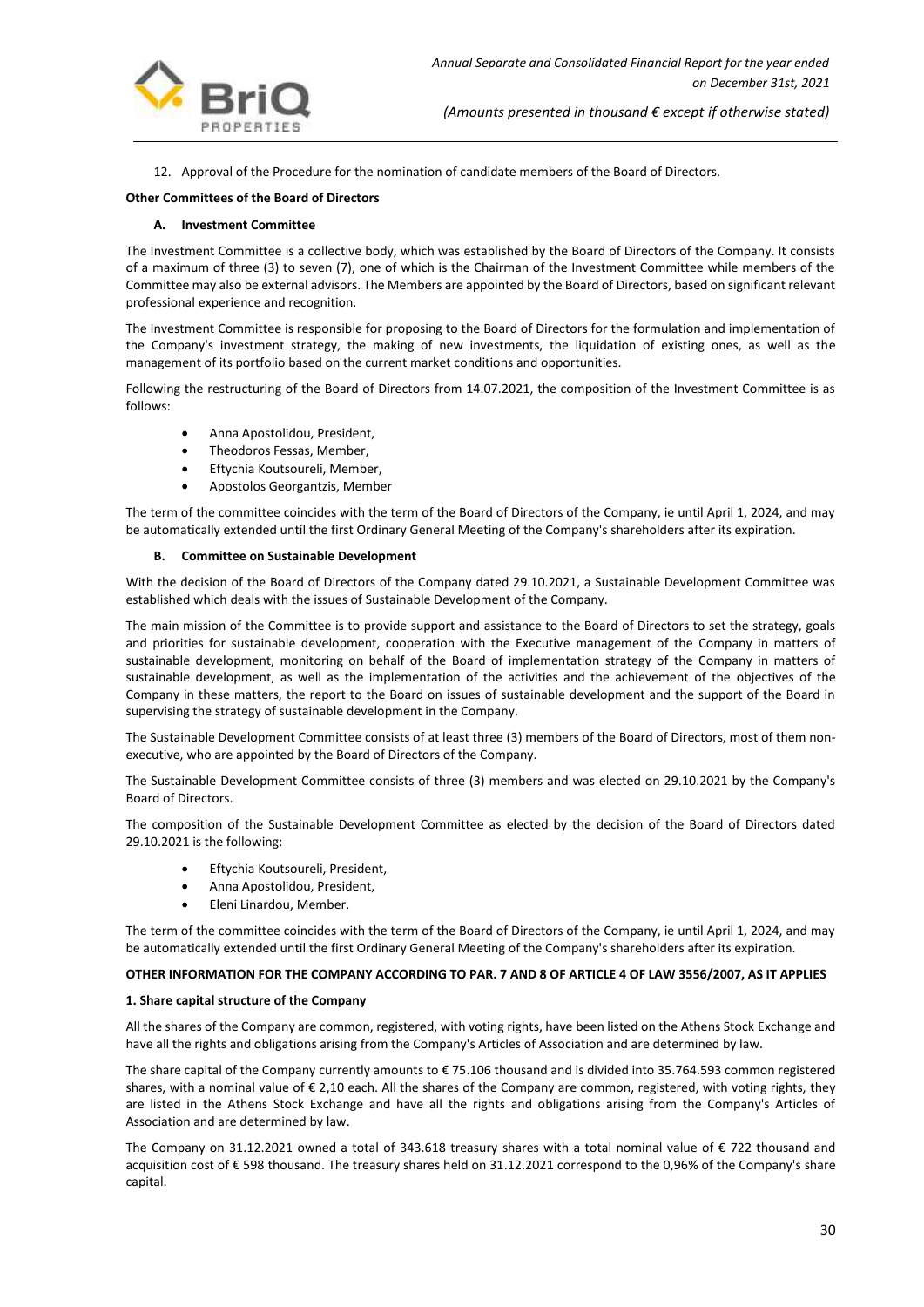

#### **2. Restrictions on transfer of Company's shares**

There are no restrictions imposed by the Company's articles of association as regards to the transfer of shares other than those imposed by the Law.

#### **3. Significant direct or indirect shareholdings**

At the date of approval of the Financial Statements for the year ended December 31, 2021 the significant direct or indirect shareholders following the meaning of articles 9 to 11 of Law 3556/2017 are:

| <b>Last Name</b> | <b>Name</b> | Father's name | Number of shares | (%)  |
|------------------|-------------|---------------|------------------|------|
| Fessas           | Theodoros   | Dimitris      | 13.444.093       | 37,6 |
| Koutsoureli      | Eftichia    | Sofoklis      | 6.014.689        | 16,8 |

#### **4. Shares providing special rights**

The Company has not any issued class of Shares which provide special control rights to their holders.

#### **5. Restrictions of voting rights**

The Company's Articles of Association do not provide for any restrictions on voting rights.

## **6. Agreements between shareholders of the Company**

There are no shareholder agreements, which imply restrictions on the transfer of the Company's shares or on the exercise of voting rights deriving from its shares.

## **7. Rules for the appointment and replacement of members of the Board of Directors, as well as for the amendment of the Articles of Association, which differ from the provisions of the Law. 4548/2018.**

The rules in the Articles of Association of the Company for the appointment and replacement of the members of the Board of Directors and amendment the articles of Association, do not differ from the provisions of the provisions of Law 4548/2018.

#### **8. Authority of the Board of Directors or of certain members, to issue new shares or the purchase own shares according to article 49 of Law 4548/2018**

According to the decision of the Extraordinary General Meeting of 30.03.2020, the Company may purchase its own equity shares, up to 10% of the paid-up Share Capital, based on the provisions of article 49 of Law 4548/2018, as in force, within the provided by law period of 24 months, with a minimum purchase price of €0,10 per share and a maximum purchase price of € 5,00 per share, in order to reduce the Capital, to grant shares to the staff or anything else within the provisions of the Law. The Board of Directors was authorized to implement the decision. At the end of the closing year, the Company owned a total of 343.618 treasury shares with a total nominal value of € 722 thousand and acquisition of € 598 thousand. The treasury shares held on 31.12.2021 correspond to the 0,96% of the Company's share capital.

#### **9. Significant agreements concluded by the Company which enter into force, amended or terminated in the event of change of control of the Company following a public tender offer.**

There are no agreements which will be put into effect, amended or terminated upon a change in the controlling interests of the Company's share capital, following a public offer.

#### **10. Significant agreements concluded between the Company and members of the Board of Directors or its employees**

There are no special agreements between the Company and members of its Board of Directors or its staff, which provide for the payment of compensation especially in case of resignation or dismissal without a valid reason or termination of their term or employment due to a public offer.

The Board of Directors

Kallithea, March 28th, 2022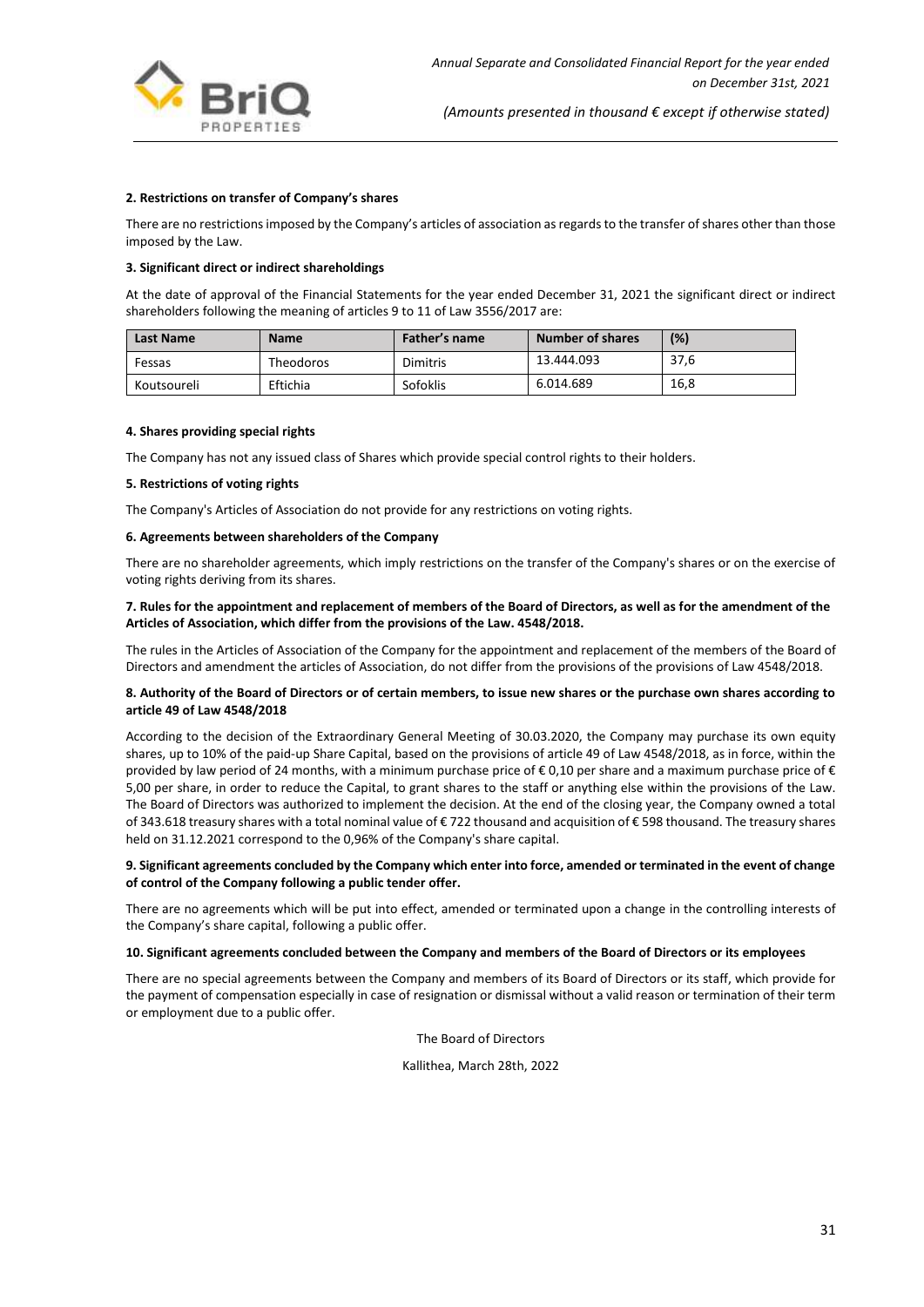

*Annual Separate and Consolidated Financial Report for the year ended on December 31st, 2021*

*(Amounts presented in thousand € except if otherwise stated)*

The Chairman The Chairman The Chief Executive Officer Theodoros Fessas **Anna Apostolidou Anna Apostolidou** ID No. AΕ106909 ID No. AΜ540378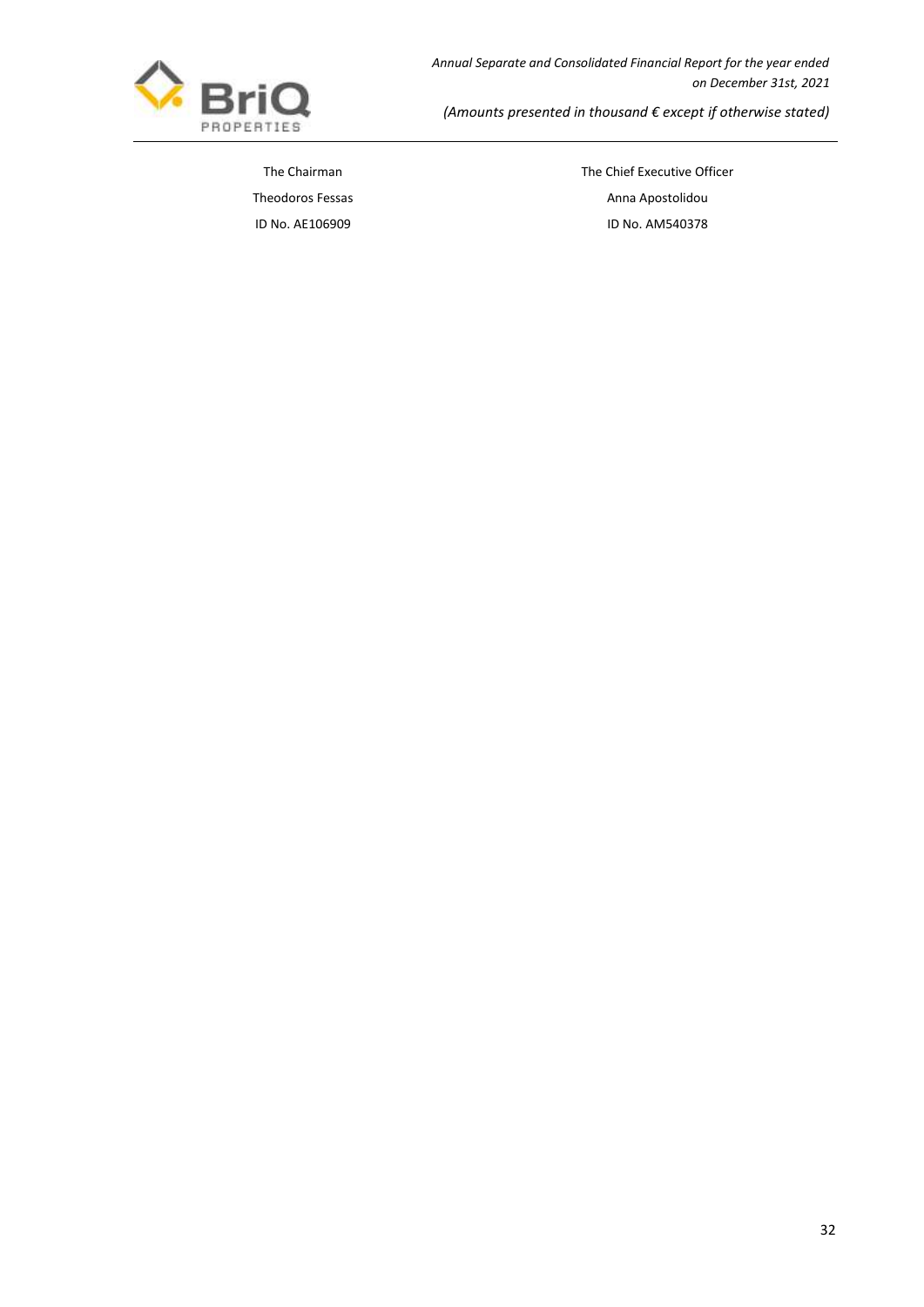

# <span id="page-33-0"></span>**Independent Auditor's Report**

# **[Translation from the original text in Greek]**

To the Shareholders of "BriQ Properties R.E.I.C."

# **Report on the audit of the separate and consolidated financial statements**

# **Our opinion**

We have audited the accompanying separate and consolidated financial statements of "BriQ Properties R.E.I.C." (Company and Group) which comprise the separate and consolidated statement of financial position as of 31 December 2021, the separate and consolidated statements of profit or loss and other comprehensive income, changes in equity and cash flow statements for the year then ended, and notes to the separate and consolidated financial statements, including a summary of significant accounting policies.

In our opinion, the consolidated financial statements present fairly, in all material respects the separate and consolidated financial position of the Company and the Group as at 31 December 2021, their separate and consolidated financial performance and their separate and consolidated cash flows for the year then ended in accordance with International Financial Reporting Standards, as adopted by the European Union and comply with the statutory requirements of Law 4548/2018*.*

## **Basis for opinion**

We conducted our audit in accordance with International Standards on Auditing (ISAs), as they have been transposed into Greek Law. Our responsibilities under those standards are further described in the Auditor's responsibilities for the audit of the separate and consolidated financial statements section of our report.

We believe that the audit evidence we have obtained is sufficient and appropriate to provide a basis for our opinion.

## **Independence**

During our audit we remained independent of the Company and the Group in accordance with the International Ethics Standards Board for Accountants' Code of Ethics for Professional Accountants (IESBA Code) that has been transposed into Greek Law, and the ethical requirements of Law 4449/2017 and of Regulation (EU) No 537/2014, that are relevant to the audit of the separate and consolidated financial statements in Greece. We have fulfilled our other ethical responsibilities in accordance with Law 4449/2017, Regulation (EU) No 537/2014 and the requirements of the IESBA Code.

We declare that the non-audit services that we have provided to the Company and its subsidiaries are in accordance with the aforementioned provisions of the applicable law and regulation and that we have not provided non-audit services that are prohibited under Article 5(1) of Regulation (EU) No 537/2014.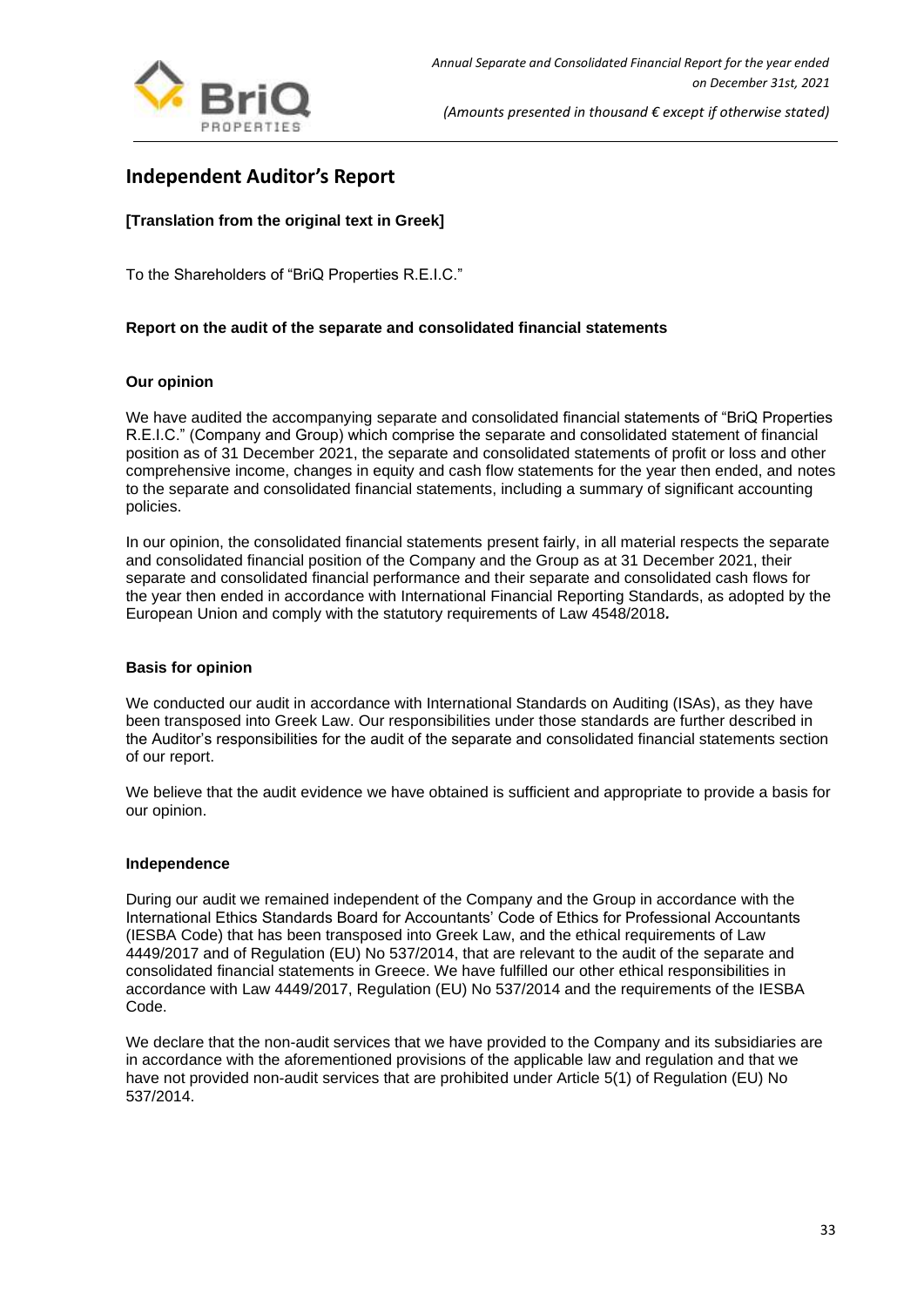

The non-audit services that we have provided to the Company and its subsidiaries, in the period from 1 January 2021 and during the year ended as at 31 December 2021, are disclosed in the note 22 to the separate and consolidated financial statements.

# **Key audit matters**

Key audit matters are those matters that, in our professional judgment, were of most significance in our audit of the separate and consolidated financial statements of the current period. These matters were addressed in the context of our audit of the separate and consolidated financial statements as a whole, and in forming our opinion thereon, and we do not provide a separate opinion on these matters.

| <b>Key Audit Matter</b>                                                                                                                                                                                                                                                                                                                                                                                                    | Our procedures in relation to the Key Audit<br><b>Matter</b>                                                                                                                                                                                                                                                                                                                                                                                                                                      |
|----------------------------------------------------------------------------------------------------------------------------------------------------------------------------------------------------------------------------------------------------------------------------------------------------------------------------------------------------------------------------------------------------------------------------|---------------------------------------------------------------------------------------------------------------------------------------------------------------------------------------------------------------------------------------------------------------------------------------------------------------------------------------------------------------------------------------------------------------------------------------------------------------------------------------------------|
| <b>Valuation of Investment Property</b>                                                                                                                                                                                                                                                                                                                                                                                    |                                                                                                                                                                                                                                                                                                                                                                                                                                                                                                   |
| (Notes 2.3.3, 4 and 6 in the separate and<br>consolidated financial statements)<br>The Company's and the Group's investment<br>property portfolio comprises mainly of offices,                                                                                                                                                                                                                                             | Our audit procedures relating to the Company's<br>and the Group's investment property portfolio for<br>the year ended 31 December 2021 included the<br>following:                                                                                                                                                                                                                                                                                                                                 |
| storage locations, hotels and retail facilities. The<br>Company and the Group measures investment<br>properties at fair value according to the provisions<br>of International Accounting Standard 40 and Joint<br>Ministerial Decision 26294/B.1425/19.07.2000<br>(Greek Official Government Gazette issue No.<br>949/31.07.2000), using the discounted cash flow<br>method in combination with the comparative<br>method. | We reviewed the procedures applied by the<br>Company and the Group and the relevant<br>decisions of the Board of Directors over the<br>acquisition of new investment property. We<br>confirmed the purchase price of new<br>investment property with the purchase<br>agreements in place and we have reviewed<br>the fair value as determined by the certified<br>valuators at the acquisition date. We<br>compared the purchase price with the fair<br>value of the investment property as at 31 |
| The value of the Company's and the Group's<br>property is a result of the weighted average of the<br>values resulting from the aforementioned                                                                                                                                                                                                                                                                              | December 2021 in order to assess the<br>reasonableness of the movement.                                                                                                                                                                                                                                                                                                                                                                                                                           |
| valuation methods and this accounting policy has<br>been consistently applied to the prior year<br>financial statements.                                                                                                                                                                                                                                                                                                   | We obtained an understanding of the<br>$\bullet$<br>processes followed by management for the<br>valuation of investment properties.                                                                                                                                                                                                                                                                                                                                                               |
| Pursuant to the provisions of Law 2778/1999,<br>management engages certified valuators to carry<br>out the valuation of the Company's and the                                                                                                                                                                                                                                                                              | We obtained the valuations prepared by<br>$\bullet$<br>management's certified valuators as of 31<br>December 2021.                                                                                                                                                                                                                                                                                                                                                                                |
| Group's investment properties at each reporting<br>date, in order to support the estimates that form<br>the appropriate basis of these properties' fair<br>value determination.                                                                                                                                                                                                                                            | We reconciled the fair value of the<br>investment property as presented in the<br>valuation reports to the Company's and the<br>Group's accounting records.                                                                                                                                                                                                                                                                                                                                       |
|                                                                                                                                                                                                                                                                                                                                                                                                                            | We received and reviewed the contract<br>$\bullet$<br>between the certified valuators and the<br>companies of the Group to assess the scope<br>and terms of their engagement.                                                                                                                                                                                                                                                                                                                     |
|                                                                                                                                                                                                                                                                                                                                                                                                                            | We evaluated and verified the independence<br>of the Group's external certified valuators,<br>their capabilities and objectivity. We found no                                                                                                                                                                                                                                                                                                                                                     |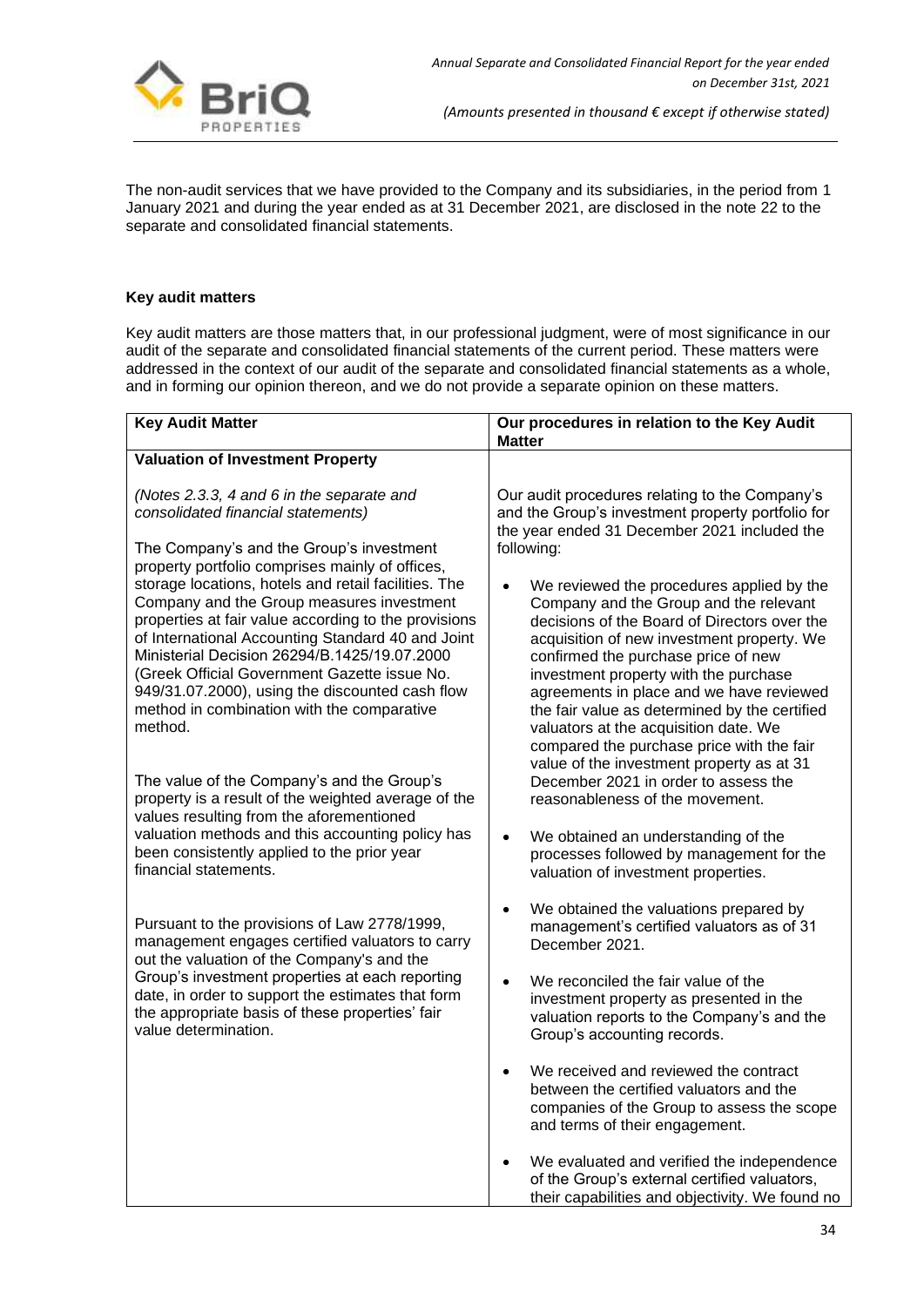

As at the valuation date, the independent certified valuators included, with regard to properties belonging to hospitality sector, a material valuation uncertainty clause in their report, as defined in International Valuation Standards, as a result of the coronavirus COVID-19 pandemic. This clause highlights the difficulties in undertaking valuations due to the absence of relevant transactional evidence that demonstrate current market pricing, representing an increase in the significant estimation uncertainty in the valuation of investment properties pertaining primarily to hotels. Therefore, less certainty and a higher degree of caution, should be attached to the point estimate valuation.

The fair value of the investment property was adopted by management on 23 February 2022 through the Board of Directors approval of the Statement of Investments for the year ended as at 31 December 2020 that was prepared in accordance with the requirements of article 25 of Law 2778/1999.

As stated in Note 6 of the financial statements, according to the estimates made by the certified valuators and the management, the fair value of the Company's and the Group's investment property amounted to € 86,1 mil and € 120,8 mil respectively as at 31 December 2021, representing 70,1% and 94,1% of the Company's and the Group's total assets while the revaluation of the aforementioned investment property for the year 2021 resulted in gain of amount € 701k and € 416 k for the Company and the Group respectively, and has been appropriately recorded in the separate and consolidated Statement of Profit or Loss and Other Comprehensive Income.

Key assumptions that involve significant judgement, such as discount rates including capitalization rates, capital expenditure and other ownership expenses form the basis for the determination of the fair value of the Company's and the Group's investment property. Additionally, factors such as the location, age and utilities of the property, the market conditions, future rental revenue including related adjustments as required, and exit yields at the maturity of lease agreements have direct impact in the calculation of the property fair value.

evidence to suggest that the independence of the valuators was compromised.

- For the investment property, we confirmed that the valuation methods used were acceptable according to International Valuation Standards and were considered appropriate for the determination of the fair value of the investment property as at 31 December 2021.
- We examined, on a sample basis, the accuracy and relevance of the data provided by management to the certified valuators and used for the determination of the fair value of the Group's investment properties as at 31 December 2021. These data related to information relevant to the lease rentals of the investment property as derived from signed rental contracts as well as other information including relevant notarial documents.
- In addition, we have used the services of experts in property valuation, in order to evaluate, on a sample basis, the appropriateness of the methodology used and the relevance of the underlying key assumptions adopted in the valuations, such as capitalisation rates (exit yields to maturity and discount rates) and the market rents of the individual lease agreements.
- We met with the Group's certified valuers to develop an understanding of their approach and judgments made in the valuations of investment property. We discussed any adjustment to the assumptions made in their valuations and assessed whether those the assumptions were appropriate in light of the coronavirus COVID-19 outbreak.
- From the audit procedures performed we concluded that the valuations were based on reasonable assumptions and appropriate data, taking into account the current market conditions and trends that have developed in real estate market. Furthermore, the rental income from the lease of the Group's investment properties was supported by the agreements in place, while the discount rates, the market rents and exit yields were in line with our expectations, based on the current market conditions.
- Finally, we confirmed that the disclosures included in Note 6 of the separate and consolidated financial statements were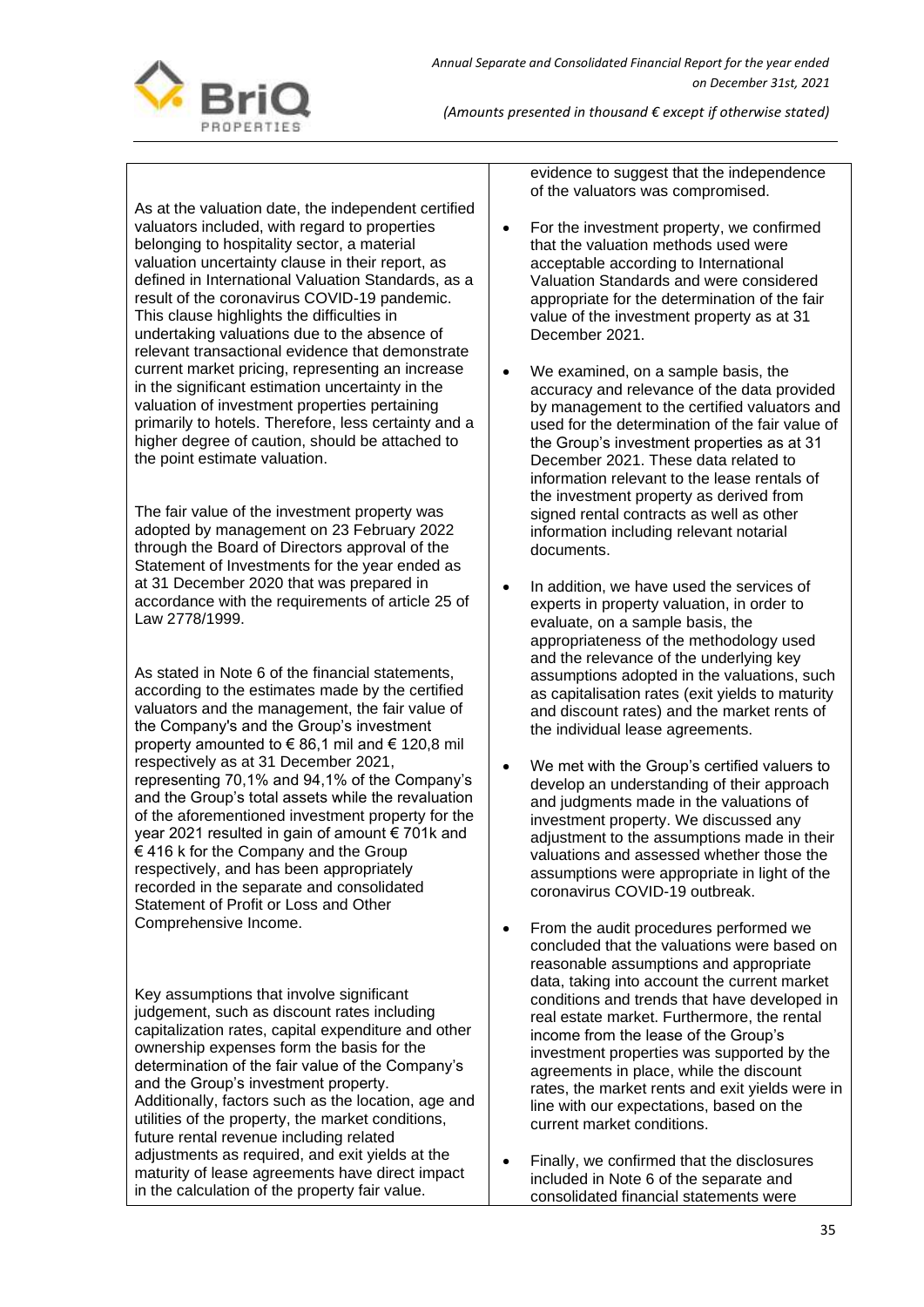

We focused on this matter because of:

- The significant size of investment property in the separate and consolidated financial statements
- The subjective nature and the use of judgement for the selection of the appropriate methods and sources of data, in making the assumptions and estimates used by the management in the context of investment properties' valuation carried at fair value
- The sensitivity of valuations to changes in the used assumptions (such as rates concerning less active markets, discount rates and yields to maturity)
- The wider challenges the real estate market currently facing as a result of coronavirus COVID-19 pandemic.

sufficient and appropriate in line with the requirements of International Accounting Standard 40. The disclosures in Note 4, in relation to the material valuation uncertainty, within the separate and consolidated financial statements were sufficient and appropriate in highlighting the increased estimation uncertainty in respect of the properties belonging to hospitality sector, as a result of the coronavirus COVID-19 outbreak.

## **Other Information**

The members of the Board of Directors are responsible for the Other Information. The Other Information, which is included in the Annual Report in accordance with Law 3556/2007, is the Statements of Board of Directors members and the Board of Directors Report (but does not include the financial statements and our auditor's report thereon), which we obtained prior to the date of this auditor's report.

Our opinion on the separate and consolidated financial statements does not cover the Other Information and except to the extent otherwise explicitly stated in this section of our Report, we do not express an audit opinion or other form of assurance thereon.

In connection with our audit of the separate and consolidated financial statements, our responsibility is to read the Other Information identified above and, in doing so, consider whether the Other Information is materially inconsistent with the separate and consolidated financial statements or our knowledge obtained in the audit, or otherwise appears to be materially misstated.

We considered whether the Board of Directors Report includes the disclosures required by Law 4548/2018 and the Corporate Governance Statement required by article 152 of Law 4548/2018 has been prepared.

Based on the work undertaken in the course of our audit, in our opinion:

- The information given in the the Board of Directors' Report for the year ended at 31 December 2021 is consistent with the separate and consolidated financial statements,
- The Board of Directors' Report has been prepared in accordance with the legal requirements of articles 150 and 153 of Law 4548/2018,
- The Corporate Governance Statement provides the information referred to items c and d of paragraph 1 of article 152 of Law 4548/2018, as the case may be.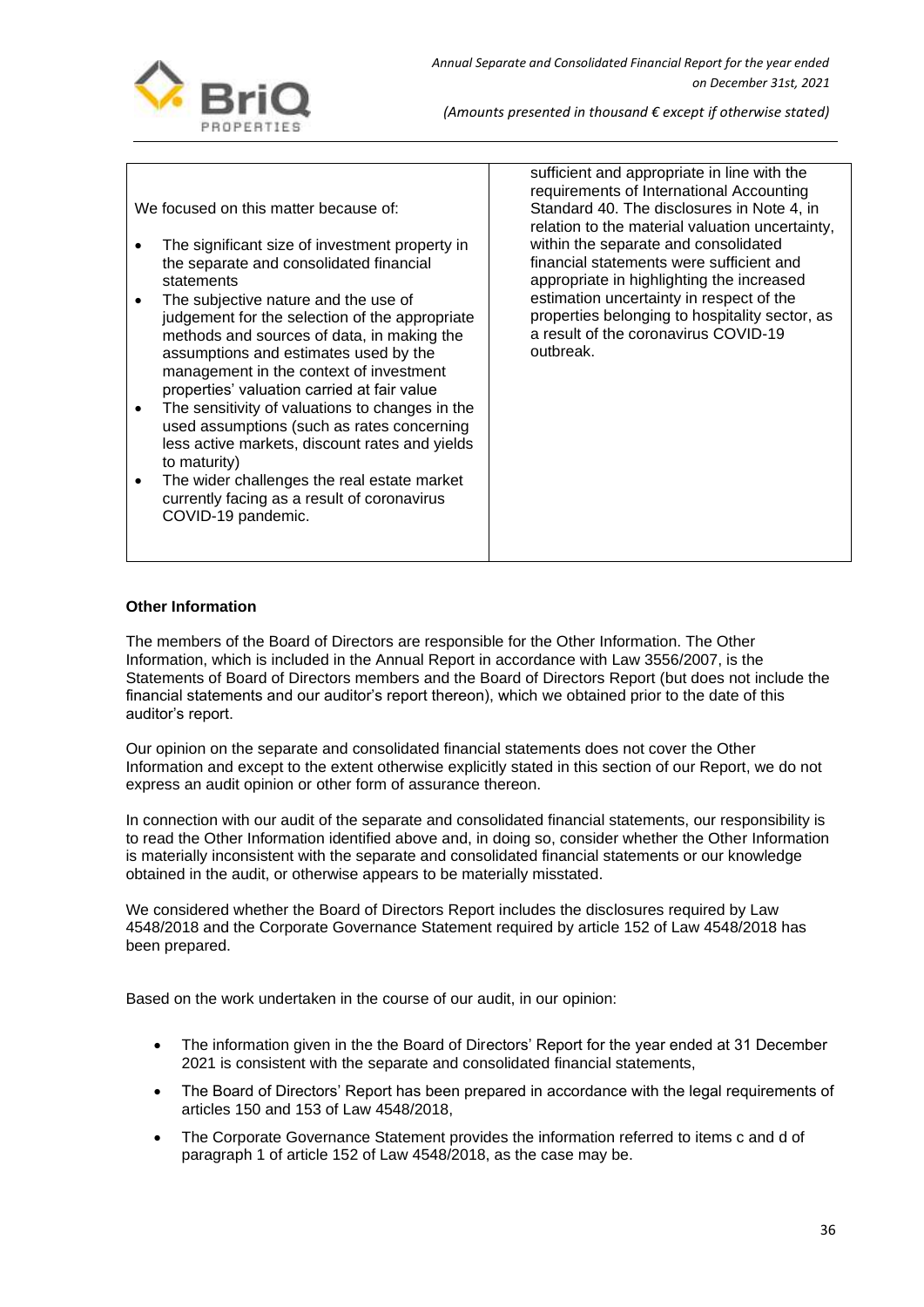

In addition, in light of the knowledge and understanding of the Company and the Group and their environment obtained in the course of the audit, we are required to report if we have identified material misstatements in the Board of Directors' Report and Other Information that we obtained prior to the date of this auditor's report. We have nothing to report in this respect.

## **Responsibilities of Board of Directors and those charged with governance for the separate and consolidated financial statements**

The Board of Directors is responsible for the preparation and fair presentation of the separate and consolidated financial statements in accordance with International Financial Reporting Standards, as adopted by the European Union and comply with the requirements of Law 4548/2018, and for such internal control as the Board of Directors determines is necessary to enable the preparation of separate and consolidated financial statements that are free from material misstatement, whether due to fraud or error.

In preparing the separate and consolidated financial statements, the Board of Directors is responsible for assessing the Company's and Group's ability to continue as a going concern, disclosing, as applicable, matters related to going concern and using the going concern basis of accounting unless Board of Directors either intends to liquidate the Company and Group or to cease operations, or has no realistic alternative but to do so.

Those charged with governance are responsible for overseeing the Company's and Group's financial reporting process.

## **Auditor's responsibilities for the audit of the separate and consolidated financial statements**

Our objectives are to obtain reasonable assurance about whether the separate and consolidated financial statements as a whole are free from material misstatement, whether due to fraud or error, and to issue an auditor's report that includes our opinion. Reasonable assurance is a high level of assurance, but is not a guarantee that an audit conducted in accordance with ISAs will always detect a material misstatement when it exists. Misstatements can arise from fraud or error and are considered material if, individually or in the aggregate, they could reasonably be expected to influence the economic decisions of users taken on the basis of these separate and consolidated financial statements.

As part of an audit in accordance with ISAs, we exercise professional judgment and maintain professional scepticism throughout the audit. We also:

- Identify and assess the risks of material misstatement of the separate and consolidated financial statements, whether due to fraud or error, design and perform audit procedures responsive to those risks, and obtain audit evidence that is sufficient and appropriate to provide a basis for our opinion. The risk of not detecting a material misstatement resulting from fraud is higher than for one resulting from error, as fraud may involve collusion, forgery, intentional omissions, misrepresentations, or the override of internal control.
- Obtain an understanding of internal control relevant to the audit in order to design audit procedures that are appropriate in the circumstances, but not for the purpose of expressing an opinion on the effectiveness of the Company's and Group's internal control.
- Evaluate the appropriateness of accounting policies used and the reasonableness of accounting estimates and related disclosures made by the Board of Directors.
- Conclude on the appropriateness of Board of Directors' use of the going concern basis of accounting and, based on the audit evidence obtained, whether a material uncertainty exists related to events or conditions that may cast significant doubt on the Company's and Group's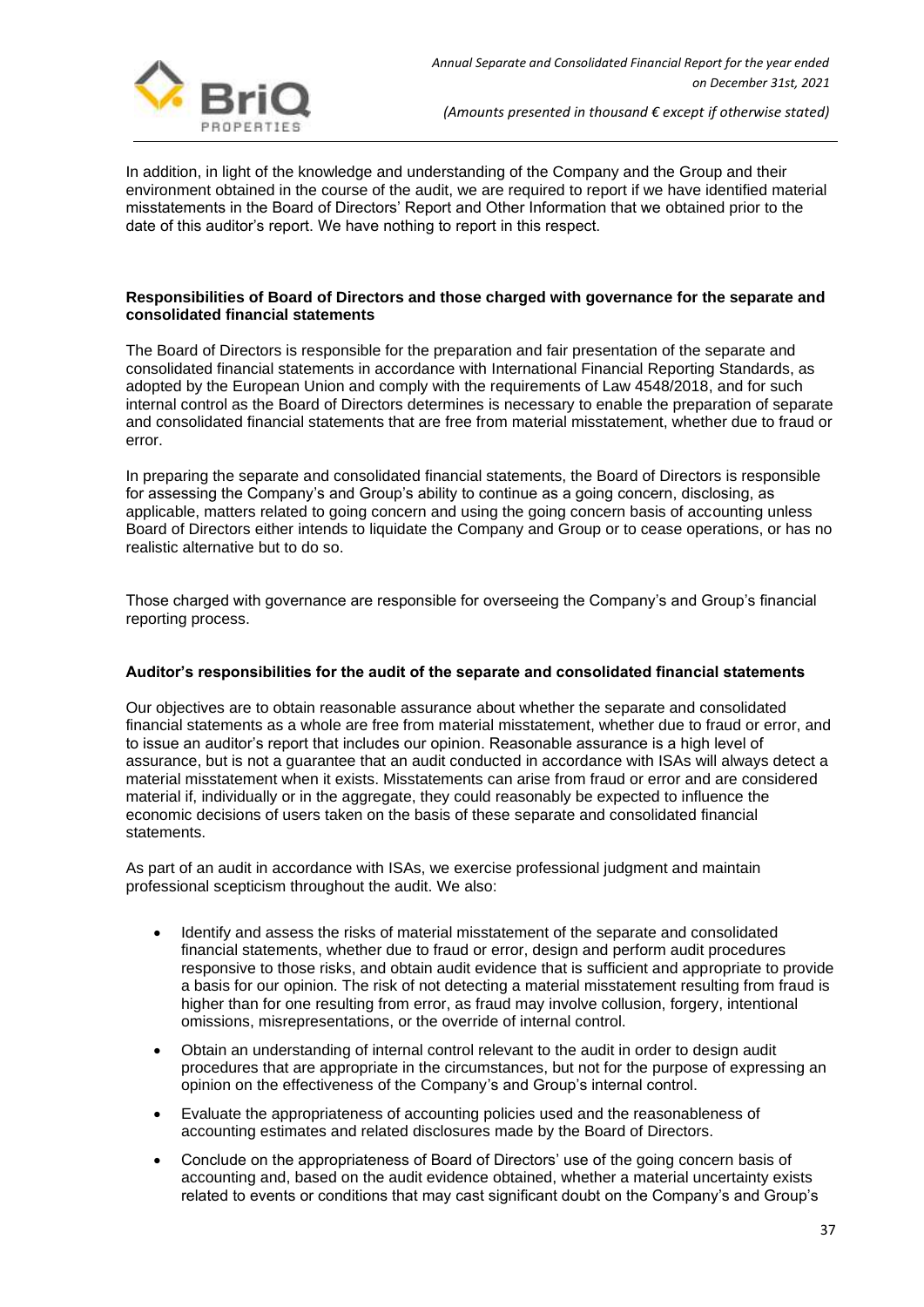

ability to continue as a going concern. If we conclude that a material uncertainty exists, we are required to draw attention in our auditor's report to the related disclosures in the separate and consolidated financial statements or, if such disclosures are inadequate, to modify our opinion. Our conclusions are based on the audit evidence obtained up to the date of our auditor's report. However, future events or conditions may cause the Company and Group to cease to continue as a going concern.

- Evaluate the overall presentation, structure and content of the separate and consolidated financial statements, including the disclosures, and whether the separate and consolidated financial statements represent the underlying transactions and events in a manner that achieves fair presentation.
- Obtain sufficient appropriate audit evidence regarding the financial information of the entities or business activities within the Group to express an opinion on the consolidated financial statements. We are responsible for the direction, supervision and performance of the Company and Group audit. We remain solely responsible for our audit opinion.

We communicate with those charged with governance regarding, among other matters, the planned scope and timing of the audit and significant audit findings, including any significant deficiencies in internal control that we identify during our audit.

We also provide those charged with governance with a statement that we have complied with relevant ethical requirements regarding independence, and to communicate with them all relationships and other matters that may reasonably be thought to bear on our independence, and where applicable, related safeguards.

From the matters communicated with those charged with governance, we determine those matters that were of most significance in the audit of the separate and consolidated financial statements of the current period and are therefore the key audit matters. We describe these matters in our auditor's report.

## **Report on other legal and regulatory requirements**

## **1. Additional Report to the Audit Committee**

Our opinion on the accompanying separate and consolidated financial statements is consistent with our Additional Report to the Audit Committee of the Company.

## **2. Appointment**

We were first appointed as auditors of the Company under the No 33100-07/10/2016 Notarisation Act approving the Articles of Incorporation of the Company. Our appointment has been renewed annually by the decision of the annual general meeting of shareholders for a total uninterrupted period of appointment of five years.

## **3. Operating Regulation**

"The Company has an Operating Regulation in accordance with the content provided by the provisions of article 14 of Law 4706/2020".

## **4. Assurance Report on the European Single Electronic Format**

We have examined the digital files of the Company, which were compiled in accordance with the European Single Electronic Format (ESEF) defined by the Commission Delegated Regulation (EU) 2019/815, as amended by Regulation (EU) 2020/1989 (hereinafter "ESEF Regulation"), and which include the separate and consolidated financial statements of the Company and the Group for the year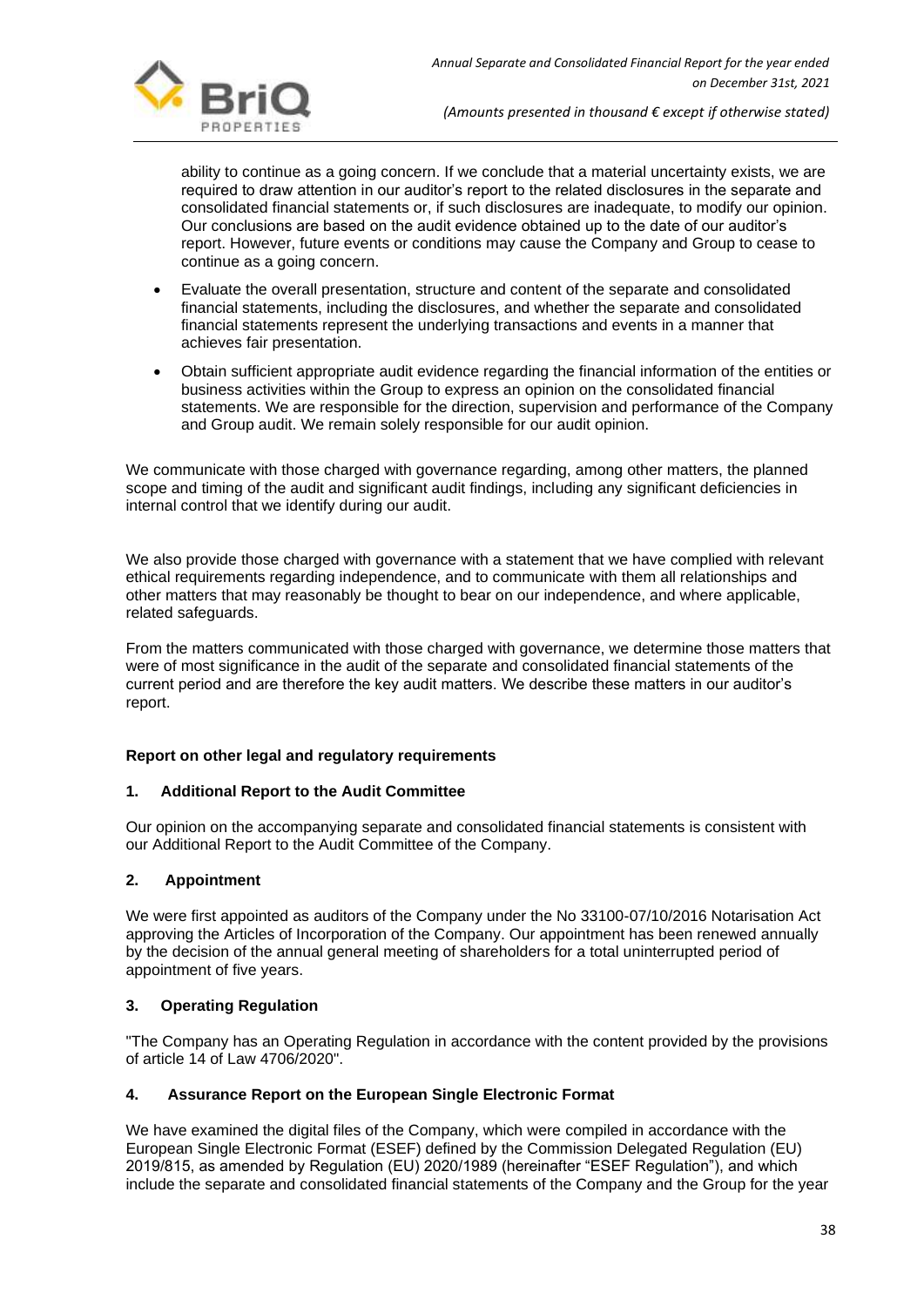

ended December 31, 2021, in XHTML format "213800TBZBVWRUAOPV78-2021-12-31-el.xhtml", as well as the provided XBRL file "213800TBZBVWRUAOPV78-2021-12-31-el.zip" with the appropriate marking up, on the aforementioned consolidated financial statements.

## **Regulatory framework**

The digital files of the European Single Electronic Format are compiled in accordance with ESEF Regulation and 2020 / C 379/01 Interpretative Communication of the European Commission of 10 November 2020, as provided by Law 3556/2007 and the relevant announcements of the Hellenic Capital Market Commission and the Athens Stock Exchange (hereinafter "ESEF Regulatory Framework").

In summary, this Framework includes the following requirements:

- All annual financial reports should be prepared in XHTML format.
- For consolidated financial statements in accordance with International Financial Reporting Standards, the financial information stated in the Statement of Comprehensive Income, the Statement of Financial Position, the Statement of Changes in Equity and the Statement of Cash Flows should be marked-up with XBRL 'tags', according to the ESEF Taxonomy, as in force. The technical specifications for ESEF, including the relevant classification, are set out in the ESEF Regulatory Technical Standards.

The requirements set out in the current ESEF Regulatory Framework are suitable criteria for formulating a reasonable assurance conclusion.

## **Responsibilities of the management and those charged with governance**

The management is responsible for the preparation and submission of the separate and consolidated financial statements of the Company and the Group, for the year ended December 31, 2021, in accordance with the requirements set by the ESEF Regulatory Framework, as well as for those internal controls that management determines as necessary, to enable the compilation of digital files free of material error due to either fraud or error.

## **Auditor's responsibilities**

Our responsibility is to plan and carry out this assurance work, in accordance with no. 214/4 / 11.02.2022 Decision of the Board of Directors of the Hellenic Accounting and Auditing Standards Oversight Board (HAASOB) and the "Guidelines in relation to the work and the assurance report of the Certified Public Accountants on the European Single Electronic Format (ESEF) of issuers with securities listed on a regulated market in Greece" as issued by the Board of Certified Auditors on 14/02/2022 (hereinafter "ESEF Guidelines"), providing reasonable assurance that the separate and consolidated financial statements of the Company and the Group prepared by the management in accordance with ESEF comply in all material respects with the current ESEF Regulatory Framework.

Our work was carried out in accordance with the Code of Ethics for Professional Accountants of the International Ethics Standard Board for Accountants (IESBA Code), which has been transposed into Greek Law and in addition we have fulfilled the ethical responsibilities of independence, according to Law 4449/2017 and the Regulation (EU) 537/2014.

The assurance work we conducted is limited to the procedures provided by the ESEF Guidelines and was carried out in accordance with International Standard on Assurance Engagements 3000, "Assurance Engagements other than Audits or Reviews of Historical Financial Information''. Reasonable assurance is a high level of assurance, but it is not a guarantee that this work will always detect a material misstatement regarding non-compliance with the requirements of the ESEF Regulation.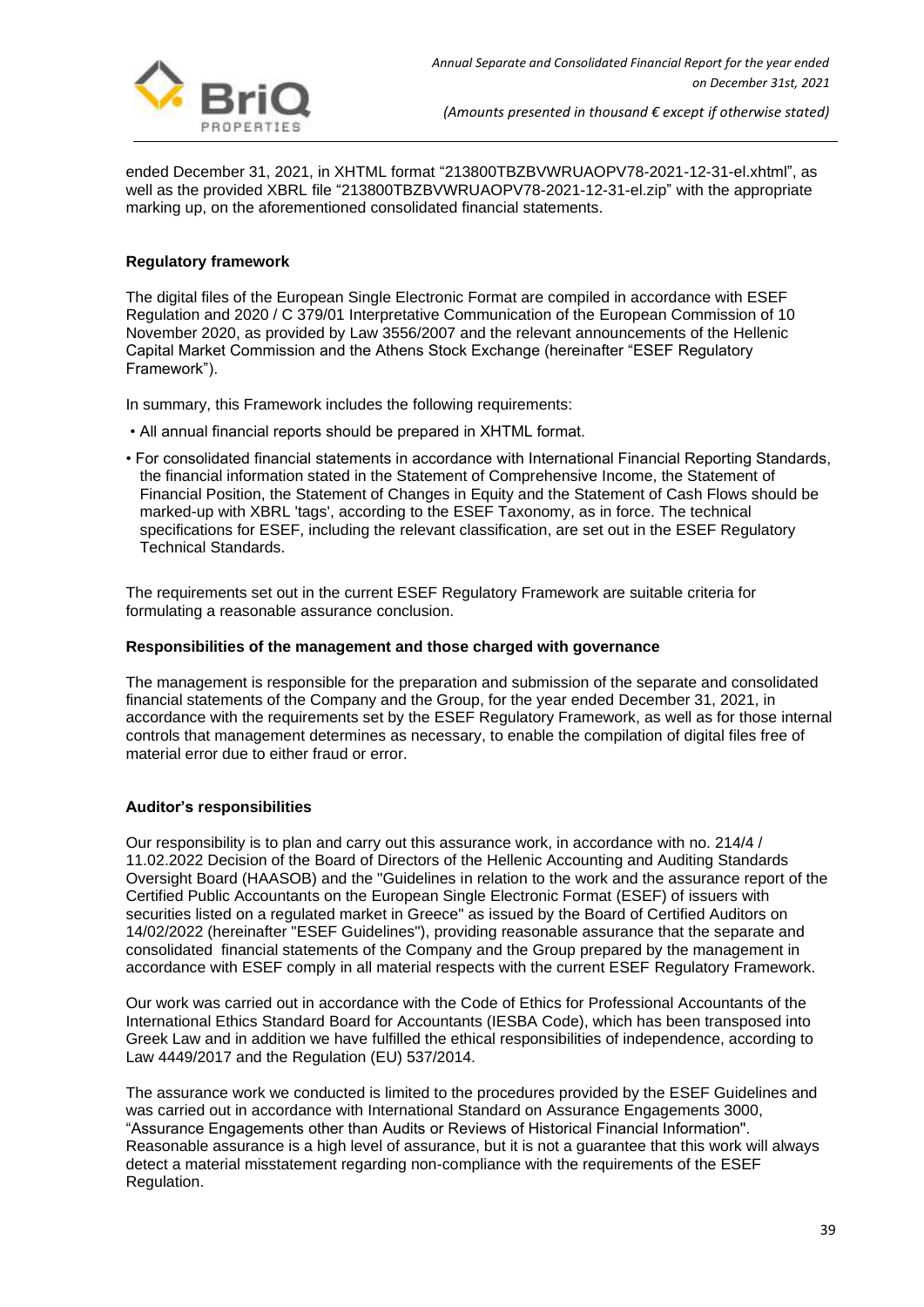

## **Conclusion**

Based on the procedures performed and the evidence obtained, we conclude that the separate and consolidated financial statements of the Company and the Group for the year ended December 31, 2021, in XHTML file format "213800TBZBVWRUAOPV78-2021-12-31-el.xhtml", as well as the provided XBRL file "213800TBZBVWRUAOPV78-2021-12-31-el.zip" with the appropriate marking up, on the aforementioned consolidated financial statements have been prepared, in all material respects, in accordance with the requirements of the ESEF Regulatory Framework.



 Athens, 29 March 2022 The Certified Auditor

PricewaterhouseCoopers S.A. Certified Auditors 268 Kifissias Avenue 152 32 Halandri 152 32 Halandri 152 SOEL Reg No 398<br>
SOEL reg. no 113

SOEL Reg No 39891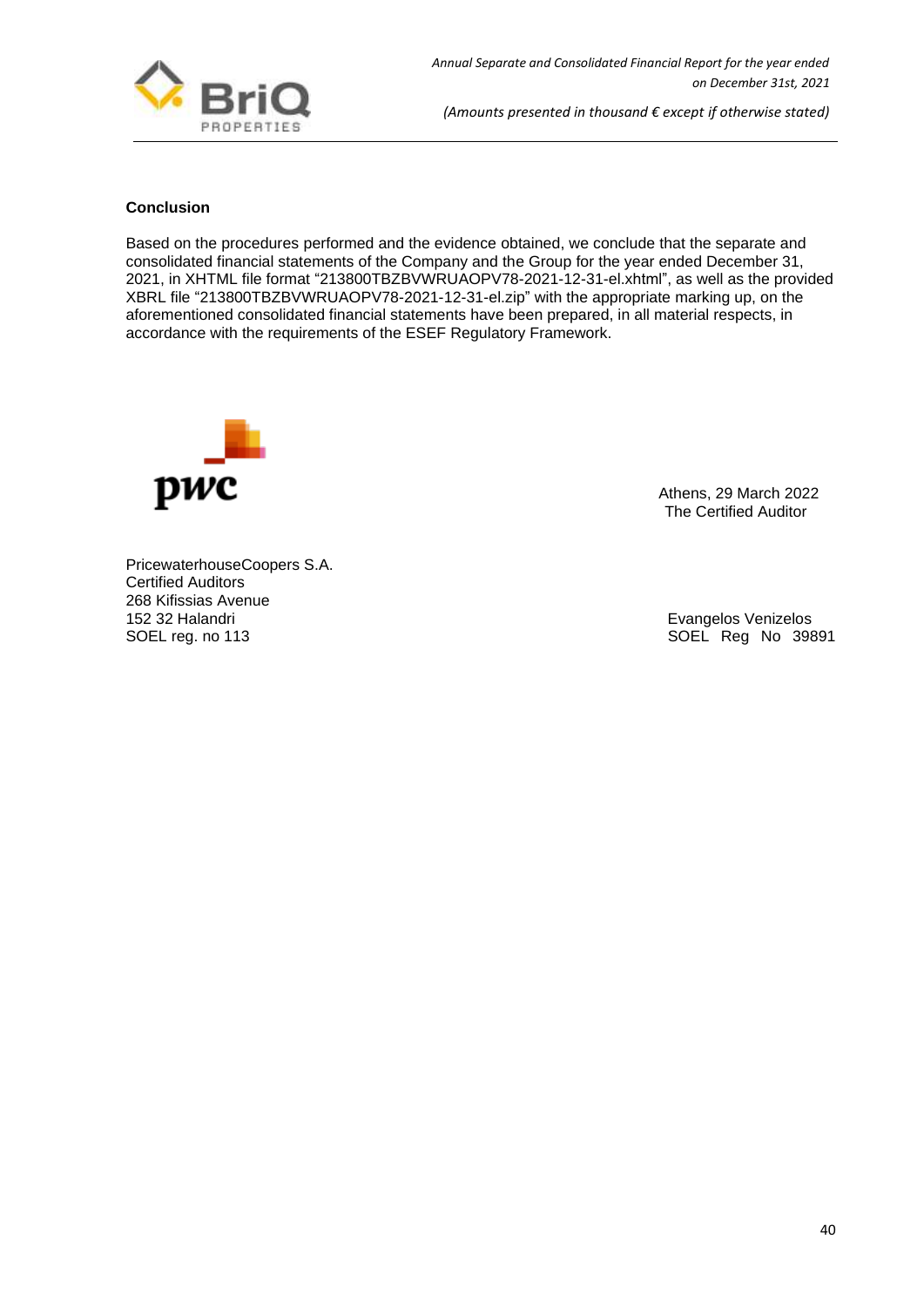



# **BriQ Properties R.E.I.C.**

## **Separate and Consolidated Annual Financial Statements**

**for the financial year from January 1st, 2021 to December 31st, 2021**

**in accordance with International Financial Reporting Standards**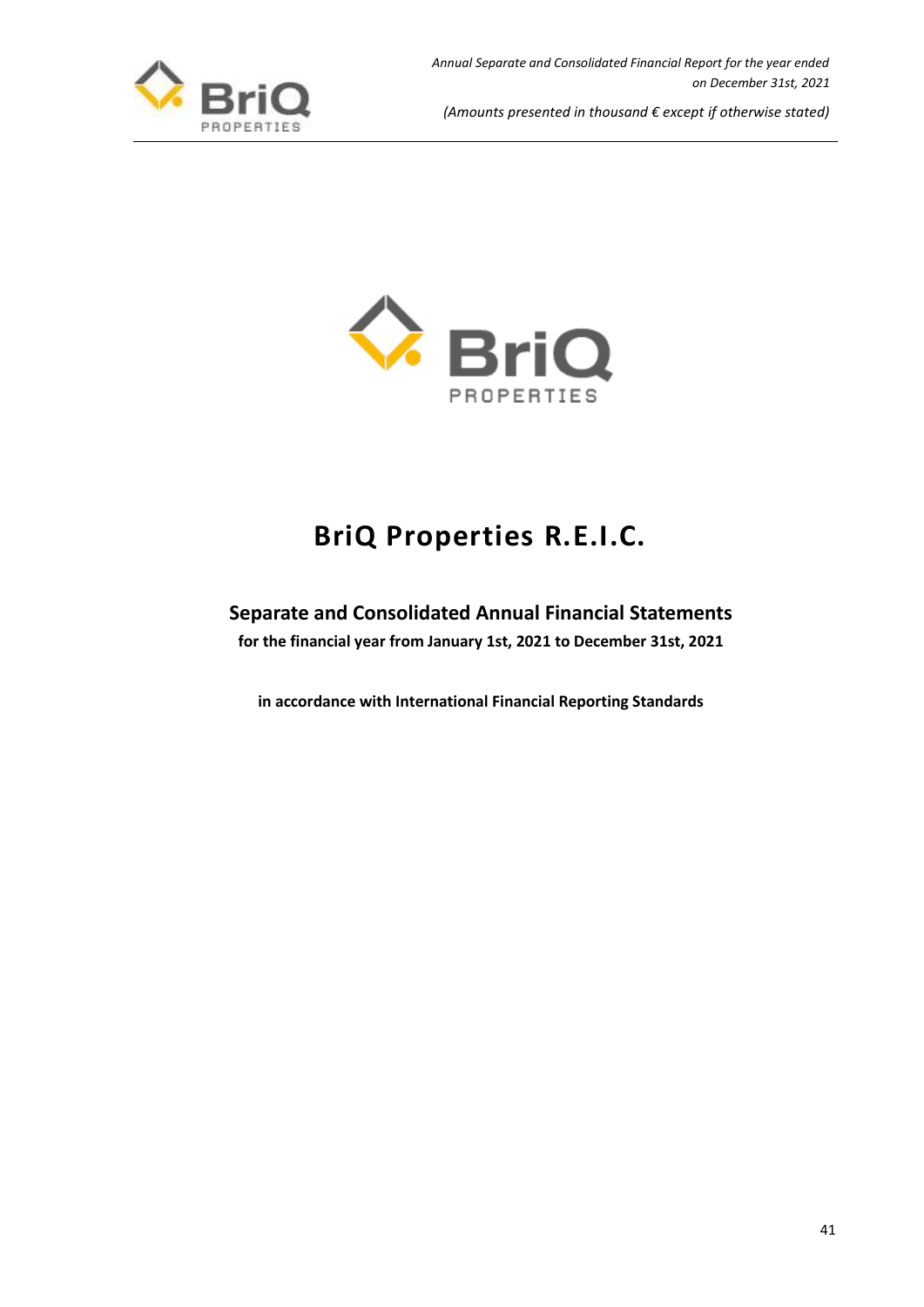

## **Group and Company Statement of financial position**

|                                                                        | Note | Group      |                | Company    |                |  |
|------------------------------------------------------------------------|------|------------|----------------|------------|----------------|--|
|                                                                        |      | 31.12.2021 | 31.12.2020     | 31.12.2021 | 31.12.2020     |  |
| <b>ASSETS</b>                                                          |      |            |                |            |                |  |
| <b>Non-current assets</b>                                              |      |            |                |            |                |  |
| <b>Investment Property</b>                                             | 6    | 120.768    | 106.001        | 86.080     | 72.860         |  |
| Investment in subsidiaries                                             | 7    |            |                | 31.890     | 27.425         |  |
| Property Plant and equipment                                           | 8    | 1.339      | 312            | 1.201      | 161            |  |
| <b>Right of Use Assets</b>                                             | 10   | 22         | 75             | 22         | 29             |  |
| Intangible assets                                                      | 9    |            | $\mathbf{1}$   |            | 1              |  |
| Trade and other receivables                                            | 11   | 684        | 329            | 299        | 329            |  |
|                                                                        |      | 122.813    | 106.718        | 119.492    | 100.805        |  |
| <b>Current assets</b>                                                  |      |            |                |            |                |  |
| Trade and other receivables                                            | 11   | 1.312      | 1.973          | 868        | 1.233          |  |
| Cash and cash equivalents                                              | 12   | 4.277      | 2.067          | 2.483      | 899            |  |
|                                                                        |      | 5.589      | 4.040          | 3.351      | 2.132          |  |
| <b>Total assets</b>                                                    |      | 128.402    | 110.758        | 122.843    | 102.937        |  |
| <b>SHAREHOLDERS' EQUITY AND LIABILITIES</b>                            |      |            |                |            |                |  |
|                                                                        |      |            |                |            |                |  |
| Shareholders' equity<br>Share capital                                  | 13   | 75.106     | 75.106         | 75.106     | 75.106         |  |
|                                                                        | 13   | (598)      |                | (598)      |                |  |
| Treasury shares                                                        | 14   | 1.539      | (455)<br>1.307 | 1.453      | (455)<br>1.307 |  |
| Reserves<br><b>Retained earnings</b>                                   |      | 13.212     | 8.058          | 11.708     | 6.846          |  |
|                                                                        |      |            |                |            |                |  |
| Total equity attributable to the shareholders<br>of the Parent company |      | 89.259     | 84.016         | 87.669     | 82.804         |  |
| Non-controlling interests                                              |      | 6.391      | 6.118          |            |                |  |
| <b>Total Equity</b>                                                    |      | 95.650     | 90.134         | 87.669     | 82.804         |  |
| <b>LIABILITIES</b>                                                     |      |            |                |            |                |  |
| <b>Non-current liabilities</b>                                         |      |            |                |            |                |  |
| <b>Borrowings</b>                                                      | 16   | 28.575     | 7.979          | 28.508     | 7.924          |  |
| Retirement benefit obligations                                         | 15   | 10         | 17             | 10         | 17             |  |
| Government grants                                                      |      | 3          | 5              |            |                |  |
| Lease liability                                                        |      | 16         | 46             | 16         | 23             |  |
| Trade and other payables                                               | 17   | 434        | 771            | 434        | 771            |  |
|                                                                        |      | 29.038     | 8.818          | 28.968     | 8.735          |  |
| <b>Current liabilities</b>                                             |      |            |                |            |                |  |
| Trade and other payables                                               | 17   | 2.004      | 1.243          | 5.063      | 1.139          |  |
| <b>Current tax liabilities</b>                                         |      | 126        | 199            | 45         | 39             |  |
| Lease liabilities                                                      |      | 6          | 30             | 6          | 6              |  |
| Borrowings                                                             | 16   | 1.578      | 10.334         | 1.092      | 10.214         |  |
|                                                                        |      | 3.714      | 11.806         | 6.206      | 11.398         |  |
| <b>Total liabilities</b>                                               |      | 32.752     | 20.624         | 35.174     | 20.133         |  |
| Total shareholders' equity and liabilities                             |      | 128.402    | 110.758        | 122.843    | 102.937        |  |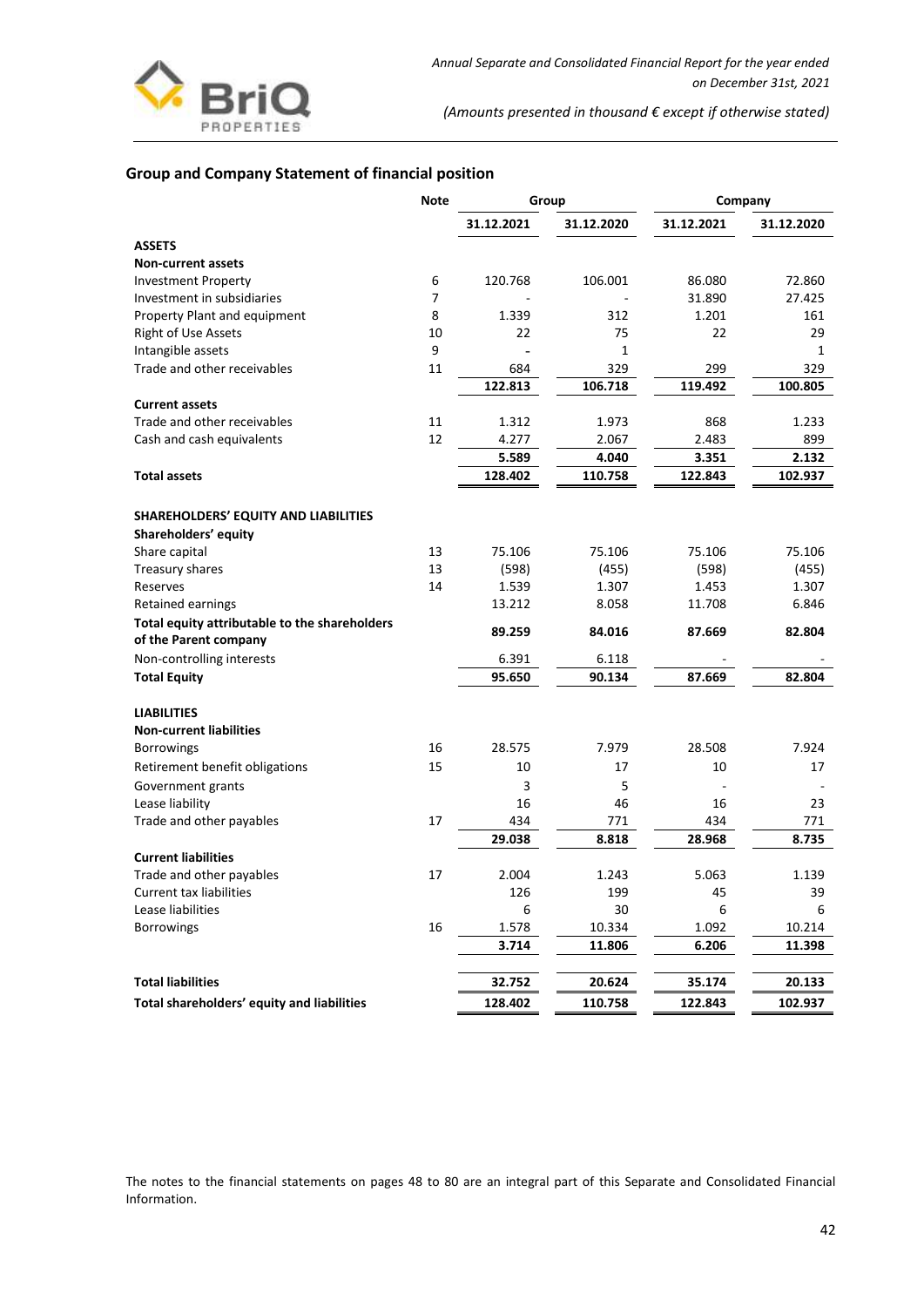

## **Group and Company Statement of profit or loss and other comprehensive income**

|                                                                     | Note   | Group      |              | Company    |              |  |
|---------------------------------------------------------------------|--------|------------|--------------|------------|--------------|--|
|                                                                     |        | 01.01.2021 | 01.01.2020   | 01.01.2021 | 01.01.2020   |  |
|                                                                     |        | to         | to           | to         | to           |  |
|                                                                     |        | 31.12.2021 | 31.12.2020   | 31.12.2021 | 31.12.2020   |  |
| Rental Income                                                       | 18     | 6.064      | 3.681        | 3.690      | 3.361        |  |
|                                                                     |        | 6.064      | 3.681        | 3.690      | 3.361        |  |
| Net gain/(loss) on fair value adjustments<br>of investment property | 6      | 4.431      | 416          | 4.327      | (701)        |  |
| Net gain/(loss) on disposals of investment<br>property              |        | 75         |              | 75         |              |  |
| Direct property related expenses                                    | 19     | (260)      | (176)        | (217)      | (156)        |  |
| Property Tax expense                                                | 20     | (643)      | (393)        | (372)      | (369)        |  |
| Employee benefit expenses                                           | 21     | (572)      | (411)        | (572)      | (411)        |  |
| Other operating expenses                                            | 22     | (374)      | (464)        | (327)      | (428)        |  |
| Depreciation and amortization                                       | 8,9,10 | (29)       | (16)         | (16)       | (15)         |  |
| Other profit / (loss) net                                           | 25     | (6)        | 12           | 880        | $\mathbf{1}$ |  |
| <b>Operating profit</b>                                             |        | 8.686      | 2.649        | 7.468      | 1.282        |  |
| Finance income                                                      | 23     | 214        | 36           | 214        | 36           |  |
| Finance expenses                                                    | 23     | (476)      | (527)        | (465)      | (526)        |  |
| <b>Financial income - net</b>                                       |        | (262)      | (491)        | (251)      | (490)        |  |
| Profit/ (Loss) before tax                                           |        | 8.424      | 2.158        | 7.217      | 792          |  |
| Corporate tax                                                       | 24     | (128)      | (88)         | (84)       | (83)         |  |
| Profit/ (Loss) for the year                                         |        | 8.296      | 2.070        | 7.133      | 709          |  |
| <b>Attributable to the:</b>                                         |        |            |              |            |              |  |
| Shareholders of the Company                                         |        | 7.802      | 1.922        | 7.133      | 709          |  |
| Shareholders of non-controlling interests                           |        | 494        | 148          |            |              |  |
|                                                                     |        | 8.296      | 2.070        | 7.133      | 709          |  |
| <b>Other Comprehensive Income:</b>                                  |        |            |              |            |              |  |
| Items that may be reclassified to profit /<br>loss                  |        |            |              |            |              |  |
| Actuarial gains (losses)                                            |        | (1)        | 1            | (1)        | 1            |  |
|                                                                     |        | (1)        | $\mathbf{1}$ | (1)        | $\mathbf 1$  |  |
| <b>Total Comprehensive Income:</b>                                  |        | 8.295      | 2.071        | 7.132      | 710          |  |
| <b>Attributable to the:</b>                                         |        |            |              |            |              |  |
| Shareholders of the Company                                         |        | 7.801      | 1.923        | 7.132      | 710          |  |
| Shareholders of non-controlling interests                           |        | 494        | 148          |            |              |  |
|                                                                     |        | 8.295      | 2.071        | 7.132      | 710          |  |
| Gains / (losses) per share attributable to                          |        |            |              |            |              |  |
| shareholders (expressed in € per share)                             |        |            |              |            |              |  |
| Basic and diluted earnings (loss) per share                         | 26     | 0,220      | 0,054        | 0,201      | 0,020        |  |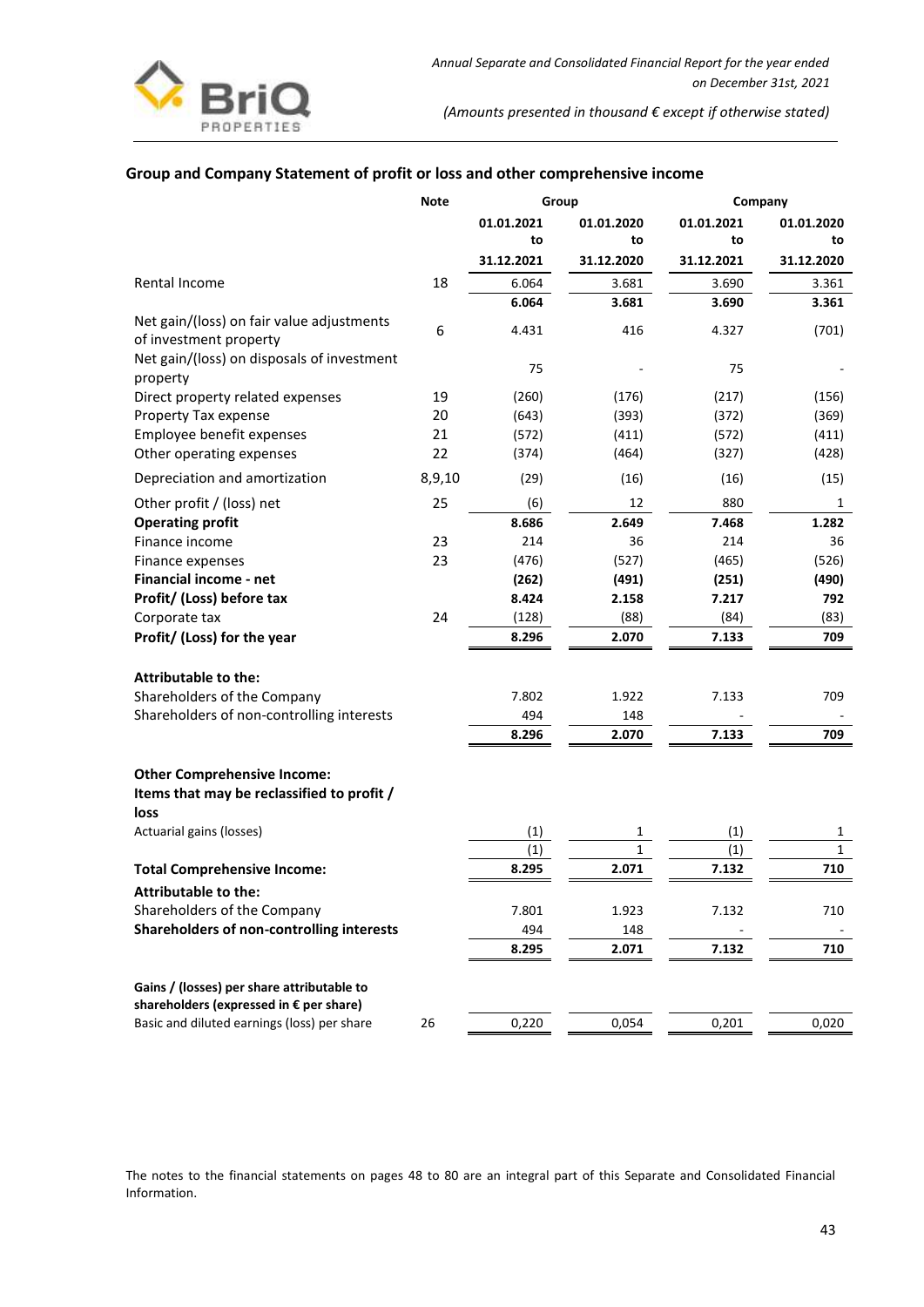

## **Group Statement of changes in Equity**

|                                                                      |                |                         | Group                     |                 |                                    |                                              |                               |
|----------------------------------------------------------------------|----------------|-------------------------|---------------------------|-----------------|------------------------------------|----------------------------------------------|-------------------------------|
|                                                                      | <b>Note</b>    | <b>Share</b><br>Capital | <b>Treasury</b><br>shares | <b>Reserves</b> | <b>Retained</b><br><b>Earnings</b> | <b>Non</b><br><b>Controlling</b><br>interest | <b>Total</b><br><b>Equity</b> |
| Balance January 1st, 2020                                            |                | 75.106                  |                           | 2.866           | 5.972                              |                                              | 83.944                        |
| Profit/(Losses) for the year                                         |                |                         |                           |                 | 1.922                              | 148                                          | 2.070                         |
| Other comprehensive income for the year                              |                |                         |                           |                 | 1                                  | $\overline{\phantom{a}}$                     | 1                             |
| Total comprehensive income for the year                              |                |                         |                           |                 | 1.923                              | 148                                          | 2.071                         |
| Purchase of treasury shares                                          | 13             |                         | (455)                     |                 |                                    |                                              | (455)                         |
| Dividend relating to 2019 approved by the<br>shareholders            |                |                         |                           |                 | (1.395)                            |                                              | (1.395)                       |
| <b>Transfers</b>                                                     |                |                         | ۰                         | (1.583)         | 1.583                              |                                              |                               |
| Acquisition of subsidiary                                            | $\overline{7}$ |                         |                           |                 |                                    | 5.970                                        | 5.970                         |
| Legal reserve                                                        |                |                         |                           | 24              | (24)                               |                                              |                               |
| Balance December 31st, 2020                                          |                | 75.106                  | (455)                     | 1.307           | 8.058                              | 6.118                                        | 90.134                        |
| <b>Balance January 1st, 2021</b>                                     |                | 75.106                  | (455)                     | 1.307           | 8.058                              | 6.118                                        | 90.134                        |
| Profit/(Losses) for the year                                         |                |                         |                           |                 | 7.802                              | 494                                          | 8.296                         |
| Other comprehensive income for the year                              |                |                         |                           |                 | (1)                                | $\overline{\phantom{a}}$                     | (1)                           |
| Total comprehensive income for the year                              |                |                         |                           |                 | 7.801                              | 494                                          | 8.295                         |
| Purchase of treasury shares                                          | 13             |                         | (143)                     |                 |                                    | $\overline{a}$                               | (143)                         |
| Dividend relating to 2020 approved by the<br>shareholders            | 25             |                         |                           | $\overline{a}$  | (2.124)                            |                                              | (2.124)                       |
| Temporary dividend for the year 2021 by a<br>subsidiary of the Group |                |                         |                           |                 |                                    | (221)                                        | (221)                         |
| Share capital increase expenses                                      |                |                         |                           |                 | (25)                               |                                              | (25)                          |
| Acquisition of subsidiary                                            | 7              |                         |                           |                 | (265)                              |                                              | (265)                         |
| Legal reserve                                                        |                |                         |                           | 232             | (243)                              |                                              |                               |
| Balance December 31st, 2021                                          |                | 75.106                  | (598)                     | 1.539           | 13.212                             | 6.391                                        | 95.650                        |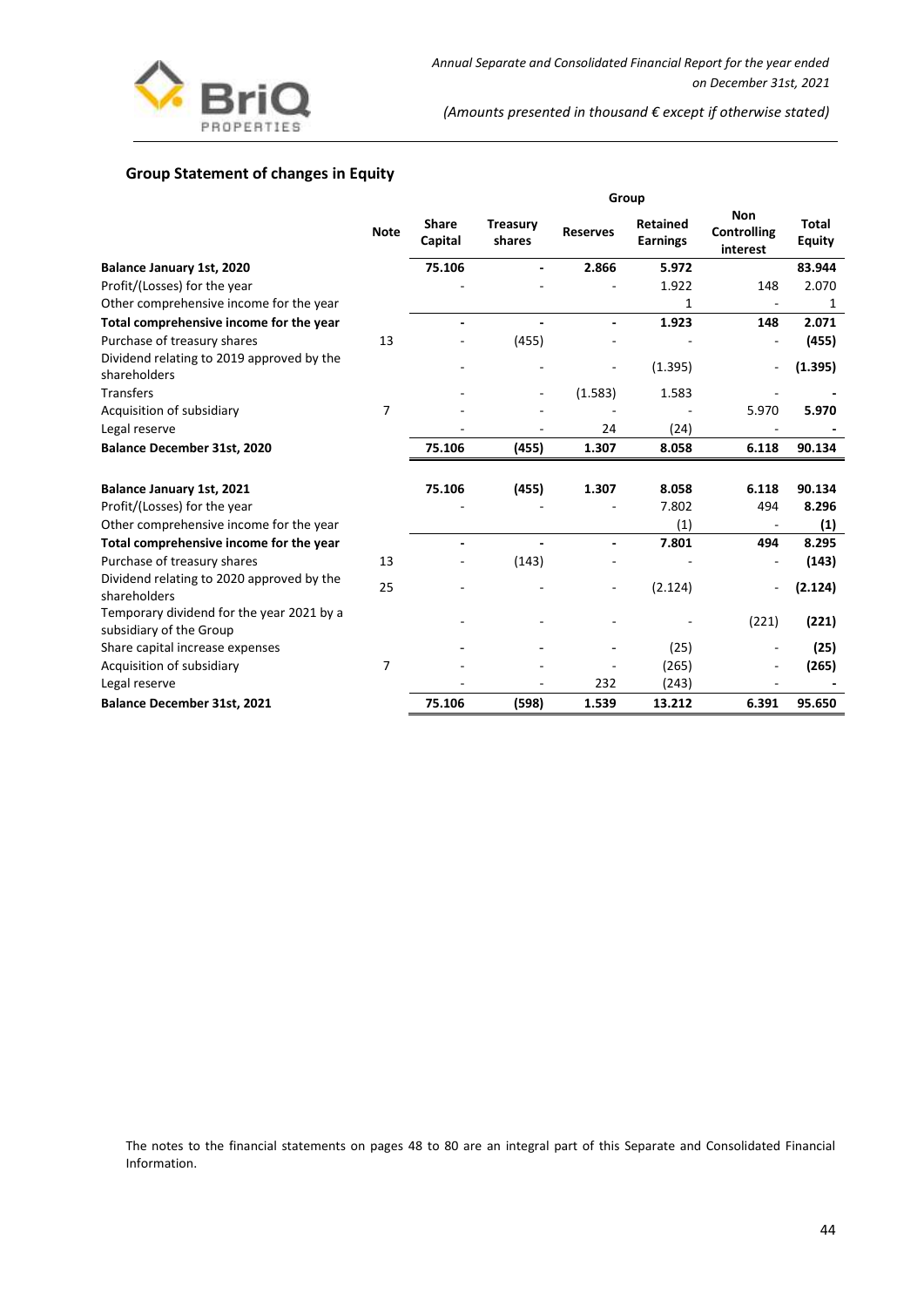

## **Company Statement of changes in Equity**

|                                                           |             |                         |                           | Company         |                                    |                     |
|-----------------------------------------------------------|-------------|-------------------------|---------------------------|-----------------|------------------------------------|---------------------|
|                                                           | <b>Note</b> | <b>Share</b><br>Capital | <b>Treasury</b><br>shares | <b>Reserves</b> | <b>Retained</b><br><b>Earnings</b> | <b>Total Equity</b> |
|                                                           |             |                         |                           |                 |                                    |                     |
| Balance January 1st, 2020                                 |             | 75.106                  |                           | 2.866           | 5.972                              | 83.944              |
| Profit/(Losses) for the year                              |             |                         |                           |                 | 709                                | 709                 |
| Other comprehensive income for the year                   |             |                         |                           |                 | 1                                  | 1                   |
| Total comprehensive income for the year                   |             |                         |                           |                 | 710                                | 710                 |
| Purchase of treasury shares                               |             |                         | (455)                     |                 |                                    | (455)               |
| Dividend relating to 2019 approved by the<br>shareholders |             |                         |                           |                 | (1.395)                            | (1.395)             |
| Transfers                                                 |             |                         |                           | (1.583)         | 1.583                              |                     |
| Legal reserve                                             |             |                         |                           | 24              | (24)                               |                     |
| <b>Balance December 31st, 2020</b>                        |             | 75.106                  | (455)                     | 1.307           | 6.846                              | 82.804              |
| Balance January 1st, 2021                                 |             | 75.106                  | (455)                     | 1.307           | 6.846                              | 82.804              |
| Profit/(Losses) for the year                              |             |                         |                           |                 | 7.133                              | 7.133               |
| Other comprehensive income for the year                   |             |                         |                           |                 | (1)                                | (1)                 |
| Total comprehensive income for the year                   |             |                         |                           |                 | 7.132                              | 7.132               |
| Purchase of treasury shares                               |             |                         | (143)                     |                 |                                    | (143)               |
| Dividend relating to 2020 approved by the<br>shareholders | 25          |                         |                           |                 | (2.124)                            | (2.124)             |
| Legal reserve                                             |             |                         |                           | 146             | (146)                              |                     |
| <b>Balance December 31st, 2021</b>                        |             | 75.106                  | (598)                     | 1.453           | 11.708                             | 87.669              |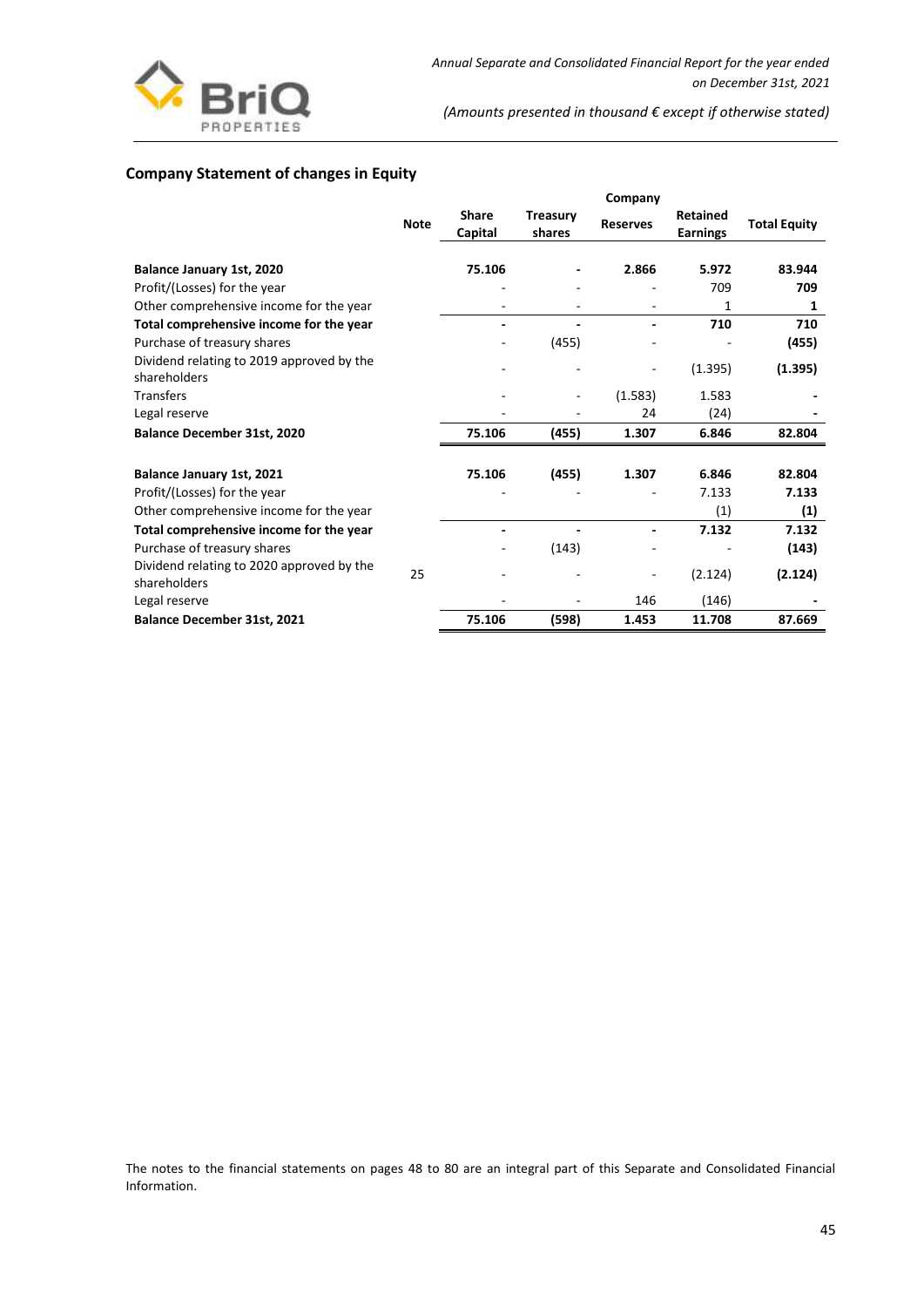

## **Group Cash Flow Statement**

| 01.01.2021<br>01.01.2020<br>Note<br>to<br>to<br>Cash flows from operating activities<br>31.12.2021<br>31.12.2020<br>Profit / (loss) before tax<br>8.424<br>2.158<br><b>Adjustments for:</b><br>Depreciation<br>29<br>16<br>Provision<br>160<br>(Increase)/ Decrease of fair value of investment properties<br>6<br>(4.431)<br>(416)<br>Gains on disposal on investment property<br>(75)<br>Provisions for retirement benefits obligations<br>(8)<br>10<br>Finance (income) / exprense<br>262<br>491<br>Other<br>(73)<br>Changes in working capital<br>(Increase) / Decrease in receivables<br>(1.014)<br>(77)<br>334<br>460<br>Increase / (Decrease) in payables<br>Interest paid<br>(549)<br>(325)<br>Tax paid<br>(201)<br>(98)<br>Net cash flows from operating activities<br>3.795<br>1.352<br>Cash flows from investing activities<br>increase / decrease of construction VAT<br>11<br>456<br>(500)<br>Purchases of Property Plant and equipment<br>(4)<br>(32)<br>Purchases of investment property<br>6<br>(4.509)<br>(10.033)<br>Subsequent capital expenditure on investment properties<br>6<br>(1.505)<br>(302)<br>Advances and charges related to real estate under construction<br>6<br>(6.314)<br>(3.483)<br>Proceeds from sale of investment properties<br>1.023<br>Acquisition of a subsidiary (excluding cash and cash equivalents<br>(265)<br>(26.388)<br>acquired)<br>Net cash used in investing activities<br>(11.118)<br>(40.738)<br>Cash flows from financing activities<br>Purchase of treasury shares<br>13<br>(455)<br>(143)<br>Share issue related cost<br>(25)<br>Repayments of borrowings<br>16<br>(22.292)<br>(12.586)<br>Proceeds short term borrowings<br>11.710<br>10.137<br>Proceeds from bond issue<br>22.628<br>8.100<br>Proceeds from government loan - grant<br>12<br>60<br>Lease payments - capital<br>(13)<br>24<br>Dividends paid and distributed to shareholders of the Company<br>(2.123)<br>(1.395)<br>Dividends paid and distributed by the Group's subsidiaries to minority<br>(221)<br>shareholders<br>Net cash from financing activities<br>9.553<br>3.885<br>Net increase / (decrease) in cash and cash equivalents<br>2.210<br>(35.501)<br>Cash and cash equivalents at the beginning of the year<br>2.067<br>37.568 |                                                  |    | Group |       |
|--------------------------------------------------------------------------------------------------------------------------------------------------------------------------------------------------------------------------------------------------------------------------------------------------------------------------------------------------------------------------------------------------------------------------------------------------------------------------------------------------------------------------------------------------------------------------------------------------------------------------------------------------------------------------------------------------------------------------------------------------------------------------------------------------------------------------------------------------------------------------------------------------------------------------------------------------------------------------------------------------------------------------------------------------------------------------------------------------------------------------------------------------------------------------------------------------------------------------------------------------------------------------------------------------------------------------------------------------------------------------------------------------------------------------------------------------------------------------------------------------------------------------------------------------------------------------------------------------------------------------------------------------------------------------------------------------------------------------------------------------------------------------------------------------------------------------------------------------------------------------------------------------------------------------------------------------------------------------------------------------------------------------------------------------------------------------------------------------------------------------------------------------------------------------------------------------------------------------------------------------------------------|--------------------------------------------------|----|-------|-------|
|                                                                                                                                                                                                                                                                                                                                                                                                                                                                                                                                                                                                                                                                                                                                                                                                                                                                                                                                                                                                                                                                                                                                                                                                                                                                                                                                                                                                                                                                                                                                                                                                                                                                                                                                                                                                                                                                                                                                                                                                                                                                                                                                                                                                                                                                    |                                                  |    |       |       |
|                                                                                                                                                                                                                                                                                                                                                                                                                                                                                                                                                                                                                                                                                                                                                                                                                                                                                                                                                                                                                                                                                                                                                                                                                                                                                                                                                                                                                                                                                                                                                                                                                                                                                                                                                                                                                                                                                                                                                                                                                                                                                                                                                                                                                                                                    |                                                  |    |       |       |
|                                                                                                                                                                                                                                                                                                                                                                                                                                                                                                                                                                                                                                                                                                                                                                                                                                                                                                                                                                                                                                                                                                                                                                                                                                                                                                                                                                                                                                                                                                                                                                                                                                                                                                                                                                                                                                                                                                                                                                                                                                                                                                                                                                                                                                                                    |                                                  |    |       |       |
|                                                                                                                                                                                                                                                                                                                                                                                                                                                                                                                                                                                                                                                                                                                                                                                                                                                                                                                                                                                                                                                                                                                                                                                                                                                                                                                                                                                                                                                                                                                                                                                                                                                                                                                                                                                                                                                                                                                                                                                                                                                                                                                                                                                                                                                                    |                                                  |    |       |       |
|                                                                                                                                                                                                                                                                                                                                                                                                                                                                                                                                                                                                                                                                                                                                                                                                                                                                                                                                                                                                                                                                                                                                                                                                                                                                                                                                                                                                                                                                                                                                                                                                                                                                                                                                                                                                                                                                                                                                                                                                                                                                                                                                                                                                                                                                    |                                                  |    |       |       |
|                                                                                                                                                                                                                                                                                                                                                                                                                                                                                                                                                                                                                                                                                                                                                                                                                                                                                                                                                                                                                                                                                                                                                                                                                                                                                                                                                                                                                                                                                                                                                                                                                                                                                                                                                                                                                                                                                                                                                                                                                                                                                                                                                                                                                                                                    |                                                  |    |       |       |
|                                                                                                                                                                                                                                                                                                                                                                                                                                                                                                                                                                                                                                                                                                                                                                                                                                                                                                                                                                                                                                                                                                                                                                                                                                                                                                                                                                                                                                                                                                                                                                                                                                                                                                                                                                                                                                                                                                                                                                                                                                                                                                                                                                                                                                                                    |                                                  |    |       |       |
|                                                                                                                                                                                                                                                                                                                                                                                                                                                                                                                                                                                                                                                                                                                                                                                                                                                                                                                                                                                                                                                                                                                                                                                                                                                                                                                                                                                                                                                                                                                                                                                                                                                                                                                                                                                                                                                                                                                                                                                                                                                                                                                                                                                                                                                                    |                                                  |    |       |       |
|                                                                                                                                                                                                                                                                                                                                                                                                                                                                                                                                                                                                                                                                                                                                                                                                                                                                                                                                                                                                                                                                                                                                                                                                                                                                                                                                                                                                                                                                                                                                                                                                                                                                                                                                                                                                                                                                                                                                                                                                                                                                                                                                                                                                                                                                    |                                                  |    |       |       |
|                                                                                                                                                                                                                                                                                                                                                                                                                                                                                                                                                                                                                                                                                                                                                                                                                                                                                                                                                                                                                                                                                                                                                                                                                                                                                                                                                                                                                                                                                                                                                                                                                                                                                                                                                                                                                                                                                                                                                                                                                                                                                                                                                                                                                                                                    |                                                  |    |       |       |
|                                                                                                                                                                                                                                                                                                                                                                                                                                                                                                                                                                                                                                                                                                                                                                                                                                                                                                                                                                                                                                                                                                                                                                                                                                                                                                                                                                                                                                                                                                                                                                                                                                                                                                                                                                                                                                                                                                                                                                                                                                                                                                                                                                                                                                                                    |                                                  |    |       |       |
|                                                                                                                                                                                                                                                                                                                                                                                                                                                                                                                                                                                                                                                                                                                                                                                                                                                                                                                                                                                                                                                                                                                                                                                                                                                                                                                                                                                                                                                                                                                                                                                                                                                                                                                                                                                                                                                                                                                                                                                                                                                                                                                                                                                                                                                                    |                                                  |    |       |       |
|                                                                                                                                                                                                                                                                                                                                                                                                                                                                                                                                                                                                                                                                                                                                                                                                                                                                                                                                                                                                                                                                                                                                                                                                                                                                                                                                                                                                                                                                                                                                                                                                                                                                                                                                                                                                                                                                                                                                                                                                                                                                                                                                                                                                                                                                    |                                                  |    |       |       |
|                                                                                                                                                                                                                                                                                                                                                                                                                                                                                                                                                                                                                                                                                                                                                                                                                                                                                                                                                                                                                                                                                                                                                                                                                                                                                                                                                                                                                                                                                                                                                                                                                                                                                                                                                                                                                                                                                                                                                                                                                                                                                                                                                                                                                                                                    |                                                  |    |       |       |
|                                                                                                                                                                                                                                                                                                                                                                                                                                                                                                                                                                                                                                                                                                                                                                                                                                                                                                                                                                                                                                                                                                                                                                                                                                                                                                                                                                                                                                                                                                                                                                                                                                                                                                                                                                                                                                                                                                                                                                                                                                                                                                                                                                                                                                                                    |                                                  |    |       |       |
|                                                                                                                                                                                                                                                                                                                                                                                                                                                                                                                                                                                                                                                                                                                                                                                                                                                                                                                                                                                                                                                                                                                                                                                                                                                                                                                                                                                                                                                                                                                                                                                                                                                                                                                                                                                                                                                                                                                                                                                                                                                                                                                                                                                                                                                                    |                                                  |    |       |       |
|                                                                                                                                                                                                                                                                                                                                                                                                                                                                                                                                                                                                                                                                                                                                                                                                                                                                                                                                                                                                                                                                                                                                                                                                                                                                                                                                                                                                                                                                                                                                                                                                                                                                                                                                                                                                                                                                                                                                                                                                                                                                                                                                                                                                                                                                    |                                                  |    |       |       |
|                                                                                                                                                                                                                                                                                                                                                                                                                                                                                                                                                                                                                                                                                                                                                                                                                                                                                                                                                                                                                                                                                                                                                                                                                                                                                                                                                                                                                                                                                                                                                                                                                                                                                                                                                                                                                                                                                                                                                                                                                                                                                                                                                                                                                                                                    |                                                  |    |       |       |
|                                                                                                                                                                                                                                                                                                                                                                                                                                                                                                                                                                                                                                                                                                                                                                                                                                                                                                                                                                                                                                                                                                                                                                                                                                                                                                                                                                                                                                                                                                                                                                                                                                                                                                                                                                                                                                                                                                                                                                                                                                                                                                                                                                                                                                                                    |                                                  |    |       |       |
|                                                                                                                                                                                                                                                                                                                                                                                                                                                                                                                                                                                                                                                                                                                                                                                                                                                                                                                                                                                                                                                                                                                                                                                                                                                                                                                                                                                                                                                                                                                                                                                                                                                                                                                                                                                                                                                                                                                                                                                                                                                                                                                                                                                                                                                                    |                                                  |    |       |       |
|                                                                                                                                                                                                                                                                                                                                                                                                                                                                                                                                                                                                                                                                                                                                                                                                                                                                                                                                                                                                                                                                                                                                                                                                                                                                                                                                                                                                                                                                                                                                                                                                                                                                                                                                                                                                                                                                                                                                                                                                                                                                                                                                                                                                                                                                    |                                                  |    |       |       |
|                                                                                                                                                                                                                                                                                                                                                                                                                                                                                                                                                                                                                                                                                                                                                                                                                                                                                                                                                                                                                                                                                                                                                                                                                                                                                                                                                                                                                                                                                                                                                                                                                                                                                                                                                                                                                                                                                                                                                                                                                                                                                                                                                                                                                                                                    |                                                  |    |       |       |
|                                                                                                                                                                                                                                                                                                                                                                                                                                                                                                                                                                                                                                                                                                                                                                                                                                                                                                                                                                                                                                                                                                                                                                                                                                                                                                                                                                                                                                                                                                                                                                                                                                                                                                                                                                                                                                                                                                                                                                                                                                                                                                                                                                                                                                                                    |                                                  |    |       |       |
|                                                                                                                                                                                                                                                                                                                                                                                                                                                                                                                                                                                                                                                                                                                                                                                                                                                                                                                                                                                                                                                                                                                                                                                                                                                                                                                                                                                                                                                                                                                                                                                                                                                                                                                                                                                                                                                                                                                                                                                                                                                                                                                                                                                                                                                                    |                                                  |    |       |       |
|                                                                                                                                                                                                                                                                                                                                                                                                                                                                                                                                                                                                                                                                                                                                                                                                                                                                                                                                                                                                                                                                                                                                                                                                                                                                                                                                                                                                                                                                                                                                                                                                                                                                                                                                                                                                                                                                                                                                                                                                                                                                                                                                                                                                                                                                    |                                                  |    |       |       |
|                                                                                                                                                                                                                                                                                                                                                                                                                                                                                                                                                                                                                                                                                                                                                                                                                                                                                                                                                                                                                                                                                                                                                                                                                                                                                                                                                                                                                                                                                                                                                                                                                                                                                                                                                                                                                                                                                                                                                                                                                                                                                                                                                                                                                                                                    |                                                  |    |       |       |
|                                                                                                                                                                                                                                                                                                                                                                                                                                                                                                                                                                                                                                                                                                                                                                                                                                                                                                                                                                                                                                                                                                                                                                                                                                                                                                                                                                                                                                                                                                                                                                                                                                                                                                                                                                                                                                                                                                                                                                                                                                                                                                                                                                                                                                                                    |                                                  |    |       |       |
|                                                                                                                                                                                                                                                                                                                                                                                                                                                                                                                                                                                                                                                                                                                                                                                                                                                                                                                                                                                                                                                                                                                                                                                                                                                                                                                                                                                                                                                                                                                                                                                                                                                                                                                                                                                                                                                                                                                                                                                                                                                                                                                                                                                                                                                                    |                                                  |    |       |       |
|                                                                                                                                                                                                                                                                                                                                                                                                                                                                                                                                                                                                                                                                                                                                                                                                                                                                                                                                                                                                                                                                                                                                                                                                                                                                                                                                                                                                                                                                                                                                                                                                                                                                                                                                                                                                                                                                                                                                                                                                                                                                                                                                                                                                                                                                    |                                                  |    |       |       |
|                                                                                                                                                                                                                                                                                                                                                                                                                                                                                                                                                                                                                                                                                                                                                                                                                                                                                                                                                                                                                                                                                                                                                                                                                                                                                                                                                                                                                                                                                                                                                                                                                                                                                                                                                                                                                                                                                                                                                                                                                                                                                                                                                                                                                                                                    |                                                  |    |       |       |
|                                                                                                                                                                                                                                                                                                                                                                                                                                                                                                                                                                                                                                                                                                                                                                                                                                                                                                                                                                                                                                                                                                                                                                                                                                                                                                                                                                                                                                                                                                                                                                                                                                                                                                                                                                                                                                                                                                                                                                                                                                                                                                                                                                                                                                                                    |                                                  |    |       |       |
|                                                                                                                                                                                                                                                                                                                                                                                                                                                                                                                                                                                                                                                                                                                                                                                                                                                                                                                                                                                                                                                                                                                                                                                                                                                                                                                                                                                                                                                                                                                                                                                                                                                                                                                                                                                                                                                                                                                                                                                                                                                                                                                                                                                                                                                                    |                                                  |    |       |       |
|                                                                                                                                                                                                                                                                                                                                                                                                                                                                                                                                                                                                                                                                                                                                                                                                                                                                                                                                                                                                                                                                                                                                                                                                                                                                                                                                                                                                                                                                                                                                                                                                                                                                                                                                                                                                                                                                                                                                                                                                                                                                                                                                                                                                                                                                    |                                                  |    |       |       |
|                                                                                                                                                                                                                                                                                                                                                                                                                                                                                                                                                                                                                                                                                                                                                                                                                                                                                                                                                                                                                                                                                                                                                                                                                                                                                                                                                                                                                                                                                                                                                                                                                                                                                                                                                                                                                                                                                                                                                                                                                                                                                                                                                                                                                                                                    |                                                  |    |       |       |
|                                                                                                                                                                                                                                                                                                                                                                                                                                                                                                                                                                                                                                                                                                                                                                                                                                                                                                                                                                                                                                                                                                                                                                                                                                                                                                                                                                                                                                                                                                                                                                                                                                                                                                                                                                                                                                                                                                                                                                                                                                                                                                                                                                                                                                                                    |                                                  |    |       |       |
|                                                                                                                                                                                                                                                                                                                                                                                                                                                                                                                                                                                                                                                                                                                                                                                                                                                                                                                                                                                                                                                                                                                                                                                                                                                                                                                                                                                                                                                                                                                                                                                                                                                                                                                                                                                                                                                                                                                                                                                                                                                                                                                                                                                                                                                                    |                                                  |    |       |       |
|                                                                                                                                                                                                                                                                                                                                                                                                                                                                                                                                                                                                                                                                                                                                                                                                                                                                                                                                                                                                                                                                                                                                                                                                                                                                                                                                                                                                                                                                                                                                                                                                                                                                                                                                                                                                                                                                                                                                                                                                                                                                                                                                                                                                                                                                    |                                                  |    |       |       |
|                                                                                                                                                                                                                                                                                                                                                                                                                                                                                                                                                                                                                                                                                                                                                                                                                                                                                                                                                                                                                                                                                                                                                                                                                                                                                                                                                                                                                                                                                                                                                                                                                                                                                                                                                                                                                                                                                                                                                                                                                                                                                                                                                                                                                                                                    |                                                  |    |       |       |
|                                                                                                                                                                                                                                                                                                                                                                                                                                                                                                                                                                                                                                                                                                                                                                                                                                                                                                                                                                                                                                                                                                                                                                                                                                                                                                                                                                                                                                                                                                                                                                                                                                                                                                                                                                                                                                                                                                                                                                                                                                                                                                                                                                                                                                                                    |                                                  |    |       |       |
|                                                                                                                                                                                                                                                                                                                                                                                                                                                                                                                                                                                                                                                                                                                                                                                                                                                                                                                                                                                                                                                                                                                                                                                                                                                                                                                                                                                                                                                                                                                                                                                                                                                                                                                                                                                                                                                                                                                                                                                                                                                                                                                                                                                                                                                                    |                                                  |    |       |       |
|                                                                                                                                                                                                                                                                                                                                                                                                                                                                                                                                                                                                                                                                                                                                                                                                                                                                                                                                                                                                                                                                                                                                                                                                                                                                                                                                                                                                                                                                                                                                                                                                                                                                                                                                                                                                                                                                                                                                                                                                                                                                                                                                                                                                                                                                    |                                                  |    |       |       |
|                                                                                                                                                                                                                                                                                                                                                                                                                                                                                                                                                                                                                                                                                                                                                                                                                                                                                                                                                                                                                                                                                                                                                                                                                                                                                                                                                                                                                                                                                                                                                                                                                                                                                                                                                                                                                                                                                                                                                                                                                                                                                                                                                                                                                                                                    |                                                  |    |       |       |
|                                                                                                                                                                                                                                                                                                                                                                                                                                                                                                                                                                                                                                                                                                                                                                                                                                                                                                                                                                                                                                                                                                                                                                                                                                                                                                                                                                                                                                                                                                                                                                                                                                                                                                                                                                                                                                                                                                                                                                                                                                                                                                                                                                                                                                                                    |                                                  |    |       |       |
|                                                                                                                                                                                                                                                                                                                                                                                                                                                                                                                                                                                                                                                                                                                                                                                                                                                                                                                                                                                                                                                                                                                                                                                                                                                                                                                                                                                                                                                                                                                                                                                                                                                                                                                                                                                                                                                                                                                                                                                                                                                                                                                                                                                                                                                                    | Cash and cash equivalents at the end of the year | 12 | 4.277 | 2.067 |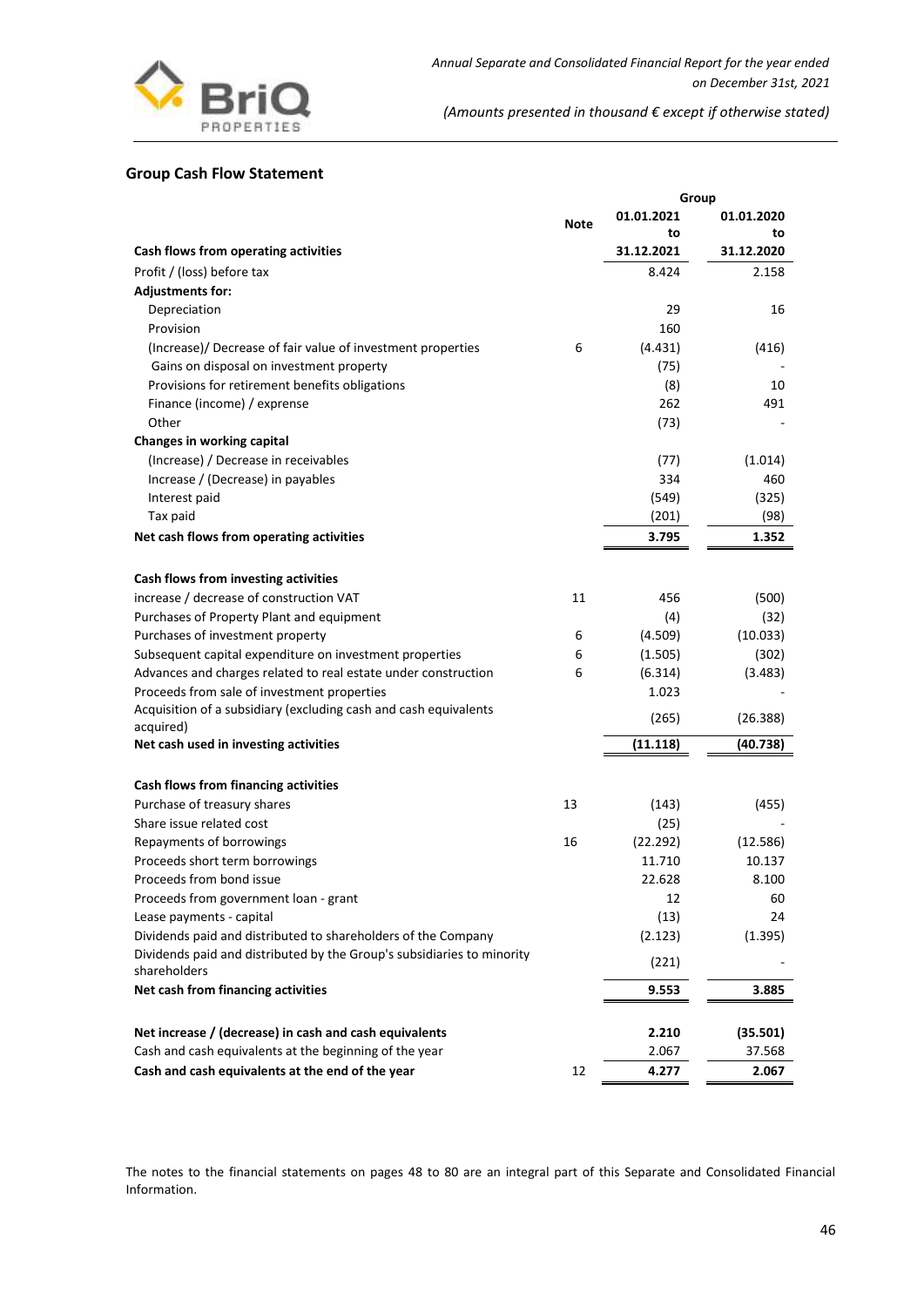

## **Company Cash Flow Statement**

|                                                                               | Company     |               |               |  |
|-------------------------------------------------------------------------------|-------------|---------------|---------------|--|
|                                                                               | <b>Note</b> | 01.01.2021 to | 01.01.2020 to |  |
| Cash flows from operating activities                                          |             | 31.12.2021    | 31.12.2020    |  |
| Profit / (loss) before tax                                                    |             | 7.217         | 792           |  |
| <b>Adjustments for:</b>                                                       |             |               |               |  |
| Depreciation                                                                  |             | 16            | 15            |  |
| Provision                                                                     |             | 160           | 70            |  |
| (Increase)/ Decrease of fair value of investment properties                   | 6           | (4.327)       | 701           |  |
| Gains on disposal on investment property                                      |             | (75)          |               |  |
| Dividends Received                                                            |             | (888)         |               |  |
| Provision for staff compensation - exit / (income) year                       |             | (8)           | 10            |  |
| Finance (income) / exprense                                                   |             | 251           | 490           |  |
| Other                                                                         |             | (73)          |               |  |
| Changes in working capital                                                    |             |               |               |  |
| (Increase) / Decrease in receivables                                          |             | 10            | (715)         |  |
| Increase / (Decrease) in payables                                             |             | (57)          | 393           |  |
| Interest paid                                                                 |             | (546)         | (324)         |  |
| Tax paid                                                                      |             | (78)          | (80)          |  |
| Net cash flows from operating activities                                      |             | 1.602         | 1.352         |  |
|                                                                               |             |               |               |  |
| Cash flows from investing activities                                          |             |               |               |  |
| Participation in subsidiaries' capital increase                               |             | (630)         |               |  |
| increase / decrease of construction VAT                                       | 11          | 456           | (500)         |  |
| Purchases of Property Plant and equipment                                     | 7,8         | (4)           | (32)          |  |
| Purchases of investment property                                              | 6           | (4.509)       | (10.033)      |  |
| Acquisition of a subsidiary (excluding cash and cash equivalents<br>acquired) |             | (265)         | (27.425)      |  |
| Advances and charges related to real estate under construction                | 6           | (6.314)       | (3.483)       |  |
| Proceeds from sale of investment properties                                   |             | 1.023         |               |  |
| Dividends received                                                            |             | 888           |               |  |
| Subsequent capital expenditure on investment properties                       |             | (62)          | (253)         |  |
| Net cash used in investing activities                                         |             | (9.417)       | (41.226)      |  |
|                                                                               |             |               |               |  |
| Cash flows from financing activities                                          |             |               |               |  |
| Purchase of treasury shares                                                   |             | (143)         | (455)         |  |
| Repayments of borrowings                                                      | 16          | (22.307)      | (12.586)      |  |
| Proceeds short term borrowings                                                | 16          | 11.350        | 10.017        |  |
| Proceeds from bond issue                                                      | 16          | 22.628        | 8.100         |  |
| Lease payments - capital                                                      |             | (6)           | 24            |  |
| Dividends paid                                                                | 25          | (2.123)       | (1.395)       |  |
| Net cash from financing activities                                            |             | 9.399         | 3.705         |  |
| Net increase / (decrease) in cash and cash equivalents                        |             | 1.584         | (36.669)      |  |
| Cash and cash equivalents at the beginning of the year                        |             | 899           | 37.568        |  |
| Cash and cash equivalents at the end of the year                              | 12          | 2.483         | 899           |  |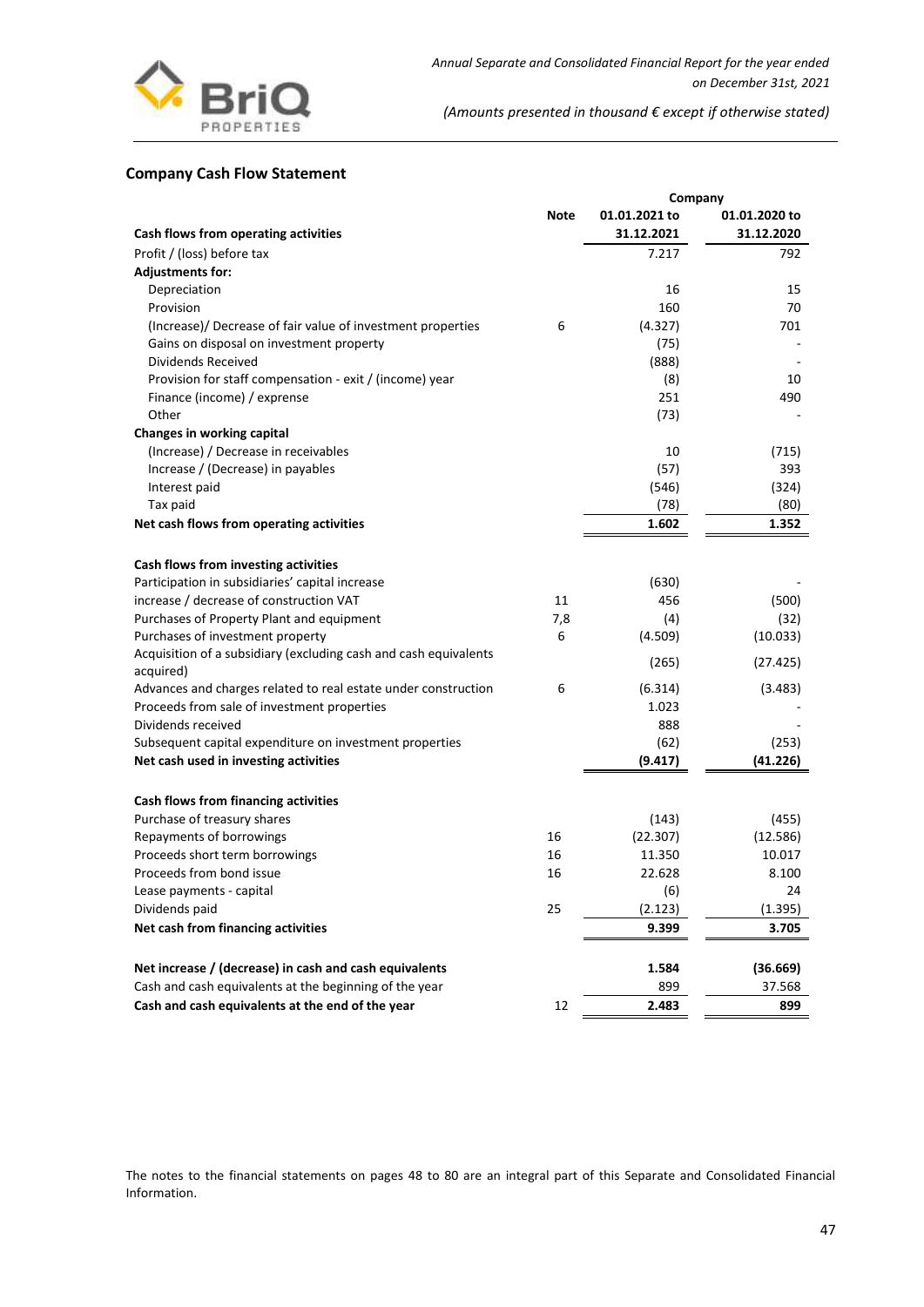

## **Notes to the Financial Statements**

## **1. General Information**

The Separate and Consolidated Financial Statements for the year from 01 January 2021 to 31 December 2021 include the separate financial statements of "BriQ Properties Real Estate Investment Company (the" Company ") and the consolidated financial statements of the Company and its subsidiaries "Plaza Hotel Skiathos M.S.A." and "Sarmed Warehouses S.A.", (together "the Group").

"BriQ Properties R.E.I.C." (the "Company") was established on 21 October 2016 under the name "BriQ Properties Real Estate Investment Company" and the distinctive title "BriQ Properties R.E.I.C." has been registered in the General Commercial Registry (G.E.MI). with the Number 140330201000 and Tax Registration Number 997521479 in accordance with law 4548/2018, law 2778 / 1999 and law 4209 / 2013 as amended and in force.

The Company is a Real Estate Investment Company (R.E.I.C.), licensed by the Hellenic Capital Market Commission under number 757 / 31.05.2016. Its operation is in accordance with Law 2778/1993, Law 4209/2013 and Law 4548/2018, as well as by regulatory decisions and circulars of the Hellenic Capital Market Commission and the Ministries of Economy and Finance. The exclusive purpose of the Company is the acquisition and management of real estate and investing according to Article 22 of Law 2778/1999, as in force. Also, since its establishment, the Company has been supervised and controlled by the Hellenic Capital Market Commission regarding its obligations as REIC, as well as for the compliance of the Hellenic Capital Market legislation and the corporate governance rules, and further, is supervised by the competent Attica Region as a societe anonyme and by the Athens Stock Exchange as a listed company.

From 31.07.2017 the shares of the Company are traded on the Main Market of the Athens Stock Exchange.

On March 30, 2020 the Board of Directors of the Company was reconstituted in accordance with the decision of the Ordinary General Meeting of Shareholders of March 30, 2020 with the addition of Mrs. Eleni Linardou. The new 8-member Board of Directors elected by the Ordinary General Meeting of Shareholders of March 30, 2020, which appointed its independent nonexecutive members in accordance with article 87 par. 5 Law 4548/2018 and article 3 Law. 3016/2002, was formed on the same day in a body, has a four-year term, until April 1, 2024, and its term will be automatically extended until the first Ordinary General Meeting of the Company's shareholders after its expiration.

Following the resignation of Mr. Tamvakakis, Vice Chairman of the Board of Directors of the Company, the Board of Directors of the Company in its meeting of 14.07.2021 and following a proposal of the Remuneration and Nominations Committee of the Company, elected Mr. Papaefstratiou - until recently of the Board of Directors, as its Vice President.

Following the above, the new seven-member Board of Directors, with its composition remaining unchanged, was reorganized into a body for the remainder of its four-year term, ie until April 1, 2024, which may be automatically extended until the first Ordinary General Meeting of the Company's shareholders after its expiration, as follows:

- 1. Theodoros, Dimitriou, Fessas, Chairman of the Board, Non-Executive Member
- 2. Efstratios, Dimitriou, Papaefstratiou, Independent Non-Executive Member
- 3. Anna, Georgiou, Apostolidou, CEO, Executive Member
- 4. Apostolos, Miltiadi, Georgantzis, Executive Member
- 5. Eftychia, Sophocles, Koutsoureli,, Non-Executive Member
- 6. Markos, Grigoriou, Bitsakos,, Non-Executive Member
- 7. Eleni, Dimitriou, Linardou, Independent Non-Executive Member

The above change in the composition of the Board of Directors will be announced at the next General Assembly in accordance with art. 7 of the Company's Articles of Association, art. 82 of Law 4548/2018 and art. 9 par. 4 of law 4706/2020.

The headquarters of Company are on 25<sup>th</sup> Alexandrou Pantou Street, 176 71 Kallithea, Attica. The Company's website is: [www.briqproperties.gr.](http://www.briqproperties.gr/) On 13.12.2022 the Company started a branch in the Municipality of Athens in the prefecture of Attica on Mitropoleos Street no. 3 Postal Code. 10557, in privately owned horizontal property.

Τhe total number of employees of the Company as at December 31, 2021 was 8 (31.12.2020: 6).

The Separate and Consolidated Financial Statements for the year ended 31 December 2021 were prepared in accordance with International Financial Reporting Standards ("IFRS") as adopted by the European Union, approved by the Board of Directors on 28.03.2022 and will be submitted for approval at the General Meeting of the Shareholders of the Company.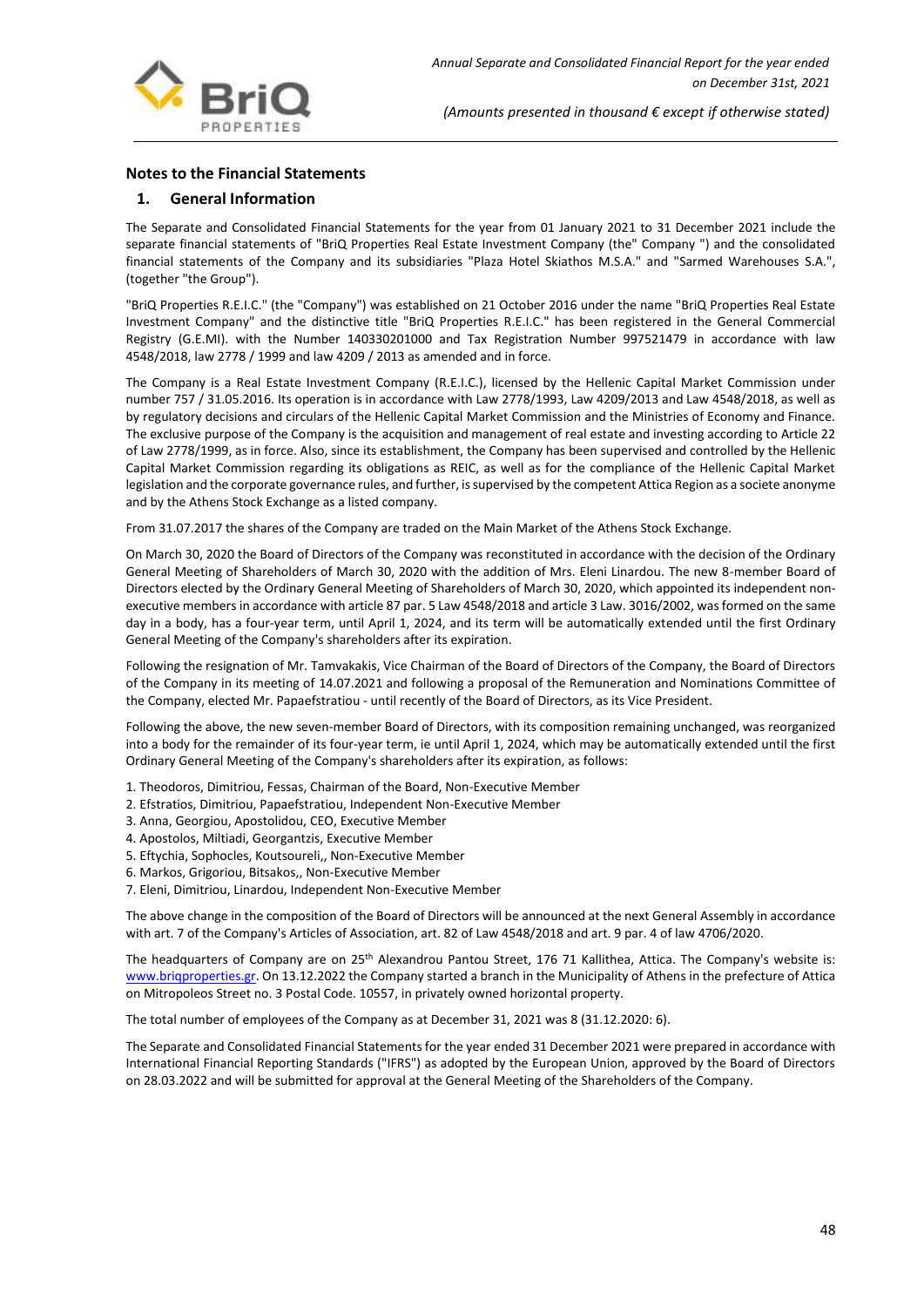

## **2. Principles for the preparation of the Financial Statements**

#### **2.1 Framework for the preparation of the Financial Statements**

The Separate and Consolidated financial statements include the financial data of the Company and its subsidiaries "Plaza Hotel Skiathos M.S.A." and "Sarmed Warehouses SA.", ("Subsidiaries" together with the Company referred to as "Group").

The Separate and Consolidated Financial Statements have been prepared in accordance with International Financial Reporting Standards (IFRS) and IFRS Interpretations, as adopted by the European Union.

The basic accounting policies applied for the preparation of these financial statements are presented below.

The financial statements have been prepared on a going concern basis, applying the principle of historical cost, as amended to include the valuation of real estate investments at fair value.

The preparation of financial statements in accordance with IFRS requires that Management makes accounting estimates, and judgments in applying the relevant accounting policies. Areas that involve complex transactions and have a high degree of subjectivity or assumptions and estimates that are relevant to the financial statements are listed in Note 4.

#### **Going concern**

The Group and the Company cover their daily needs for working capital through the generated cash flows and the relevant resources at their disposal, including bank loans.

The spread of coronavirus (COVID-19) creates pressures and restrictions on the level of leases of the Group and the Company, as well as on their liquidity for the foreseeable future. Despite the adversities imposed by the COVID-19 pandemic in the year 2021, the Company managed to continue its activity smoothly, with significant growth and increase of its results.

The effects of COVID-19 coronavirus on the value of the properties and the income of the Group, as well as the measures taken by the Group are mentioned in Note 4.

However, taking into account the long-term lease agreements concluded by the Company, the dispersion and the solvency of its tenants, the dispersion of the real estate portfolio based on the real estate estimates of 31.12.2021 in warehouses - logistics (48,7%), offices (28,9%), hotels (17,1%), special purpose properties (2,9%), shops (1,7%) and plots (0,6%) and the sufficient liquidity it has, the reasonable expectation that the Company has sufficient resources to continue its business smoothly in the near future.

Therefore, the Group continues to apply the "going concern basis" in the preparation of the financial statements for the year ended December 31, 2021.

#### **2.2 New standards, amendments to standards and interpretations**

Standards and interpretations have been issued that are mandatory for periods beginning on or after 1 January 2021. The Group's evaluation of the effect of these new standards, amendments to standards and interpretations is as follows:

#### **Standards and Interpretations effective for the current financial year**

#### **IFRS 16 (Amendment) 'Covid-19-Related Rent Concessions'**

The amendment provides lessees (but not lessors) with relief in the form of an optional exemption from assessing whether a rent concession related to COVID-19 is a lease modification. Lessees can elect to account for rent concessions in the same way as they would for changes which are not considered lease modifications.

#### **IFRS 4 (Amendment) 'Extension of the Temporary Exemption from Applying IFRS 9'**

The amendment changes the fixed expiry date for the temporary exemption in IFRS 4 'Insurance Contracts' from applying IFRS 9 'Financial Instruments', so that entities would be required to apply IFRS 9 for annual periods beginning on or after 1 January 2023.

#### **IFRS 9, IAS 39, IFRS 7, IFRS 4 and IFRS 16 (Amendments) 'Interest rate benchmark reform – Phase 2'**

The amendments complement those issued in 2019 and focus on the effects on financial statements when a company replaces the old interest rate benchmark with an alternative benchmark rate as a result of the reform. More specifically, the amendments relate to how a company will account for changes in the contractual cash flows of financial instruments, how it will account for the change in its hedging relationships and the information it should disclose.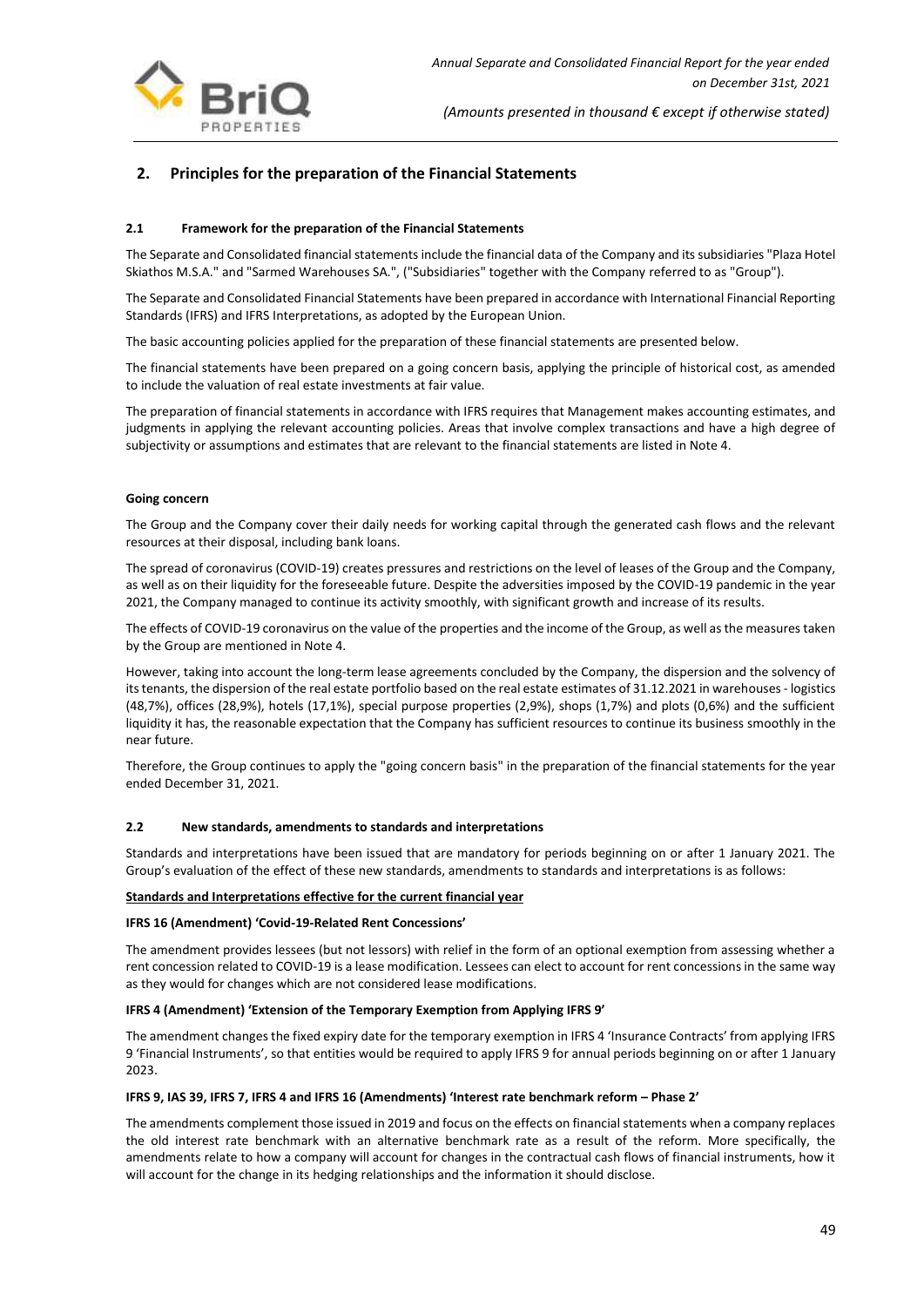

#### **Standards and Interpretations effective for subsequent periods**

#### **IFRS 16 (Amendment) 'Covid-19-Related Rent Concessions'** (effective for annual periods beginning on or after 1 April 2021)

The amendment extends the application period of the practical expedient in relation to rent concessions by one year to cover rental concessions that reduce leases due only on or before 30 June 2022.

#### **IFRS 17 'Insurance contracts' and Amendments to IFRS 17** (effective for annual periods beginning on or after 1 January 2023)

IFRS 17 has been issued in May 2017 and, along with the Amendments to IFRS 17 issued in June 2020, supersedes IFRS 4. IFRS 17 establishes principles for the recognition, measurement, presentation and disclosure of insurance contracts within the scope of the Standard and its objective is to ensure that an entity provides relevant information that faithfully represents those contracts. The new standard solves the comparison problems created by IFRS 4 by requiring all insurance contracts to be accounted for in a consistent manner. Insurance obligations will be accounted for using current values instead of historical cost.

#### **IAS 16 (Amendment) 'Property, Plant and Equipment – Proceeds before Intended Use'** (effective for annual periods beginning on or after 1 January 2022)

The amendment prohibits an entity from deducting from the cost of an item of PP&E any proceeds received from selling items produced while the entity is preparing the asset for its intended use. It also requires entities to separately disclose the amounts of proceeds and costs relating to such items produced that are not an output of the entity's ordinary activities.

#### **IAS 37 (Amendment) 'Onerous Contracts – Cost of Fulfilling a Contract'** (effective for annual periods beginning on or after 1 January 2022)

The amendment clarifies that 'costs to fulfil a contract' comprise the incremental costs of fulfilling that contract and an allocation of other costs that relate directly to fulfilling contracts. The amendment also clarifies that, before a separate provision for an onerous contract is established, an entity recognises any impairment loss that has occurred on assets used in fulfilling the contract, rather than on assets dedicated to that contract.

#### **IFRS 3 (Amendment) 'Reference to the Conceptual Framework'** *(effective for annual periods beginning on or after 1 January* 2022)

The amendment updated the standard to refer to the 2018 Conceptual Framework for Financial Reporting, in order to determine what constitutes an asset or a liability in a business combination. In addition, an exception was added for some types of liabilities and contingent liabilities acquired in a business combination. Finally, it is clarified that the acquirer should not recognise contingent assets, as defined in IAS 37, at the acquisition date.

#### **IAS 1 (Amendment) 'Classification of liabilities as current or non-current'** (effective for annual periods beginning on or after 1 January 2023)

The amendment clarifies that liabilities are classified as either current or non-current depending on the rights that exist at the end of the reporting period. Classification is unaffected by the expectations of the entity or events after the reporting date. The amendment also clarifies what IAS 1 means when it refers to the 'settlement' of a liability. The amendment has not yet been endorsed by the EU.

#### **IAS 1 (Amendments) 'Presentation of Financial Statements' and IFRS Practice Statement 2 'Disclosure of Accounting policies'** (effective for annual periods beginning on or after 1 January 2023)

The amendments require companies to disclose their material accounting policy information and provide guidance on how to apply the concept of materiality to accounting policy disclosures. The amendments have not yet been endorsed by the EU.

#### **IAS 8 (Amendments) 'Accounting policies, Changes in Accounting Estimates and Errors: Definition of Accounting Estimates'** (effective for annual periods beginning on or after 1 January 2023)

The amendments clarify how companies should distinguish changes in accounting policies from changes in accounting estimates. The amendments have not yet been endorsed by the EU.

#### **IΑS 12 (Amendments) 'Deferred tax related to Assets and Liabilities arising from a Single Transaction'** (effective for annual periods beginning on or after 1 January 2023)

The amendments require companies to recognise deferred tax on transactions that, on initial recognition, give rise to equal amounts of taxable and deductible temporary differences. This will typically apply to transactions such as leases for the lessee and decommissioning obligations. The amendments have not yet been endorsed by the EU.

#### **IFRS 17 (Amendment) 'Initial Application of IFRS 17 and IFRS 9 – Comparative Information'** (effective for annual periods beginning on or after 1 January 2023)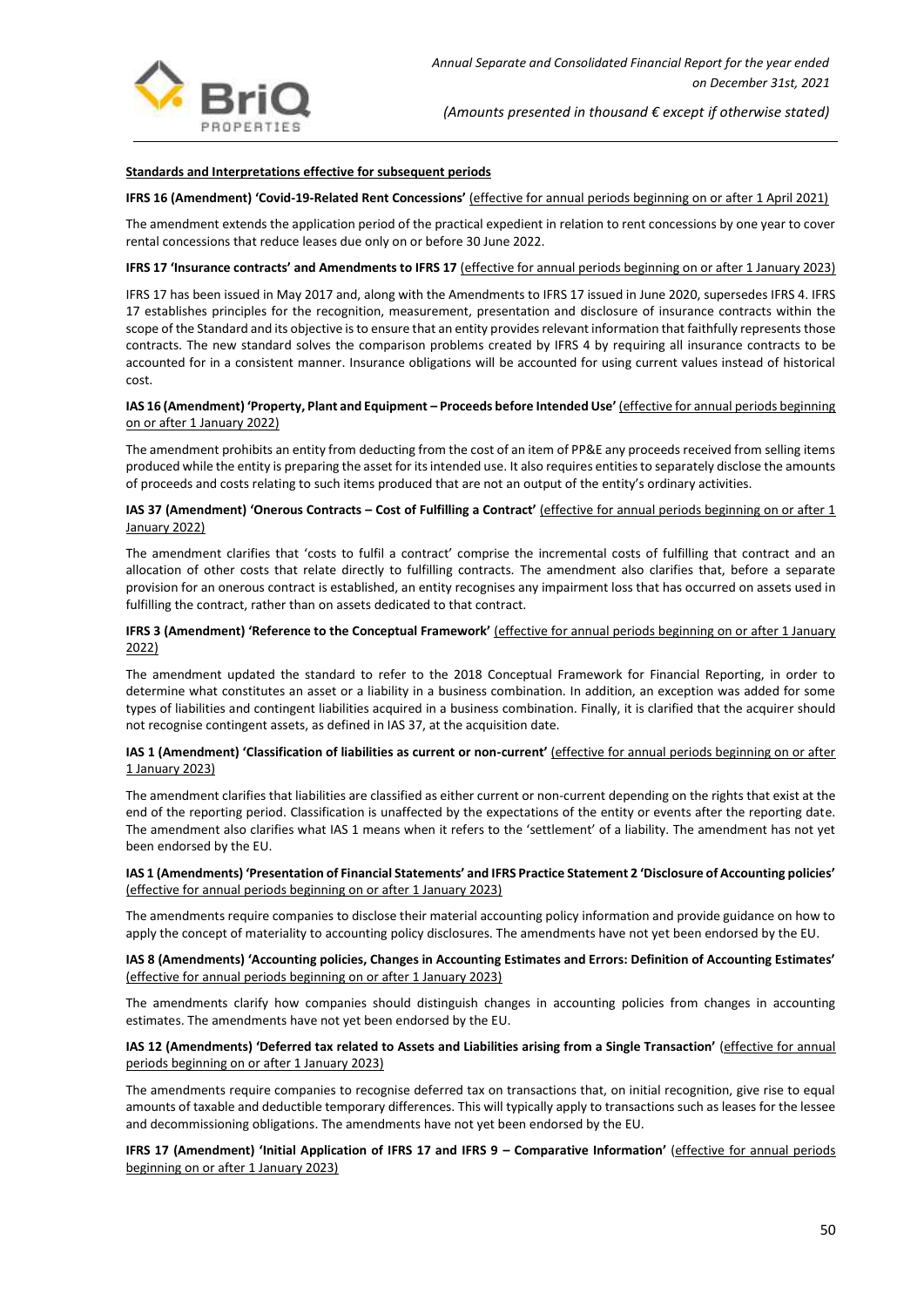

The amendment is a transition option relating to comparative information about financial assets presented on initial application of IFRS 17. The amendment is aimed at helping entities to avoid temporary accounting mismatches between financial assets and insurance contract liabilities, and therefore improve the usefulness of comparative information for users of financial statements. The amendment has not yet been endorsed by the EU.

#### **Annual Improvements to IFRS Standards 2018–2020** (effective for annual periods beginning on or after 1 January 2022)

#### *IFRS 9 'Financial instruments'*

The amendment addresses which fees should be included in the 10% test for derecognition of financial liabilities. Costs or fees could be paid to either third parties or the lender. Under the amendment, costs or fees paid to third parties will not be included in the 10% test.

#### *IFRS 16 'Leases*'

The amendment removed the illustration of payments from the lessor relating to leasehold improvements in Illustrative Example 13 of the standard in order to remove any potential confusion about the treatment of lease incentives.

#### *IAS 41 'Agriculture'*

The amendment has removed the requirement for entities to exclude cash flows for taxation when measuring fair value under IAS 41.

#### **2.3 Accounting Policies**

#### **2.3.1 Segment Reporting**

Operating segments are presented in accordance with the internal reporting provided to the chief operating decision-maker. The Management, as the decision maker of the Company is responsible for the decision making, allocating resources and evaluating the efficiency of the segments and taking the strategic decisions of the Company.

#### **2.3.2 Foreign currency translation**

#### **(a) Functional and presentational currency**

Items included in the financial statements are measured using the currency of the primary economic environment in which each entity operates (the 'functional currency'). The consolidated financial statements are presented in Euro, which is the Company's functional and presentation currency.

#### **(b) Transactions and balances**

Foreign currency transactions are translated into the functional currency at the exchange rates prevailing at the dates of each transaction or valuation when the items are revalued. Foreign exchange gains and losses arising from the settlement of such transactions and from the conversion of monetary assets and liabilities denominated in foreign currencies at the exchange rates prevailing at the reporting date are recognized in the Income Statement, unless otherwise stated to other comprehensive income once defined as a means of hedging cash flows and offsetting net investment. Gains or losses on foreign exchange related to cash or cash equivalents are presented in the income statement, in "Financial income / (expenses) - net". All other gains or losses from exchange differences are presented in the income statement, in "Other gains / (losses) - net".

Changes in the fair value of monetary items denominated in foreign currencies classified as available-for-sale are analyzed between exchange differences arising on changes in amortized cost and other changes in carrying amount. Foreign exchange differences from changes in amortized cost are recognized in profit or loss, while other changes in carrying amount are recognized in other comprehensive income.

Foreign exchange differences on non-monetary financial assets and liabilities, such as shares that are measured at fair value through profit or loss, are recognized in profit or loss as part of fair value gains / losses. Foreign exchange differences on nonmonetary assets, such as shares classified as available-for-sale, are recognized in other comprehensive income.

#### **2.3.3 Investment Properties**

Properties that are held for long-term rental returns or for capital revaluation or both, and are not used by the Company, are categorized as real estate investments. Real estate investments mainly include offices, warehouses, hotels and special purpose properties.

Investment property is initially recognized at cost, including related direct acquisition costs and borrowing costs. Investment property is then recognized at fair value. Fair value is based on prices that are valid in an active market, adjusted where necessary, due to differences in the nature, location or condition of the asset. If this information is not available, then the Company applies alternative valuation methods, such as recent prices in less active markets or cash flow discounting. These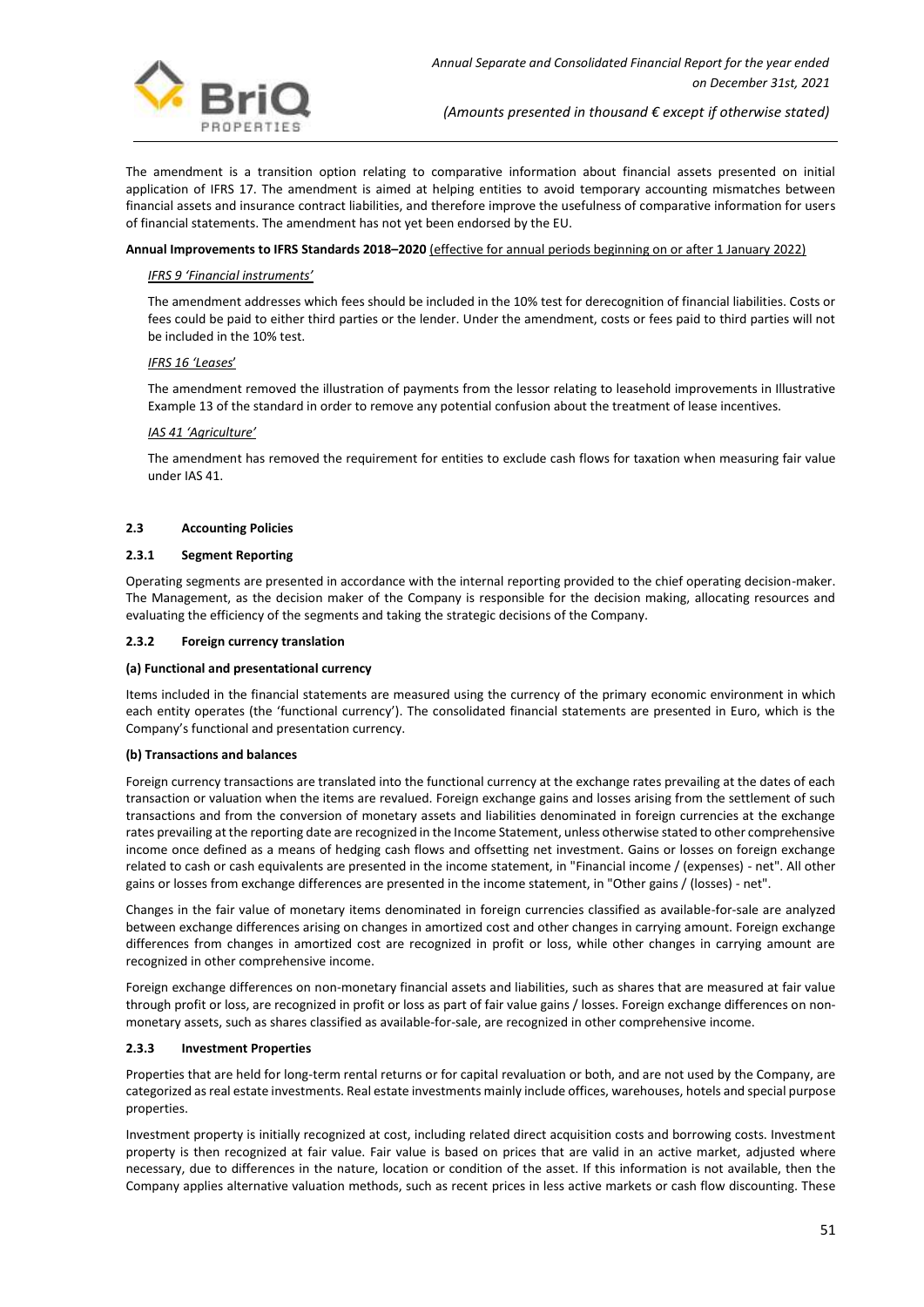

assessments are reviewed on June 30 and on December 31 of each year by independent professional appraisers, with knowledge of the real estate market, proven professional experience and registered in the relevant register of Real Estate Appraisers of Ministry of Finance, according to the instructions issued by the International Standards Committee.

Investment properties that are used for a permanent use as investments in real estate or for which the market has become in less active, continue to be categorized as investment property and are valued at fair value. The fair value of real estate investments reflects, among other things, rental income from existing leases and assumptions about rental income from future leases, in the light of current market conditions. The fair value also reflects, on a similar basis, any cash outflows (including rent payments and other outflows) that would be expected for each property. Some of these outflows are recognized as a liability, while other outflows, including contingent rent payments, are not recognized in the financial statements.

Subsequent expenses are added to the carrying amount of the asset only when it is probable that future economic benefits associated with the asset will flow to the Company and that the relevant costs can be measured reliably. Repairs and maintenance costs expenses in the financial period in which they have incurred.

Changes in fair values are recorded in profit or loss. Investment property is derecognized when sold or when the use of investment property is ended, and no economic benefit is expected from its sale.

If an investment property becomes owner-occupied, it is reclassified as Property Plant and equipment and its fair value at the date of reclassification becomes its cost for accounting purposes.

If a fixed asset is reclassified from property, plant and equipment to investment property, due to a change in its use, any discrepancy between the carrying amount and the "fair value" at the date of its transfer is recognized in other comprehensive income and is recognized in equity as a revaluation of Property Plant and equipment under IAS 16. However, if a fair value gain reverses a previous impairment loss, the gain is recognized in the income statement to the extent that this gain reverses a previous impairment loss. Any remaining profit is recognized in OCI by increasing the asset revaluation reserve in equity.

#### **2.3.4 Property, Plant and Equipment**

Property, Plant and equipment are stated at cost less accumulated depreciation and any impairment losses. The acquisition cost also includes the costs directly related to the acquisition of the fixed assets.

Subsequent expenses are either included in the carrying amount of property, plant and equipment or when deemed more appropriate are recognized as a separate asset only when it is probable that future economic benefits will flow to the Company that are greater than initially expected according to the original performance of the asset and under the assumption that their cost can be measured reliably. The carrying amount of the replaced asset is written off.

Repairs and maintenance costs are charged to the results of the year in which they are incurred.

Land-plots are not depreciated. Depreciation of other items of property, plant and equipment is calculated using the straightline method with equal annual charges over the expected useful life of the item, so that the cost is written off at residual value.

The estimated useful life of the fixed assets, from the year of construction for the buildings and the year of acquisition for the furniture and equipment, is as follows:

| <b>Buildings</b>              | 50  | Years |
|-------------------------------|-----|-------|
| Furniture and other equipment | 4-7 | Years |

The photovoltaic park of the subsidiary "Sarmed Warehouses S.A." has a guaranteed 20-year contract with HTSO, starting from the date of issuance of the manufacturer's operating license and can be extended in accordance with the terms of the relevant production license.

The residual values and useful lives of property, plant and equipment are reviewed and adjusted accordingly, at least at the end of each financial year. The carrying amount of a tangible fixed asset is reduced to its recoverable amount when its carrying amount exceeds its estimated recoverable amount.

Profit or losses on sale arise from the difference between sales revenue and carrying amount and are recognized in profit or loss in the item «Other profit / (loss) net».

#### **2.3.5 Intangible assets**

Intangible assets consist of software programs. Software licenses are recognized at cost and subsequently measured at cost less accumulated depreciation, less any accumulated impairment losses. Depreciation is accrued on a straight-line basis over the estimated useful life of the assets, which is 4 years.

Costs associated with software maintenance are recognized as an expense when incurred.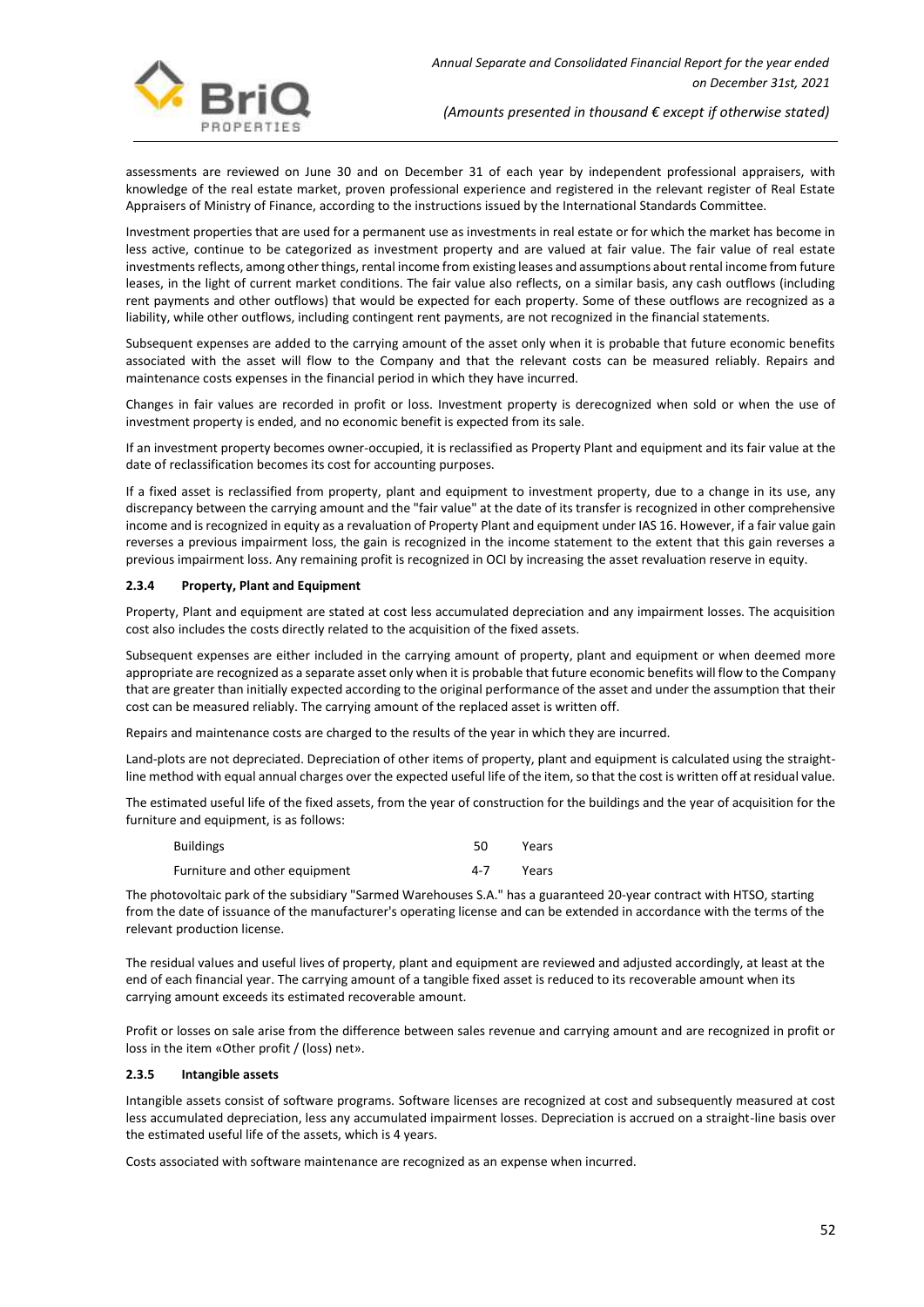

#### **2.3.6 Impairment of Non-Financial Assets**

Intangible assets and Property Plant and equipment that are depreciated are assessed for impairment when events or changes in circumstances indicate that the carrying amount may not be recoverable. When the carrying amount of an asset exceeds its recoverable amount, its corresponding impairment loss is recognized in profit or loss. The recoverable amount is determined as the greater between the fair value less costs to sell and the value in use. For the purpose of determining the impairment, assets are grouped at the lower level for which cash flows can be separately identified (cash-generating units). Impairments recognized in prior periods in non-financial assets (other than goodwill) are reviewed at each reporting date for reversal.

#### **2.3.7 Financial Assets**

#### **2.3.7.1 Classification and measurement of financial assets and liabilities**

IFRS 9 keeps to a large extent the existing requirements of IAS 39 for the Classification and Measurement of Financial Liabilities. However, it eliminates the previous categories of IAS 39 for financial assets: held to maturity, loans and receivables and available-for-sale. The adoption of IFRS 9 had no impact on the Company's accounting policies regarding financial liabilities. The effect of IFRS 9 on the classification and measurement of financial assets is presented below.

In addition to trade receivables initially measured at the transaction price, the Company initially measures a financial asset at its fair value plus transaction costs, in the case of a financial asset that is not valued at fair value through profit or loss. According to IFRS 9, financial instruments are subsequently measured either at fair value through profit or loss or in amortized cost, or at fair value through other comprehensive income. The classification is based on two criteria:

- the business model in which the financial asset is held, i.e., whether the objective is to hold for the purpose of collecting contractual cash flows or the collection of contractual cash flows and the sale of financial assets; and
- whether the contractual cash flows of the financial asset consist exclusively of capital repayment and interest on the outstanding balance ("SPPI" criterion).

The new classification and measurement of the financial assets of the Company is as follows:

#### **2.3.7.2 Financial assets measured at amortized cost**

The financial assets that are maintained within the business model are classified in order to hold them and collect contractual cash flows that meet the "SPPI" criterion. This category includes all the financial assets of the Company.

After initial recognition, the debit financial asset is measured at amortized cost using the effective interest method for allocating and recognizing interest income under the "net financial income / interest (expense) of the income statement during the reporting period. Amortized cost is the amount at which the financial asset is measured at initial recognition, less any repayment of capital, plus or minus the amortization of any difference between that initial amount and the corresponding amount at maturity, using the effective interest method, adjusted for any impairment provisions. The carrying amount of an impairment provision is the amortized cost of a financial asset before being adjusted for any impairment provisions. Interest income on debit assets classified as level 1 or 2 and it is calculated on the basis of the carrying amount before impairment provisions. When a debit asset becomes impaired due to credit risk (it is classified as level 3), interest income is calculated on the amortized cost (this is based on the carrying amount after provisions).

#### **2.3.8 Impairment**

The Company has three categories of financial assets that are subject to the new model of expected credit losses under IFRS 9:

- Cash and cash equivalents
- Trade and other receivables,
- other financial assets measured at amortized cost.

IFRS 9 requires the Company to adopt the expected credit loss model for each of the above asset categories.

The expected credit losses are based on the difference between all the contractual cash flows required by the contract and all the cash flows that the Company expects to receive. All cash flows are discounted using a proxy of the initial effective interest rate.

#### **2.3.9 Trade and other receivables**

The Company applies the simplified approach of IFRS 9 for the calculation of expected credit losses. The loss provision is always measured at an amount equal to the expected credit losses throughout the life of the claim. To determine the expected credit losses in relation to trade and other receivables, the Company uses a credit loss forecast table based on the maturity of the receivables. Credit loss projections are based on historical data taking into account future factors in relation to debtors and the financial environment.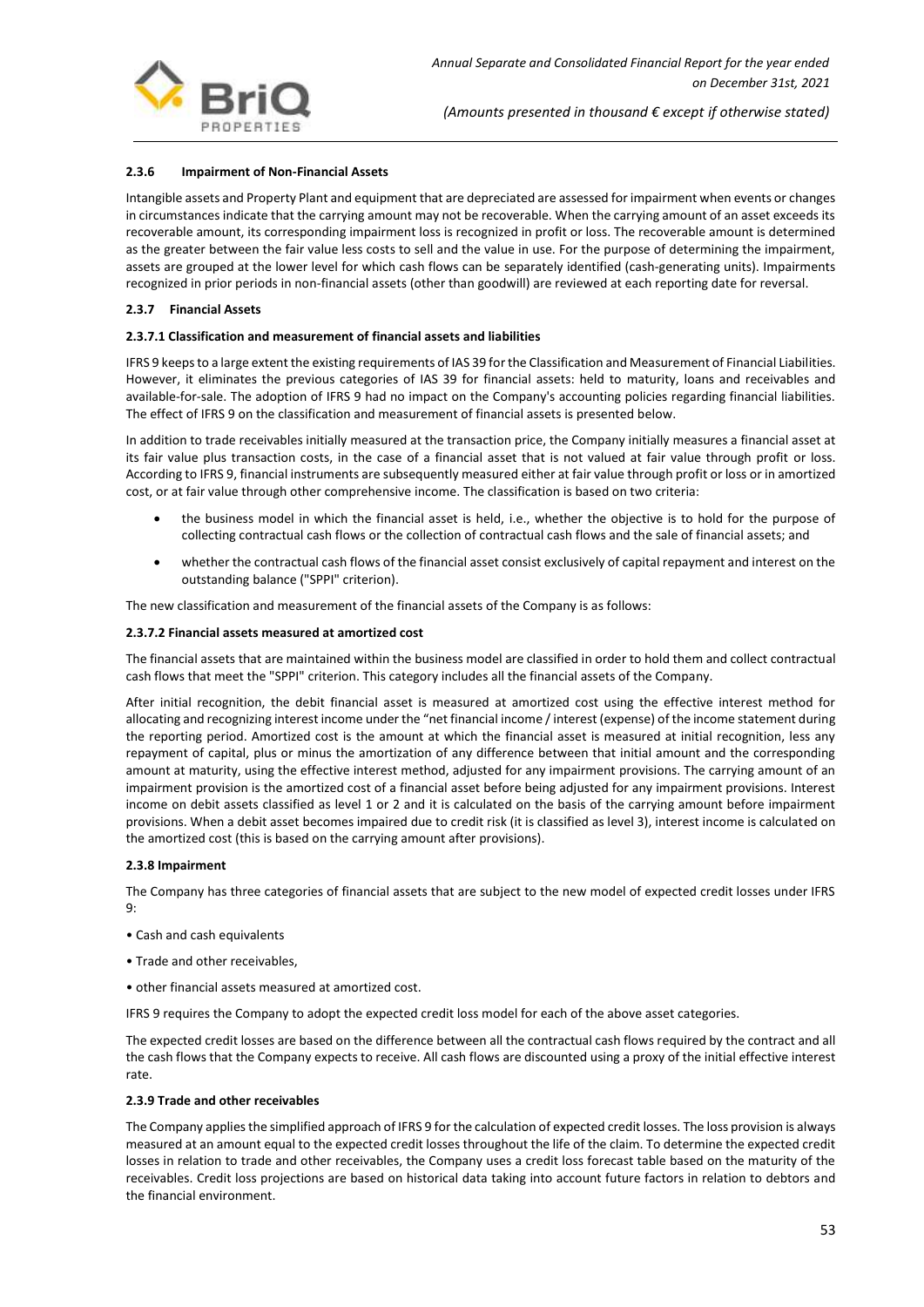

#### **2.3.10 Other Financial Assets measured at amortized cost**

The general approach is used for the other financial assets of the Company that are measured at amortized cost. These financial assets are considered to have low credit risk and any loss provision is limited to the expected credit losses of the next 12 months.

#### **2.3.11 Cash and cash equivalents**

In the cash flow statement, cash and cash equivalents include cash, demand deposits, short-term up to 3 months of high liquidity and low risk investments. In the statement of financial position, bank overdrafts appear on borrowing in short-term liabilities.

#### **2.3.12 Share capital**

The Company's share capital consists of ordinary shares.

Direct expenses for the issuance of shares are deducted directly from the proceeds.

The cost treasury shares is deducted from the Company's equity, until the treasury shares are sold, canceled or reissued. Any gain or loss on the sale of treasury shares net of direct transaction other expenses and taxes is shown as a reserve in equity.

#### **2.3.13 Trade and other payables**

Trade and other payables include payment obligations for products and services acquired during the ordinary operations of the Company by the suppliers. Trade liabilities are recorded as current liabilities when their payment is due within the following year. If their payment can be made beyond the year, then they are recorded in long-term liabilities.

Trade and other payables are initially recognized at fair value and subsequently measured at amortized cost using the effective interest rate.

#### **2.3.14 Guarantees**

The Company receives advances from lessees as guarantee under operating leases. These guarantees are financial liabilities under IFRS 9 and are initially recognized at fair value. They are subsequently measured at amortized cost using the effective interest rate. Guarantees are recorded in short-term liabilities unless the Company has the right to defer settlement of the liability for 12 months after the Balance Sheet date, in which case they are recorded in long-term liabilities.

#### **2.3.15 Current and deferred tax**

According to article 31 of Law 2778/1999, real estate investment companies are obliged to pay a tax, the rate of which is set at ten percent (10%) on the current intervention rate of the European Central Bank (Reporting Rate) increasing by one (1) percentage point. This tax is calculated on the average of investments, plus cash, at current prices, as reflected in the semiannual statement of investments, provided by paragraph 1 of article 25 of Law 2778/1999. In case of change of the Reference Rate, the resulting new tax calculation base is valid from the first day of the month following the change. The tax is paid to the competent tax authority within the first fifteen days of the month following the period covered by the semi-annual investment tables. In case of withholding tax on acquired dividends, this tax is offset against the tax resulting from the declaration submitted by the real estate investment company within the month of July. Any credit balance is transferred for offset with subsequent statements. With the payment of this tax, the tax liability of the company and its shareholders is exhausted. When calculating the above tax, the properties that are directly or indirectly owned by subsidiaries of REIC are not taken into account, provided that they are listed separately in their investment statements.

As the tax liability of the Company is calculated based on its investments, plus its cash, and not on the basis of its profits, no temporary differences arise and therefore no corresponding deferred tax liabilities and / or receivables are created.

Current tax liabilities include short-term liabilities to tax authorities related to the above tax payable. The management regularly evaluates its position on issues related to the tax authorities and calculates provisions where necessary for the amounts expected to be paid to the tax authorities.

#### **2.3.16 Employee Benefits**

Post-employment benefits include defined benefit plans as well as defined contribution plans and post-retirement health care plans.

#### **(a) Post-retirement benefits**

Defined contribution plan is a pension plan, in which the Company pays fixed contributions to a separate entity. The Company has no legal or constructive obligation to pay additional contributions if the invested assets are insufficient to meet the expected employee service benefits for the current period as well as previous periods.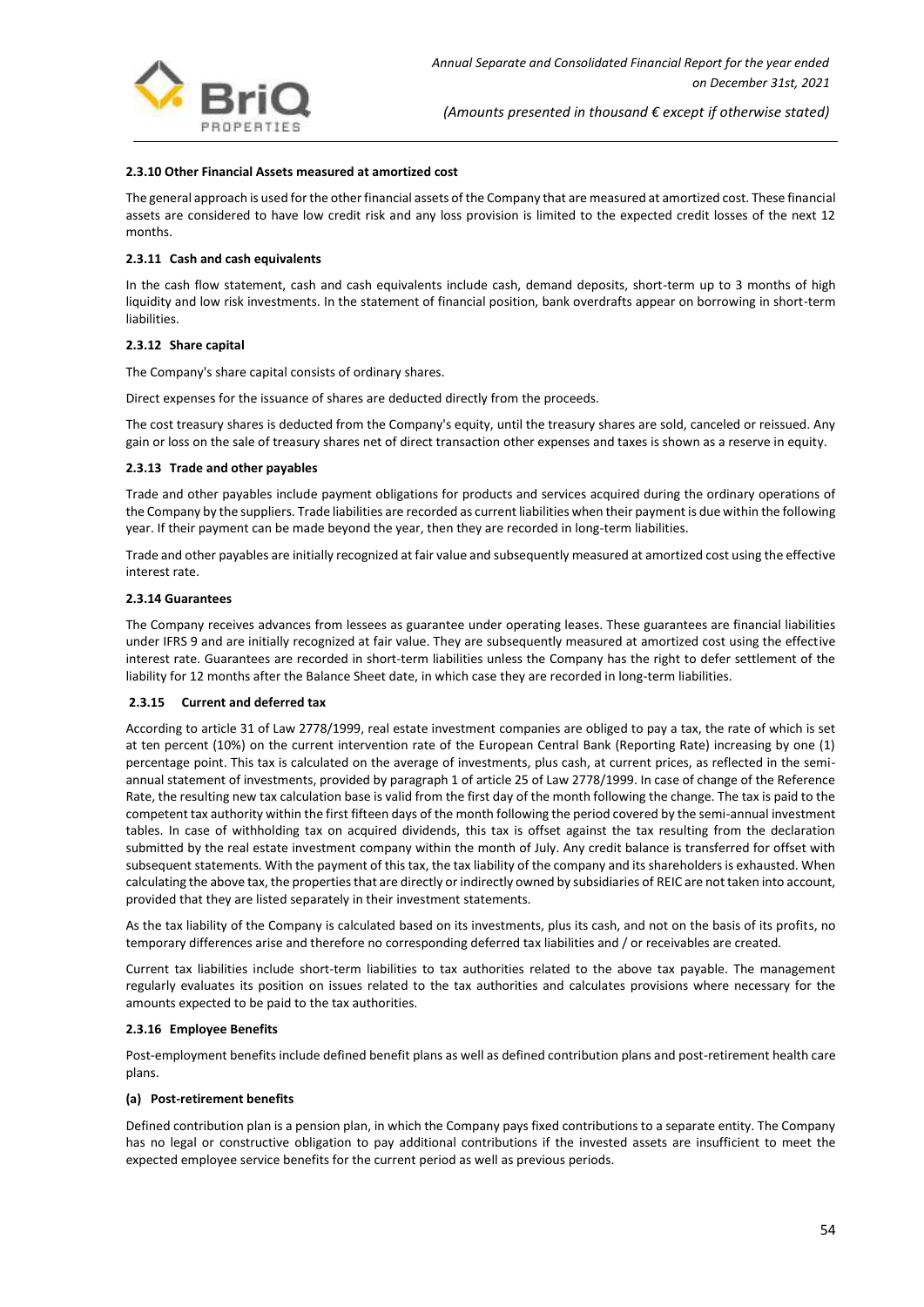

A defined benefit plan is a retirement plan that is not a fixed contribution plan. Typically, defined benefit plans determine the amount of the retirement benefit that an employee will receive upon retirement, which usually depends on one or more factors such as age, years of service and compensation.

The liability recorded in the statement of financial position for defined benefit plans is the present value of the defined benefit obligation at the reporting date less the fair value of the plan assets. The defined benefit obligation is calculated annually by an independent actuary using the projected unit credit method. The present value of the defined benefit obligation is calculated by discounting the expected future cash outflows using high quality corporate bond interest rates denominated in the currency in which the benefit will be paid and with a term approaching the maturity of the relevant retirement obligation.

The cost of current employment in the defined benefit plan is recognized in the income statement, unless it is included in the cost of an asset. The cost of current employment reflects the increase in the defined benefit obligation arising from the employment of employees during the year, as well as changes due to cuts or arrangements.

The cost of previous service is recorded directly in the profit and loss for the year.

The net interest cost is calculated as the net amount of the defined benefit obligation. These costs are included in the income statement on employee benefits.

Actuarial gains and losses arising from empirical adjustments and changes in actuarial assumptions are recognized in other comprehensive income in the year in which they arise.

For defined contribution plans, the Company pays contributions to public or private insurance funds either compulsorily or contractually or voluntarily. After the payment of the contributions there is no further commitment for the Company. Contributions are recognized as employee benefit costs when they become payable. Prepaid contributions are recognized as an asset to the extent that prepayment will result in a reduction in future payments or a refund.

#### **(b) Termination benefits**

Termination benefits are payable when the Company terminates employment before the normal retirement date or when the employee accepts voluntary retirement in exchange for these benefits. The Company registers these benefits no earlier than the following dates: a) when the Company can no longer withdraw the offer for these benefits and b) when the Company recognizes reorganization costs that are in application of IAS 37, to which including the termination of employment benefits. In the event that an offer is made for voluntary departure, the termination benefits are calculated based on the number of employees who are expected to accept the offer. Termination benefits due 12 months after the reporting date are discounted.

#### **2.3.17 Provisions**

The Company recognizes provisions for contingent liabilities and risks when there is a present legal or presumed obligation, as a result of past events, a high probability of outflow of resources that contain financial benefits for the settlement of the liability, and it is possible to estimate the relevant liability.

Provisions are calculated at the present value of the expenses, which based on the best management estimate, are required to meet this obligation at the balance sheet date. The discount rate used to determine the present value reflects current market estimates of the time value of money and the risks associated with the liability.

#### **2.3.18 Revenue recognition**

Income from operating leases is recognized in profit or loss on a straight-line basis over the term of the lease. When the Company provides incentives to its customers, the cost of these incentives is recognized during the lease term, using the straight-line method and they are deducted from operating income.

#### **2.3.19 Interest Income**

Interest income is recognized using the effective interest rate. When loans or receivables are impaired, their carrying amount is reduced to their recoverable amount which is the present value of the expected future cash flows discounted at the original effective interest rate. Interest income is then calculated at the same interest rate (initial effective interest rate) on the impaired (new book value).

#### **2.3.20 Leases**

Cases in which the Company is the lessor:

**(i) Operating lease** - The Company leases all its owned properties under operating leases. When properties are leased under operating leases, they are classified as investment properties in the statement of financial position (Note 6). Rental income (less the value of any incentives provided by the lessor) is recognized on a straight-line basis over the term of the lease.

**(ii) Finance lease** – The Company has not yet entered into a financial lease as a lessor.

When the Company is the lessee: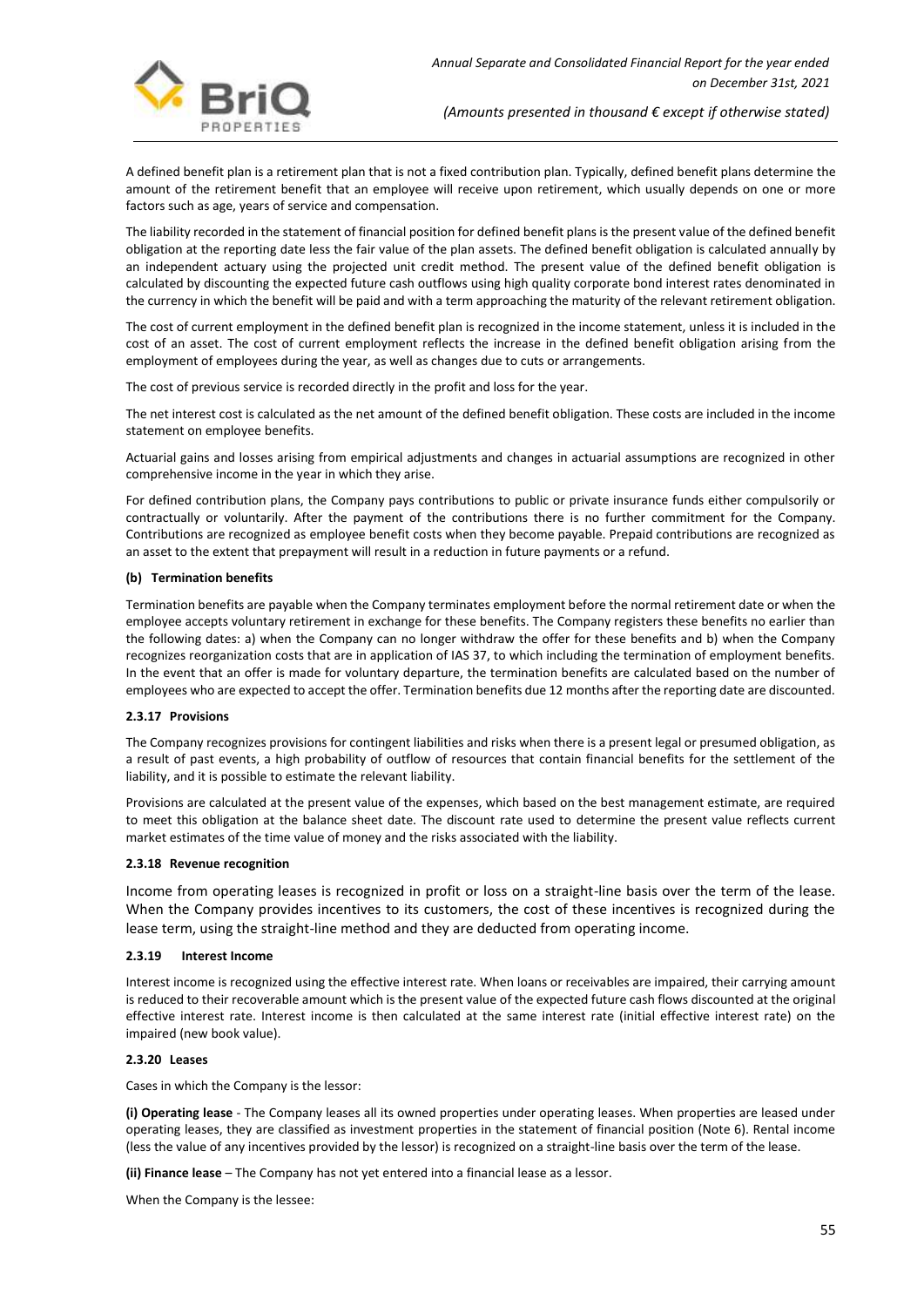

Leases in which the Company is the lessee are recognized in the statement of financial position as a right of use asset and a liability lease, the date on which the leased asset becomes available for use.

Lease liabilities include the net present value of the following leases:

- fixed rents (including "substantially" fixed payments)
- variable rents, which depend on an index or an interest rate, which are initially measured using the index or the interest rate at the date of the beginning of the lease term, the amounts expected to be paid on the basis of guaranteed residual values
- the price of the purchase right, if it is rather certain that the Company will exercise this right, and
- the payment of a penalty for termination of the lease, if the duration of the lease reflects the exercise of the Company's right to terminate the lease.

Lease payments are discounted at the rate implicit in the lease or, if this rate cannot be determined by the contract, at the incremental borrowing rate, which is the rate at which the Group would borrow funds to acquire a similar item, of similar value to the leased asset, for a similar period of time, with similar collateral and in a similar economic environment.

After their initial measurement, the lease liabilities increase due to their financial cost and decrease due to the lease payments. The lease obligation is revalued to reflect any revaluations or modifications of the lease.

#### 2.3.21 Loan Liabilities

Lending liabilities are initially recognized at fair value less transaction costs. Lending liabilities are subsequently valued at amortized cost. Loan liabilities are recorded in current liabilities unless the Group has the right to defer settlement of the liability for 12 months after the balance sheet date. Borrowing costs that are directly attributable to the acquisition, construction or production of fixed assets that require a significant period of construction period increase the cost of the assets until they are effectively ready for use. The Group recognizes other types of borrowing costs as expenses for the period in which they were incurred.

#### **2.3.22 Dividend distribution**

Dividend distribution of the ordinary shares is recognized, as a liability, in the fiscal year that the distribution to the shareholders is approved by the General Meeting of the shareholders.

#### **2.3.23 Earnings per share**

Basic earnings per share are calculated by dividing the net earnings attributable to the shareholders by the weighted average number of the ordinary shares outstanding during each year, excluding the average rate of the ordinary shares acquired as own shares. The adjusted earnings per share are calculated by dividing the net earnings attributable to shareholders by the weighted average number of common shares outstanding during each year (adjusted for the effect of the stock option).

## **2.4. Consolidated Financial Statements**

#### **2.4.1 Consolidation**

The consolidated Financial Statements include the Financial Statements of the Company and its subsidiaries, which are controlled by the Company. Control exists only when the Company a) exercises power over its subsidiaries, b) holds positions or rights with variable returns from its participation in the subsidiaries and c) has the ability to use its power over the subsidiaries to influence the amount of its returns.

Subsidiaries are fully consolidated (total consolidation) from the date on which control over them is acquired and cease to be consolidated from the date on which such control does not exist. Therefore, in the current financial statements, the Group's benchmarks do not include subsidiary's details.

Acquisitions of subsidiaries are accounted for using the acquisition method. The acquisition cost of a subsidiary is the fair value of the assets transferred, shares issued, and liabilities incurred at the acquisition date, plus any costs directly attributable to the acquisition. Identifiable assets, liabilities and contingent liabilities acquired in a business combination are measured on acquisition at fair value, regardless of the percentage of participation.

Transactions, balances and unrealized profits arising between the companies of the Group are eliminated during the consolidation. Unrealized losses are also eliminated, unless the transaction shows signs of impairment of the transferred asset. The accounting principles of the subsidiaries have been adjusted to be uniform with those adopted by the Group.

For the acquisition of subsidiaries, which do not fall within the definition of a business combination, the Group divides the costs between the individual identifiable assets and liabilities of the acquired business based on their fair values at the acquisition date. No goodwill arises from such transactions.

The Company records investments in associates in the separate financial statements of the Parent at cost.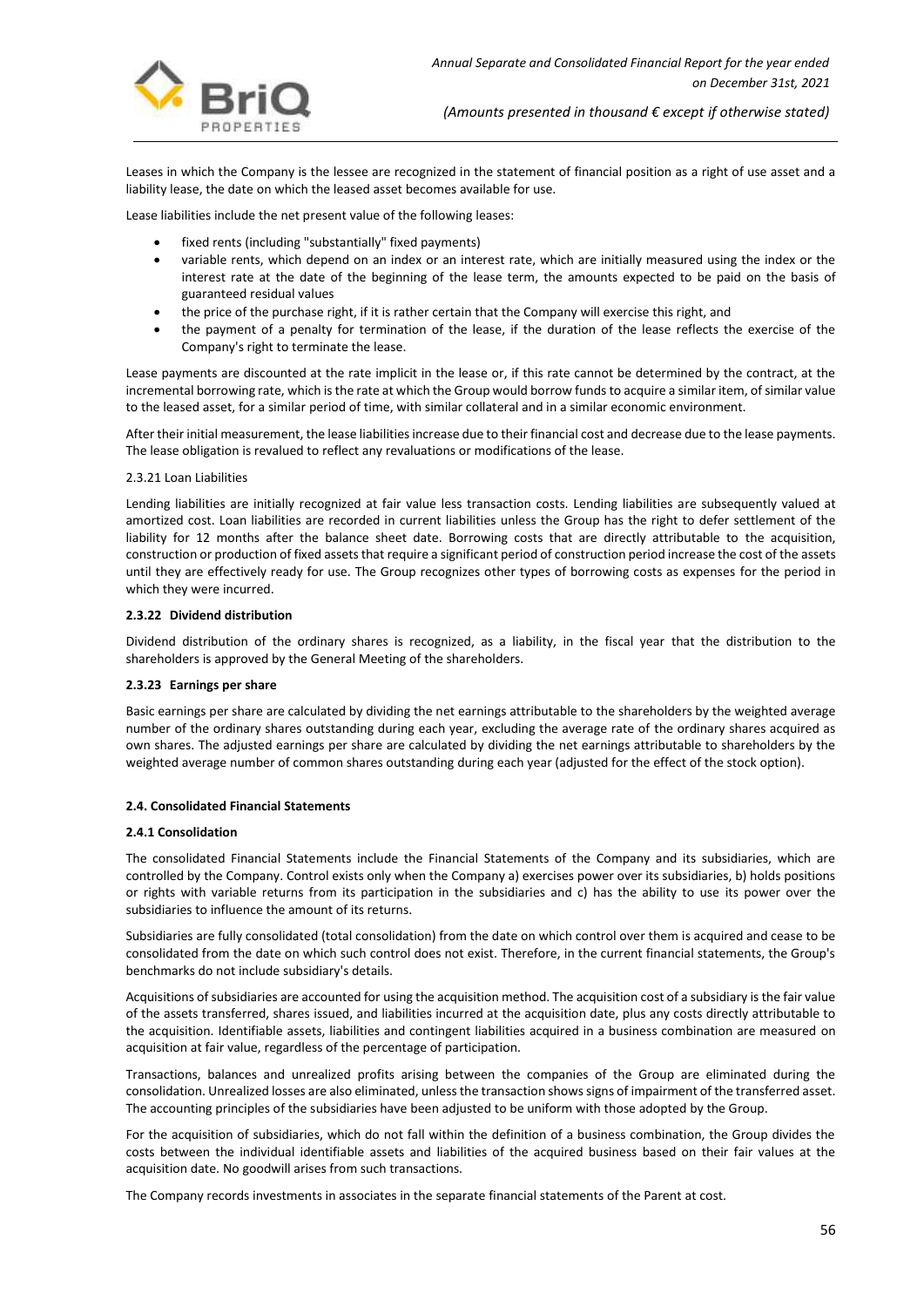

The subsidiaries that are consolidated in the Group are **«Plaza Hotel Skiathos M.S.A.»** and «**Sarmed Warehouses S.A.».**

## **3. Financial risk management**

#### **3.1. Financial risk factors**

The Group is exposed to financial risks, such as market risks (changes in interest rates, market prices), credit risk and liquidity risk. The Company's general risk management program focuses on the unpredictability of financial markets and seeks to minimize their potential negative impact on the Company's financial performance.

The Management implements an integrated risk management framework, which aims at the continuous monitoring of the Group's business operation, in order to identify the risk areas in time, to evaluate and categorize and then to manage through appropriate actions.

At the level of organizational structure, the Risk Management Service in collaboration with the executive members of the Management, as well as the supervisory units of the Company, are in charge of risk management, while the internal control function evaluates the adequacy and effectiveness of the risk management system.

In addition to the above, the Company's Board of Directors must regularly review the main risks faced by the Group, as well as the effectiveness of the internal control system in terms of managing these risks.

#### *(a) Market risk*

#### **(i) Foreign exchange risk**

The Group operates in Greece, its transactions are conducted in Euro and therefore is not exposed to foreign currency risks.

#### **(ii) Price risk**

The Group is not exposed to risk related to financial instruments since it does not hold equity instruments.

The Group is exposed to the risk from fluctuation in the fair value of real estate property and in lease income. In order to reduce the risk of prices not related to financial instruments, such as the risk of real estate prices, the Group leases its property under long-term operating lease agreements, which provide for annual adjustments of rents associated with the Consumer Price Index, while in case of negative inflation there is no negative impact on rents. Rental income of the Group is not subject to seasonal fluctuations, except for some individual leases where there is a percentage of turnover in addition to the monthly rent which is calculated at the beginning of each year and relates to the previous calendar year.

In addition, the Company is governed by an institutional framework of REIC, according to which:

a) periodic valuation of its investment properties by an independent appraiser is required;

b) valuation of the property is required before acquisition or pre-sale by an independent appraiser;

c) the construction, completion or repair of real estate is allowed as long as the relevant costs do not exceed, in total, forty percent (40%) of the total investment of the company in real estate, as it will have been formed after the completion of the works and,

d) the value of each property, at the time of acquisition or completion of works, is prohibited to exceed 25% of the value of all its investments.

This scheme contributes significantly to the avoidance and / or timely treatment of the relevant risks.

#### **(iii) Cash flows risk and risk of fair value changes due to interest rate changes**

The Group's exposure to interest rate risk arises from current deposits (see Note 12) in its assets as well as from floating rate bank loans (see Note 15) which expose the Group to cash flow risk due to a possible change in cash of interest rates.

The Group is exposed to fluctuations in market interest rates that affect its financial position, as borrowing cost may increase as a result of such changes.

The Group's exposure to interest rate risk is not significant due to the low exposure of the Group in borrowing presenting Net Loan to Value Ratio equal to 21,4% on 31.12.2021.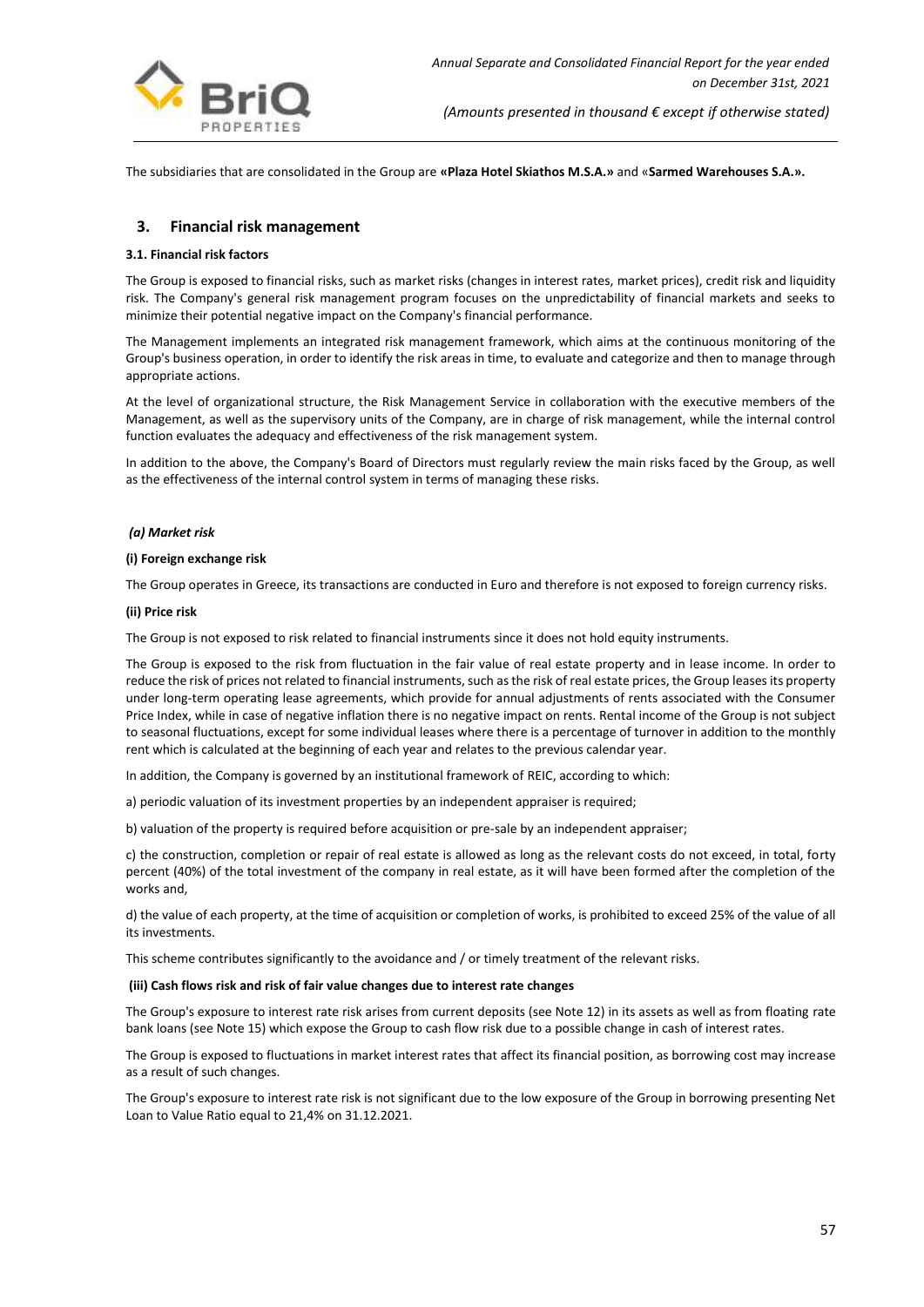

#### *(b) Credit risk*

The Group has credit risk concentrations in relation to lease receivables arising from operating leases and cash and cash equivalents. Credit risk relates to the risk of default of counterparties in meeting their financial obligations.

No significant losses are expected, as real estate lease agreements are made with clients - tenants who have sufficient creditworthiness. The maximum exposure of the Group to credit risk comes mainly from transactions with related parties, as a significant part of the Group's real estate portfolio is leased to Quest Group companies. The percentage of annual rental income derived from subsidiaries and affiliates of the Quest Holdings Group SA. amounted on 31.12.2021 to 37,6% from 28,7% on 31.12.2020 of total rental income (see Notes 17 and 27).

The table below presents the financial assets per credit rating (Moody's) as at 31 December 2021 and 31 December 2020.

|                                         | Group                                      |                                       | Company                                    |                                       |  |
|-----------------------------------------|--------------------------------------------|---------------------------------------|--------------------------------------------|---------------------------------------|--|
| <b>Valuation</b><br>31/12/2021          | <b>Cash and Cash</b><br><b>Equivalents</b> | <b>Trade and other</b><br>receivables | <b>Cash and Cash</b><br><b>Equivalents</b> | <b>Trade and other</b><br>receivables |  |
| <b>B2</b>                               | 2.575                                      | $\overline{\phantom{a}}$              | 2.459                                      |                                       |  |
| B <sub>3</sub>                          | 1.702                                      | $\overline{\phantom{a}}$              | 24                                         | -                                     |  |
| Counterparties<br>without credit rating | -                                          | 2.219                                 |                                            | 1.167                                 |  |

|                                         | Group                                      |                                       | Company                                    |                                       |  |
|-----------------------------------------|--------------------------------------------|---------------------------------------|--------------------------------------------|---------------------------------------|--|
| <b>Valuation</b><br>31/12/2020          | <b>Cash and Cash</b><br><b>Equivalents</b> | <b>Trade and other</b><br>receivables | <b>Cash and Cash</b><br><b>Equivalents</b> | <b>Trade and other</b><br>receivables |  |
| Caa1                                    | 2.067                                      |                                       | 898                                        |                                       |  |
| Counterparties<br>without credit rating |                                            | 2.302                                 |                                            | 1.561                                 |  |

An analysis of the aging of the receivables of the Company and the Group is included in Note 11.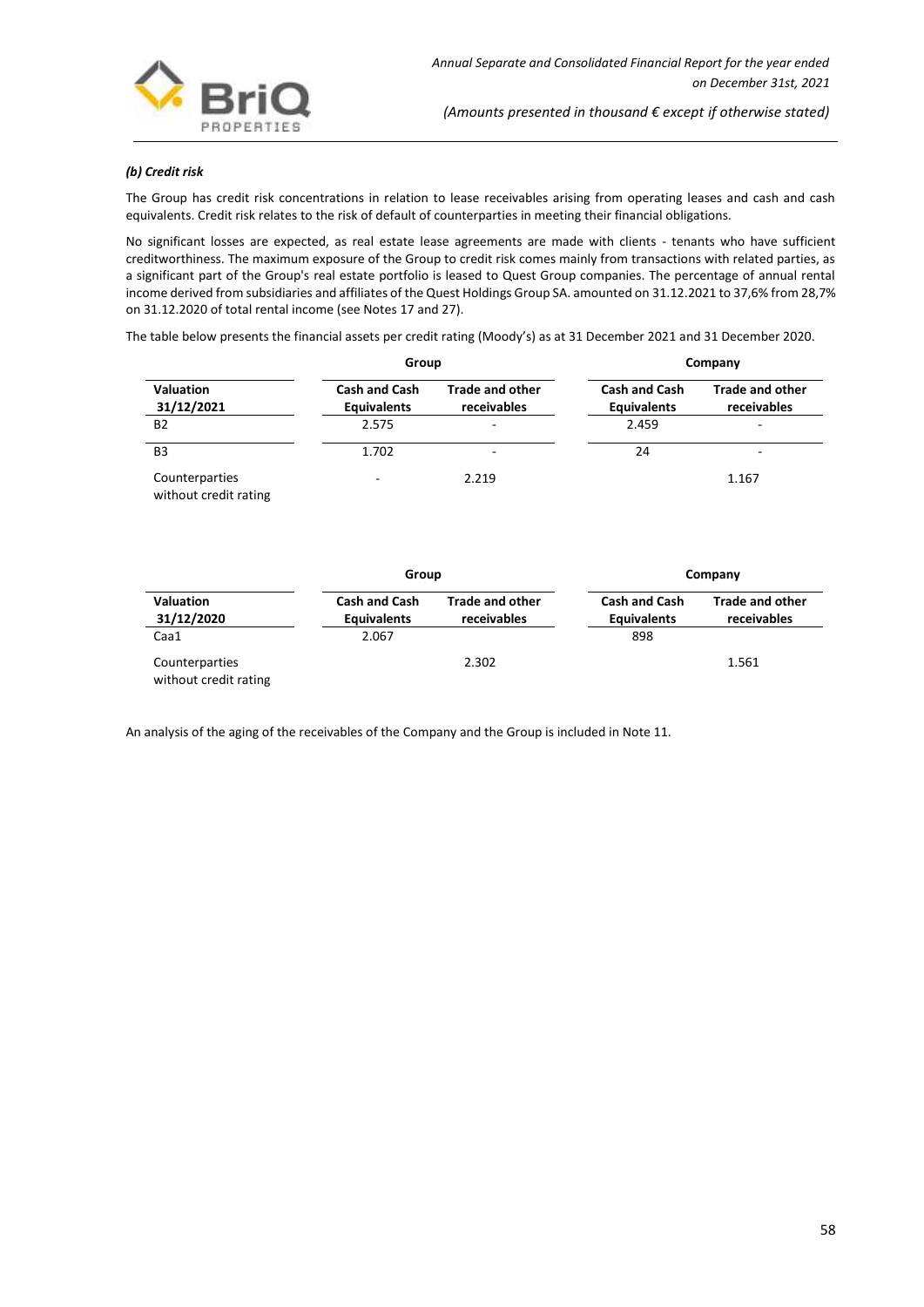

#### *(c) Liquidity risk*

The current or future risk for profits and capital arises from the inability of the Group to liquidate / collect overdue receivables without suffering significant losses. The Group ensures the required liquidity in a timely manner in order to meet its obligations, through the regular monitoring of liquidity needs and the collection of debts by employees and the prudent management of cash.

The liquidity of the Group and the Company is monitored by the Management at regular intervals. The following is the breakdown of financial assets and liabilities (tables include non-discounted flows):

| 31.12.2021 Group                | < 1 year | 1 to 2 years | 3 to 5 years | > 5 years | Total  |
|---------------------------------|----------|--------------|--------------|-----------|--------|
| Suppliers and other liabilities | 1.994    | 41           | 314          | 79        | 2.428  |
| Loans and lease obligations     | 2.261    | 2.155        | 6.562        | 22.918    | 33.896 |
|                                 | 4.255    | 2.196        | 6.876        | 22.997    | 36.324 |
| 31.12.2021 Company              | < 1 year | 1 to 2 years | 3 to 5 years | > 5 years | Total  |
| Suppliers and other liabilities | 5.054    | 41           | 314          | 79        | 5.488  |
| Loans and lease obligations     | 1.756    | 2.136        | 6.533        | 22.918    | 33.343 |
|                                 | 6.810    | 2.177        | 6.847        | 22.997    | 38.831 |
| 31.12.2020 Group                | < 1 year | 1 to 2 years | 3 to 5 years | > 5 years | Total  |
| Suppliers and other liabilities | 1.251    | 366          | 22           | 365       | 2.005  |
| Loans and lease obligations     | 10.684   | 591          | 1.850        | 6.407     | 19.532 |
|                                 | 11.935   | 957          | 1.872        | 6.772     | 21.537 |
| 31.12.2020 Company              | < 1 year | 1 to 2 years | 3 to 5 years | > 5 years | Total  |
| Suppliers and other liabilities | 1.147    | 366          | 22           | 365       | 1.901  |
| Loans and lease obligations     | 10.563   | 575          | 1.826        | 6.391     | 19.355 |
|                                 | 11.710   | 941          | 1.848        | 6.756     | 21.256 |

Other liabilities for the year 2021 include the received lease guarantees and guarantees of good execution of a project totaling € 1.513 thousand for the Group and € 1.386 thousand for the Company and are repayable depending on the expected expiration period of the existing lease agreements and completion.

Specifically, an amount of € 1.079 thousand up to one year for the Group and € 952 thousand for the Company, and amounts of € 41 thousand from 1 to 3 years, € 314 thousand from 3 to 5 years and € 79 thousand over 5 years. years for the Group and the Company.

For the year 2020 the received guarantees and guarantee of good execution of a total amount of €771 thousand for the Group and the Company are refundable as follows: € 18 thousand up to one year, amount € 366 thousand from 1 to 3 years, amount € 22 thousand from 3 to 5 years and an amount of € 365 thousand over 5 years.

#### **3.2 Capital management**

In terms of capital management, the Group's goal is to ensure its ability to remain as a going concern in order to generate profits for its shareholders and benefits for other stakeholders and to maintain the optimal capital structure to reduce its cost of capital.

The maintenance or adjustment of the capital structure can be done by adjusting the amount of dividends paid to shareholders, issuing new shares or selling assets to reduce borrowing.

The Group manages capital based on leverage ratio. This ratio is calculated as the ratio of total debt to total assets and as the ratio of net debt to total assets. Net borrowing is calculated as the total of borrowings (long-term and short-term) plus lease liabilities less cash and cash equivalents.

The legal status that governs the REICs in Greece, permits borrowing of loans and provides credits to them in amounts that in total do not exceed 75% of their assets, for the acquisition and utilization of real estate.

Below are the leverage ratios on total assets as at 31.12.2021 compared to 31.12.2020.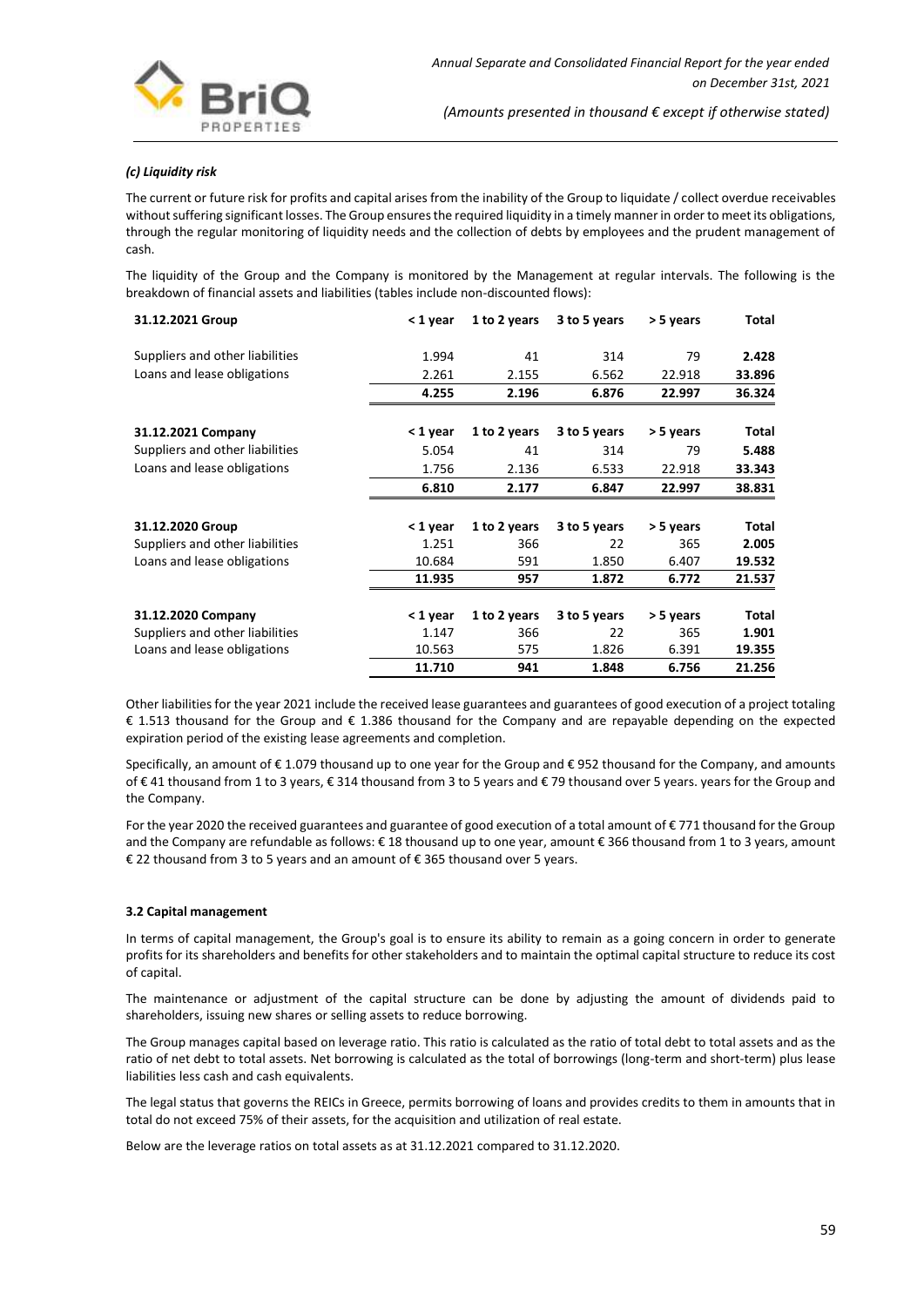|                           | Group      | Company    | Group      | Company    |
|---------------------------|------------|------------|------------|------------|
|                           | 31.12.2021 | 31.12.2021 | 31.12.2020 | 31.12.2020 |
| Loans and leases          | 30.176     | 29.622     | 18.389     | 18.167     |
| <b>Total Assets</b>       | 128.402    | 122.843    | 110.758    | 102.937    |
| Cash and cash equivalents | 4.277      | 2.483      | 2.067      | 899        |
| <b>Debt Ratio</b>         | 23.50%     | 24.11%     | 16,60%     | 17,60%     |
| <b>Net Debt Ratio</b>     | 20,87%     | 22,55%     | 15,00%     | 16,90%     |

#### **3.3 Fair values**

The Company and the Group provide the necessary disclosures regarding the measurement of fair value through a three-level hierarchy.

- Financial assets that are traded in active markets and their fair value is determined based on the published purchase prices that are valid at the reporting date for similar assets and liabilities ("Level 1").
- Financial assets that are not tradable in active markets, the fair value of which is determined using valuation techniques and assumptions based either directly or indirectly on market data at the reporting date ("Level 2").
- Financial assets that are not tradable in active markets, the fair value of which is determined using valuation techniques and assumptions that are not fundamentally based on market data ("Level 3").

The Company and the Group do not hold financial assets measured at fair value. However, the Company and the Group own investment property that is measured at fair value (note 6).

As at 31 December 2021, the carrying amount of trade and other receivables, cash and cash equivalents, loans, as well as trade and other payables, was close to fair value.

During the year no transfers were made between Levels 1 and 2, nor transfers inside and outside Level 3 to measure the fair value of investment properties.

## **4. Significant accounting estimates and judgments of the Management**

The estimates and judgments of the Management are constantly reviewed and are based on historical data and expectations for future events, which are considered reasonable according to the current ones.

#### **Significant accounting estimates and assumptions**

The Company makes estimates and assumptions regarding the development of future events. The estimates and assumptions, which pose a significant risk of causing substantial adjustments to the carrying amounts of the assets and liabilities over the next 12 months, mainly relate to the determination of the fair values of investment properties.

The most appropriate indication of fair value is the current values that apply in an active market for related leases and other contracts. If it is not possible to find such information the value is determined within a range of reasonable estimates of fair values. According to the current legislation for REICs, the estimates of real estate investments must be supported by estimates made by independent professional appraisers, included in the Register of Certified Appraisers of the Ministry of Finance for June 30 and December 31st of each year.

The estimates are mainly based on discounted cash flow forecasts due to the nature of the investment properties. The independent appraiser takes into account data from various sources, including:

(i) Current prices in an active real estate market of a different nature, status or location (or subject to different leases or other contracts), which have been adjusted for these differences.

(ii) Recent prices of similar properties in less active markets, adjusted to reflect any changes in economic conditions that have occurred since the date on which those transactions were made at those prices.

(iii) Discounted cash flow, based on reliable estimates of future cash flows, derived from the terms of applicable leases and other contracts and (where applicable) from external factors such as current rental rates of similar properties in the same location and situation, using discount rates reflecting the current market estimate, regarding the uncertainty of the amount and time of occurrence of these cash flows.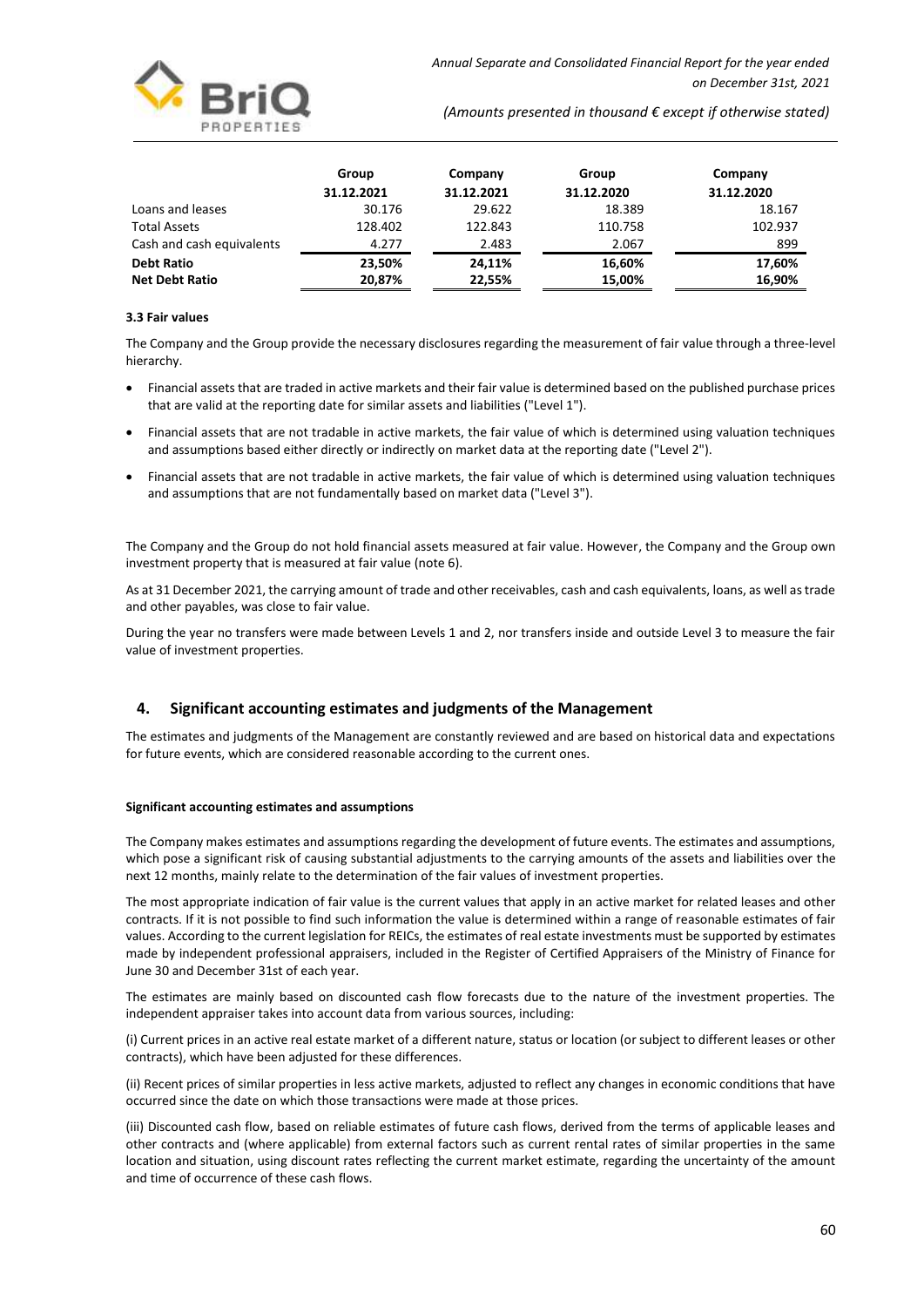Regarding point (iii) above, for the application of cash flow discounting valuation techniques, assumptions are used, which are mainly based on the prevailing market conditions, at the date of preparation of the financial statements.

The main assumptions underlying fair value estimates are those related to the collection of contractual rents, expected future rents in the market, vacancies, maintenance obligations, and appropriate discount rates. These estimates are systematically compared with actual data from the market, with the Company's transactions and with those announced by the market. Expected future rents are determined on the basis of current rents, as those apply in the market, for similar properties, in the same location and situation. Further information concerning the main assumptions can be found in Note 6.

#### **4.1. Effects of coronavirus COVID-19**

The COVID-19 pandemic started affecting the Group in mid-March 2020, when the first government measures were taken to deal with the crisis.

According to government measures, the affected companies were exempted from the obligation to pay 40% of the total rent for the months in which they are affected. These reductions concerned almost all the tenants of the Group for the months from January to April 2021.In addition to the above hotel companies were exempted from paying 100% of the rent for the months from January to June 2021, while the owner is compensated by the state for 60% of the loss.

The total reduction of the Group's rental income due to the Covid-19 pandemic amounted to € 877 thousand, an amount that corresponds to approximately 13% of the expected rental income for the year, while for the corresponding period last year the reduction amounted to € 954 thousand.

The effects of the pandemic have been significantly reduced by the end of 2021 due to the high percentage of the vaccinated population and it is not foreseen that we will have new measures against the pandemic that will affect economic activity and tourism.

#### **4.1.1. Impact on the fair value of investment properties**

During 2021, the effects on the world economy continued due to the spread of the COVID-19 pandemic, but not with the same intensity that occurred during the first year of the pandemic, 2020. The values of real estate investments of 31.12.2021 are valued by independent appraisers who have used reasonable assumptions and appropriate data to develop appropriate hypotheses to determine the fair value of investment properties. According to the independent appraisers, given the uncertainty from the evolution of the COVID-19 pandemic and the possible future effects on the real estate markets in our country and internationally and in the absence of sufficient comparative data, conditions of "substantial appraisal uncertainty" are created. For this reason, real estate values go through a period in which they are monitored with a higher degree of attention.

The Group has also made every effort to take into account all the reasonable and reliable information available when estimating the fair value of investment property on 31.12.2021, given the constraints posed by the levels of uncertainty of the macroeconomic outlook due to the negative impact. of COVID-19 while it will continue to evaluate and review the value of its investment properties.

The effects of the pandemic appear to have gradually subsided in 2021, as the rate of vaccinations increased and it is not foreseen that we will have further restrictions on travel, economic activity and tourism.

Following the de-escalation of the COVID-19 pandemic in 2021 and the recovery of economic expectations and economic activity, the fair values of the Group's real estate showed an increase of € 4.431 thousand for 2021 against a decrease of € 701 thousand during the year ended 31 December 2020. This increase is mainly due to the reduction of the discount rates of the future real estate cash flows for the calculation of the net present value as well as the increase of the comparative market data. The net profit / (loss) from the revaluation of real estate investments at fair value as well as the breakdown of real estate investments by operating sector is shown in Note 6.

#### **4.1.2. Measures taken by the Group**

In order to mitigate the impact of the loss of its rental income due to the COVID-19 coronavirus pandemic, the Group utilizes whatever support measures the government offers to the affected companies and reconsiders its investment strategy based on the new conditions created in the real estate market. In this context, the change made by the Group in the mix of its portfolio was significant, with the result that on 31.12.2021 its portfolio consists by 48,7% of Logistics, and by 28,9 of Offices, while on 31.12.2019, before the start of the pandemic, the real estate portfolio consisted of 50,8% of offices and 17,2% of logistics.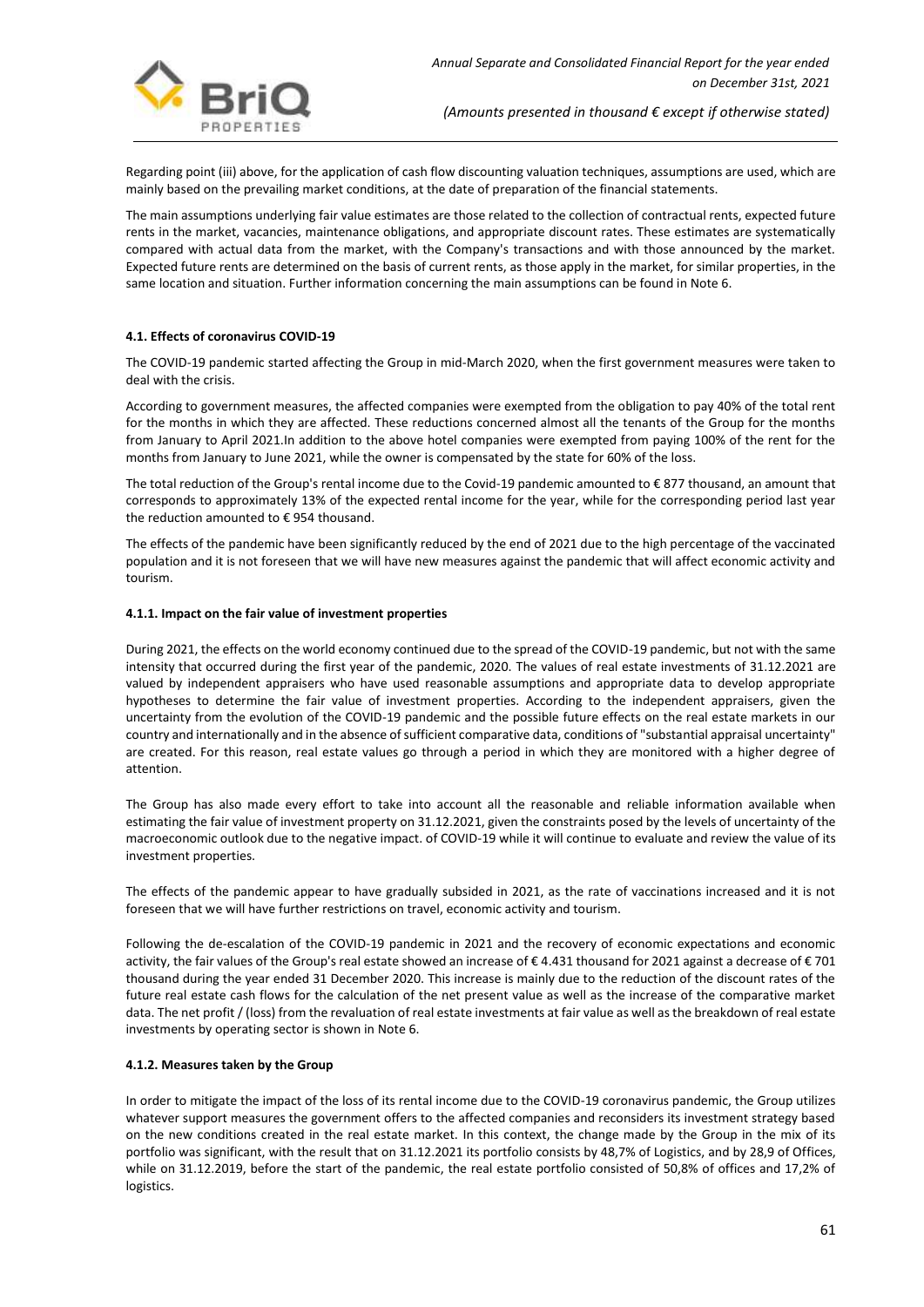

The Group also in 2021 took the necessary measures for the uninterrupted operation and safety of its employees and their families such as:

- ➢ Adoption of a timely and successful new model of remote work (teleworking) where possible, remote information systems support.
- ➢ Continuous information of all employees and continuous health support (COVID-19 exams).
- ➢ Regular disinfection in all workplaces, provision of appropriate personal protective equipment (PPE).

## **5. Segment reporting**

**Net profit / (loss) for the**

The operating segments of the Group and the Company are presented according to the segments of investment activity as monitored in internal reports and used for decision making and monitoring the financial results by the Company's management, in accordance with its Articles of Association and its Internal Procedures.

Operating segments relate to investment types of real estate and include income from assets belonging to different types of real estate.

On 31.12.2021 all the properties of the Group were located in Greece. Also, investment properties of the Group are divided into offices and mixed buildings (offices with ground floor stores), logistics, hotels, shops, special purpose properties and plots. In relation to previous periods, the following changes in the sectors of investment activity occurred:

The Group's management monitors the operating results of the sectors separately in order to allocate resources and evaluate its performance. The assessment of the sector's performance is based on the Gains / (losses) related to real estate investments as presented below. The Company applies the same principles for measuring the operating results of the segments as those of the financial statements. The analysis of real estate investments by operating sector is shown in Note 6.

The COVID-19 coronavirus ("CV-19") pandemic has been affecting the Group since mid-March 2020, when the first government measures were taken to address the crisis. The total reduction of the Group's rental income for 2021 due to the Covid-19 pandemic amounted to € 877 thousand, amount which corresponds to about 13% of the expected rental income for the year while for the corresponding last year the reduction amounted to €954 thousand.

The results of the Group for the year 2021, presented by operating sector are as follows:

|                                                                                                   | $01.01.2021 - 31.12.2021$ |                  |               |        |                       |                      |       |
|---------------------------------------------------------------------------------------------------|---------------------------|------------------|---------------|--------|-----------------------|----------------------|-------|
|                                                                                                   | <b>Offices</b>            | <b>Logistics</b> | <b>Hotels</b> | Retail | <b>Special</b><br>Use | Land<br><b>Plots</b> | Total |
| <b>REVENUE</b>                                                                                    |                           |                  |               |        |                       |                      |       |
| <b>Rental Revenue</b>                                                                             | 1.855                     | 2.838            | 1.119         | 141    | 94                    | 17                   | 6.064 |
| Total                                                                                             | 1.855                     | 2.838            | 1.119         | 141    | 94                    | 17                   | 6.064 |
| <b>RESULTS</b><br>Net gain / (loss) from the<br>fair value adjustment of<br>investment properties | 1.206                     | 2.611            | 345           | 56     | 150                   | 63                   | 4.431 |
| Direct property related<br>expenses                                                               | (115)                     | (80)             | (34)          | (15)   | (13)                  | (3)                  | (260) |
| Property Tax (ENFIA)                                                                              | (172)                     | (325)            | (94)          | (22)   | (27)                  | (3)                  | (643) |
| Total profit/(loss) from<br><b>Investment properties</b>                                          | 2.774                     | 5.043            | 1.336         | 160    | 204                   | 74                   | 9.592 |

| $\frac{1}{2}$ is the product (1033) for the |       |
|---------------------------------------------|-------|
| period:                                     |       |
| Total profit/(loss) from                    |       |
| property related                            | 9.592 |
| expenses                                    |       |
| Other expenses                              | (906) |
| Net financial income /                      | (262) |
| (expenses)                                  |       |
| Taxes                                       | (128) |
| Profit / (Loss) for the                     |       |
| period                                      | 8.296 |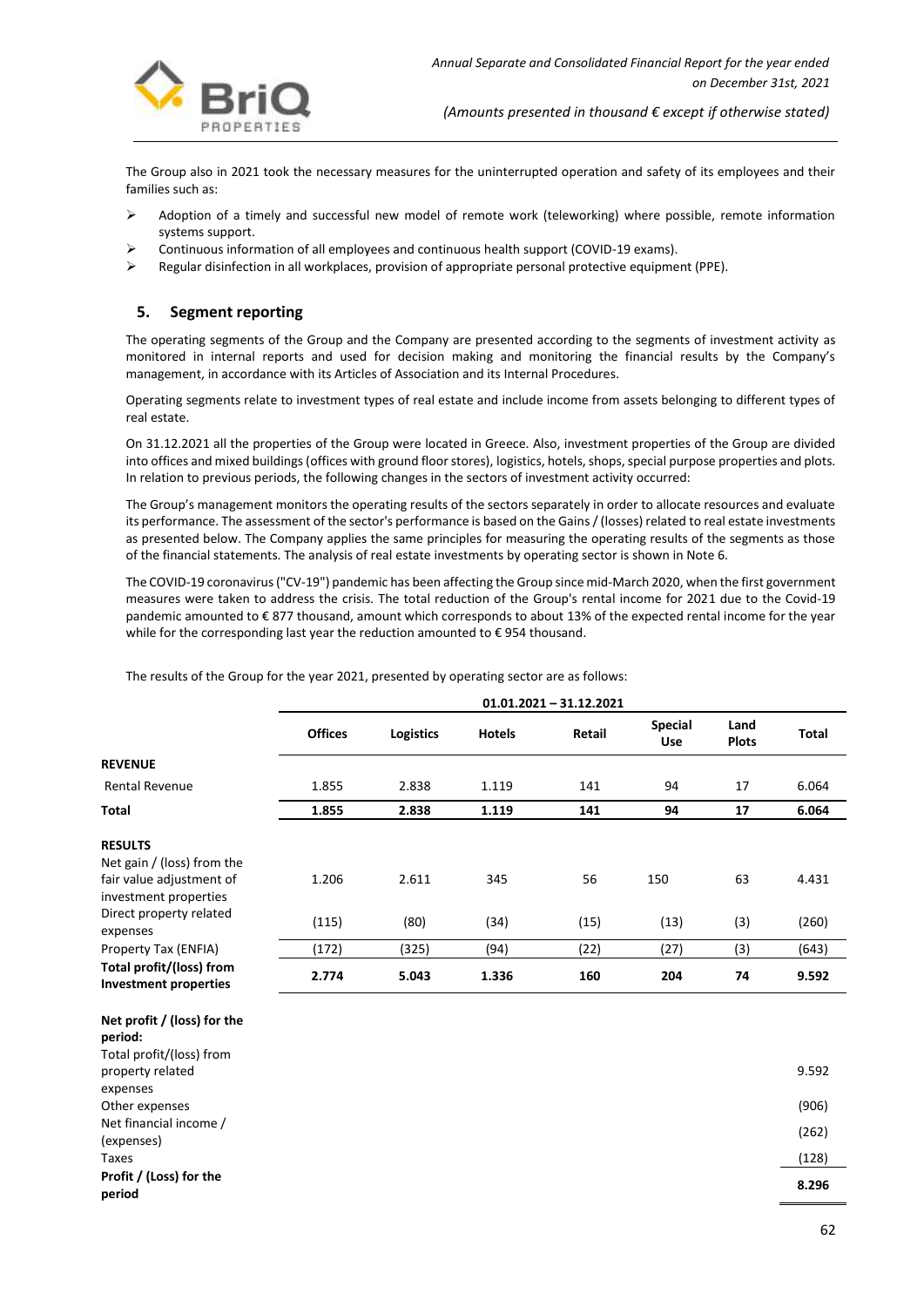

The results of the Group for the year 2020, presented by operating sector are as follows:

|                                                          | $01.01.2020 - 31.12.2020$ |                  |               |        |                              |                      |              |
|----------------------------------------------------------|---------------------------|------------------|---------------|--------|------------------------------|----------------------|--------------|
|                                                          | <b>Offices</b>            | <b>Logistics</b> | <b>Hotels</b> | Retail | <b>Special</b><br><b>Use</b> | Land<br><b>Plots</b> | <b>Total</b> |
| <b>REVENUE</b>                                           |                           |                  |               |        |                              |                      |              |
| Rental Revenue                                           | 1.690                     | 852              | 867           | 150    | 106                          | 16                   | 3.681        |
| Total                                                    | 1.690                     | 852              | 867           | 150    | 106                          | 16                   | 3.681        |
| <b>RESULTS</b>                                           |                           |                  |               |        |                              |                      |              |
| Net gain / (loss) from the                               |                           |                  |               |        |                              |                      |              |
| fair value adjustment of<br>investment properties        | 275                       | 896              | (724)         | 30     | 15                           | (76)                 | 416          |
| Direct property related<br>expenses                      | (77)                      | (37)             | (41)          | (10)   | (9)                          | (2)                  | (176)        |
| Property Tax (ENFIA)                                     | (173)                     | (73)             | (107)         | (11)   | (27)                         | (2)                  | (393)        |
| Total profit/(loss) from<br><b>Investment properties</b> | 1.715                     | 1.638            | (9)           | 159    | 85                           | (64)                 | 3.528        |

#### **Net profit / (loss) for the period:**

| Profit / (Loss) for the<br>period            | 2.070 |
|----------------------------------------------|-------|
| Taxes                                        | (88)  |
| Net financial income /<br>(expenses)         | (491) |
| Other expenses                               | (879) |
| expenses                                     |       |
| Total profit/(loss) from<br>property related | 3.528 |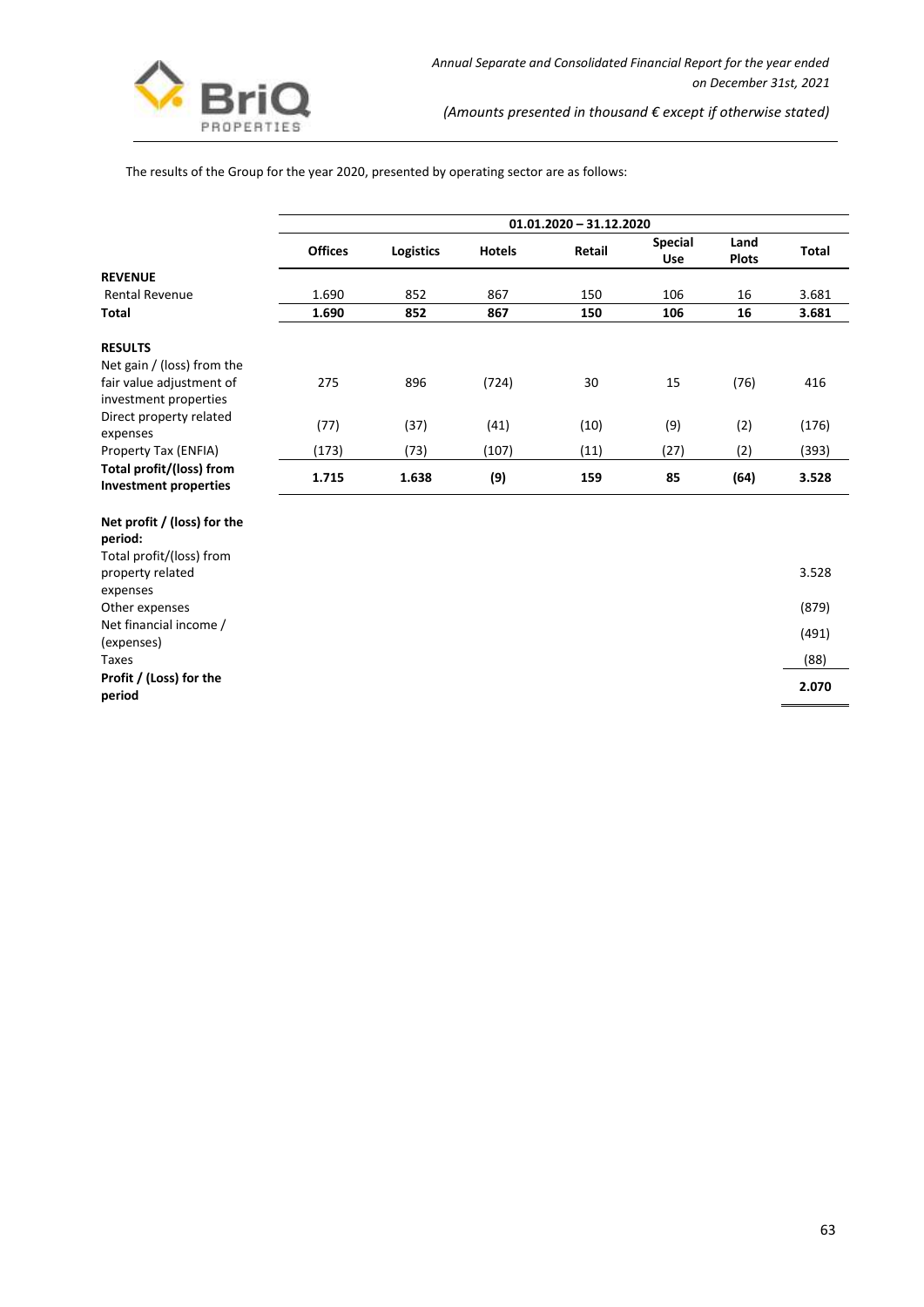

## **6. Investment Property**

The change in investments properties by operating sector at Group level is as follows:

| Segment                                                                       | <b>Offices</b>          | <b>Logistics</b> | <b>Hotels</b> | <b>Retails</b> | <b>Special</b><br>Use   | Land<br><b>Plots</b> | <b>Total</b> |
|-------------------------------------------------------------------------------|-------------------------|------------------|---------------|----------------|-------------------------|----------------------|--------------|
| Determination of fair value                                                   | $\overline{\mathbf{3}}$ | 3                | 3             | 3              | $\overline{\mathbf{3}}$ | 3                    |              |
| Fair value at January<br>1,2020                                               | 30.387                  | 10.303           | 13.686        | 3.524          | 1.365                   | 528                  | 59.793       |
| Direct acquisition of<br>investment properties<br>Acquisition of investment   | $\sim$                  | 5.580            | 3.045         | 1.155          | 185                     | 68                   | 10.033       |
| real estate through<br>acquisition of a subsidiary -<br>Non-business merger   |                         | 28.497           | 3.480         |                |                         |                      | 31.977       |
| Subsequent capital<br>expenditure                                             | 174                     | 3.482            | 99            | 19             | 10                      |                      | 3.784        |
| Sector change due to<br>change of use                                         | 686                     |                  | (686)         | (1.819)        | 1.819                   |                      |              |
| Net gain / (loss) from<br>the fair value adjustment of<br>investment property | 275                     | 896              | (724)         | 30             | 15                      | (76)                 | 416          |
| <b>Fair value at December</b><br>31, 2020                                     | 31.522                  | 48.756           | 18.900        | 2.909          | 3.394                   | 520                  | 106.001      |
| Fair value at January<br>1,2021                                               | 31.522                  | 48.756           | 18.900        | 2.909          | 3.394                   | 520                  | 106.001      |
| Direct acquisition of<br>investment properties<br>Subsequent capital          | 3.234                   | 1.067            |               |                |                         | 208                  | 4.509        |
| expenditures related to real<br>estate investments                            | 34                      | 6.314            | 1.455         |                | 15                      | $\mathbf 1$          | 7.816        |
| Transfers between sectors                                                     | ÷,                      | 66               |               |                |                         | (66)                 |              |
| Transfer to property, plant<br>and equipment                                  | (1.044)                 |                  |               |                |                         | $\blacksquare$       | (1.044)      |
| Sale of investment property                                                   |                         |                  |               | (948)          |                         | ÷,                   | (948)        |
| Net gain / (loss) from<br>the fair value adjustment of<br>investment property | 1.206                   | 2.610            | 345           | 56             | 150                     | 64                   | 4.431        |
| <b>Fair value at December</b><br>31, 2021                                     | 34.952                  | 58.813           | 20.700        | 2.017          | 3.559                   | 727                  | 120.768      |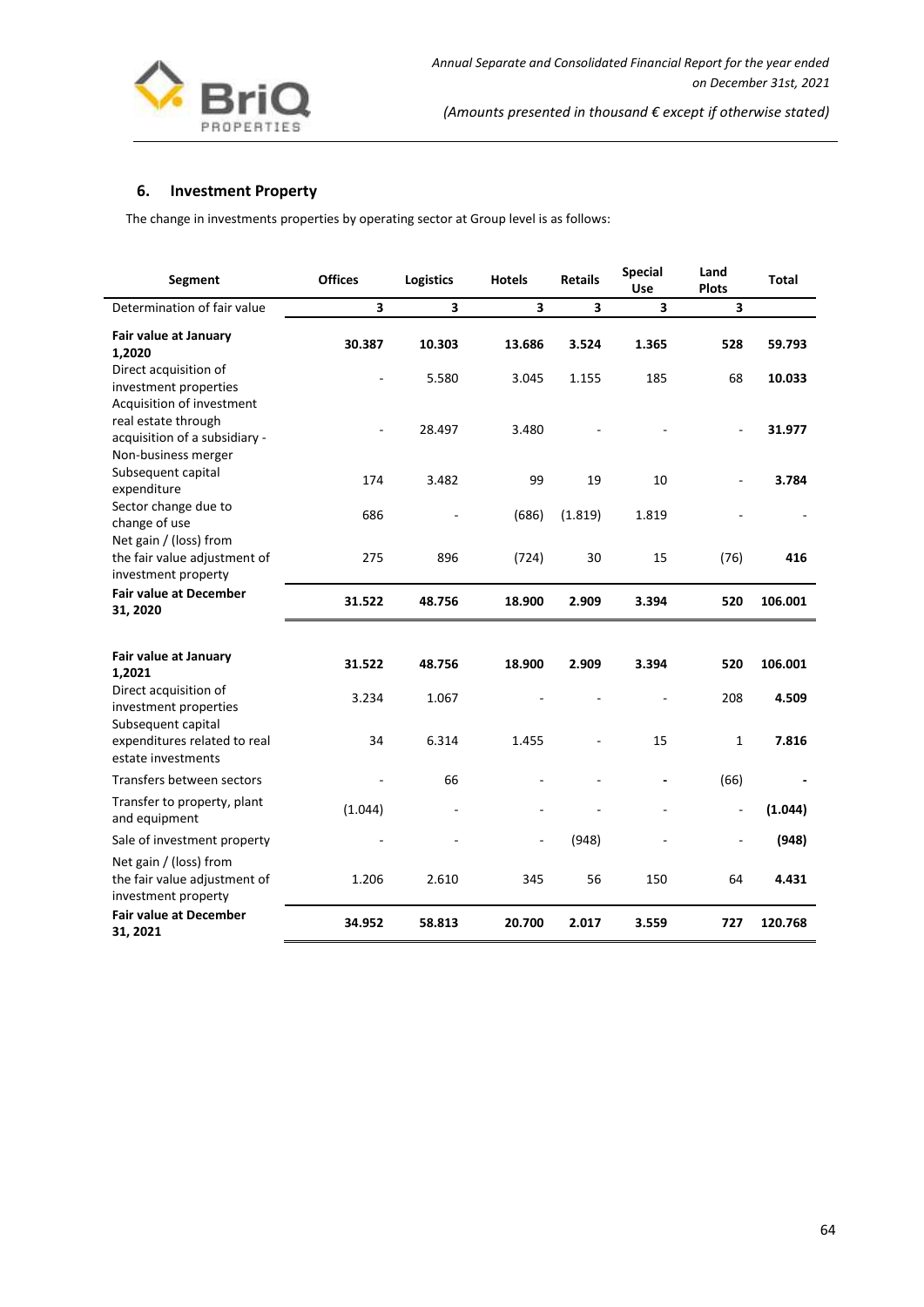

The change in investments properties per operating sector of the Company is as follows:

| Segment                                                                       | <b>Offices</b> | <b>Logistics</b> | <b>Hotels</b> | <b>Retails</b> | <b>Special</b><br>Use | Land<br><b>Plots</b>     | <b>Total</b> |
|-------------------------------------------------------------------------------|----------------|------------------|---------------|----------------|-----------------------|--------------------------|--------------|
| Fair value at January<br>1,2020                                               | 30.387         | 10.303           | 13.686        | 3.524          | 1.365                 | 528                      | 59.793       |
| Direct acquisition of investment<br>properties                                | ÷,             | 5.580            | 3.045         | 1.155          | 185                   | 68                       | 10.033       |
| Subsequent capital<br>expenditure                                             | 174            | 3.482            | 50            | 19             | 10                    |                          | 3.735        |
| Sector change due to<br>change of use                                         | 686            |                  | (686)         | (1.819)        | 1.819                 |                          |              |
| Net gain / (loss) from<br>the fair value adjustment of<br>investment property | 275            | 250              | (1.195)       | 30             | 15                    | (76)                     | (701)        |
| <b>Fair value at December</b><br>31, 2020                                     | 31.522         | 19.615           | 14.900        | 2.909          | 3.394                 | 520                      | 72.860       |
| Fair value at January<br>1,2021                                               | 31.522         | 19.615           | 14.900        | 2.909          | 3.394                 | 520                      | 72.860       |
| Direct acquisition of investment<br>properties                                | 3.234          | 1.067            |               |                |                       | 208                      | 4.509        |
| Subsequent capital<br>expenditures related to real<br>estate investments      | 34             | 6.314            | 12            | $\frac{1}{2}$  | 15                    | $\mathbf{1}$             | 6.375        |
| Transfers between sectors                                                     |                | 66               |               |                |                       | (66)                     |              |
| Transfer to property, plant and<br>equipment                                  | (1.044)        |                  |               |                |                       | ÷,                       | (1.044)      |
| Sale of investment property                                                   |                |                  |               | (948)          |                       | $\overline{\phantom{a}}$ | (948)        |
| Net gain / (loss) from<br>the fair value adjustment of<br>investment property | 1.206          | 1.863            | 988           | 56             | 150                   | 64                       | 4.327        |
| <b>Fair value at December</b><br>31, 2021                                     | 34.952         | 28.925           | 15.343        | 2.017          | 3.559                 | 727                      | 86.080       |

On February 11, 2021, the Company proceeded with the purchase of an independent office building with a ground floor store located at 3 Dimitriou Gounari Street in Piraeus for a price of € 2.100 thousand (excluding acquisition costs of € 46 thousand). The building consists of a ground floor store, five office floors and underground storage spaces and has a total area of 2.428 sq.m. and is fully leased.

On the 20th of May 2021 and the 29th of June 2021, the Company proceeded with the purchase of three (3) adjacent plots with a total area of 18.083 sq.m. located in Aspropyrgos, Attica at "Imeros Topos". The total price for the purchase of the three plots amounted to € 1.038 thousand, not including acquisition costs of € 16 thousand. These plots are adjacent to the existing plots of the Company on which it is already developing a modern Storage and Distribution building. As a result, today the single plot area for development in Aspropyrgos amounts to a total area of 103.001 sq.m.

On July 30, 2021, the Company was announced the winner in a public electronic auction of a plot located in Naoussa, Paros, with a total area of 501 sq.m., which is adjacent to other properties of the Company on which the hotel Mr and Mrs White Paros is located. The total price for the purchase of the plot amounted to  $\epsilon$  203 thousand, not including acquisition costs of € 5 thousand.

On September 24, 2021, the Company proceeded to the purchase of horizontal property of office space with a total area of 258,13 sq.m., 3rd floor in an office building located at Metropolis 3 in Athens, in which the Company already owns an office space on the 4th floor. The price for the acquisition of the property amounted to € 1.050 thousand (excluding acquisition costs € 49 thousand).

On November 30, 2021 the Company proceeded to the sale of a real estate - commercial store, with a total area of 168,40 sq.m., on 283 Kifissias Avenue, in Kifissia for a price of € 1.023.000. The property was acquired on November 28, 2017 for a price of € 755 thousand (excluding acquisition costs), while its fair value before sale amounted to € 948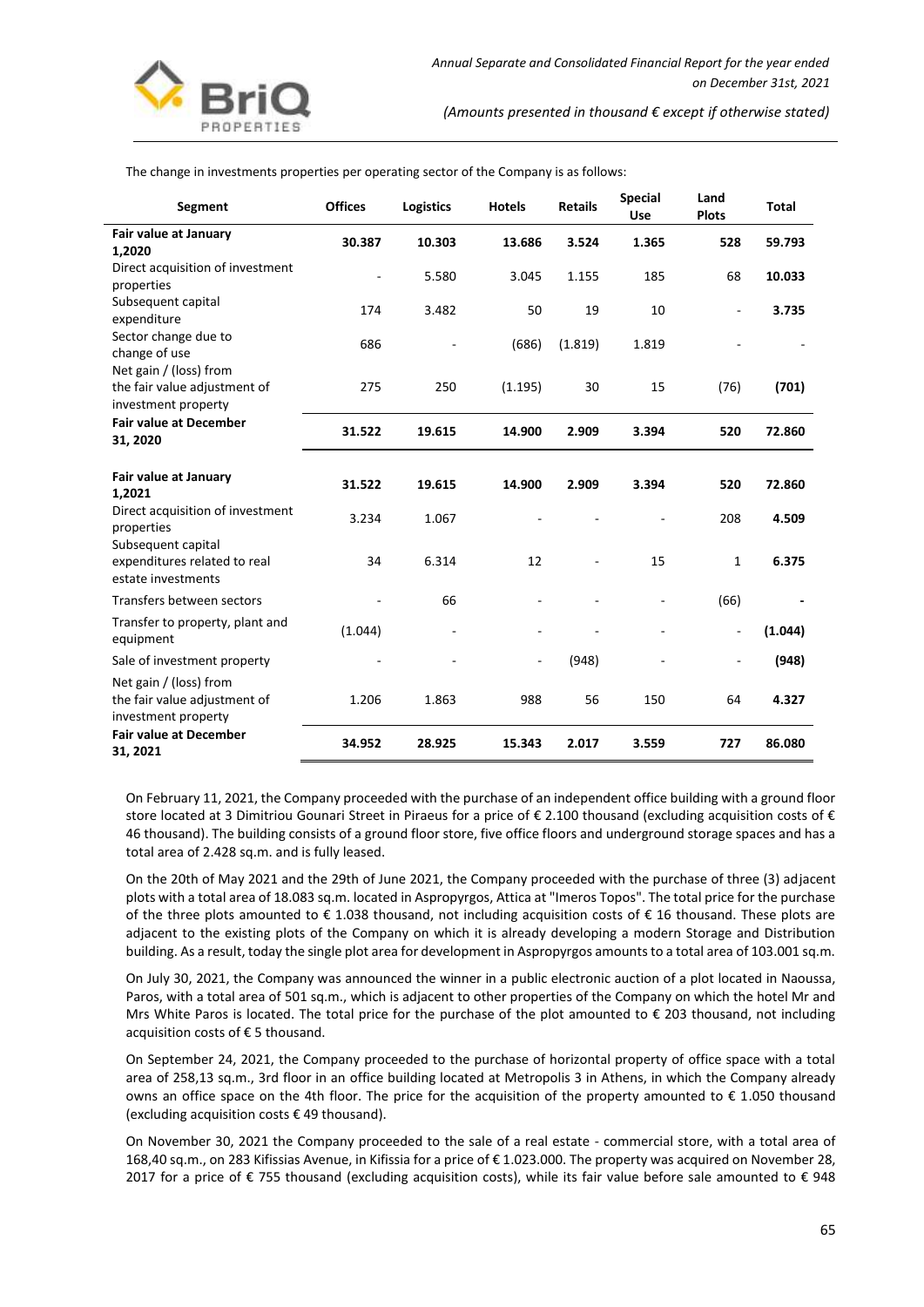

thousand. From the sale the Company recorded profits from the sale of investment properties amounting to € 75 thousand for the year 2021.

#### **Investment Property Valuation Method**

According to the current legislation for REIC, the values of real estate investments are valued by independent appraisers, whose reports must be prepared twice a year, on June 30th and December 31st. Each report is based on two methods according to International Valuation Standards. For the estimation of the value of the Group's portfolio as at 31.12.2020, the (a) method of comparative data or comparative method, (b) the method of capitalization of income or the method of discounted cash flows (DCF) and (c) the residual method.

All the properties of the Group are located in Greece. The following table contains information on the valuation methods of investment properties, by category of operating sector:

| Segment            | <b>Fair Value</b> | <b>Valuation Method</b>                                             | <b>Monthly</b><br><b>Market</b><br>Rent | <b>Discount Rate</b><br>(%) | Capitalization<br>Rate (%) |
|--------------------|-------------------|---------------------------------------------------------------------|-----------------------------------------|-----------------------------|----------------------------|
| <b>Offices</b>     | 34.952            | 80% discounted cash flows<br>(DCF) & 20% comparative                | 229                                     | 7,03%-8,91%                 | 6,10%-7,75%                |
| Logistics          | 58.813            | 80%-10% discounted cash<br>flows<br>(DCF) & 20% -90%<br>comparative | 462                                     | 8,81%-9,69%                 | 7,50%-8,25%                |
| Hotel              | 20.700            | 80-85% discounted cash<br>flows (DCF) & 20-15%<br>comparative       | n/a                                     | 8,80%-10,50%                | 7,00%-8,50%                |
| Retail             | 2.017             | 80% discounted cash flows<br>(DCF) & 20% comparative                | 11                                      | 7,65%-7,71%                 | 6,5%-6,75%                 |
| <b>Special Use</b> | 3.559             | 80% discounted cash flows<br>(DCF) & 20% comparative                | 22                                      | 8,29%-8,66%                 | 7,25%-7,52%                |
| Land Plot          | 777               | 80%-10% discounted cash<br>flows (DCF) & 20%-90%<br>comparative     | 4                                       | 9.50%-9.68%                 | 8,25%                      |
|                    | 120.768           |                                                                     |                                         |                             |                            |

The following table contains information regarding the valuation methods of investment properties, by category of operating sector for 31.12.2020:

| Segment        | <b>Fair Value</b> | <b>Valuation Method</b>                                       | Monthly<br><b>Market</b><br>Rent | <b>Discount Rate</b><br>$(\%)$ | Capitalization<br><b>Rate (%)</b> |
|----------------|-------------------|---------------------------------------------------------------|----------------------------------|--------------------------------|-----------------------------------|
| <b>Offices</b> | 31.522            | 80% discounted cash flows<br>(DCF) & 20% comparative          | 203                              | 7,35%-9,10%                    | 6,25%-7,50%                       |
| Logistics      | 48.756            | 80% discounted cash flows<br>(DCF) & 10% comparative          | 406                              | 9,30%-9,70%                    | 8,0%-8,25%                        |
| Hotel          | 18.900            | 80-85% discounted cash<br>flows (DCF) & 20-15%<br>comparative | n/a                              | 9,30%-10,80%                   | 7,0%-8,50%                        |
| Retail         | 2.909             | 80% discounted cash flows<br>(DCF) & 20% comparative          | 17                               | 7,21%-8,60%                    | 6,75%-7,0%                        |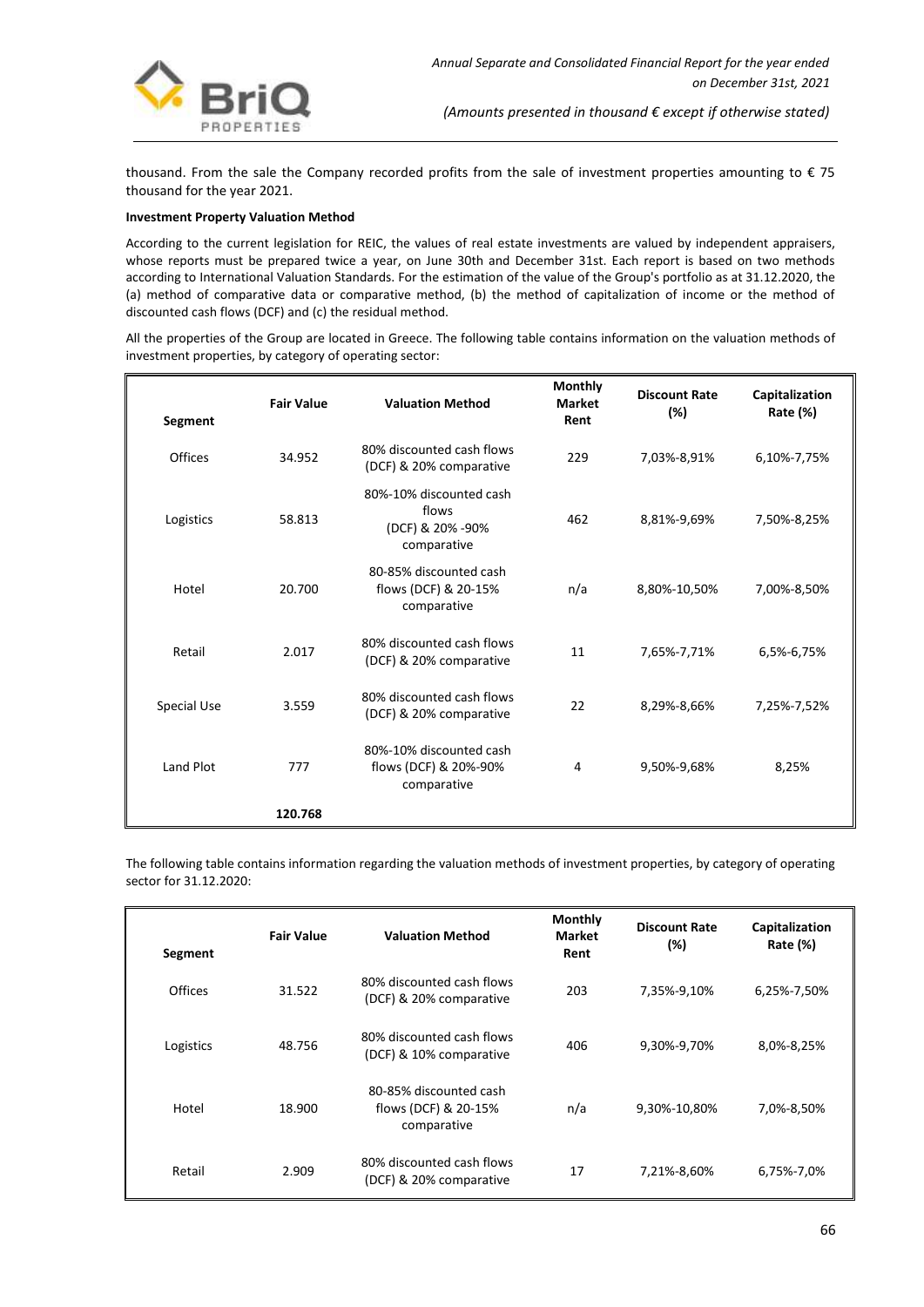

| Special Use | 3.394   | 80% discounted cash flows<br>(DCF) & 20% comparative            | 20 | 7,64%-8,71% | 6,50%-7,25% |
|-------------|---------|-----------------------------------------------------------------|----|-------------|-------------|
| Land Plot   | 520     | 80%-10% discounted cash<br>flows (DCF) & 20%-90%<br>comparative | 89 | 9,30%-9,71% | 8,00%-8,25% |
|             | 106.001 |                                                                 |    |             |             |

The measurement at fair value of non-financial assets was determined taking into account the Company's ability to achieve their maximum and optimal use, assessing the use of each item that is physically possible, legally permissible and economically feasible. This estimate is based on the physical characteristics, the permitted uses and the opportunity cost of the investments made.

If on 31 December 2021 the discount rate used in the cash flow discount analysis differed by +/- 5% from Management estimates, the book value of real estate investments would be estimated at € 2.479 thousand lower or € 2.879 thousand higher.

If on 31 December 2021 the capitalization ratio used in the cash flow discount analysis differed by +/- 5% from the estimates of independent appraisers, the book value of real estate investments would be estimated at € 3.119 thousand lower or € 3.805 thousand higher.

If on 31 December 2021 the monthly market rent used in the cash flow discount analysis differed by +/- 5% from the estimates of independent appraisers, the book value of real estate investments would be estimated at  $\epsilon$  2.579 thousand higher or  $\epsilon$ 2.579 thousand lower.

## **7. Acquisition of Subsidiaries**

The subsidiaries that are consolidated in the Group are «Plaza Hotel Skiathos M.A.E.» and «Sarmed Warehouses A.E.» based in Greece. Subsidiaries are fully consolidated (total consolidation).

The Company holds 100% of the shares of the company "Plaza Hotel Skiathos M.A.E" and 80% of the shares of the company "SARMED WAREHOUSES A.E"

|                                    | 31.12.2021 | 31.12.2020 |
|------------------------------------|------------|------------|
| <b>Plaza Hotel Skiathos S.S.A.</b> | 7.722      | 3.522      |
| Sarmed Warehouses S.A.             | 24.168     | 23.903     |
|                                    | 31.890     | 27.425     |

Increasing participation in the subsidiary **"Sarmed Warehouses A.E."** by € 265 thousand is due to the liquidation of the purchase and sale, that was completed on 30.09.2021.

On October 27, 2021, the increase of the share capital of the Subsidiary "Plaza Hotel Skiathos M.A.E." was approved by € 4.200 thousand with cash payment by the Company and the issue of 3.314.329 new registered shares, with a nominal value of € 1,34 each. Through the share capital increase, the renovation of the hotel owned by Plaza Hotel Skiathos MAE, "Plaza Skiathos Resort", is financed.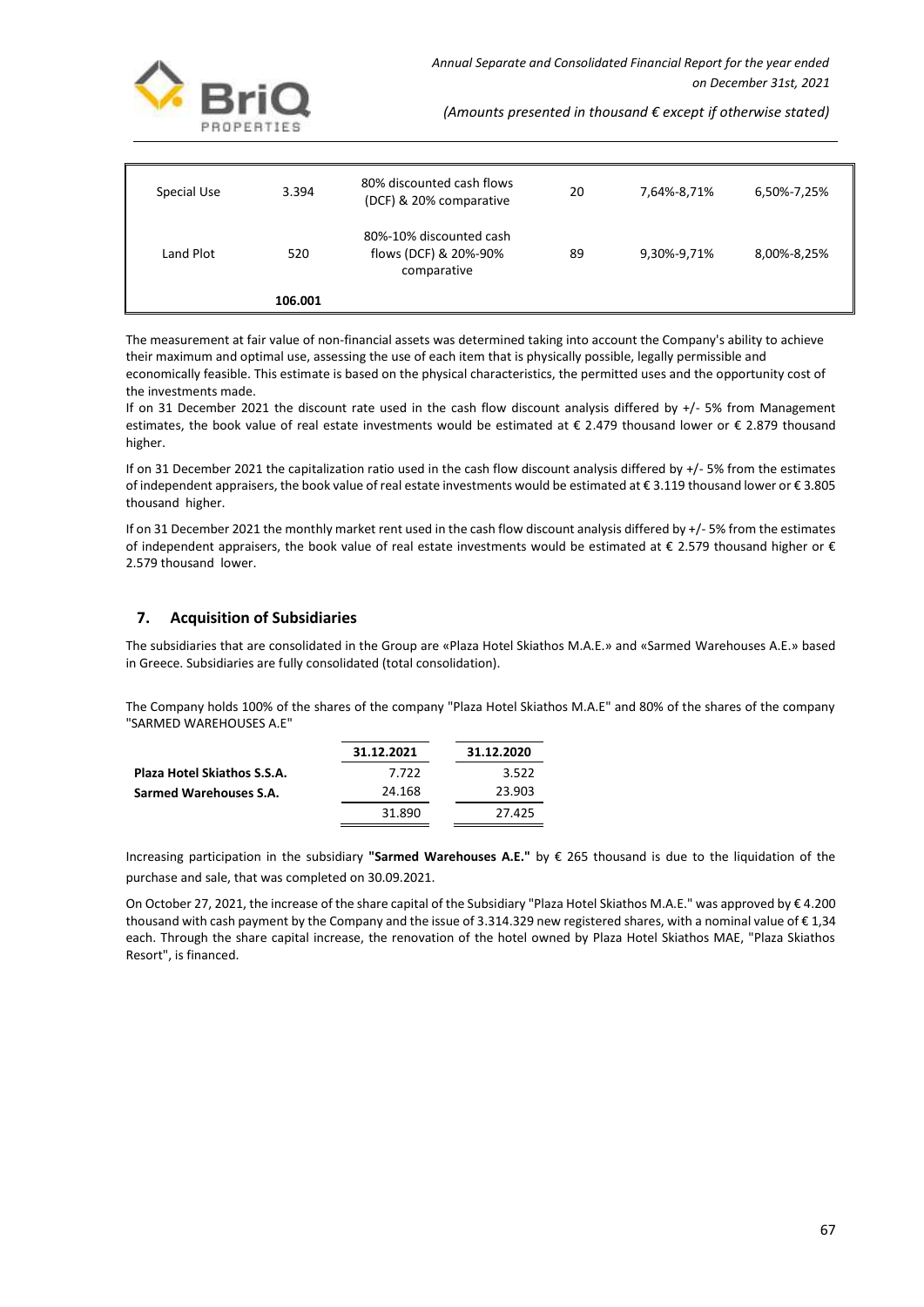

## **8. Property, plant and equipment**

Property Plant and equipment of the Group and the Company comprise of:

|                                             | Group                           |           |              | Company                      |           |              |
|---------------------------------------------|---------------------------------|-----------|--------------|------------------------------|-----------|--------------|
|                                             | Land<br>and<br><b>Buildings</b> | Equipment | <b>Total</b> | Land and<br><b>Buildings</b> | Equipment | <b>Total</b> |
| <b>Acquisition cost</b>                     |                                 |           |              |                              |           |              |
| Balance January 1, 2020                     | 161                             | 25        | 186          | 161                          | 25        | 186          |
| Additions through acquisition of subsidiary | 152                             |           | 152          |                              |           |              |
| <b>Additions</b>                            |                                 | 4         | 4            |                              | 4         | 4            |
| Balance December 31, 2020                   | 313                             | 29        | 342          | 161                          | 29        | 190          |
| <b>Accumulated depreciation</b>             |                                 |           |              |                              |           |              |
| Balance January 1, 2020                     | 10                              | 11        | 21           | 10                           | 11        | 21           |
| Depreciation                                | 4                               | 5         | 9            | 3                            | 4         | 8            |
| Balance December 31, 2020                   | 14                              | 16        | 30           | 13                           | 15        | 29           |
| Net book value December 31, 2020            | 299                             | 13        | 312          | 148                          | 14        | 161          |
| Balance January 1, 2021                     | 313                             | 29        | 342          | 161                          | 29        | 190          |
| Additions through acquisition of subsidiary |                                 | 4         | 4            |                              | 4         | 4            |
| <b>Additions</b>                            | 1.044                           |           | 1.044        | 1.044                        |           | 1.044        |
| Balance December 31, 2021                   | 1.357                           | 33        | 1.390        | 1.205                        | 33        | 1.238        |
| <b>Accumulated depreciation</b>             |                                 |           |              |                              |           |              |
| Balance January 1, 2021                     | 14                              | 16        | 30           | 13                           | 16        | 29           |
| Depreciation                                | 16                              | 5         | 21           | 3                            | 5         | 8            |
| <b>Balance December 31, 2021</b>            | 30                              | 21        | 51           | 16                           | 21        | 37           |
| Net book value December 31, 2021            | 1.327                           | 12        | 1.339        | 1.189                        | 12        | 1.201        |

An amount of € 1.044 thousand concerns a privately owned office space of 258,13 sq.m. which is to be used to house the administrative operation of the Company and is part of the 3rd floor of the office building located in the Municipality of Athens, Attica, on Mitropoleos Street 3.

## **9. Intangible Assets**

The intangible assets of the Group and the Company relate to software programs and are analyzed as follows:

|                                  | Group | Company |
|----------------------------------|-------|---------|
| <b>Building cost</b>             |       |         |
| Balance January 1, 2020          | 8     | 8       |
| <b>Additions</b>                 |       |         |
| <b>Balance December 31, 2020</b> | 8     | 8       |
| <b>Accumulated depreciation</b>  |       |         |
| Balance January 1, 2020          | 5     | 5       |
| Depreciations                    | 2     | 2       |
| Balance December 31, 2020        | 7     | 7       |
| Net book value December 31, 2020 | 1     |         |
| Balance January 1, 2021          | 8     | 8       |
| Additions                        |       |         |
| <b>Balance December 31, 2021</b> | 8     | 8       |
| <b>Accumulated depreciation</b>  |       |         |
| Balance January 1, 2021          | 7     | 7       |
| Depreciations                    | 1     | 1       |
| <b>Balance December 31, 2021</b> | 8     | 8       |
| Net book value December 31, 2021 |       |         |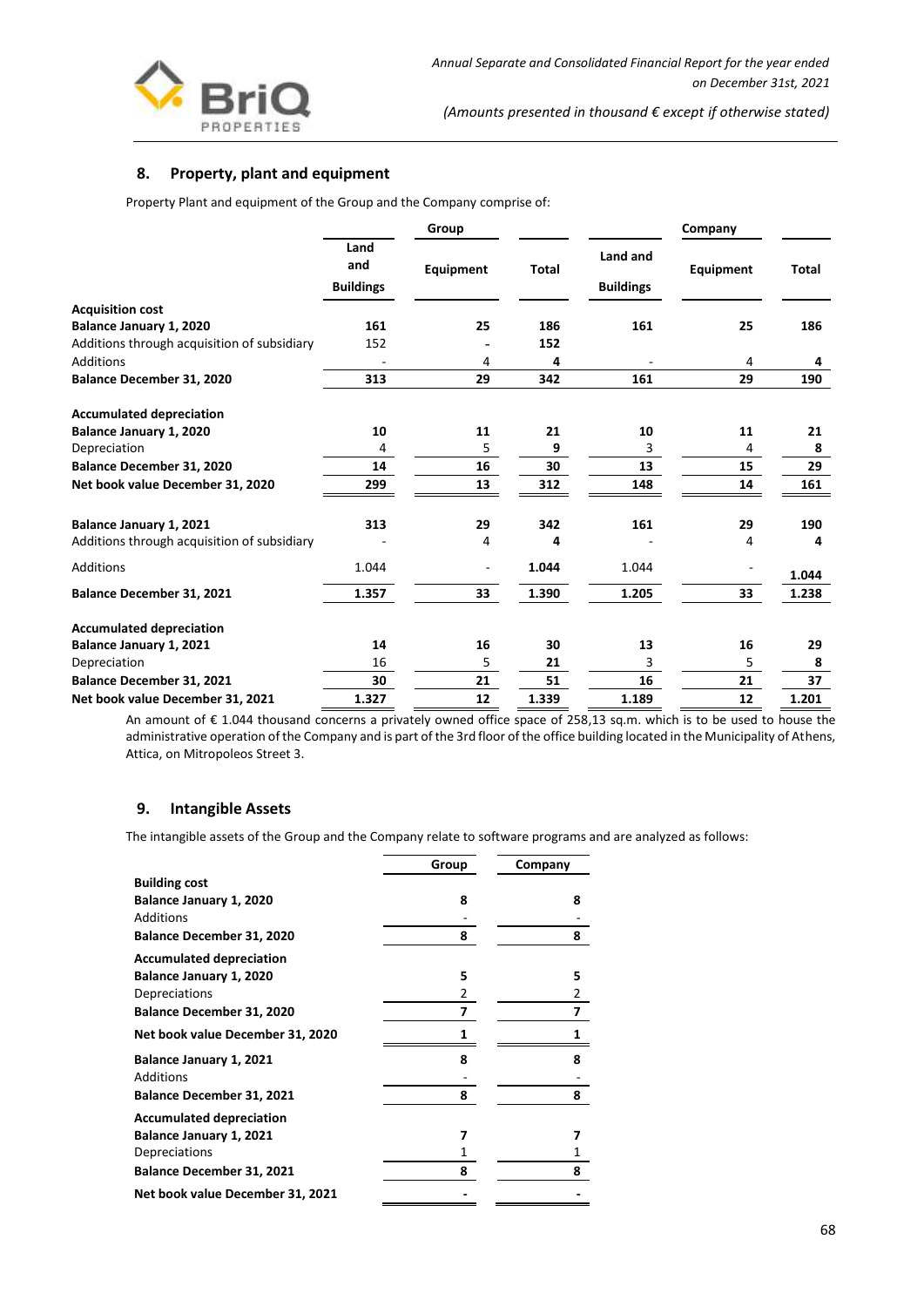

## **10. Right of Use Assets**

The rights of use assets of the Group and Company comprise car leases and are analyzed as follows:

|                                                | Group          | Company        |
|------------------------------------------------|----------------|----------------|
|                                                | Transportation | Transportation |
| Balance January 1, 2020                        | 5              | 5              |
| <b>Additions</b>                               | 29             | 29             |
| Additions through acquisition of<br>subsidiary | 46             |                |
| Depreciation                                   | (6)            | -5             |
| <b>Balance December 31, 2020</b>               | 75             | 29             |
| Υπόλοιπο 01 Ιανουαρίου 2021<br>Additions       | 75             | 29             |
| Early termination of contracts                 | (46)           |                |
| Depreciation                                   | (7)            | -7             |
| Balance December 31, 2021                      | 22             | 22             |

## **11. Trade and other receivables**

The analysis of trade and other receivables is as follows:

|                                            | Group      |            | Company    |            |
|--------------------------------------------|------------|------------|------------|------------|
|                                            | 31.12.2021 | 31.12.2020 | 31.12.2021 | 31.12.2020 |
| Trade receivables                          | 240        | 315        | 238        | 262        |
| Less: Impairment provisions                | (4)        | (249)      | (4)        | (4)        |
| <b>Trade receivables</b>                   | 236        | 66         | 234        | 258        |
| Receivables from related parties (note.28) | 528        | 228        | 269        | 95         |
| Subsequent expenses and advances           | 35         | 242        |            | 205        |
| Other receivables and guarantees           | 1.197      | 1.766      | 659        | 1.004      |
| Trade and other receivables                | 1.996      | 2.302      | 1.167      | 1.562      |
|                                            |            |            |            |            |
| Non-current                                | 684        | 329        | 299        | 329        |
| Current                                    | 1.312      | 1.973      | 868        | 1.233      |
| <b>Total</b>                               | 1.996      | 2.302      | 1.167      | 1.562      |

The trade receivables of the Company as at 31 December 2021 include an amount of € 266 thousand relating to lease incentives under a lease agreement. The accounting treatment of these incentives, in accordance with IFRS 16, provides for their partial amortization during each lease.

Also in the other receivables on December 31, 2021 is included a VAT receivable of a total amount of € 44 thousand (€ 500 thousand on December 31, 2020) which were offset against other tax liabilities of the Company during the year 2022.

The subsidiary Sarmed Warehouses formed during the year a provision of € 246 thousand for the non-recoverable amount of a claim against the Greek State amounting to € 490 thousand. The Company had filed an appeal against A.A.D.E. (Independent Public Revenue Authority) which concerns the recovery of state aid that had been granted to the dissolved company with the establishment of a special tax-free reserve of 987 thousand of articles 2 and 3 of law 3220/2014. On February 3, 2021, the company was served with the decision number Α1887 / 2020 by the Fourth three-member Administrative Court of Appeal of Piraeus, where the appeal of the disbanded company "HELLENIC WAREHOUSES SARANTITIS SOCIETE ANONYME 244 thousand that corresponds to it while for the remaining amount a precarious provision had been formed.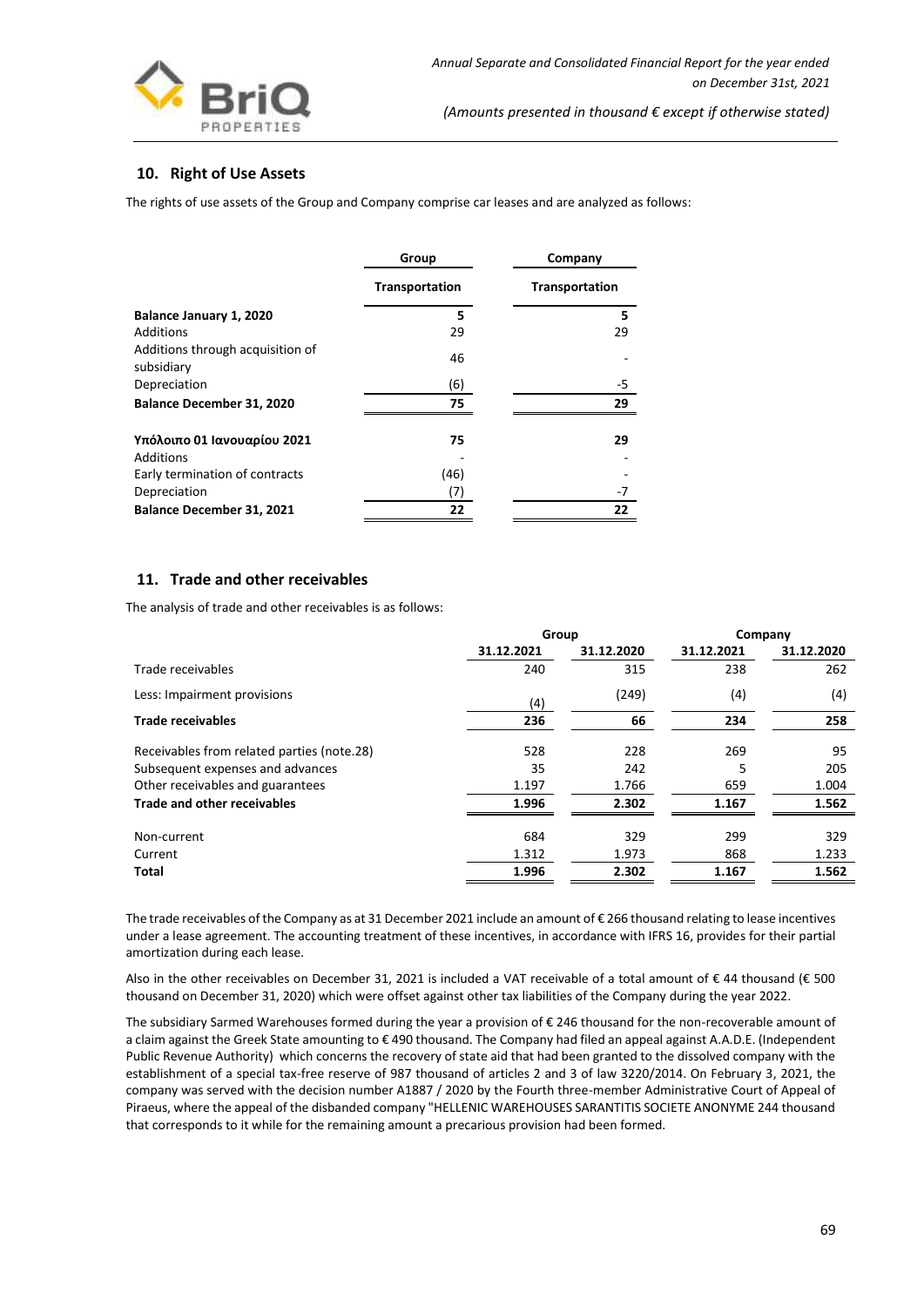

The ageing analysis of the current trade receivables is as follows:

|                                  | Group      |            | Company    |            |
|----------------------------------|------------|------------|------------|------------|
|                                  | 31.12.2021 | 31.12.2020 | 31.12.2021 | 31.12.2020 |
| Due within due date              |            |            |            |            |
| Up to 1 month                    | 1.263      | 224        | 1.233      | 224        |
| From 1 month to 3 months         | 44         |            |            |            |
| From 3 months to 12 months       | 3          |            |            |            |
| Over 12 months                   |            |            |            |            |
| Total                            | 1.312      | 224        | 1.233      | 224        |
| <b>Doubtful debts</b>            | 4          | 249        | 4          | 4          |
| Less: Provisions for bad debts   | (4)        | (249)      | (4)        | (4)        |
| Net receivables after provisions | 1.312      | 1.973      | 868        | 1.233      |

#### **12. Cash and cash equivalents**

The analysis of cash and cash equivalents is as follows:

|                          |            | Group      |            | Company    |  |
|--------------------------|------------|------------|------------|------------|--|
|                          | 31.12.2021 | 31.12.2020 | 31.12.2021 | 31.12.2020 |  |
| Cash in hand             |            |            |            |            |  |
| Short term bank deposits | 4.275      | 2.066      | 2.481      | 898        |  |
| Total                    | 4.277      | 2.067      | 2.483      | 899        |  |

Short-term bank deposits consist of deposits on demand in Greece. All cash and cash equivalents relate to Euro deposits.

#### **13. Share Capital and purchase of treasury shares**

The Share Capital is analyzed as follows:

|                                  | <b>Shares</b> | Share   |  |
|----------------------------------|---------------|---------|--|
|                                  | Number        | Capital |  |
| <b>Balance December 31, 2020</b> | 35.764.593    | 75.106  |  |
| Balance December 31, 2021        | 35.764.593    | 75.106  |  |

The Company on 31.12.2021 held 343.618 treasury shares with a total nominal value of € 722 thousand and an acquisition value of € 598 thousand. The treasury shares held on 31.12.2021 corresponded to 0,96% of the Company's share capital.

#### **14. Reserves**

|                   | Group      |            | Company    |            |
|-------------------|------------|------------|------------|------------|
|                   | 01.01.2021 | 01.01.2020 | 01.01.2021 | 01.01.2020 |
|                   |            |            |            |            |
|                   | 31.12.2021 | 31.12.2020 | 31.12.2021 | 31.12.2020 |
| Statutory reserve | 380        | 148        | 294        | 148        |
| Special reserve   | 2.742      | 2.742      | 2.742      | 2.742      |
| Other reserves    | (1.583)    | (1.583)    | (1.583)    | (1.583)    |
| Total             | 1.539      | 1.307      | 1.453      | 1.307      |

According to article 158 of Law 4548/2018, as in force, the Company is obliged to withhold from its net accounting profits an amount of 5% per annum as a regular reserve, until the total of the regular reserve amounts to 1/3 of the paid share capital. The regular reserve cannot be distributed throughout the life of the Company.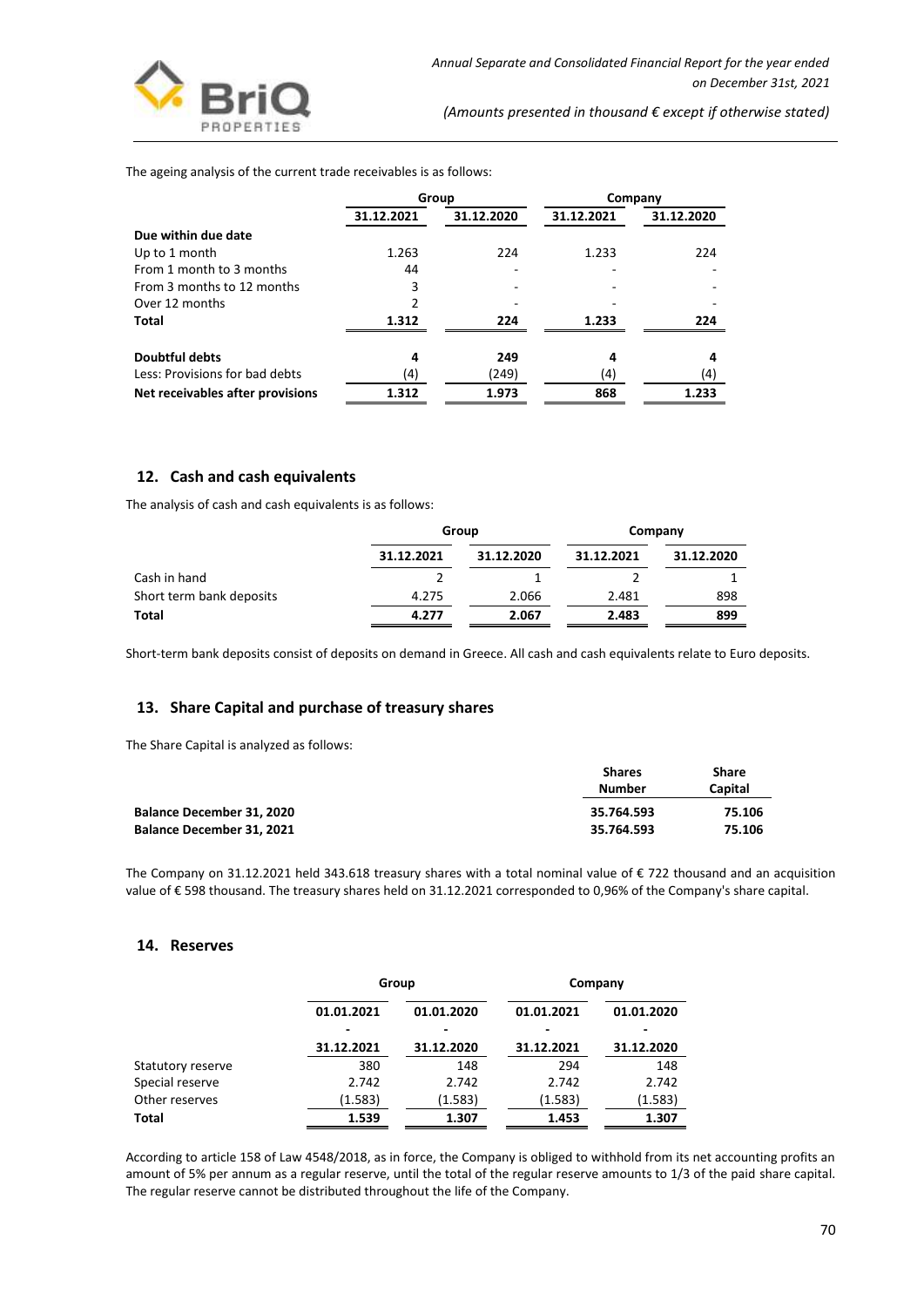

According to the decision of 06.09.2019 of the General Meeting of Shareholders approved the nominal reduction of the Company's capital by the amount of 2.742 thousand, with a reduction of the nominal value of each common registered voting vote of the Company from € 2,33 to € 2,10, according to article 31 of Law 4548/2018, for the formation of an equal amount of special reserve. The Company will decide later how to use the above special reserve which cannot be distributed, either for the purpose of re-capitalization or offset to amortize losses of the Company, according to Law 4548/2018, as in force.

The other reserves relate to the expenses of the share capital increase, with a total value of € 50.071 thousand, which was completed on December 20, 2019 and which were transferred from the profits to new ones.

## **15. Retirement Benefit Obligations**

According to the legislation, employees are entitled to compensation in case of dismissal or retirement, the amount of which varies depending on salary, the years of service and the manner of departure.

The amounts recorded in the Consolidated Financial Statement have been determined as follows:

| <b>Group and Company</b>                         | 31.12.2021 | 31.12.2020 |
|--------------------------------------------------|------------|------------|
| Present value of unfunded obligations            | 10         | 17         |
| Liability in the Statement of Financial Position | 10         | 17         |

The amounts recognized in the Statement of comprehensive income is as follows:

|                                                         | 31.12.2021 | 31.12.2020 |
|---------------------------------------------------------|------------|------------|
| Service cost                                            | (8)        | 10         |
| Total amount included in employee benefits<br>(Note 21) | (8)        | 10         |

The change of the liability that has been recognized in the Statement of Financial Position is as follows:

|                                                                  | 31.12.2021 | 31.12.2020 |
|------------------------------------------------------------------|------------|------------|
| Opening balance                                                  | 17         | 8          |
| Service cost                                                     | (8)        | 10         |
| Actuarial gains/(losses) from change in financial<br>assumptions |            | (1)        |
| <b>Closing balance</b>                                           | 10         | 17         |

The main actuarial assumptions used are:

|                         | 31.12.2021 | 31.12.2020 |
|-------------------------|------------|------------|
| Discount rate           | 0.45%      | 0,35%      |
| Inflation rate          | 1.70%      | 1,60%      |
| Future salary increases | 1,70%      | 1,70%      |

The IFRS Interpretations Committee issued in May 2021 the final decision on the agenda entitled "Distribution of benefits in periods of service in accordance with International Accounting Standard (IAS) 19", which includes explanatory material and disclosures regarding the distribution of benefits in periods of service on a specific defined benefit plan.

Based on the above decision, the way in which the basic principles of the standard were applied in Greece in relation to the past, and consequently the economic entities that prepare their financial statements in accordance with IFRS, are required to amend depending on their accounting policy regarding this decision. The implementation of this decision resulted in the distribution of benefits in the last 16 years until the date of retirement of employees in accordance with the applicable legal framework and additional contractual obligations in accordance with the respective collective agreements of the Company and be treated as a change in accounting policy with retroactive effect. Assuming that the implementation of the change in IAS 19 would have taken place from 1 January 2020 and taking into account the guidelines the effect of the implementation of the decision of the Interpretation Committee would have resulted in the retirement obligations due to retirement to be reduced by € 9 thousand and to increase accordingly the results in neon by this amount.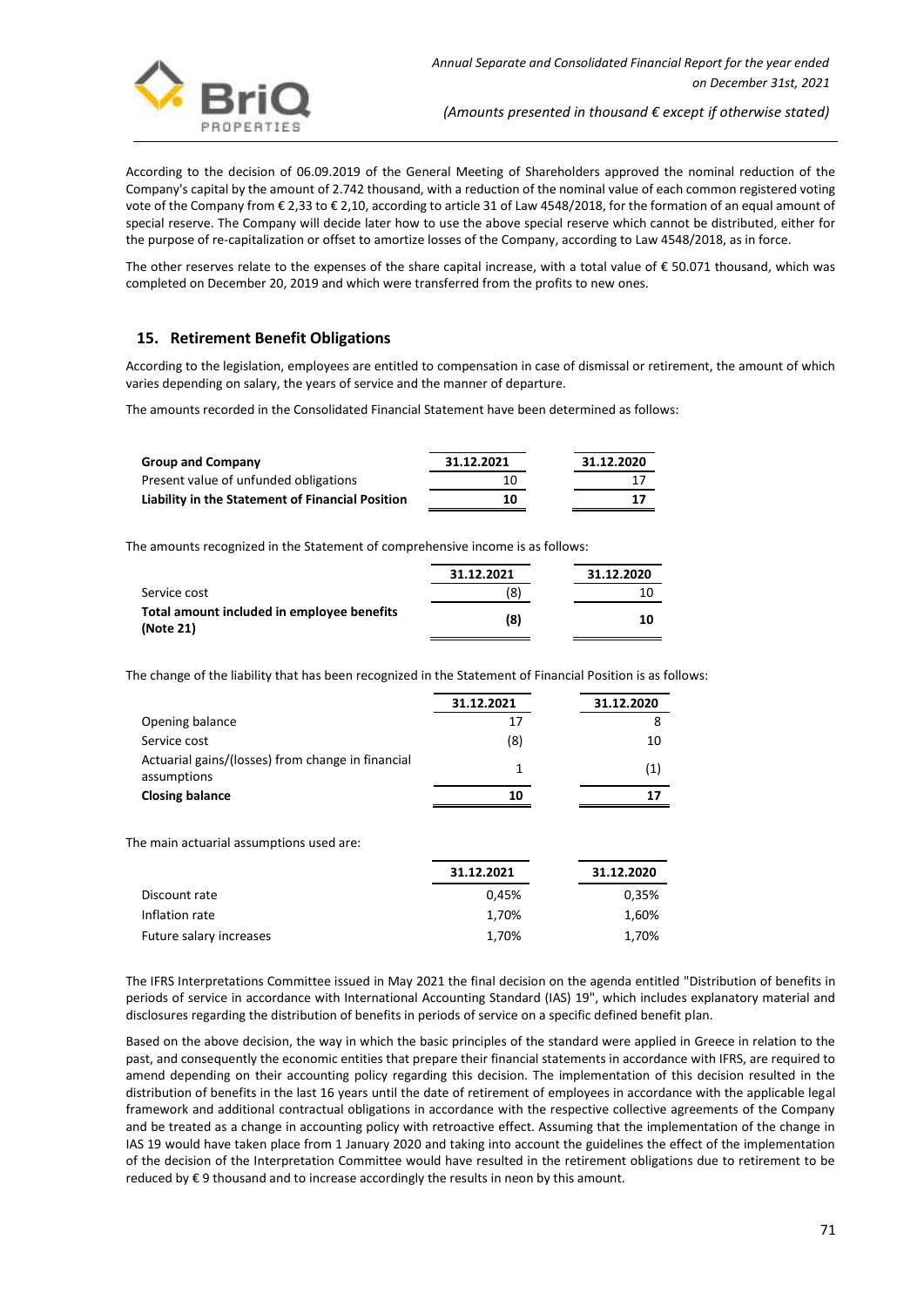

The Management estimates that the effect of the implementation of the above decision does not have a significant effect on any item of the consolidated and corporate position of financial position such as e.g. (Employee benefits due to retirement, New results) and therefore applied from the beginning of the current accounting period and not retrospectively.

# **16. Borrowings**

|                              | Group      |            | Company    |            |
|------------------------------|------------|------------|------------|------------|
|                              | 31.12.2021 | 31.12.2020 | 31.12.2021 | 31.12.2020 |
| Sort term borrowings         | 486        | 10.137     |            | 10.017     |
| Government loan              | 67         | 55         |            |            |
| <b>Bond loans</b>            | 29.600     | 8.121      | 29.600     | 8.121      |
| <b>Total borrowings</b>      | 30.153     | 18.313     | 29.600     | 18.138     |
|                              | 31.12.2021 | 31.12.2020 | 31.12.2021 | 31.12.2020 |
| Long-term borrowing          |            |            |            |            |
| Government loan              | 67         | 55         |            |            |
| <b>Bond loans</b>            | 28.508     | 7.924      | 28.508     | 7.924      |
| Long-term borrowings         | 28.575     | 7.979      | 28.508     | 7.924      |
| <b>Short-term borrowings</b> |            |            |            |            |
| Sort term borrowings         | 486        | 10.137     |            | 10.017     |
| <b>Bond loans</b>            | 1.092      | 197        | 1.092      | 197        |
| <b>Short-term borrowings</b> | 1.578      | 10.334     | 1.092      | 10.214     |
| <b>Total borrowings</b>      | 30.153     | 18.313     | 29.600     | 18.138     |
|                              |            |            |            |            |

The maturity of loans is as follows:

|                   |            | Group      |            | Company    |
|-------------------|------------|------------|------------|------------|
|                   | 31.12.2021 | 31.12.2020 | 31.12.2021 | 31.12.2020 |
| Up to 1 year      | 1.578      | 10.334     | 1.092      | 10.214     |
| From 1 to 5 years | 6.371      | 1.688      | 6.304      | 1.633      |
| Over 5 years      | 22.204     | 6.291      | 22.204     | 6.291      |
|                   | 30.153     | 18.313     | 29.600     | 18.138     |

The liabilities from the bond loan are secured by collateral on real estate investment (see Note 27). Also, according to the terms of most of the loan agreements, the Company is required to comply with specific financial covenants. Throughout the existing borrowing, the Company covered the obligations to comply with these covenants.

The weighted interest rate on loan liabilities was 2,95% for 2020, compared to 2,89% in 2019.

On April 15th, 2020, the Company repaid in full the joint bond loan issued on 18.07.2018, that it had raised with ALPHA BANK S.A. with a total nominal value (capital) of up to € 10.000 thousand.

On June 14<sup>th</sup>, 2019, the Company entered into a program for the issuance of a joint bond loan with EUROBANK Bank SA. amounting to € 20.000 thousand. On December 31, 2020 the balance of the outstanding bonds amounts to € 8.110 thousand.

On 21.01.2021, on 18.02.2021 and 20.04.2021 new bonds were issued, while on 14.12.2021 a partial repayment of bonds amounting to € 600 thousand was made, with the result that on 31.12.2021 the balance of the outstanding bonds amounted to € 11.845 thousand. On October 22, 2020, the Company proceeded with the modification of the above bond loan that it had concluded with Eurobank SA. reducing the interest rate margin, while on February 5, 2021 the Company proceeded to a second amendment with a further reduction.

On December 11, 2020, the Company entered into a mutual loan for the financing of investments amounting to € 10.000 thousand. This loan was used as an intermediate loan (bridge financing) until the completion of the procedures for issuing an equivalent bond loan with Alpha Bank A.E. which was signed on March 5, 2021.

On October 20, 2021, the Company issued a new joint bond loan with Alpha Bank A.E. amounting to € 20.000 thousand. On 08.12.2021 bonds amounting to € 8.000 thousand were issued, while on 18.01.2022, after the balance sheet date from the above program, additional bonds amounting to € 2.000 thousand were issued.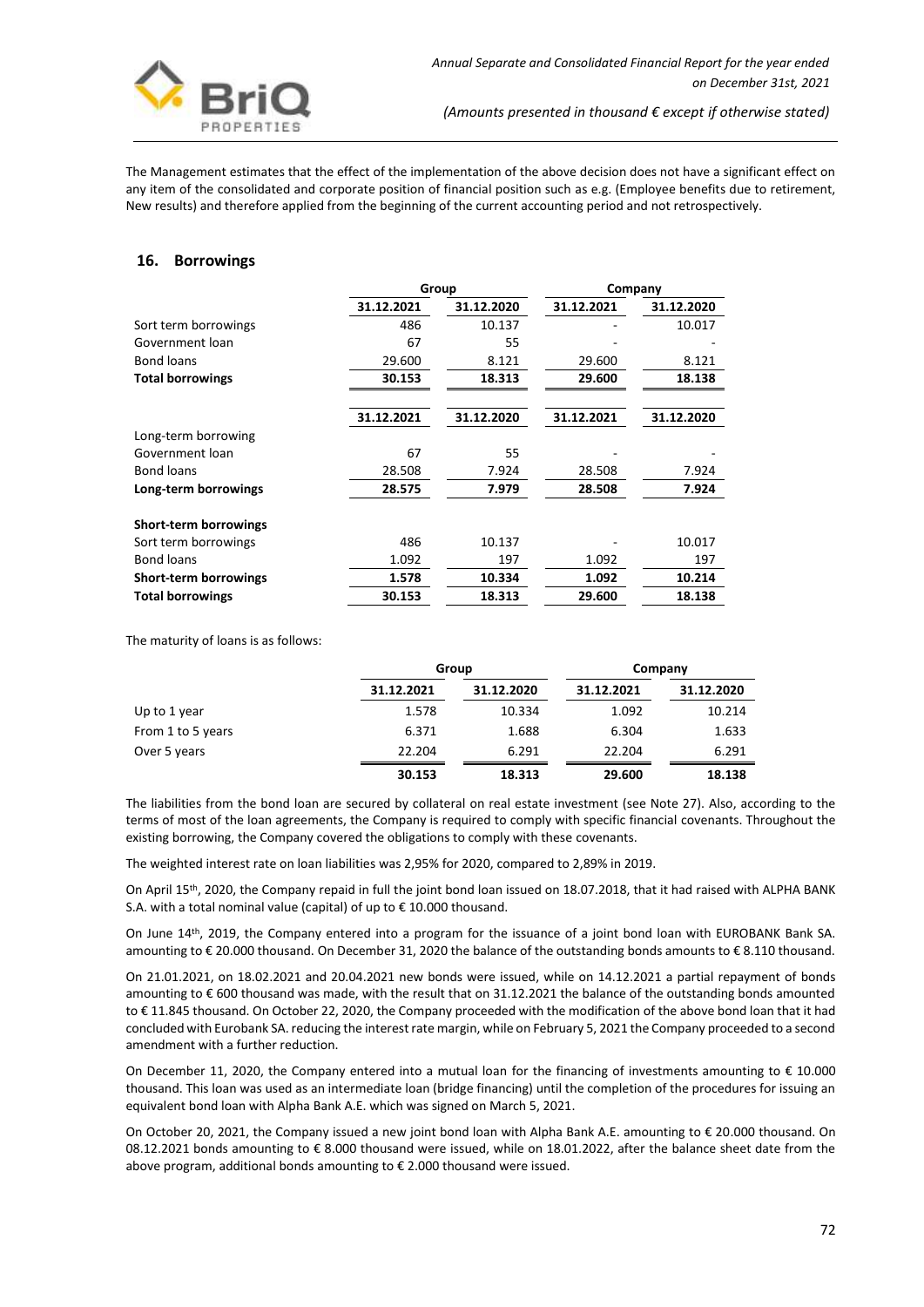

In addition, on the basis of a mutual loan agreement with the National Bank of Greece SA, the Company on 19.04.2021 and on 11.05.2021 was financed with a total amount of € 1.200 thousand for real estate investments, which it repaid on 30.07.2021.

The subsidiary "Plaza Hotel Skiathos MAE" has been financed through mutual loans on November 3, 2020 and December 29, 2020 with a loan of € 120 thousand maturing on May 4, 2021. On May 5, the loan was extended until October 29, 2021 and on October 29, the expiration of the loan was extended until January 28, 2022, when it was repaid. The subsidiary on 22.07.2021, 13.10.2021, and 26.10.2021 was financed with a total amount of € 360 thousand. After the balance sheet date and until the date of publication of this financial information the subsidiary has paid a total amount of € 430 thousand.

The "State-funded Loan" item relates to State aid provided through a repayable advance under measures to support businesses affected by the effects of the Covid-19 pandemic. On May 14, 2021 the subsidiary "Sarmed Warehouses.AE" was subsidized with a state loan of € 12 thousand through the repayable advance 7. For the period until December 31, 2021 an interest-free grace period is provided during which the subsidiary is not obliged to return any part capital or interest. Half (50%) of the amount of aid is not refundable under the condition of maintaining the level of employment until 31 August 2021, a condition met by the subsidiary.

# **17. Trade and other payables**

The analysis of trade and other payables is as follows:

|                                             | Group      |            | Company    |            |
|---------------------------------------------|------------|------------|------------|------------|
|                                             | 31.12.2021 | 31.12.2020 | 31.12.2021 | 31.12.2020 |
| Suppliers                                   | 405        | 868        | 216        | 847        |
| Amounts due to related parties<br>(Note 29) | 11         | 10         | 12         |            |
| Accrued expenses                            | 186        | 140        | 155        | 102        |
| Social security funds                       | 81         | 6          | 6          | (27)       |
| <b>Customer advances</b>                    |            | 25         |            | 25         |
| Property Tax (ENFIA)                        | 95         | 131        | 4          | 123        |
| Deferred income                             | 10         | 9          | 10         | 9          |
| <b>Other liabilities</b>                    | 1.215      | 401        | 4.659      | 400        |
| Rental guarantees received                  | 435        | 424        | 435        | 424        |
| Total                                       | 2.438      | 2.014      | 5.497      | 1.910      |
| Liabilities classification:                 | Group      |            | Company    |            |
|                                             | 31.12.2021 | 31.12.2020 | 31.12.2021 | 31.12.2020 |
| Non-current                                 | 434        | 771        | 434        | 771        |
| Current                                     | 2.004      | 1.243      | 5.063      | 1.139      |
| <b>Total</b>                                | 2.438      | 2.014      | 5.497      | 1.910      |

Other liabilities include an amount of  $\epsilon$  1.079 thousand which concerns a guarantee of good execution of the Company's property under construction in Aspropyrgos, which was given as a withholding of 10% of the total contract amount, and the renovation of the subsidiary Plaza Hotel Skiathos.

In addition, the other liabilities of the Company include an amount of € 3.570 thousand regarding the Company's obligation for the full payment in cash of the share capital increase of the subsidiary "Plaza Hotel Skiathos MAE" according to the decision of the Ordinary General Meeting on 27.10.2021 (Note 7). The relevant amount has been paid in full by March 3, 2022.

## **18. Rental Income**

|                                          | Group      |            | Company    |            |
|------------------------------------------|------------|------------|------------|------------|
|                                          | 31.12.2021 | 31.12.2020 | 31.12.2021 | 31.12.2020 |
| Rental income from investment properties | 5.592      | 3.680      | 3.312      | 3.361      |
| rent subsidy                             | 447        |            | 368        |            |
| Other income                             | 27         |            | 10         |            |
| <b>Total</b>                             | 6.064      | 3.681      | 3.690      | 3.361      |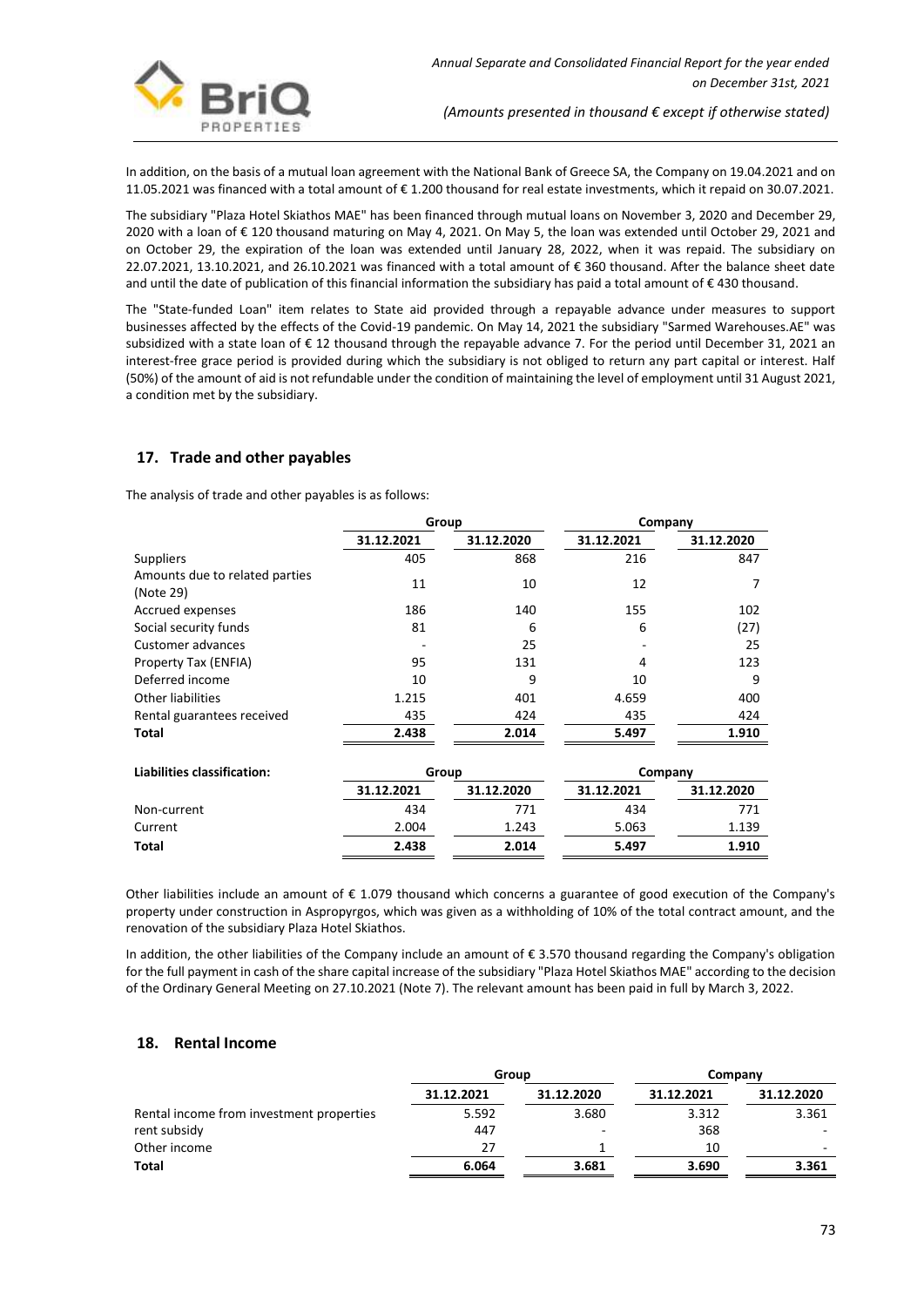

The rent subsidy item includes the state compensation of 60% of the rent, given to the property owners due to the mandatory exemption from the obligation to pay the total rent, which was imposed in the context of dealing with the effects of the COVID-19 pandemic.

The Group leases its properties with long-term operating leases. Given that the Group's properties are located in Greece, the annual rent adjustments are linked to the Greek VAT rate, while in most leases in case of deflation there is no negative impact on the Group's income.

The rental income of the Group is not subject to seasonal fluctuations, except for some individual leases where a percentage of the turnover is provided in addition to the monthly rent which is calculated at the beginning of each year and concerns the previous calendar year.

The future aggregate minimum rentals receivable under non-cancellable operating leases, excluding future adjustments, are as follows:

| 31.12.2021 | 31.12.2020 |
|------------|------------|
| 8.020      | 6.443      |
| 7.993      | 6.346      |
| 7.859      | 6.325      |
| 7.575      | 6.202      |
| 7.145      | 6.004      |
| 26.346     | 24.744     |
| 64.938     | 56.064     |
|            |            |

# **19. Direct property related expenses**

The direct expenses related to investment properties are analyzed as follows:

|                                            | Group             |            | Company    |            |
|--------------------------------------------|-------------------|------------|------------|------------|
|                                            | 01.01.2021        | 01.01.2020 | 01.01.2021 | 01.01.2020 |
|                                            |                   |            |            |            |
|                                            | 31.12.2021        | 31.12.2020 | 31.12.2021 | 31.12.2020 |
| Valuation fees                             | (38)              | (36)       | (34)       | (33)       |
| Expenses for lawyers, notaries             | $\left( 1\right)$ | (6)        | (1)        | (2)        |
| Insurance expenses                         | (103)             | (65)       | (64)       | (61)       |
| Office utilities and other service charges | (34)              | (32)       | (34)       | (29)       |
| Repair and maintenance expenses            | (2)               | (32)       | (2)        | (28)       |
| <b>Broker fees</b>                         | (10)              |            | (10)       |            |
| <b>Other Expenses</b>                      | (72)              | (5)        | (72)       | (3)        |
| <b>Total</b>                               | (260)             | (176)      | (216)      | (156)      |
|                                            |                   |            |            |            |

The direct operating expenses incurred on leased and non-leased real estate were as follows:

|                   |            | Group                    |            | Company    |
|-------------------|------------|--------------------------|------------|------------|
|                   | 01.01.2021 | 01.01.2020               | 01.01.2021 | 01.01.2020 |
|                   | ۰          | $\overline{\phantom{0}}$ |            |            |
|                   | 31.12.2021 | 31.12.2020               | 31.12.2021 | 31.12.2020 |
| Leased properties | (166)      | (159)                    | (123)      | (139)      |
| Vacant properties | (94)       | (17)                     | (94)       | (17)       |
| Total             | (260)      | (176)                    | (216)      | (156)      |

Other expenses related to non-leased real estate include for the year 2021 an amount of € 69 thousand, which concerns compensation of early termination of the lease given to a lessee of the Company's property at 42 Poseidonos Ave., in order to proceed immediately with the renovation and energy upgrade due to property.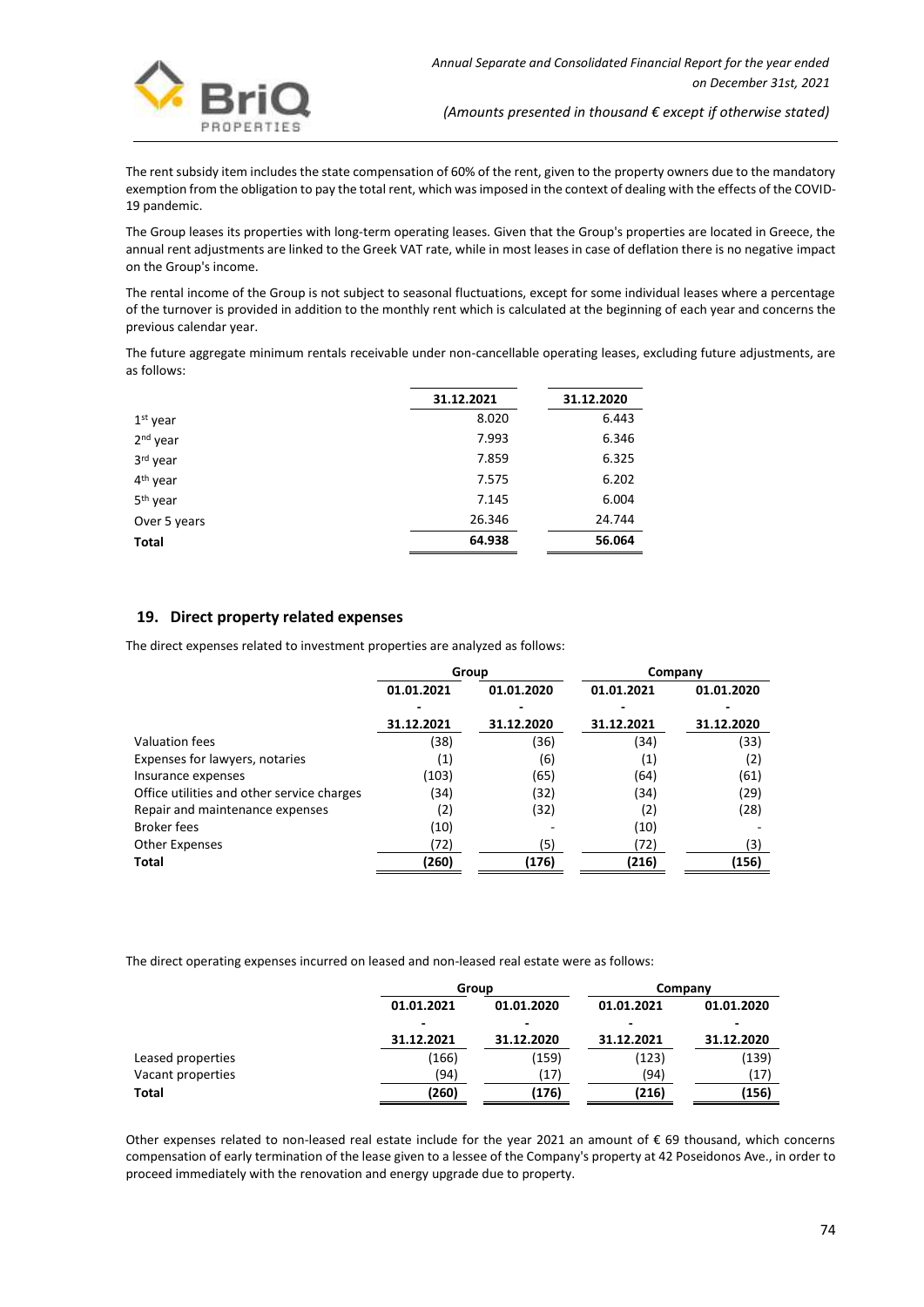

# **20. Single Property Tax (ENFIA)**

|                             | Group      |                          | Company    |                          |
|-----------------------------|------------|--------------------------|------------|--------------------------|
|                             | 01.01.2021 | 01.01.2020               | 01.01.2021 | 01.01.2020               |
|                             | -          | $\overline{\phantom{0}}$ |            | $\overline{\phantom{0}}$ |
|                             | 31.12.2021 | 31.12.2020               | 31.12.2021 | 31.12.2020               |
| Single Property Tax (ENFIA) | (643)      | (393)                    | (372)      | (369)                    |
| <b>Total</b>                | (643)      | (393)                    | (372)      | (369)                    |

The Single Property Tax (ENFIA) for the year 2021 compared to 2020, increased by 63,5% due to the increase in the number of properties in the portfolio between 01.01.2021 (28 properties) and 01.01.2020 (22 properties).

### **21. Personnel expenses**

|                                                   |                              | <b>Group and Company</b> |  |  |
|---------------------------------------------------|------------------------------|--------------------------|--|--|
|                                                   | $1.1.2020 -$<br>$1.1.2021 -$ |                          |  |  |
|                                                   | 31.12.2021                   | 31.12.2020               |  |  |
| <b>Salaries</b>                                   | (303)                        | (258)                    |  |  |
| Social security costs                             | (61)                         | (60)                     |  |  |
| Retirement benefit obligations expenses (note 15) | 8                            | (10)                     |  |  |
| Distributed profits to staff and the Board        | (150)                        | (70)                     |  |  |
| Other expenses                                    | (56)                         | (13)                     |  |  |
| <b>Total</b>                                      | (572)                        | (411)                    |  |  |

Profits Distributed to staff and Members of the Board relate to a provision of € 160 thousand for distributed profits for the year 2021 which will be paid within 2022 as well as an amount of € 70 thousand distributed to the staff in 2021 from the profits for the year 2020 with the dividend for the year 2020.

The number of employees of the Company as at 31 December 2021 was 8 persons, while on 31.12.2020 it was 6 persons.

The subsidiaries of the Group do not employ any personnel.

### **22. Other operating expenses**

|                                                     | Group          |                | Company        |                |
|-----------------------------------------------------|----------------|----------------|----------------|----------------|
|                                                     |                | Όμιλος         | Εταιρεία       |                |
|                                                     | $01.01.2021 -$ | $01.01.2020 -$ | $01.01.2021 -$ | $01.01.2020 -$ |
|                                                     | 31.12.2021     | 31.12.2020     | 31.12.2021     | 31.12.2020     |
| Remuneration of Board members                       | (86)           | (86)           | (86)           | (86)           |
| Third party expenses                                | (120)          | (90)           | (119)          | (69)           |
| Administrative expenses                             | (155)          | (138)          | (118)          | (129)          |
| Communal expenses and utilities<br>(owner-occupied) | (9)            | (5)            | (9)            | (5)            |
| Insurance expenses (D&O)                            | (8)            | (5)            | (8)            | (5)            |
| Right-of-use assets                                 |                | (2)            | (2)            | (2)            |
| Other expenses                                      |                | (138)          | 15             | (132)          |
| <b>Total</b>                                        | (371)          | (464)          | (327)          | (428)          |

The costs of administrative support of the Group amounting to  $\epsilon$  155 thousand include  $\epsilon$  61 thousand relating to costs of operational / administrative support services by affiliated companies (see Note 29).

The other expenses of the Group and the Company include a rebuttal amount of  $\epsilon$  154 thousand which concerns the determination of the deductible tax (prorata) of the current year (01.01.2020-31.12.2020: € 102 thousand), due to separation of activities.

The following fees relate to the fees of the company PRICEWATEHOUSECOOPERS based in Greece for the services it provided to the Group for the years 2021 and 2020: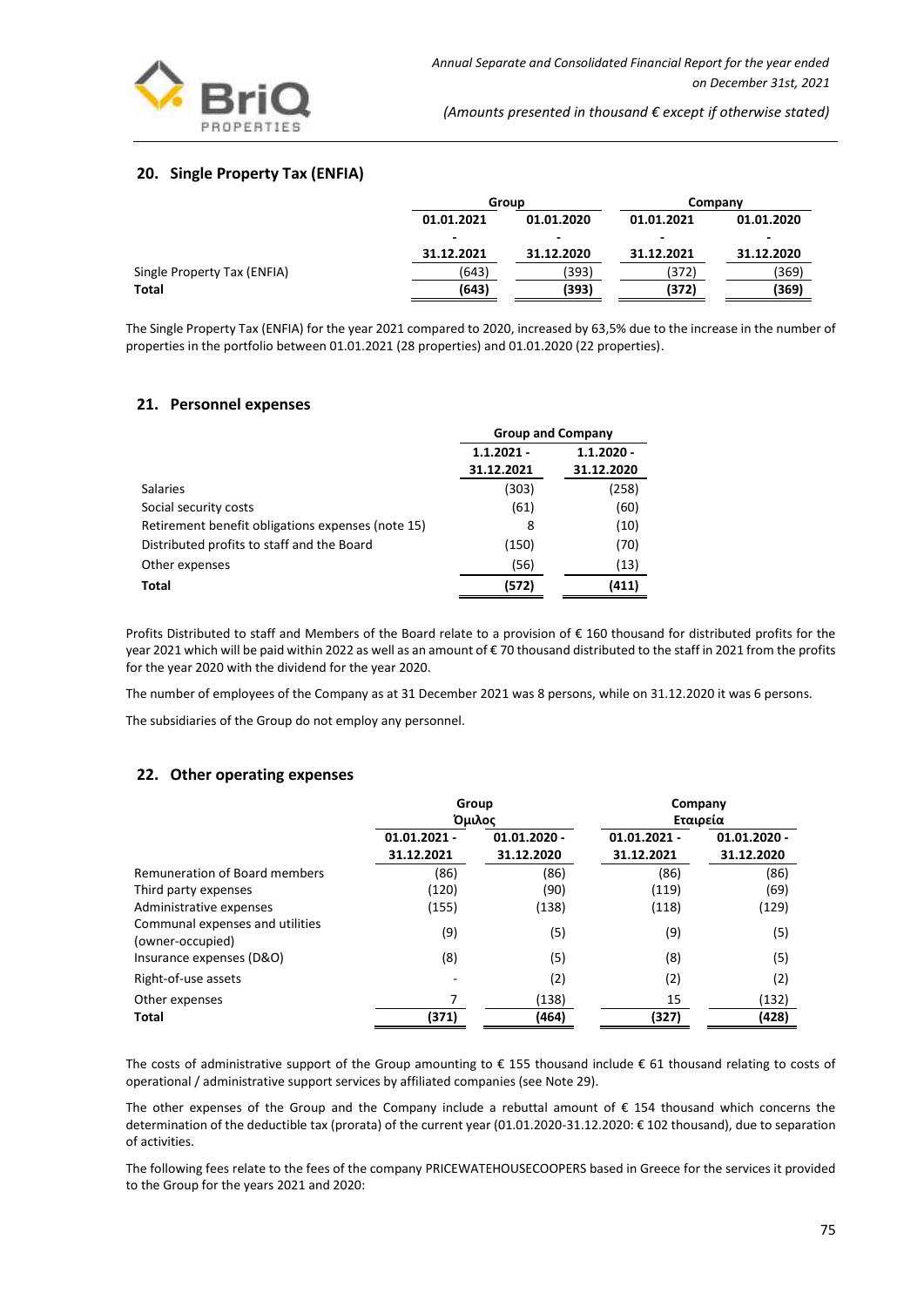

|                                                                     | Group      | Company                                                          | Group      | Company    |
|---------------------------------------------------------------------|------------|------------------------------------------------------------------|------------|------------|
|                                                                     | 31.12.2021 | 31.12.2020                                                       | 31.12.2021 | 31.12.2020 |
| Statutory Audit fees for the financial<br>statements of the Company | 47         | 33                                                               | 33         | 29         |
| Tax audit certificate                                               | 13         | 10                                                               |            |            |
| Other audit tasks                                                   | 13         | 6                                                                | 13         |            |
| A succed History Duces divise peleta di te                          |            | The facts in included in the case of the statutence cultural the |            |            |

Agreed Upon Procedures related to the "Statement of Investments" The fee is included in the one of the statutory audit of the annual financial statements

| <b>Audit Fees included in</b><br>administrative expenses | 73 | 54 | 53 | 43 |
|----------------------------------------------------------|----|----|----|----|
| <b>Total Audit Fees</b>                                  |    | 54 | 53 | 43 |

# **23. Financial income and costs**

The net financial income and expenses are analyzed as follows:

|                                    | Group          |                | Company        |                |
|------------------------------------|----------------|----------------|----------------|----------------|
|                                    | $01.01.2021 -$ | $01.01.2020 -$ | $01.01.2021 -$ | $01.01.2020 -$ |
|                                    | 31.12.2021     | 31.12.2020     | 31.12.2021     | 31.12.2020     |
| Bond Loans interest expenses       | (320)          | (264)          | (320)          | (264)          |
| Open-end account interest expenses | (151)          | (17)           | (140)          | (17)           |
| <b>Financial expenses</b>          | (5)            | (246)          | (5)            | (245)          |
| Other interest income              | 214            | 36             | 214            | 36             |
| Total                              | (262)          | (491)          | (451)          | (490)          |

The amount of financial expenses for 31.12.2021 is reduced, as interest on bond debt was capitalized based on IAS 23, amounting to € 188 thousand. Other interest income includes an amount of € 208 thousand as a result of modification of previous loan terms that did not lead in recognition interruption.

### **24. Taxes**

| Group                    |            | Company                  |            |
|--------------------------|------------|--------------------------|------------|
| 01.01.2021               | 01.01.2020 | 01.01.2021               | 01.01.2020 |
| $\overline{\phantom{0}}$ |            |                          |            |
| 31.12.2021               | 31.12.2020 | 31.12.2021               | 31.12.2020 |
|                          | (88)       | (84)                     | (83)       |
| -                        | -          | $\overline{\phantom{a}}$ |            |
| (128)                    | (88)       | (84)                     | (83)       |
|                          | (128)      |                          |            |

### **25. Dividends per share**

On April 21, 2021, the Ordinary General Meeting of the Company's shareholders decided to distribute a dividend totaling  $\epsilon$ 2.124 thousand, ie € 0,06 per share (net), from the profits of the year 2020 and previous years, which was paid to the beneficiaries on the 28th. April 2021. On March 30, 2020, the Ordinary General Meeting of the Company's shareholders decided to distribute a dividend totaling € 1.395 thousand or € 0,039 per share (net), from the profits of the year 2019 and previous years, which was paid to the beneficiaries on April 7, 2020.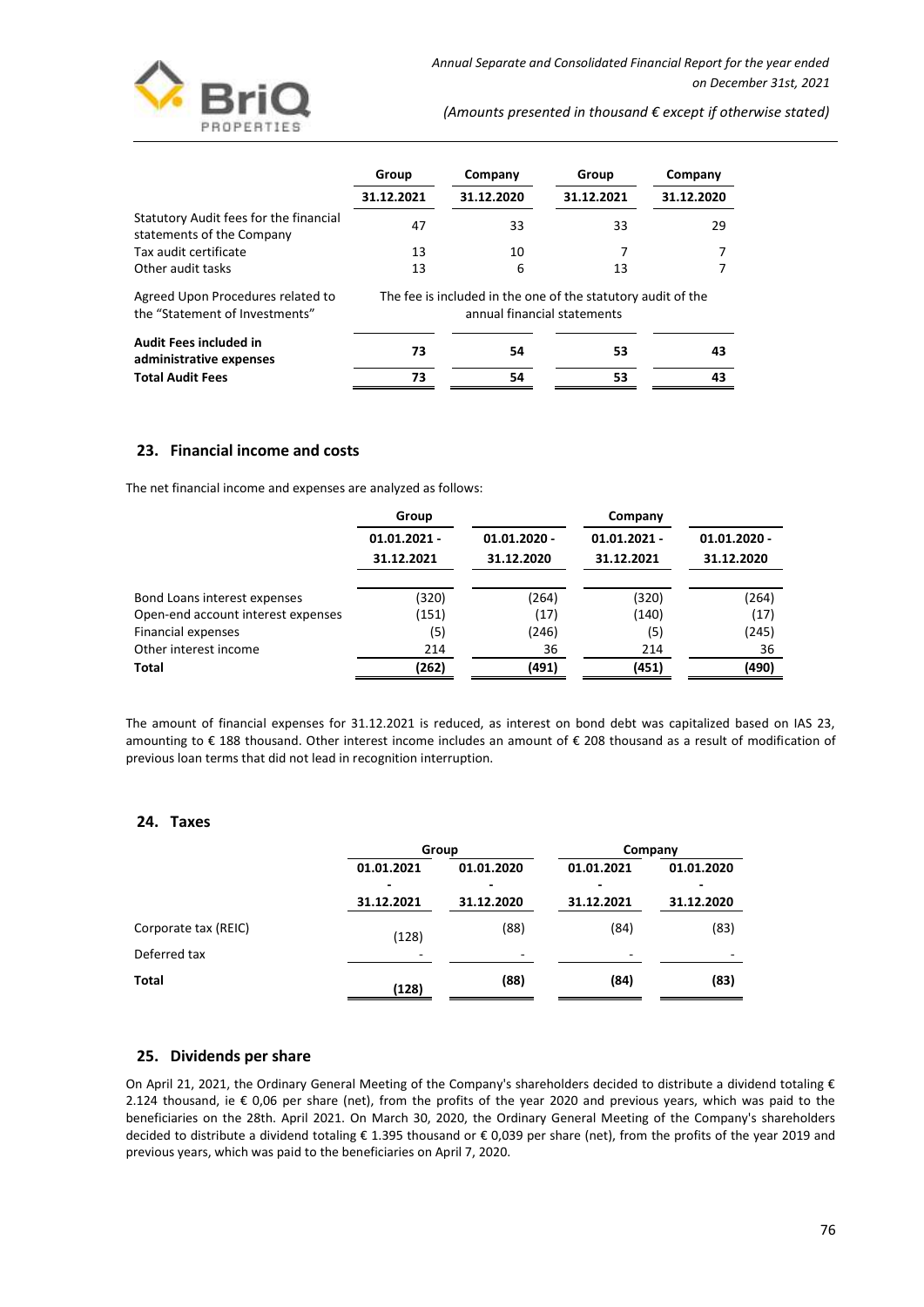

The subsidiary "SARMED WAREHOUSES SA" on October 12, 2021, by decision of the Board of Directors decided to distribute a temporary dividend totaling € 1.110 thousand, ie € 0.185 per share (net), from the profits of the year 2021, of which amount € 888 thousand The Company received during the year 2021, while the remaining amount concerns minority shareholders.

# **26. Earnings per share**

#### **Basic and diluted**

The basic and diluted earnings per share are calculated by dividing the profit / (loss) attributed to the shareholders of the Company, by the weighted average number of common shares outstanding during the period.

|                                                                 | Group       |                | Company     |             |
|-----------------------------------------------------------------|-------------|----------------|-------------|-------------|
|                                                                 | 01.01.2021- | $01.01.2020 -$ | 01.01.2021- | 01.01.2020- |
|                                                                 | 31.12.2021  | 31.12.2020     | 31.12.2021  | 31.12.2020  |
| Profits after taxes                                             | 8.296       | 2.070          | 7.133       | 709         |
| Profits attributable to the shareholders                        | 7.802       | 1.922          | 7.133       | 709         |
| Profits attributable to minority shareholders                   | 494         | 148            |             |             |
| Weighted average number of shares                               | 35.764.593  | 35.764.593     | 35.764.593  | 35.764.593  |
| Treasury shares                                                 | 343.618     | 272.412        | 343.618     | 272.412     |
| Weighted average number of ordinary shares<br>in issue          | 35.420.975  | 35.492.181     | 35.420.975  | 35.492.181  |
| Basic and diluted earnings per share ( $\epsilon$ per<br>share) | 0,220       | 0,054          | 0,201       | 0,020       |

# **27. Contingent Liabilities**

#### **Capital commitments**

On July 30, 2020, the Company signed a contract for the construction of a modern logistics center of a total area of 20.797 sq.m., fire protection specifications category Z3 in Aspropyrgos, Attica. The contractor's consideration was agreed at € 9.626 thousand plus VAT which was paid gradually until the completion of the project or was completed on January 31, 2022 when it was delivered to the Company. This construction was financed through a loan. The property from 01.02.2022 is fully leased to Info Quest Technologies M.A.E.B.E ..

The subsidiary Plaza Hotel Skiathos MAE, on October 8, signed a contract for a total amount of € 2.841 thousand for the renovation of the hotel unit located in the Kanapitsa area of Skiathos and named "Skiathos Plaza", while the total budget cost of the renovation is estimated € 4.200 thousand. On 31.12.2021 an amount of € 582 thousand plus VAT had already been paid from the total contract price of the above contract.

#### **Financial leases commitments**

The Company has not entered into any leasing agreements.

#### **Legal cases**

A third party lawsuit is pending against the Company, which was served on the Company on 21.1.2022. The lawsuit concerns a claim of 58,61 sq.m. and 1.090,42 sq.m. from the total of 102.813,17 sq.m. owned by the Company in Aspropyrgos. Subsequently, the Company filed a lawsuit against the sellers of these properties to the Company, according to which they must pay to the Company an amount corresponding to the acquisition price of the claimed shares as compensation due to reduction of the Company's assets and in accordance the provisions due to their unjust enrichment. Therefore, the Company considers that it is not required to make any provision for a future liability.

### **28. Guarantees**

In the context of the issuance of the joint bond loan with Eurobank Ergasias A.E. amounting to € 20.000 thousand (see Note 16) a pre-mortgage note has been registered in favor of the lender "Eurobank Ergasias A.E.", amounting to € 26.000 thousand each for the properties of Al. Pantou 27, 119 Kifissou Avenue, 125-127 Kifissou Avenue, 65 Loutrou, Alamanas 1, El. Venizelou 280 and the hotel "Mr & Mrs White Paros". In addition, all the rights of the Company have been assigned as they derive from the leases and insurance contracts of the aforementioned real estate.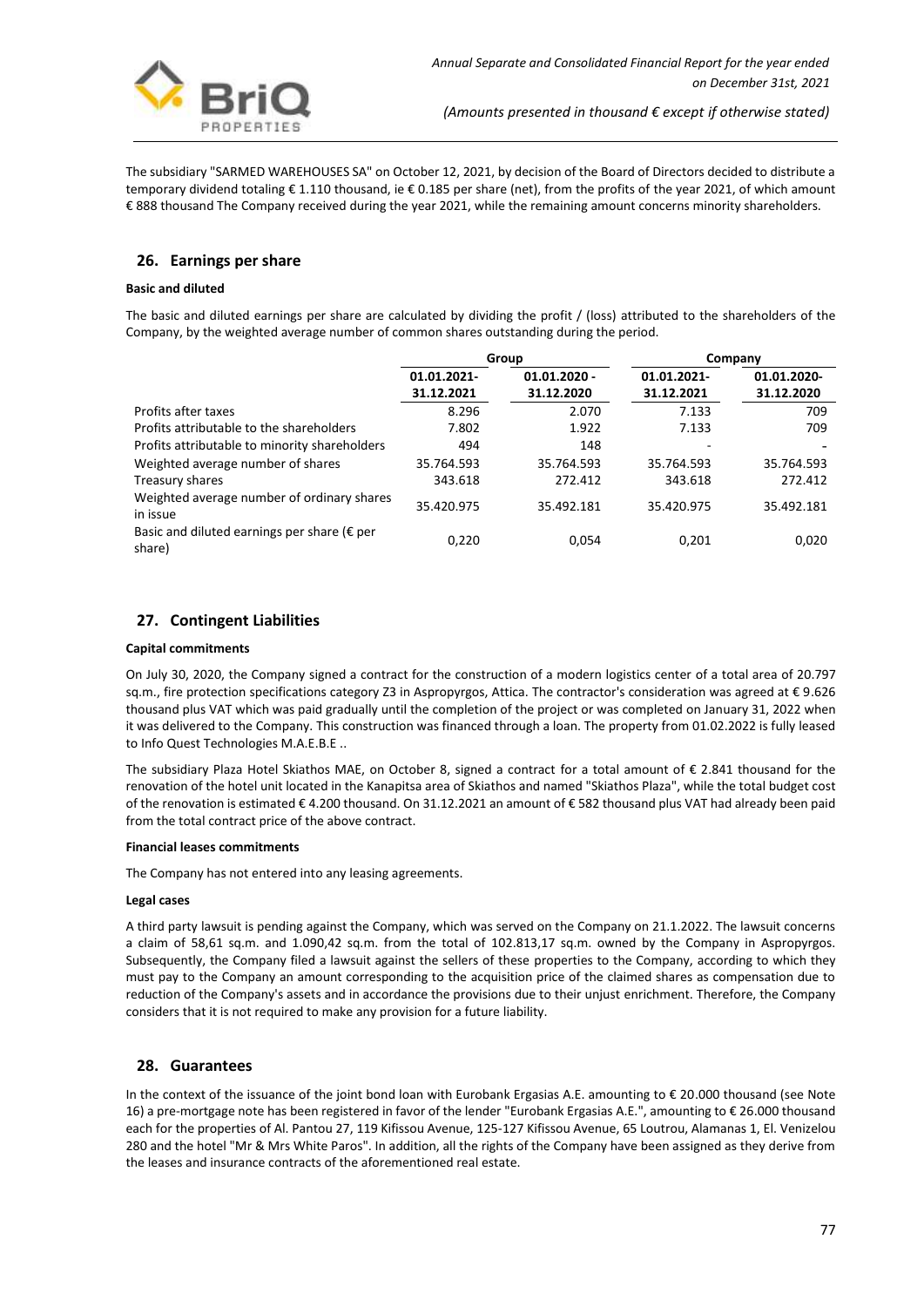

For the store located on 25th of March 1 and Volunteers of Dodecanese in the city of Rhodes acquired on 29/10/2019, is pending the completion of the elimination of a mortgage note of € 2,600 thousand in favor of "Bank PROBANK A.E" at the competent cadastral office. This note was borne by the previous owners and is expected to be completed in the near future.

In the context of the issuance of the joint bond loan with Alpha Bank A.E. amounting to € 10.000 thousand from 27.05.2021, a mortgage note has been registered in favor of the lender "Alpha Bank A.E.", amounting to € 12.000 thousand each for the properties of Al. Pantou 19-23, Al. Pantou 25 and Argyroupoleos 2A. In the context of the issuance of a joint bond loan with Alpha Bank A.E. from 20.10.2021 up to € 20.000 thousand, a mortgage note has been registered in favor of the lender "Alpha Bank A.E.", amounting to € 24.000 thousand for the under-construction storage and distribution (Logistics) complex of the Company located in Aspropyrgos, Attica. In addition, all the rights of the Company have been assigned as they derive from the leases and insurance contracts of the aforementioned real estate.

# **29. Related party transactions**

At the end of the current period the main shareholders of the Company, which hold significant direct or indirect within the meaning of articles 9 to 11 of Law 3556/2007, are also the main shareholders of the Quest Holdings Group SA. and participate directly in the management, in the control of the Company and the Group and there is administrative dependence, as well as exercise of controlling influence in the Company. Based on these, there is a related party relationship between the Company and the above Group.

At the end of the current period, Quest Holdings SA has investments in subsidiaries that are also related parties to the Company.

All transactions with related parties are objective and are carried out on an arm's length basis with the usual commercial terms for similar transactions with third parties.

Related parties' transactions are as follows:

|                                                            | Group                        |                           | Company                      |                           |
|------------------------------------------------------------|------------------------------|---------------------------|------------------------------|---------------------------|
|                                                            | $01.01.2021 -$<br>31.12.2021 | 01.01.2020-<br>31.12.2020 | $01.01.2021 -$<br>31.12.2021 | 01.01.2020-<br>31.12.2020 |
| i) Rental income investment properties                     |                              |                           |                              |                           |
| <b>Subsidiaries</b>                                        |                              |                           | 1                            |                           |
| Quest Holdings S.A.                                        | 80                           | 80                        | 80                           | 80                        |
| Other related parties                                      | 3.601                        | 1.601                     | 1.538                        | 1.524                     |
|                                                            | 3.681                        | 1.681                     | 1.619                        | 1.604                     |
| i) Purchases of fixed assets                               |                              |                           |                              |                           |
| <b>Subsidiaries</b>                                        |                              |                           | 10                           |                           |
|                                                            |                              |                           | 10                           |                           |
| i) Purchases of fixed assets                               |                              |                           |                              |                           |
| Quest Holdings S.A.                                        |                              |                           |                              |                           |
| Other related parties                                      | 2                            | 2                         | $\overline{2}$               | $\overline{2}$            |
|                                                            | $\overline{2}$               | $\overline{2}$            | $\overline{2}$               | $\overline{\mathbf{2}}$   |
| iii) Expenses related to services                          |                              |                           |                              |                           |
| Obtaining operational / administrative support<br>services |                              |                           |                              |                           |
| Quest Holdings S.A.                                        | 7                            | 10                        | 7                            | 10                        |
| Other related parties                                      | 64                           | 60                        | 54                           | 55                        |
|                                                            | 71                           | 70                        | 61                           | 65                        |
| iv) Management Benefits                                    |                              |                           |                              |                           |
| Salaries and other short-term employee<br>benefits         | 320                          | 309                       | 320                          | 309                       |
|                                                            | 320                          | 309                       | 320                          | 309                       |
|                                                            |                              |                           |                              |                           |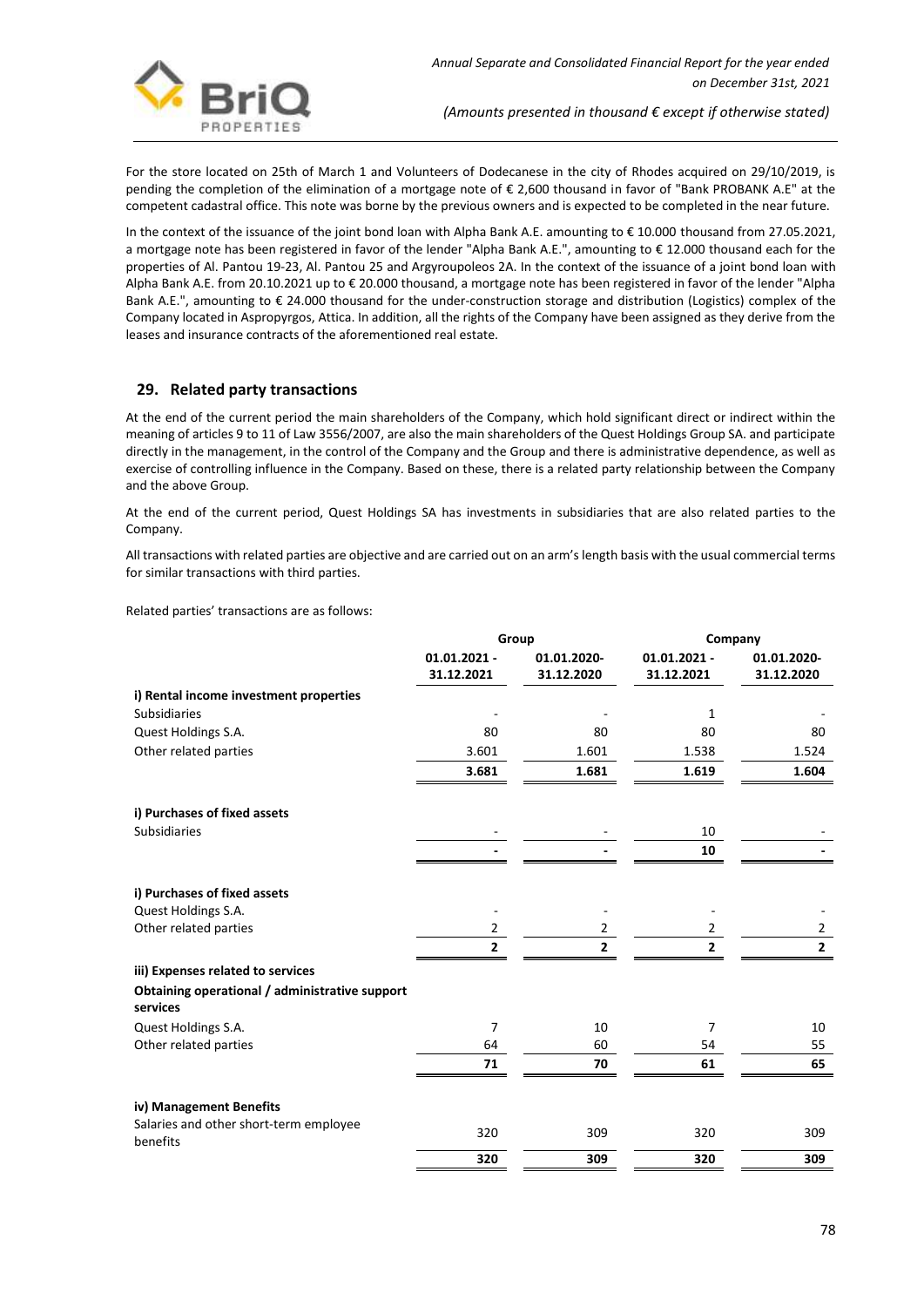

#### **v) End-of-year balances from rentals, purchases of goods / receipt of services**

| Receivables from related parties:   |     |          |     |     |
|-------------------------------------|-----|----------|-----|-----|
| <b>Quest Holdings SA</b>            | 5   |          |     |     |
| Other related parties               | 525 | 226      | 264 | 93  |
|                                     | 530 | 228      | 269 | 95  |
| Liabilities due to related parties: |     |          |     |     |
| <b>Quest Holdings SA</b>            |     |          |     |     |
| Other related parties               | 12  | 8        | 12  |     |
|                                     | 12  | $\Omega$ | 12  |     |
| Long-term guarantees:               |     |          |     |     |
| <b>Quest Holdings SA</b>            | 15  | 15       | 15  | 15  |
| Other related parties               | 296 | 293      | 296 | 293 |
|                                     | 311 | 308      | 311 | 308 |

The service costs of a total amount of € 61 thousand relate to services offered by the related party Quest Holdings S.A. for shareholders and corporate announcements services, by Unisystems S.A. for accounting support and payroll management, as well as IT and computer services from the related party Info Quest Technologies SA.

### **30. Unaudited tax fiscal years**

As provided by no. 65A of law 4174/2013, the Greek Societes Anonymes and the Limited Liability Companies, whose annual financial statements are compulsorily audited by Statutory Auditors, registered in the public Register of Law 4449/2017, have the choice to receive from the auditors their "Annual Tax Certificate". This certificate is issued after a tax audit carried out by the same Statutory Auditor or audit firm which audits the financial statements. Following the completion of the tax audit, the Statutory Auditor or the audit firm issues the "Tax Compliance Report", accompanied by the Appendix of Detailed Information. This Report and its Appendix are uploaded to the Ministry of Finance by the Statutory Auditor or the audit office.

On 04.10.2021 the Company received a certificate of tax compliance for the year 2020 from PricewaterhouseCoopers SA. On 07.10.2021 the subsidiary "Sarmed Warehouses SA", received a certificate of tax compliance for the year 2020 from C&A HELLAS CERTIFIED AUDITORS PC and the subsidiary "Plaza Hotel Skiathos MAE" on 25.10.2021 from PricewaterhouseCoopers Auditing Company. For the year 2021, the relevant tax certificate has not been issued to date, the deadline for submission of which is October 31, 2022. However, the Management estimates that no substantial changes are expected in the tax liabilities of the Company and the Group, as reflected in financial statements for that year.

# **31. Events after the end of the reporting period**

- 1. On January 31, 2022 the construction was completed and a modern logistics center, with Z3 category fire protection specifications and a total area of 20.797 sq.m. in Aspropyrgos, Attica was delivered to the Company, which is expected to offer significant results in the future results of the Company. The property from 01.02.2022 is fully leased to Info Quest Technologies M.A.E.B.E.
- 2. On January 18, 2022 the subsidiary "Plaza Hotel Skiathos MAE" signed an agreement with the international hotel chain "Radisson Hospitality" and the leasing company Hotel Brain SA for the utilization of a modern hotel unit of the Company located in the Kanapitsa area of Skiathos, which will operate under the name "Radisson Resort Plaza Skiathos".
- 3. On January 18, 2022, the Company issued additional bonds totaling € 2.000 thousand from the bond loan program with Alpha Bank A.E. and on March 1, 2022, provided additional financing in the amount of € 2.100 thousand from the mutual loan program it has concluded with Alpha Bank A.E to finance the renovation of the hotel of the subsidiary Plaza Hotel Skiathos M.A.E.
- 4. The subsidiary "Plaza Hotel Skiathos M.A.E" on 24, 26 and 28 January 2022 proceeded to repay a total amount of € 430 thousand from the mutual debt program it has concluded with the National Bank of Greece SA from its mutual debt.
- 5. Recent geopolitical developments in Ukraine, military action and subsequent economic sanctions have led to increases in energy costs and, consequently, to further increases in raw material prices. The companies of the Group have not undertaken major construction projects to be directly affected by these increases, while the energy costs are borne by the tenants of the properties and not the owner. The companies of the Group are active only in the Greek territory and their activities do not seem to be significantly affected. However, a possible deterioration of conditions that could further affect